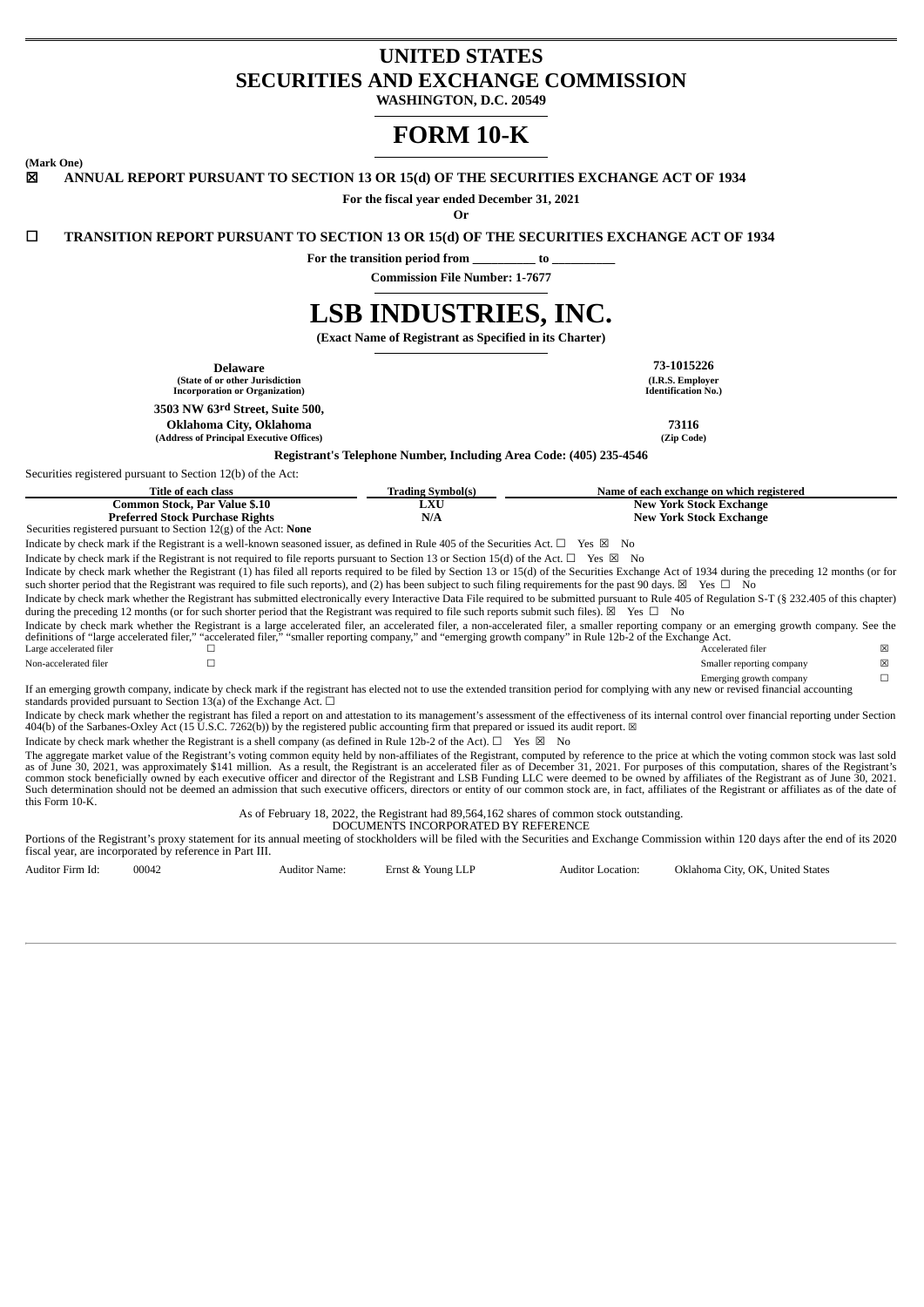[PART](#page-2-0) I **Item 1.** [Business](#page-2-1) 3 Item 1A. Risk [Factors](#page-8-0) 9 **Item 1B.** [Unresolved](#page-23-0) Staff Comments 24 Item 2. **[Properties](#page-24-0)** 25 Item 3. *Legal [Proceedings](#page-25-0)* 26 Item 4. Mine Safety Disclosures 26 [PART](#page-25-1) II Item 5. Market for Registrant's Common Equity, Related [Stockholder](#page-25-2) Matters and Issuer Purchases of Equity Securities 26 Item 6. [\[RESERVED\]](#page-25-3) Item 7. [Management's](#page-26-0) Discussion and Analysis of Financial Condition and Results of Operations 27 Item 7A. **[Quantitative](#page-41-0) and Qualitative Disclosures About Market Risk** 42 Item 8. Financial Statements and [Supplementary](#page-41-1) Data **1988** 6 and 30 and 42 Item 9. Changes in and [Disagreements](#page-41-2) with Accountants on Accounting and Financial Disclosure 42 Item 9A. Controls and [Procedures](#page-42-0) **6. 2008 1999 12.3 <b>13.43 13.43 13.43 Item 9B.** Other [Information](#page-43-0) **6.6 Automation 6.6 Automation 6.6 Automation 6.6 Automation 6.6 Automation 6.6 Automation 6.6 Automation 6.6 Automation 6.6 Automation 6.6 Automation 6.6 Automation 6.6 A** Item 9C. Disclosure Regarding Foreign [Jurisdictions](#page-43-0) that Prevent Inspections **Example 2018** 244 [PART](#page-44-0) III [\(Items](#page-44-1) 10, 11, 12, 13, and 14) 45

Page

The information required by Part III, shall be incorporated by reference from our definitive proxy statement to be filed pursuant to Regulation 14A which involves the election of directors that we expect to be filed with the Securities and Exchange Commission not later than 120 days after the end of its 2021 fiscal year covered by this report.

[PART](#page-44-2) IV

Item 15. **Exhibits and Financial Statement [Schedules](#page-44-3)** 45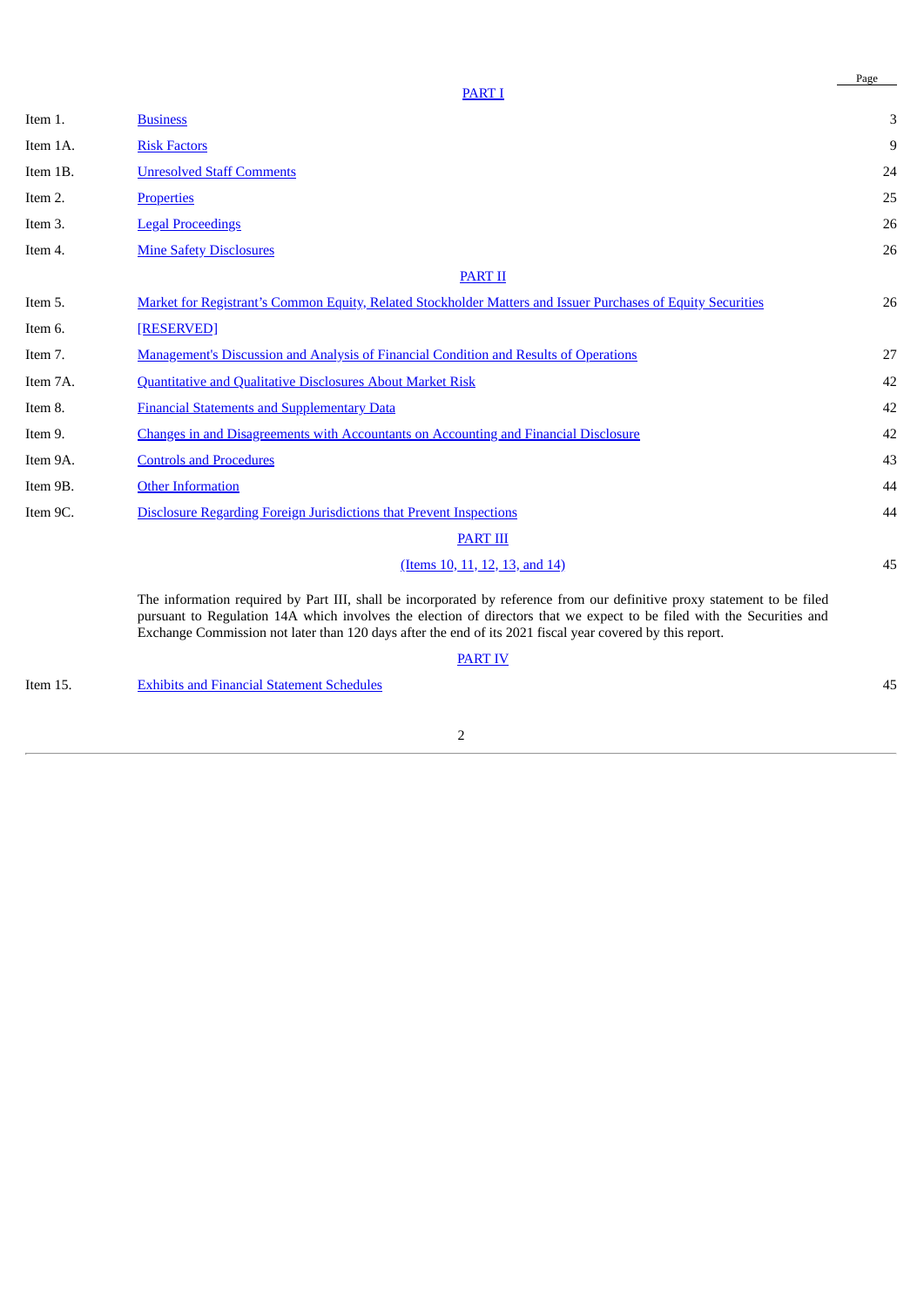#### <span id="page-2-1"></span><span id="page-2-0"></span>**ITEM 1. BUSINESS**

#### **Overview**

All references to "LSB Industries," "LSB," "the Company," "we," "us," and "our" refer to LSB Industries, Inc. and its subsidiaries, except where the context makes clear that the reference is only to LSB Industries, Inc. itself and not its subsidiaries. Notes referenced throughout this document refer to consolidated financial statement footnote disclosures that are found in Item 8.

The Company was formed in 1968 as an Oklahoma corporation and became a Delaware corporation in 1977. We manufacture and market chemical products for the agricultural, industrial and mining markets. We own and operate three multi plant facilities in El Dorado, Arkansas (the "El Dorado Facility"), Cherokee, Alabama (the "Cherokee Facility"), and Pryor, Oklahoma (the "Pryor Facility"), and we operate a facility on behalf of Covestro LLC ("Covestro") in Baytown, Texas (the "Baytown Facility"). Our products are sold through distributors and directly to end customers throughout the United States and parts of Mexico and Canada.

#### **Our Business**

Our business manufactures products for three principal markets:

- *Agricultural Markets:* ammonia, fertilizer grade ammonium nitrate ("AN" and "HDAN") and urea ammonia nitrate ("UAN");
- *Industrial Markets:* high purity and commercial grade ammonia, high purity AN, sulfuric acids, concentrated, blended and regular nitric acid, mixed nitrating acids, carbon dioxide, and diesel exhaust fluid ("DEF"); and
- *Mining Markets:* industrial grade AN ("LDAN") and AN solutions.

The products we manufacture at our facilities are primarily derived from natural gas (a raw material feedstock). Our facilities and production processes have been designed to produce products that are marketable at nearly each stage of production. This design has allowed us to develop and deploy a business model optimizing the mix of products to capture the value opportunities in the end markets we serve with a focus on balancing our production.

The chart below highlights representative products and applications in each of our end markets.

| <b>End Market</b> | <b>Products</b>                                                                                                                                                                          | <b>Applications</b>                                                                                                                                                                                                                                                                                                    |
|-------------------|------------------------------------------------------------------------------------------------------------------------------------------------------------------------------------------|------------------------------------------------------------------------------------------------------------------------------------------------------------------------------------------------------------------------------------------------------------------------------------------------------------------------|
| Agricultural      | UAN, HDAN and ammonia                                                                                                                                                                    | Fertilizer and fertilizer blends for corn<br>and other crops; NPK fertilizer blends                                                                                                                                                                                                                                    |
| Industrial        | Nitric acid, metallurgical and<br>commercial grade ammonia,<br>sulfuric acid, diesel exhaust<br>fluid and other urea solutions,<br>Specialty E-2 ammonium<br>nitrate and CO <sub>2</sub> | Semi-conductor and polyurethane<br>intermediates, ordnance; Pulp and<br>paper, alum, water treatment, metals<br>and vanadium processing; Power plant<br>emissions abatement, water treatment,<br>refrigerants, metals processing;<br>Exhaust stream additive, horticulture /<br>greenhouse applications; refrigeration |
| Mining            | LDAN, AN solution and<br><b>HDAN</b>                                                                                                                                                     | Ammonium nitrate fuel oil (ANFO)<br>and specialty emulsions for mining<br>applications, surface mining, quarries,<br>and construction                                                                                                                                                                                  |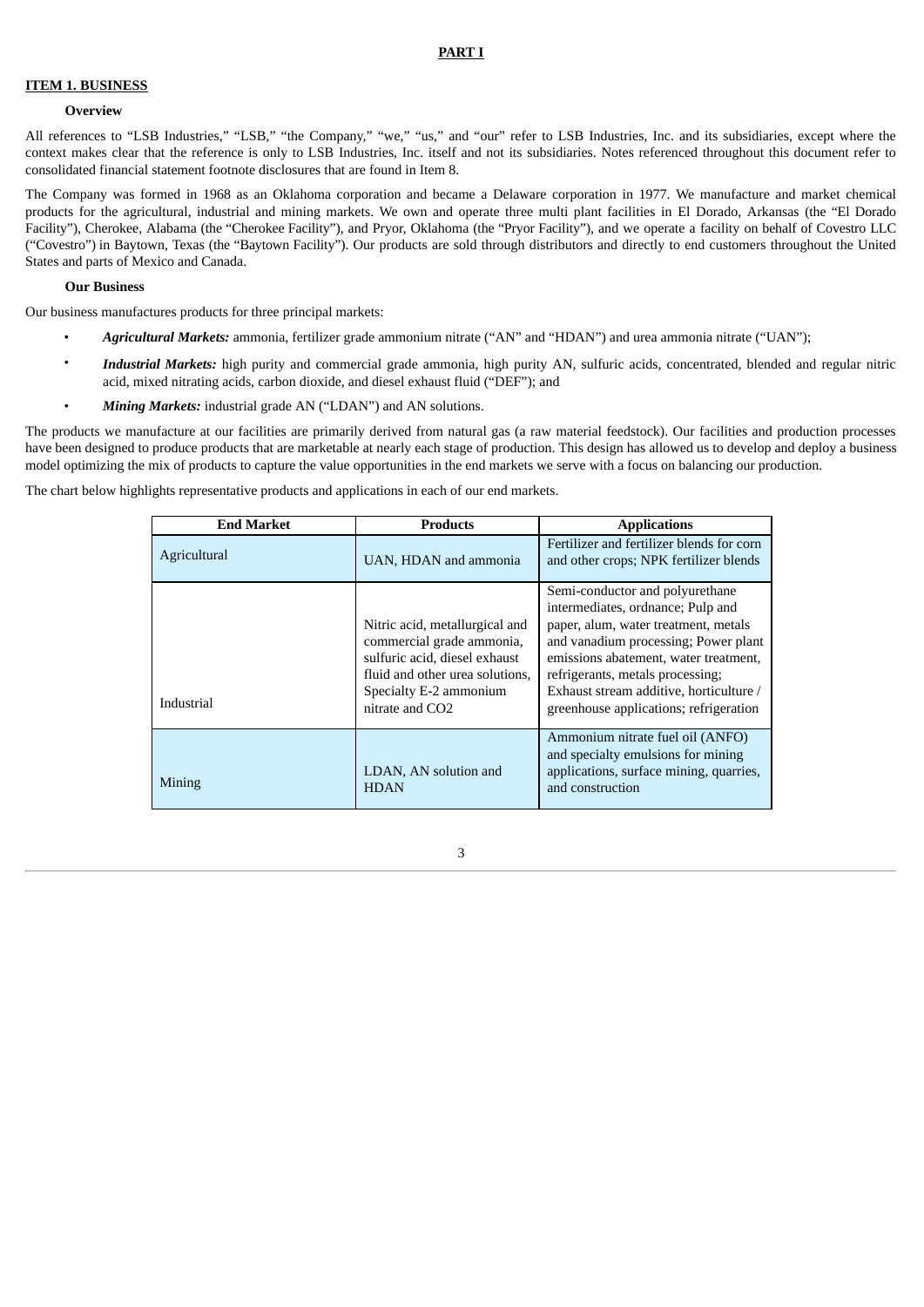The following table summarizes net sales information relating to our products:

|                                       | 2021 | 2020 |
|---------------------------------------|------|------|
| Percentage of consolidated net sales: |      |      |
| Agricultural products                 | 48%  | 51%  |
| Industrial products                   | 42%  | 38%  |
| Mining products                       | 10%  | 11%  |
|                                       | 100% | 100% |

For information regarding our net sales, operating results and total assets for the past three fiscal years, see the Consolidated Financial Statements included in this report.

# **Our Strategy**

We pursue a strategy of balancing the sale of product as fertilizer into the agriculture markets at spot prices or short duration pre-sales and developing industrial and mining customers that purchase substantial quantities of products, primarily under contractual obligations and/or pricing arrangements that generally provide for the pass through of some raw material and other manufacturing costs. We believe this product and market diversification strategy allows us to have more consistent levels of production compared to some of our competitors and helps reduce the volatility risk inherent in the prices of our raw material feedstock and/or the changes in demand for our products.

The strategy of developing industrial and mining customers helps to moderate the risk inherent in the agricultural markets where spot sales prices of our agricultural products may not have a correlation to the natural gas feedstock costs but rather reflect market conditions for like and competing nitrogen sources. This volatility of sales pricing in our agricultural products may, from time to time, compromise our ability to recover our full cost to produce the product. Additionally, the lack of sufficient non-seasonal agricultural sales volume to operate our manufacturing facilities at optimum levels can preclude us from balancing production and storage capabilities. Looking forward, we remain focused on upgrading margins by maximizing downstream production. Our strategy calls for further development of industrial customers who assume the volatility risk associated with the raw material costs and mitigate the effects of seasonality in the agricultural sector.

Our strategy also includes evaluating and pursuing acquisitions of strategic assets or companies, mergers with other companies and investment in additional production capacity where we believe those acquisitions, mergers or expansion of production capacity will enhance the value of the Company and provide appropriate returns.

# **Key Operating Initiatives for 2022**

As discussed in more detail under "Key Operating Initiatives for 2022" of "Management's Discussion and Analysis of Financial Condition and Results of Operations" ("MD&A") contained in Item 7 of this report, we believe our future results of operations and financial condition will depend significantly on our ability to successfully implement the following key initiatives:

- Investing in Safety and Reliability at our Facilities to further our Progress Towards Becoming a "Best in Class" Chemical Plant Operator *Supplying our Customers with Products of the Highest Quality.*
- *Continue Broadening the Distribution and Optimization of our Product mix.*
- Development and Implementation of a Strategy to Capitalize on Low Carbon Ammonia and Clean Energy Opportunities.
- *Pursue Acquisition of Strategic Assets or Companies.*

As for our liquidity, we had approximately \$143.5 million of combined cash and borrowing capacity at the end of 2021, which we believe provides us with ample liquidity to fund our operations and meet our current obligations. Also see discussions under "Liquidity and Capital Resources" of our MD&A.

# **Our Competitive Strengths**

# **Strategically Located Chemical Assets and Long-Standing Customer Relationships**

Our business benefits from highly advantageous locations with logistical and distribution benefits. We have access to the Nustar ammonia pipeline from the U.S. Gulf at our El Dorado Facility, which provides low-cost transportation to distribution points. The El Dorado Facility also has rail access providing favorable freight logistics to our industrial and agricultural customers and cost advantaged when selling a number of our products West of the Mississippi River. Our Cherokee Facility is located east of the Mississippi River, allowing it to reach customers that are not freight logical for others. Our Cherokee Facility sits adjacent to the Tennessee River, providing barge receipt and shipping access, in addition to truck and rail delivery access. Our Pryor Facility is located in the heart of the Southern Plains with close proximity to the Port of Catoosa along with strategic rail and truck delivery access.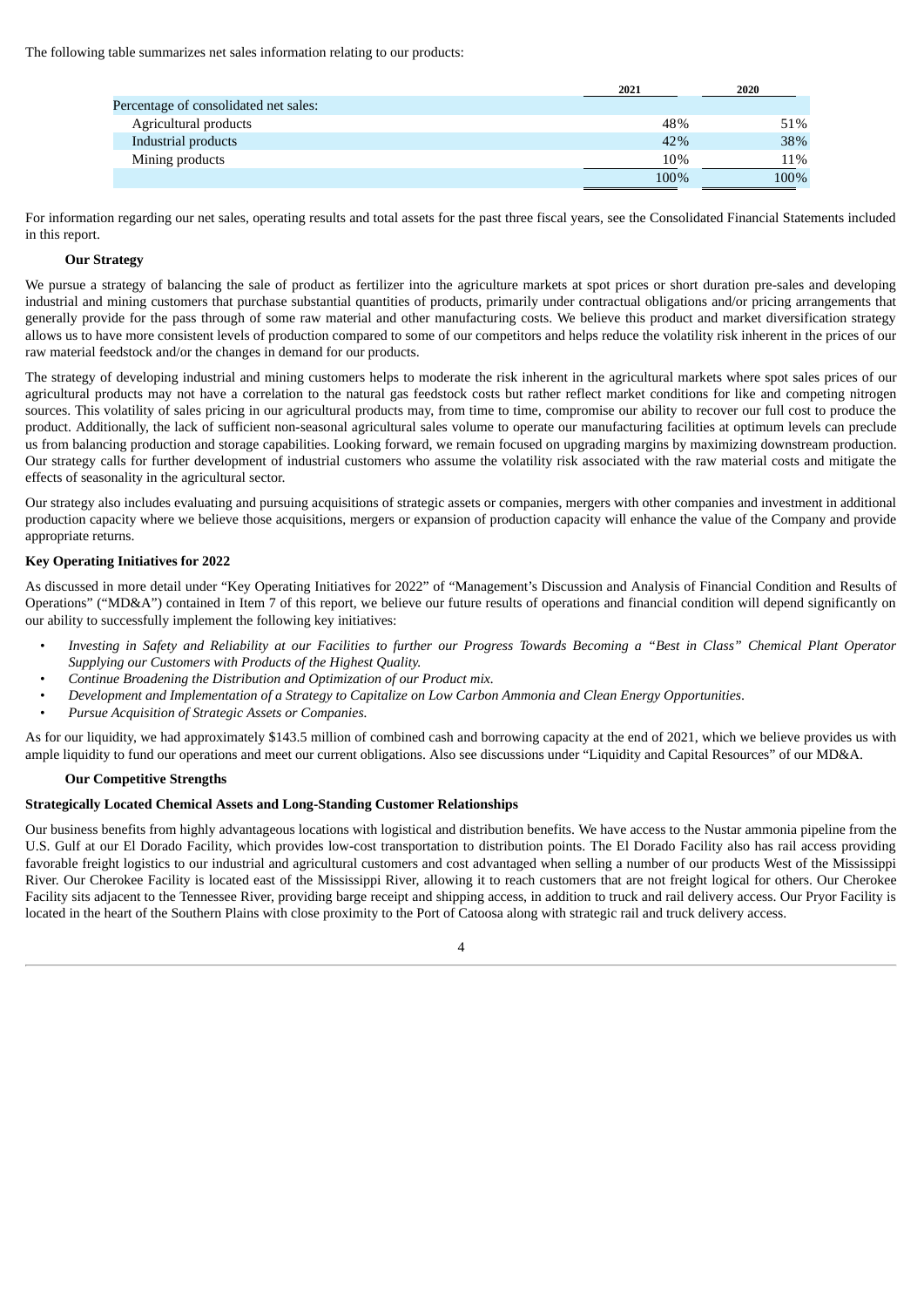## **Advantaged Raw Material Cost Position**

We produce ammonia at our El Dorado, Cherokee and Pryor Facilities, which allows us to take advantage of the spread between producing and purchasing ammonia at those facilities.

#### **Diversified Sources of Revenue**

Our business serves a broad range of end markets, which we believe diminishes the cyclicality of our financial performance. Our business serves the agricultural, industrial and mining markets. The flexible nature of our production process and storage capability allows us the ability to shift our product mix based on end market demand.

#### **Operation of Multiple Facilities and High Production Capacity**

We operate our business through several facilities. Operating multiple facilities diversifies the risk and impact of operational issues that may occur at a single plant, which gives us a strategic advantage over competitors that operate their company through a single facility. Additionally, our competitive production capacity of our combined plants allows us to decrease manufacturing costs, helping us to achieve enhanced margins.

#### **Agricultural Market Conditions**

As discussed in more detail under "Key Industry Factors" of MD&A, the price at which our agricultural products are ultimately sold depends on numerous factors, including the supply and demand for nitrogen fertilizers which, in turn, depends upon world grain demand and production levels, the cost and availability of transportation and storage, weather conditions, competitive pricing and the availability of imports. Additionally, expansions or upgrades of competitors' facilities and international and domestic political and economic developments continue to play an important role in the global nitrogen fertilizer industry economics. These factors can affect, in addition to selling prices, the level of inventories in the market which can cause price volatility and affect product margins.

Looking forward to 2022, corn prices for the vast majority of 2021 remained above levels not seen since 2014, and at current prices exceeding \$6 per bushel, are significantly above the \$4 per bushel level that we believe represents a very favorable level for farmers to earn significant income on their crops. The strong corn prices over the past year have been driven, in part, by a rebound in the production of ethanol, a gasoline additive that represents approximately 40% of total U.S. corn use annually, as miles driven have returned to near pre-pandemic levels. Also supporting the strong corn pricing over the past year has been Chinese demand for corn for use as feed for swine as part of the nation's efforts to rebuild its swine production in the wake of a virus that dramatically reduced its swine population several years ago. This demand for feed is expected to remain robust as China has moved to large institutional hog farms which consume significant quantities of corn. Globally, corn supplies have been constrained by drought conditions in South America and the Western U.S., which has served to further bolster corn prices. Early forecasts point to U.S. corn acreage to be planted in the 2022-2023 planting season to be approximately 90 to 92 million acres, modestly lower than the 2021-2022 estimate of 93.4 million acres, but still at a very healthy level to support strong demand for fertilizers.

## **Agricultural Products**

We produce and sell UAN, HDAN and ammonia, all of which are nitrogen-based fertilizers. We sell these agricultural products to farmers, ranchers, fertilizer dealers and distributors primarily in the ranch land and grain production markets in the U.S. Our nitrogen-based fertilizers are used to grow food crops, biofuel feedstock crops, pasture land for grazing livestock and forage production. We maintain long-term relationships with wholesale agricultural distributors and retailers and also sell directly to agricultural end-users through our network of wholesale and retail distribution centers.

The price at which our agricultural products are ultimately sold depends on numerous factors, including the supply and demand for nitrogen fertilizers which, in turn, depends upon world grain demand and production levels, the cost and availability of transportation and storage, weather conditions, competitive pricing and the availability of imports. Additionally, expansions or upgrades of competitors' facilities combined with international and domestic political and economic developments continue to play an important role in the global nitrogen fertilizer industry economics. These factors can affect, in addition to selling prices, the level of inventories in the market which can cause price volatility and affect product margins.

We develop our market position in these areas by emphasizing high quality products, customer service and technical advice.

In addition, we have an agreement with a third-party purchaser, Coffeyville Resources Nitrogen Fertilizers, LLC, ("CVR"), to market and sell a portion of our UAN. Demand for sales under this agreement is based on the expected needs of the purchaser's customers. The agreement provides the exclusive right (but not the obligation) to purchase, at market prices, substantially all of the UAN produced at our Pryor Facility. The term of the agreement runs through June 2022, with automatic one-year extensions, subject to a 180-day advance notice of termination from CVR or a 90-day advance notice from us.

We sell most of our agricultural products at the current spot market price in effect at the time of shipment, although we periodically enter into forward sales commitments for some of these products.

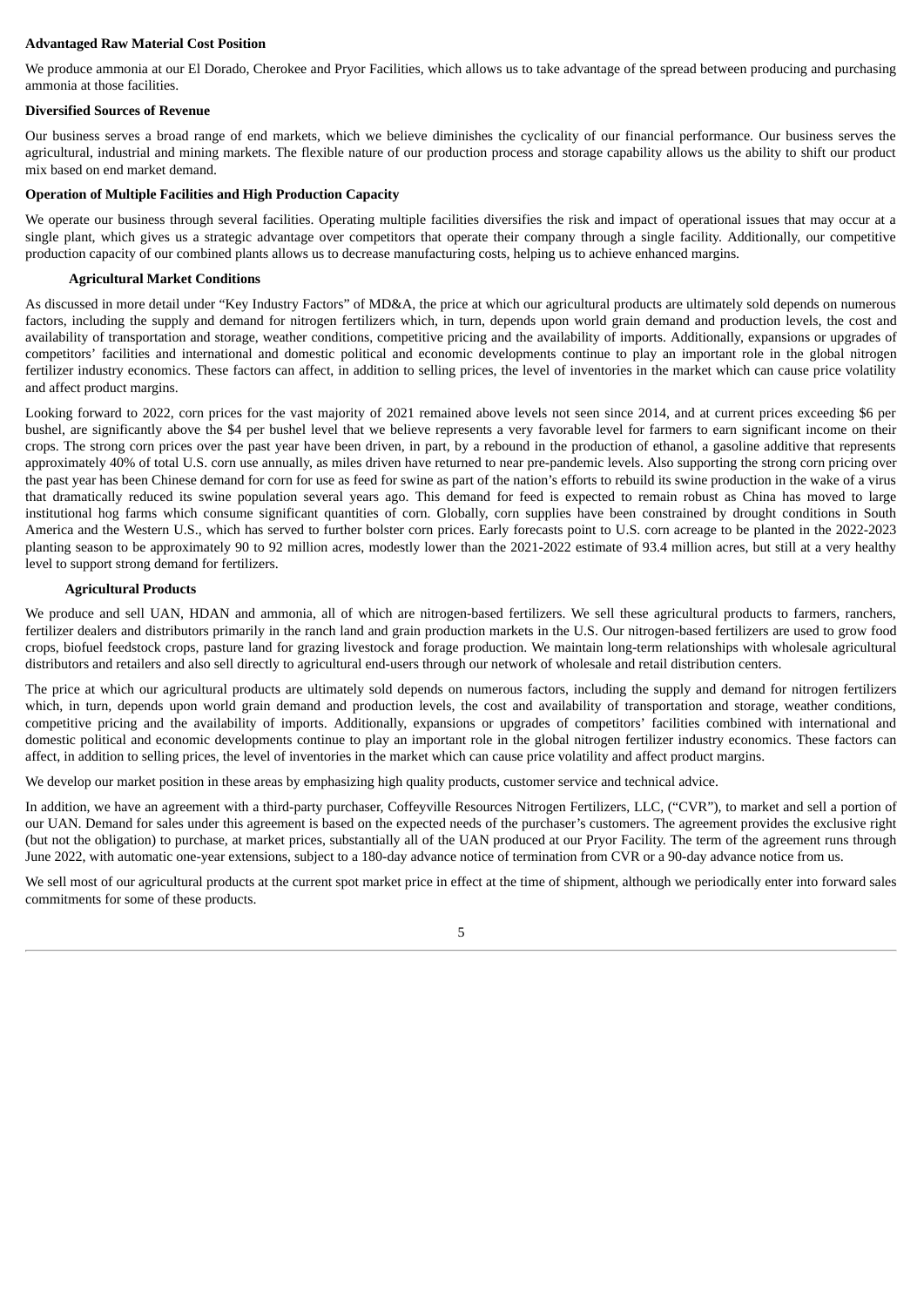#### **Industrial and Mining Market Conditions**

As discussed in more detail under "Key Industry Factors" of MD&A, in our industrial markets, our sales volumes are typically driven by changes in general economic conditions, energy prices, metals market prices and our contractual arrangements with certain large customers. In our mining markets, our sales volumes are typically driven by changes in the overall North American consumption levels of mining products that can be impacted by weather. Additionally, changes in natural gas prices and demand in renewable power sources, such as wind and solar in the electrical generation sector, will impact demand for our mining products and impact competition within the other sectors of this market.

Looking forward to 2022, selling prices have continued to improve as the supply of ammonia remains tight due to strong global demand, curtailed global supply due to rising natural gas prices, numerous global unplanned outages and lower than expected product imports. As a result, the Tampa Ammonia benchmark price increased to, and remains at multi-year high levels, which has translated into higher selling prices for our products as many of our industrial contracts are indexed to this benchmark price. Demand trends for the industrial products we sell, primarily nitric acid and ammonia, have remained robust despite disruptions to certain end markets, such as auto manufacturing which has been constrained due to a shortage of microprocessors, as activity in other markets, such as homebuilding and power generation has remained strong. In addition, our sales of nitric acid increased steadily throughout 2021 pursuant to the new long-term nitric acid supply contract discussed below. Demand for our mining products continues to improve as quarry and construction activity has been elevated due to robust levels of residential, commercial and civil infrastructure buildout along with strong demand for precious metals, including expectations for rising copper production to support the growing domestic production of electronic vehicles.

#### **Industrial and Mining Products**

We manufacture and sell industrial acids and other chemical products primarily to the polyurethane intermediates, paper, fibers, emission control, and electronics industries. In addition, we produce and sell blended and regular nitric acid and industrial and high purity ammonia for many specialty applications, including the reduction of air emissions from power plants.

Sales of our industrial and mining products are generally made to customers pursuant to sales contracts or pricing arrangements on terms that include the cost of the primary raw materials as a pass-through component in the sales price. These contractual sales stabilize the effect of commodity cost changes and fluctuations in demand for these products due to the cyclicality of the end markets.

During 2020, one of our subsidiaries, El Dorado Chemical Company ("EDC") entered into a contract with a customer to supply nitric acid. Under the agreement, EDC will supply between 70,000 to 100,000 tons of nitric acid annually. The initial contract term began in January 2021 and extends through 2027 and includes automatic one-year renewal terms.

In addition, EDC and Koch Fertilizer LLC ("Koch Fertilizer") are parties to an ammonia purchase and sale agreement, under which Koch Fertilizer agreed to purchase, with minimum purchase requirements, a portion of the ammonia that is in excess of EDC's internal needs. The term of the agreement runs until June 2023, with annual renewal options thereafter.

We operate the Baytown Facility on behalf of Covestro and we believe it is one of the largest and most technologically advanced nitric acid manufacturing units in the U.S. We operate and maintain this facility pursuant to a long-term operating contract. The term of this agreement runs until October 2029 with options for renewal.

Our industrial products sales volumes are dependent upon general economic conditions primarily in the housing, automotive, and paper industries. Our sale prices generally vary with the market price of ammonia, sulfur or natural gas, as applicable, in our pricing arrangements with customers.

Our industrial business competes based upon service, price and location of production and distribution sites, product quality and performance and provides inventory management as part of the value-added services offered to certain customers.

We also produce and sell LDAN, HDAN and AN solution to the mining industry, which are primarily used as AN fuel oil and specialty emulsions for usage in the quarry and the construction industries, for metals mining, and to a lesser extent, for coal mining. We have signed long-term contracts with certain customers that provide for the annual sale of LDAN, which a portion include various natural-gas-based pricing arrangements. One of our customers has a plant located at our El Dorado Facility.

#### **Raw Materials**

The products we manufacture at our facilities are primarily derived from natural gas. This raw material feedstock is a commodity and subject to price fluctuations. Natural gas is the primary raw material for producing ammonia, UAN, nitric acid and acid blends and other products at our El Dorado, Cherokee and Pryor Facilities. For 2021, we purchased approximately 28.3 million MMBtus of natural gas.

The chemical facilities' natural gas feedstock requirements are generally purchased at spot market price. Periodically, we enter into volume purchase commitments and/or forward contracts to lock in the cost of certain of the expected natural gas requirements primarily to match quantities needed to produce product that has been sold forward. At December 31, 2021, we had natural gas contracts of approximately 5.4 million MMBtus, at an average cost of \$4.53 per MMBtu. These contracts extend through March 2022.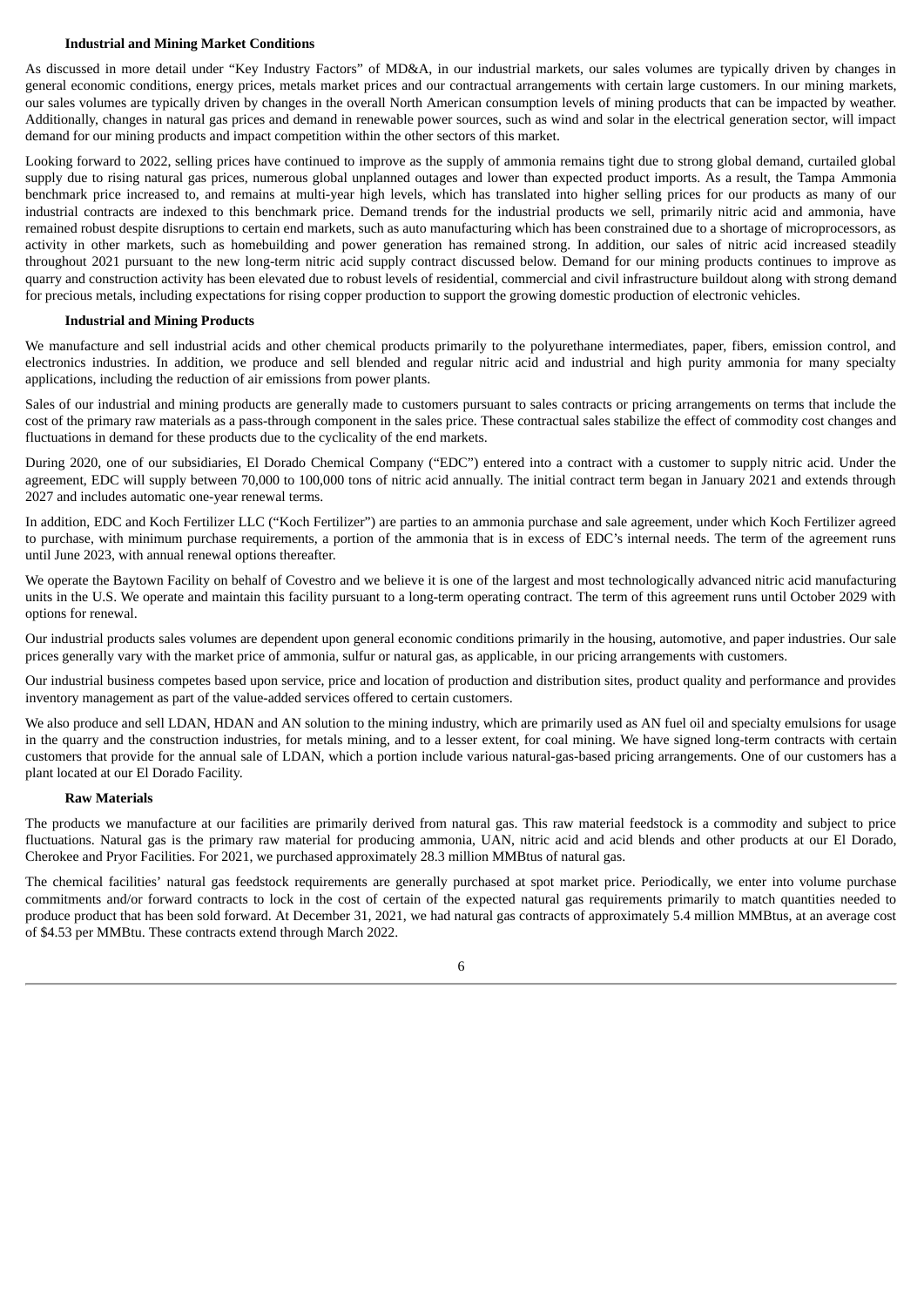See further discussion relating to the outlook for our business under "Key Industry Factors."

### **Competition**

We operate in a highly competitive market with many other larger chemical companies, such as Austin Powder Company, CF Industries Holdings, Inc., Chemtrade Logistics L.L.C.; Cornerstone Chemical, Eco Services Operation Corp., a subsidiary of PQ Holding Group, OCI Partners NV, Dyno Nobel, a subsidiary of Incitec Pivot Limited, The Gavilon Group, Helm AG, Koch Industries, Norfalco, Nutrien, Orica Limited; Praxair, Inc., Quad Chemical Corporation, Southern States Chemical, Trammo Inc. and Veolia North America (some of whom are our customers), many of whom have greater financial and other resources than we do. We believe that competition within the markets we serve is primarily based upon service, price, location of production and distribution sites, and product quality and performance.

## **Human Capital Management**

As of December 31, 2021, we employed 545 persons, 180 of whom are represented by unions under agreements, including agreements being negotiated, that expire in July 2022 through July 2024. We believe we have good relationships with our employees.

# **Oversight & Management**

Our success depends on the capabilities and strength of our workforce. Our Human Resources Director is responsible for developing and executing our human capital strategy. This strategy includes the acquisition, development, and retention of talent to deliver on our overall strategy. Our Chief Executive Officer ("CEO") regularly updates our Board of Directors ("Board") on the operation and status of these human capital activities including:

- *Training & Development* We are committed to the continued development of our employees. Quarterly reviews of operations and talent occur across all operational business units and corporate functions. It is the responsibility of the CEO and the executive staff to review talent data on an annual basis and plan development actions to ensure succession and continuous improvement and growth.
- *Engagement* We believe that we have favorable relations with our employees. Approximately 33% of our employees are represented under collective bargaining agreements. We take proactive measures, such as conducting employee surveys to understand and drive employee engagement. Additionally, we conduct benefit surveys annually in an effort to ensure that any changes to benefits are improvements or add value for employees. Each of our business units conducts roundtable discussions to develop action plans to improve the work environment. We have continued to increase our communication efforts with employees, which our workforce has recognized favorably.
- *Health and Safety* Our Health and Safety Management System continues to build to establish a consistent approach to enhance the work environment, culture and compliance at each business unit. This system is guided by a newly formed executive committee that provides focus and priority to compliance and industry best practices that protect our employees while performing work within our operations. Each business team is responsible for evaluating its unique operations and applying the defined controls to engage employees and manage injury risk. We use leading and lagging metrics, such as near miss tracking, assigning potential risk consequences to events, incident tracking, and releases to monitor our performance and effectiveness across our operations and individual business teams. Events are investigated based on risk using root cause analysis tools and corrective actions are tracked to ensure prevention. In addition, the management system includes periodic thirdparty audits and internal self-assessment to continuously improve.

Like many other companies, we have experienced challenges resulting from the COVID-19 pandemic and have focused energy and effort on protecting our employees and their families from potential virus exposure while continuing safe and compliant operations. Since the beginning of the pandemic, we established detailed plans and protocols, executed remote work arrangements, and increased communication to employees. To date, our focused actions, which have aligned with the guidance from the Centers for Disease Control and Prevention, have not resulted in any work stoppage.

## **Government Laws and Regulations**

Our facilities and operations are subject to numerous federal, state and local laws and regulations, including matters regarding environmental, health and safety, many of which provide for certain performance obligations, substantial fines and criminal sanctions for violations. Certain of these laws and regulations impose strict liability as well as joint and several liability for costs required to remediate and restore sites where hazardous substances, hydrocarbons or solid wastes have been stored or released. We may be required to remediate contaminated properties currently or formerly owned or operated by us or facilities of third parties that received waste generated by our operations regardless of whether such contamination resulted from the conduct of others or from consequences of our own actions that were in compliance with all applicable laws at the time those actions were taken.

There can be no assurance that we will not incur material costs or liabilities in complying with such laws or in paying fines or penalties for violation of such laws. Our insurance may not cover all environmental risks and costs or may not provide sufficient coverage if an environmental claim is made against us. These laws and regulations (including enforcement policies thereunder) have

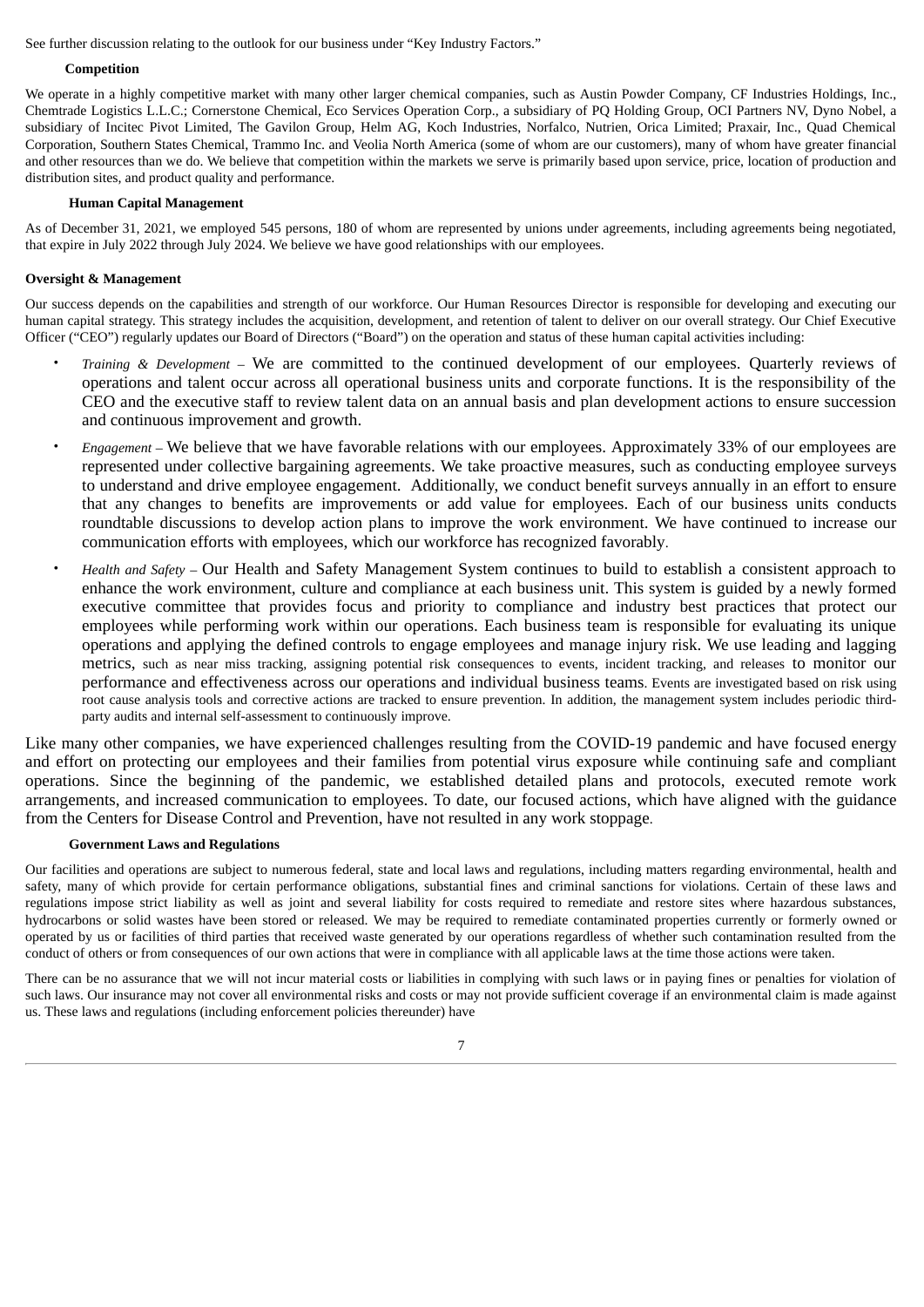in the past resulted, and could in the future result, in significant compliance expenses, cleanup costs (for our sites or third-party sites where our wastes were disposed of), penalties or other liabilities relating to the handling, manufacture, use, emission, discharge or disposal of hazardous or toxic materials at or from our facilities or the use or disposal of certain of its chemical products. Historically, our subsidiaries have incurred significant expenditures in order to comply with these laws and regulations and are reasonably expected to do so in the future. We will also be obligated to manage certain discharge water outlets and monitor groundwater contaminants at our chemical facilities should we discontinue the operations of a facility.

Also see discussions concerning our risk factors under Item 1A of this report.

#### **Available Information**

We make available free of charge through our Internet website (www.lsbindustries.com) or by calling Investor Relations (212) 836-9607 our Annual Reports on Form 10-K, Quarterly Reports on Form 10-Q, Current Reports on Form 8-K and, if applicable, amendments to those reports filed or furnished pursuant to Section 13(a) of the Exchange Act as soon as reasonably practicable after we electronically file such material with, or furnish it to, the SEC. In addition to the reports filed or furnished with the SEC, we publicly disclose material information from time to time in press releases, at annual meetings of stockholders, in publicly accessible conferences and investor presentations, and through our website. The information included in our website does not constitute part of this Annual Report on Form 10-K.

Section 16(a) of the Exchange Act requires our directors, officers, and beneficial owners of more than 10% of our common stock to file with the SEC reports of holdings and changes in beneficial ownership of our stock. Based solely on a review of copies of the Forms 3, 4 and 5 furnished to us with respect to 2021, or written representations that no Form 5 was required to be filed, we believe that during 2021 all our directors and officers and beneficial owners of more than 10% of our common stock timely filed their required Forms 3, 4, or 5.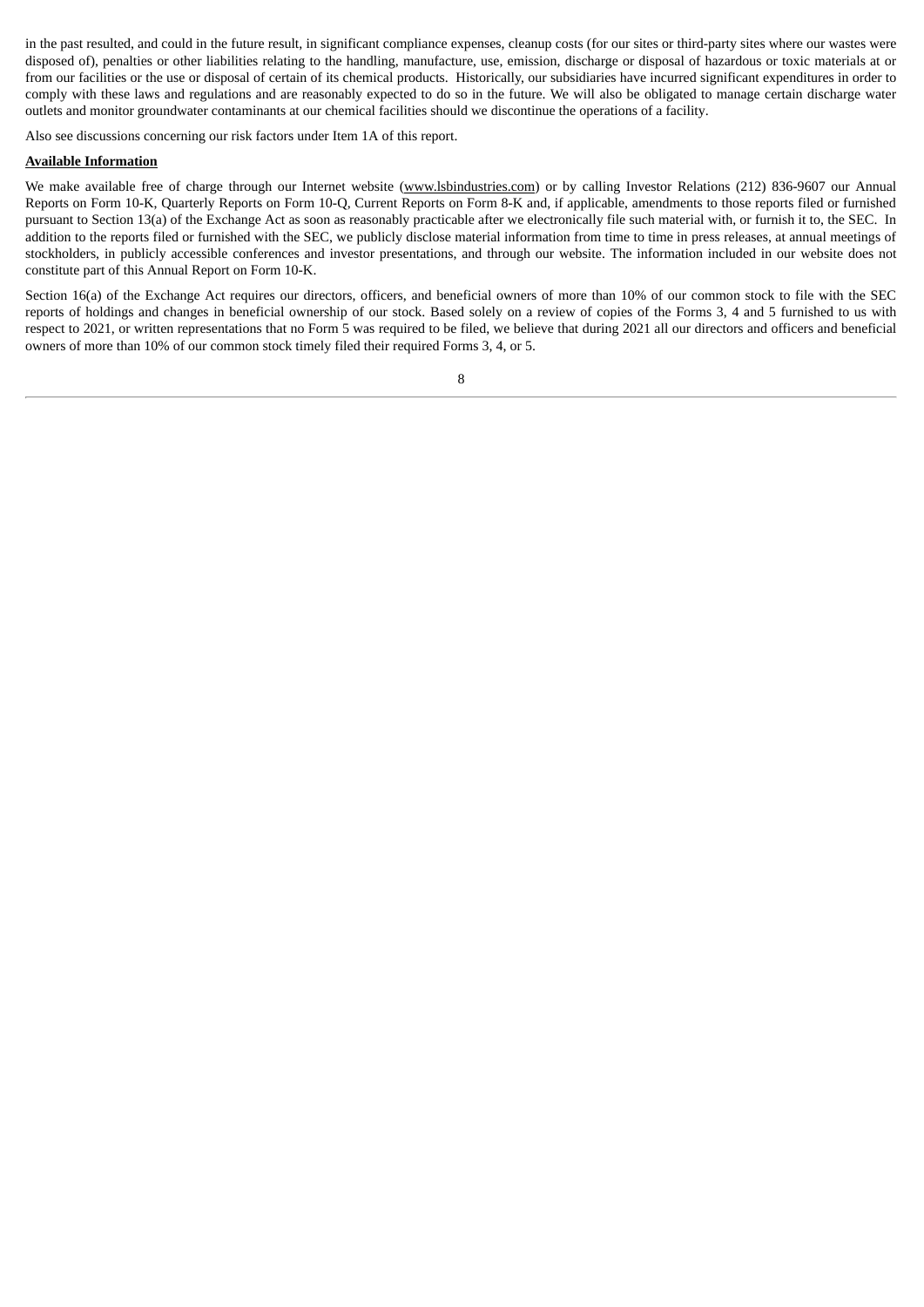# <span id="page-8-0"></span>**ITEM 1A. RISK FACTORS**

# **1. Risks Relating to Our Liquidity**

# We may not be able to generate sufficient cash to service our debt and may be required to take other actions to satisfy the obligations under our **debt agreements, which may not be successful.**

Our ability to make scheduled payments on our debt obligations depends on our financial condition and operating performance, prevailing economic and competitive conditions, and certain financial, business and other factors, some of which may be beyond our control. We may not be able to maintain a level of cash flows sufficient to pay the principal and interest on our debt, including the \$500 million principal amount of our 6.250% Senior Secured Notes due 2028 (the "New Notes").

If cash flows and capital resources are insufficient to fund our debt obligations, we could face substantial liquidity problems and will need to seek additional capital through the issuance of debt, the issuance of equity, asset sales or a combination of the foregoing. If we are unsuccessful, we will need to reduce or delay investments and capital expenditures, or to dispose of other assets or operations, seek additional capital, or restructure or refinance debt. These alternative measures may not be successful, may not be completed on economically attractive terms, or may not be adequate for us to meet our debt obligations when due. Additionally, our debt agreements limit the use of the proceeds from many dispositions of assets or operations. As a result, we may not be permitted to use the proceeds from these dispositions to satisfy our debt obligations. If we cannot make scheduled payments on our debt, we will be in default and the outstanding principal and interest on our debt could be declared to be due and payable, in which case we could be forced into bankruptcy or liquidation or required to substantially restructure or alter our business operations or debt obligations. In such an event, we may not have sufficient assets to repay all of our debt.

Further, if we suffer or appear to suffer from a lack of available liquidity, the evaluation of our creditworthiness by counterparties and rating agencies and the willingness of third parties to do business with us could be materially and adversely affected. In particular, our credit ratings could be lowered, suspended or withdrawn entirely at any time by the rating agencies. Downgrades in our long-term debt ratings generally cause borrowing costs to increase and the potential pool of investors and funding sources to decrease and could trigger liquidity demands pursuant to the terms of contracts, leases or other agreements. Any future transactions by us, including the issuance of additional debt, the sale of any operating assets, or any other transaction to manage our liquidity, could result in temporary or permanent downgrades of our credit ratings.

#### Our substantial indebtedness level could limit our financial and operating activities, and adversely affect our ability to incur additional debt to **fund future needs.**

We currently have a substantial amount of indebtedness. As a result, this level could, among other things:

- require us to dedicate a substantial portion of our cash flow to the payment of principal and interest, thereby reducing the funds available for operations and future business opportunities;
- make it more difficult for us to satisfy our obligations, including our repurchase obligations;
- limit our ability to borrow additional money if needed for other purposes, including working capital, capital expenditures, debt service requirements, acquisitions and general corporate or other purposes, on satisfactory terms or at all;
- limit our ability to adjust to changing economic, business and competitive conditions;
- place us at a competitive disadvantage with competitors who may have less indebtedness or greater access to financing;
- make us more vulnerable to an increase in interest rates, a downturn in our operating performance or a decline in general economic conditions; and
- make us more susceptible to changes in credit ratings, which could affect our ability to obtain financing in the future and increase the cost of such financing.

Any of the foregoing could adversely affect our liquidity, operating results and financial condition.

Our debt agreements and the Exchange Agreement contain covenants and restrictions that could restrict or limit our financial and business operations. A breach of these covenants or restrictions could result in an event of default under one or more of our debt agreements or contracts at different entities within our capital structure, including as a result of cross acceleration or default provisions.

Our debt agreements and the Exchange Agreement contain various covenants and other restrictions that, among other things, limit flexibility in operating our businesses. A breach of any of these covenants or restrictions could result in a significant portion of our debt becoming due and payable or could result in significant contractual liability. These covenants and other restrictions limit our ability to, among other things:

- incur additional debt or issue preferred shares;
- pay dividends on, repurchase or make distributions in respect of capital stock, make other restricted payments;
- make investments or certain capital expenditures;
- sell or transfer assets;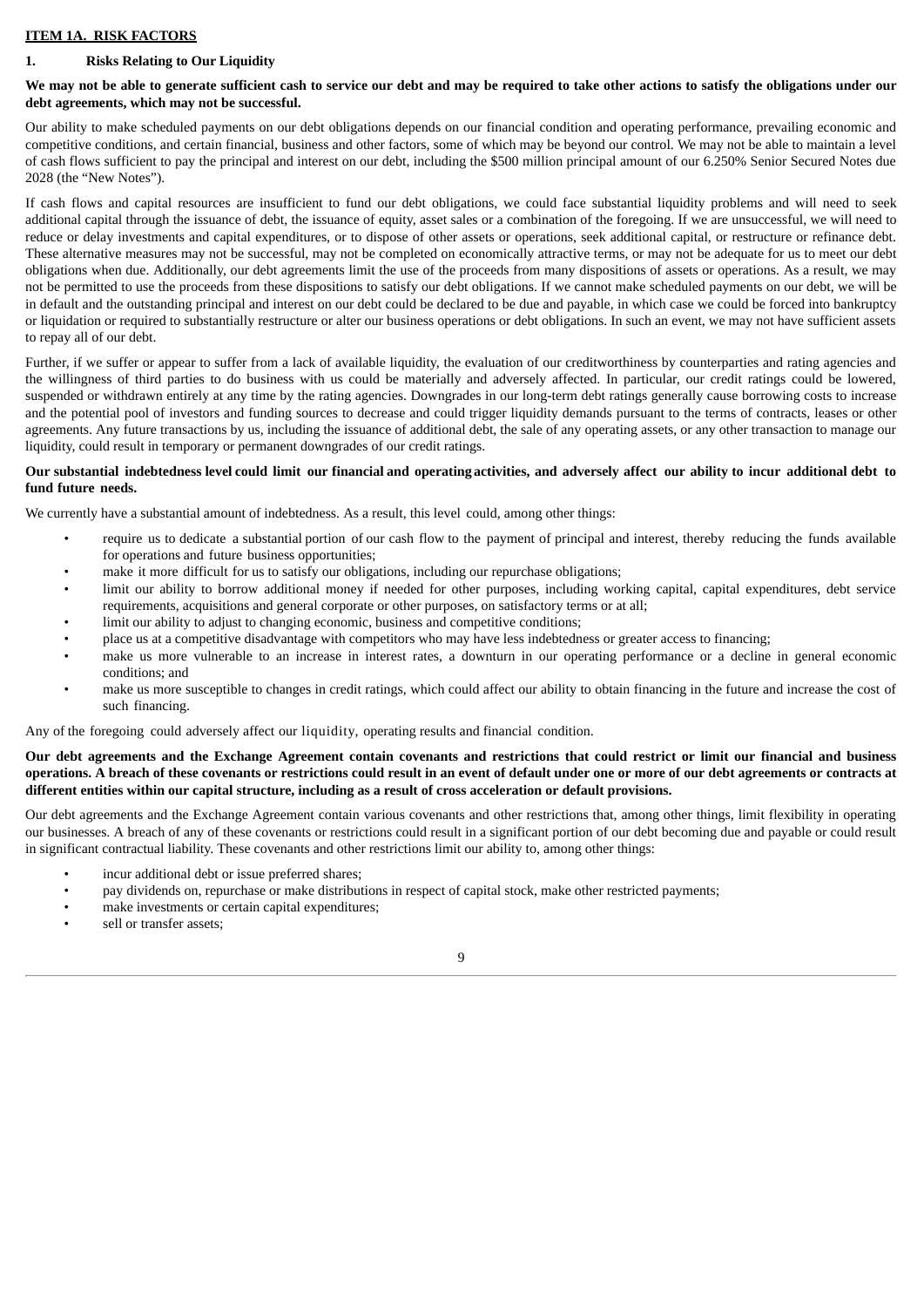- create liens on assets to secure debt;
- engage in certain fundamental corporate changes or changes to our business activities;
- make certain material acquisitions;
- consolidate, merge, sell or otherwise dispose of all or substantially all of our assets;
- enter into transactions with affiliates;
- designate subsidiaries as unrestricted subsidiaries; and
- repay, repurchase or modify certain subordinated and other material debt.

The Working Capital Revolver Loan also contains certain affirmative covenants and requires the borrowers to comply with a fixed charge coverage ratio (as defined in the Working Capital Revolver Loan) if their excess availability (as defined in the Working Capital Revolver Loan) falls below a certain level.

These covenants and restrictions could affect our ability to operate our business and may limit our ability to react to market conditions or take advantage of potential business opportunities as they arise. Additionally, our ability to comply with these covenants may be affected by events beyond our control, including general economic and credit conditions and industry downturns.

In addition, certain failures to make payments when due on, or the acceleration of, significant indebtedness constitutes a default under some of our debt instruments, including the indenture governing the notes. Further, a breach of any of the covenants or restrictions in a debt instrument could result in an event of default under such debt instrument. Upon the occurrence of an event of default under one of these debt instruments, our lenders or noteholders could elect to declare all amounts outstanding under such debt instrument to be immediately due and payable and/or terminate all commitments to extend further credit. Such actions by those lenders or noteholders could cause cross defaults or accelerations under our other debt. If we were unable to repay those amounts, the lenders or noteholders could proceed against any collateral granted to them to secure such debt. In the case of a default under debt that is guaranteed, holders of such debt could also seek to enforce the guarantees. If lenders or noteholders accelerate the repayment of all borrowings, we would likely not have sufficient assets and funds to repay those borrowings. Such occurrence could result in our or our applicable subsidiary going into bankruptcy, liquidation or insolvency.

#### The age of our chemical manufacturing facilities increases the risk for unplanned downtime, which may be significant.

Our business is comprised of operating units of various ages and levels of automated control. While we have continued to make significant annual capital improvements, potential age or control related issues have occurred in the past and may occur in the future, which could cause damage to the equipment and ancillary facilities. As a result, we have experienced and may continue to experience additional downtime at our chemical facilities in the future.

The equipment required for the manufacture of our products is specialized, and the time for replacement of such equipment can be lengthy, resulting in extended downtime in the affected unit. In addition, the cost for such equipment could be influenced by changes in regulatory policies (including tariffs) of foreign governments, as well as the U.S. laws and policies affecting foreign trade and investment.

Although we use various reliability and inspection programs and maintain a significant inventory of spare equipment, which are intended to mitigate the extent of production losses, unplanned outages may still occur. As a result, these planned and unplanned downtime events at our chemical facilities have in the past and could in the future adversely affect our liquidity, operating results and financial condition.

#### LSB is a holding company and depends, in large part, on receiving funds from its subsidiaries to fund our indebtedness.

LSB is a holding company with no significant operations or material assets other than the equity interests it holds in its subsidiaries and conducts all of its operations through its subsidiaries. As a result, LSB's ability to meet its obligations depends, in large part, on the operating performance and cash flows of its subsidiaries, which will be affected by general economic, industry, financial, competitive, operating and other factors beyond our control, and the ability of its subsidiaries to make distributions and pay dividends to LSB.

Each of LSB's subsidiaries is a separate and distinct legal entity and, under certain circumstances, legal and contractual restrictions, as well as the financial condition and operating requirements of such subsidiaries, may limit LSB's ability to obtain cash from its subsidiaries. Any payment of dividends, distributions, loans or advances to LSB by its subsidiaries could also be subject to taxes or restrictions on dividends or transfers under applicable local law in the jurisdictions in which LSB's subsidiaries operate.

#### **2. Risks Relating to Our Business**

## Pandemics or disease outbreaks, such as COVID-19, have and may in the future disrupt our business, which could adversely affect our financial **performance.**

COVID-19 has evolved into a global pandemic and the full extent of its impact will depend on future developments that are uncertain and cannot be accurately predicted, including new information that may emerge concerning the COVID-19 pandemic and the actions to contain the COVID-19 pandemic or treat its impact. Currently, all of the facilities we own and operate have been designated as

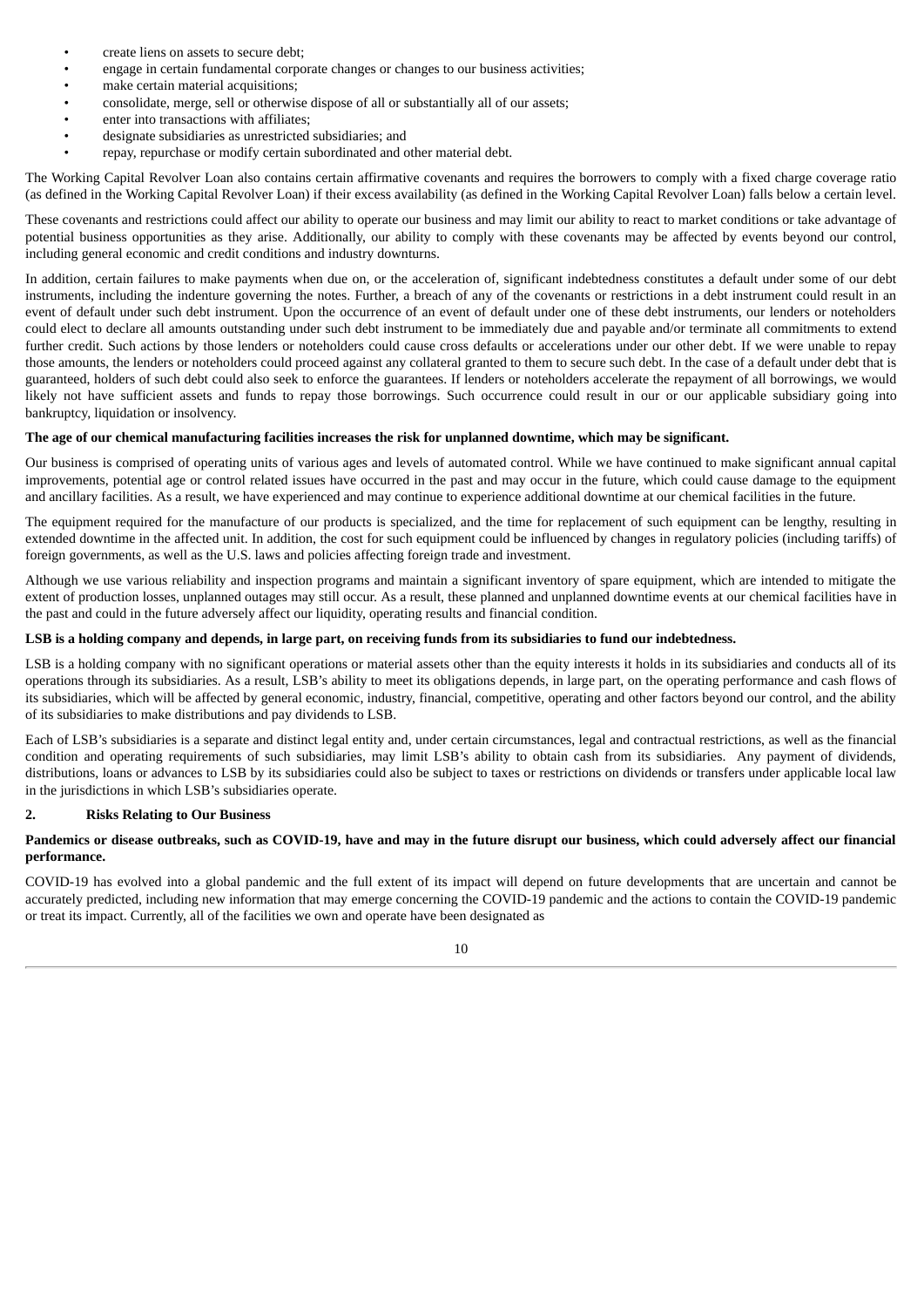essential critical infrastructure based on guidelines issued by the United States Department of Homeland Security's Cybersecurity and Infrastructure Security Agency. Since we produce fertilizer products used by the agriculture industry, as well as chemical products required in a variety of industrial manufacturing processes, LSB has been determined to be a critical service, and therefore, our facilities are remaining in operation despite the evolving global health crisis resulting from the COVID-19 pandemic. However, if additional mandatory closures of businesses are imposed by the federal, state and local governments to control the spread of the virus, these closures could disrupt the operations of our management, business and finance teams. In addition, a significant downturn in global economic growth, or recessionary conditions in major geographic regions, may lead to reduced demand for a portion or all our products. Legislative, regulatory, judicial or social influences related to the COVID-19 pandemic may affect our financial performance and our ability to conduct our business.

An extended period of remote work arrangements due to the COVID-19 pandemic could exacerbate cybersecurity risks. Our business depends on the proper functioning and availability of our information technology platform, including communications and data processing systems. We are also required to effect electronic transmissions with third parties including clients, vendors and others with whom we do business, and with our Board. We believe we have implemented appropriate security measures, controls and procedures to safeguard our information technology systems and to prevent unauthorized access to such systems and any data processed or stored in such systems, and we periodically evaluate and test the adequacy of such systems, measures, controls and procedures and perform third-party risk assessments; however, there can be no guarantee that such systems, measures, controls and procedures will be effective, that we will be able to establish secure capabilities with all of third parties, or that third parties will have appropriate controls in place to protect the confidentiality of our information. Security breaches could expose us to a risk of loss or misuse of our information, litigation and potential liability.

The Omicron variant of COVID-19 began to spread rapidly across the globe in the fourth quarter of fiscal year 2021 and began to affect our business, as well as our customers' and suppliers' business in similar ways as the initial surge of COVID-19. In addition, inflation and supply chain disruptions, in part exacerbated by the spread of the Omicron variant, have impacted companies and consumers in the United States. We have begun to experience increased inventory shipping costs and could see annual price increases from some of our vendors. In light of these trends, our management has taken, and will continue to take, a number of steps aimed to mitigate the impact of the Omicron variant, supply chain disruptions and inflation.

As the COVID-19 pandemic continues to impact communities, our business operations could be disrupted or delayed, and our business, financial condition, and results of operations could be adversely affected.

#### Terrorist attacks and other acts of violence or war, and natural disasters (such as hurricanes, etc.), have negatively affected and could negatively affect U.S. and foreign companies, the financial markets, the industries where we operate, our operations and our profitability.

Terrorist attacks in the U.S and elsewhere and natural disasters (such as hurricanes or pandemic health crises) have in the past and can in the future negatively affect our operations. We cannot predict further terrorist attacks and natural disasters in the U.S. and elsewhere. These attacks or natural disasters have contributed to economic instability in the U.S. and elsewhere, and further acts of terrorism, violence, war or natural disasters could affect the industries where we operate, our ability to purchase raw materials, our business, results of operations and financial condition. In addition, terrorist attacks and natural disasters may directly affect our physical facilities, especially our chemical facilities, or those of our suppliers or customers and could affect our sales, our production capability and our ability to deliver products to our customers. In the past, hurricanes affecting the Gulf Coast of the U.S. have negatively affected our operations and those of our customers. As previously noted, some scientists have concluded that increasing concentrations of greenhouse gases in the Earth's atmosphere may produce climate changes that have significant physical effects, such as increased frequency and severity of storms, droughts and floods and other climatic events. If any such effects, whether anthropogenic or otherwise, were to occur in areas where we or our clients operate, they could have an adverse effect on our business, financial condition and results of operations.

## A major factor underlying the current high level of demand for our nitrogen-based fertilizer products is the production of ethanol. A decrease in ethanol production or an increase in ethanol imports could have a material adverse effect on our results of operations, financial condition and **ability to make cash distributions.**

A major factor underlying the solid level of demand for our nitrogen-based fertilizer products is the production of ethanol in the United States and the use of corn in ethanol production. Ethanol production in the United States is highly dependent upon a myriad of federal statutes and regulations and is made significantly more competitive by various federal and state incentives and mandated usage of renewable fuels pursuant to the federal renewable fuel standards ("RFS"). To date, the RFS has been satisfied primarily with fuel ethanol blended into gasoline. However, a number of factors, including the continuing "food versus fuel" debate and studies showing that expanded ethanol usage may increase the level of greenhouse gases in the environment as well as be unsuitable for small engine use, have resulted in calls to reduce subsidies for ethanol, allow increased ethanol imports and to repeal or waive (in whole or in part) the current RFS, any of which could have an adverse effect on corn-based ethanol production, planted corn acreage and fertilizer demand. Therefore, ethanol incentive programs may not be renewed, or if renewed, they may be renewed on terms significantly less favorable to ethanol producers than current incentive programs. Therefore, a decrease in ethanol production or an increase in ethanol imports could have a material adverse effect on our overall business, results of operations, financial condition and liquidity.

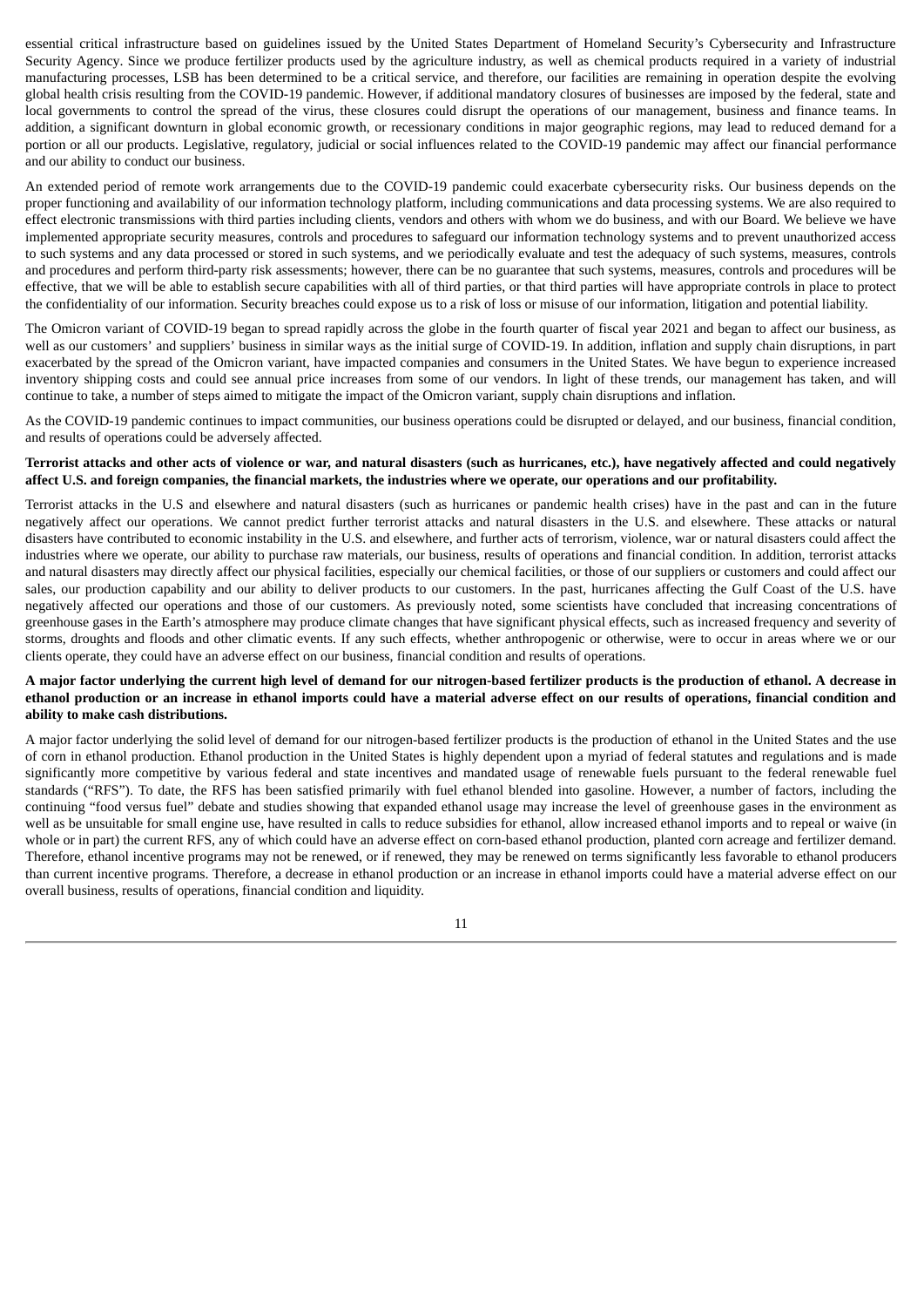#### **We are reliant on a limited number of key facilities.**

Our nitrogen production is concentrated in four separate complexes. The suspension of operations at any of these complexes could adversely affect our ability to produce our products and fulfill our commitments and could have a material adverse effect on liquidity, financial condition, results of operations and business.

## **Seasonality can adversely affect our business.**

If seasonal demand is less than we expect, we may be left with excess inventory that will have to be stored (in which case our results of operations will be negatively affected by any related increased storage costs) or liquidated (in which case the selling price may be below our production, procurement and storage costs). The risks associated with excess inventory and product shortages are exacerbated by the volatility of natural gas and nitrogen fertilizer prices and the relatively brief periods during which farmers can apply nitrogen fertilizers. If prices for our products rapidly decrease, we may be subject to inventory write-downs, adversely affecting our operating results. If seasonal demand is greater than we expect, we may experience product shortages, and customers of ours may turn to our competitors for products that they would otherwise have purchased from us.

#### **Weather conditions adversely affect our business.**

The products (primarily agricultural) produced and sold by us have been in the past, and could be in the future, materially affected by adverse weather conditions (such as excessive rain or drought) in the primary markets for our fertilizer and related agricultural products. In addition, weather can cause an interruption to the operations of our chemical facilities. Many scientists have concluded that increasing concentrations of greenhouse gases in the Earth's atmosphere may produce climate changes that have significant physical effects, such as increased frequency and severity of storms, droughts and floods and other climatic events. These climate changes might also occur as the result of other phenomena that human activity is unable to influence, including changes in solar activity and volcanic activity. Regardless of the cause, if any of these unusual weather events occur during the primary seasons for sales of our agricultural products (March-June and September-November), this could have a material adverse effect on our agricultural sales and our financial condition and results of operations.

#### **Climate Change may adversely affect our business**.

Over the course of the past several years, global climate conditions have become increasingly inconsistent, volatile and unpredictable. Many of the regions in which we do business have experienced excessive moisture, cold, drought and/or heat of an unprecedented nature at various times of the year. In some cases, these conditions have either reduced or obviated the need for our products, particularly in the agriculture space, whether pre-plant, at-plant, postemergent or at harvest. Due to the unpredictable nature of these conditions, growers and distributors appear to have become increasingly conservative in procurement practices and the accumulation of inventory. Further, the random nature of climactic change has made it increasingly difficult to forecast market demand and, consequently, financial performance, from year-to-year. There is no guarantee that climate change will abate in the near future, and it is possible that such change will continue to hinder our ability to forecast sales performance with accuracy and otherwise adversely affect our financial performance.

#### **Our business and customers are sensitive to adverse economic cycles.**

Our business can be affected by cyclical factors such as inflation, currency exchange rates, global energy policy and costs, regulatory policies (including tariffs), global market conditions and economic downturns in specific industries. Certain sales are sensitive to the level of activity in the agricultural, mining, automotive and housing industries. Therefore, substantial changes could adversely affect our operating results, liquidity, financial condition and capital resources.

#### **There is intense competition in the markets we serve.**

Substantially all of the markets in which we participate are highly competitive with respect to product quality, price, distribution, service, and reliability. We compete with many companies, domestic and foreign, that have greater financial, marketing and other resources. Competitive factors could require us to reduce prices or increase spending on product development, marketing and sales, which could have a material adverse effect on our business, results of operation and financial condition.

We compete with many U.S. producers and producers in other countries, including state-owned and government-subsidized entities. Some competitors have greater total resources and are less dependent on earnings from chemical sales, which make them less vulnerable to industry downturns and better positioned to pursue new expansion and development opportunities. Our competitive position could suffer to the extent we are not able to expand our own resources sufficiently either through investments in new or existing operations or through acquisitions, joint ventures or partnerships. An inability to compete successfully could result in the loss of customers, which could adversely affect our sales and profitability.

# **An increase of imported agricultural products could adversely affect our business.**

Russia, Ukraine and Trinidad have substantial capacity to produce and export fertilizers. Producers in these countries also benefit from below-market prices for natural gas, due to government regulation and other factors.

In addition, producers in China have substantial capacity to produce and export urea. Depending on various factors, including prevailing prices from other exporters, the price of coal, and the price of China's export tariff, higher volumes of urea from China

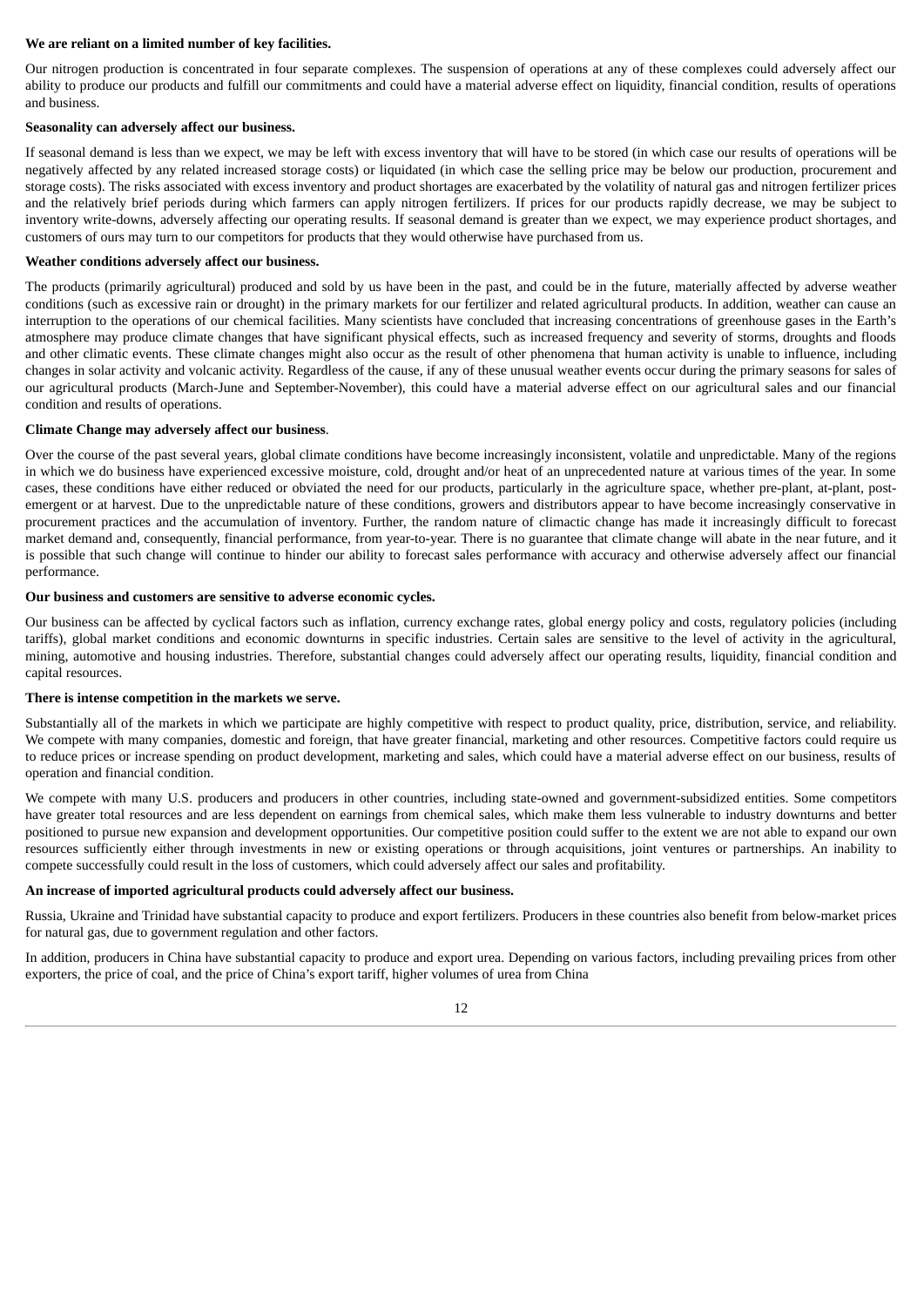could be imported into the U.S. at prices that could have an adverse effect on the selling prices of other nitrogen products, including the nitrogen products we manufacture and sell.

#### **A substantial portion of our sales is dependent upon a limited number of customers.**

For 2021, ten customers accounted for approximately 47% of our consolidated net sales. The loss of, or a material reduction in purchase levels by, one or more of these customers could have a material adverse effect on our business, results of operations, financial condition and liquidity if we are unable to replace a customer with other sales on substantially similar terms.

#### A change in the volume of products that our customers purchase on a forward basis, or the percentage of our sales volume that is sold to our customers on a forward basis, could increase our exposure to fluctuations in our profit margins and materially adversely affect our business, **financial condition, results of operations and cash flows.**

We offer our customers from time-to-time, the opportunity to purchase products from us on a forward basis at prices and delivery dates we propose. Under our forward sales programs, customers generally make an initial cash down payment at the time of order and pay the remaining portion of the contract sales under their usual invoice terms when the performance obligation is satisfied. Forward sales improve our liquidity due to the cash payments received from customers in advance of shipment of the product and allow us to improve our production scheduling and planning and the utilization of our manufacturing and distribution assets. Any cash payments received in advance from customers in connection with forward sales are reflected on our consolidated balance sheets as a current liability until the related performance obligations are satisfied, which can take up to several months. We believe the ability to purchase products on a forward basis is most appealing to our customers during periods of generally increasing prices for nitrogen fertilizers. Our customers may be less willing or even unwilling to purchase products on a forward basis during periods of generally decreasing or stable prices or during periods of relatively high fertilizer prices due to the expectation of lower prices in the future or limited capital resources. In periods of rising fertilizer prices, selling our nitrogen fertilizers on a forward basis may result in lower profit margins than if we had not sold fertilizer on a forward basis. Conversely, in periods of declining fertilizer prices, selling our nitrogen fertilizers on a forward basis may result in higher profit margins than if we had not sold fertilizer on a forward basis. In addition, fixing the selling prices of our products, often months in advance of their ultimate delivery to customers, typically causes our reported selling prices and margins to differ from spot market prices and margins available at the time the performance obligation is satisfied.

#### **Cost and the lack of availability of raw materials could materially affect our profitability and liquidity.**

Our sales and profits are heavily affected by the costs and availability of primary raw materials. These primary raw materials are typically subject to considerable price volatility, and recent global supply chain disruptions and increased inflation in the United States have led to further heightened volatility. Historically, when there have been rapid increases in the cost of these primary raw materials, we have sometimes been unable to timely increase our sales prices to cover all of the higher costs incurred. While we periodically enter into futures/forward contracts to economically hedge against price increases in certain of these raw materials, there can be no assurance that we will effectively manage against price fluctuations in those raw materials.

Natural gas represents the primary raw material feedstock in the production of most of our chemical products. Although we enter into contracts with certain customers that provide for the pass-through of raw material costs, we have a substantial amount of sales that do not provide for the pass-through of raw material costs. Also, the spot sales prices of our agricultural products may not correlate to the cost of natural gas but rather reflect market conditions for similar and competing nitrogen sources. This lack of correlation can compromise our ability to recover our full cost to produce the products in this market. As a result, in the future, we may not be able to pass along to all of our customers the full amount of any increases in raw material costs. Future price fluctuations in our raw materials may have an adverse effect on our business, financial condition, liquidity and results of operations.

Additionally, we depend on certain vendors to deliver natural gas and other key components that are required in the production of our products. Any disruption in the supply of natural gas and other key components could result in lost production or delayed shipments.

The price of natural gas in North America and worldwide has been volatile in recent years and had declined on average due in part to the development of significant natural gas reserves, including shale gas, and the rapid improvement in shale gas extraction techniques, such as hydraulic fracturing and horizontal drilling. However, recent disruptions in the global supply chain and increased inflation in the United States have led to reduced availability and increased prices of natural gas in the fourth quarter of fiscal year 2021, and they may continue to have an impact in the near term in fiscal year 2022. Future production of natural gas from shale formations could be reduced by regulatory changes that restrict drilling or hydraulic fracturing or increase its cost or by reduction in oil exploration and development prompted by lower oil prices and resulting in production of less associated natural gas. Additionally, increased demand for natural gas, particularly in the Gulf Coast Region, due to increased industrial demand and increased natural gas exports could result in increased natural gas prices.

We have suspended in the past, and could suspend in the future, production at our chemical facilities due to, among other things, the high cost or lack of availability of natural gas and other key components, which could adversely affect our competitiveness in the markets we serve. Accordingly, our business, financial condition, liquidity and results of operations could be materially affected in the future by the lack of availability of natural gas and other key components and increase costs relating to the purchase of natural gas and other key components.

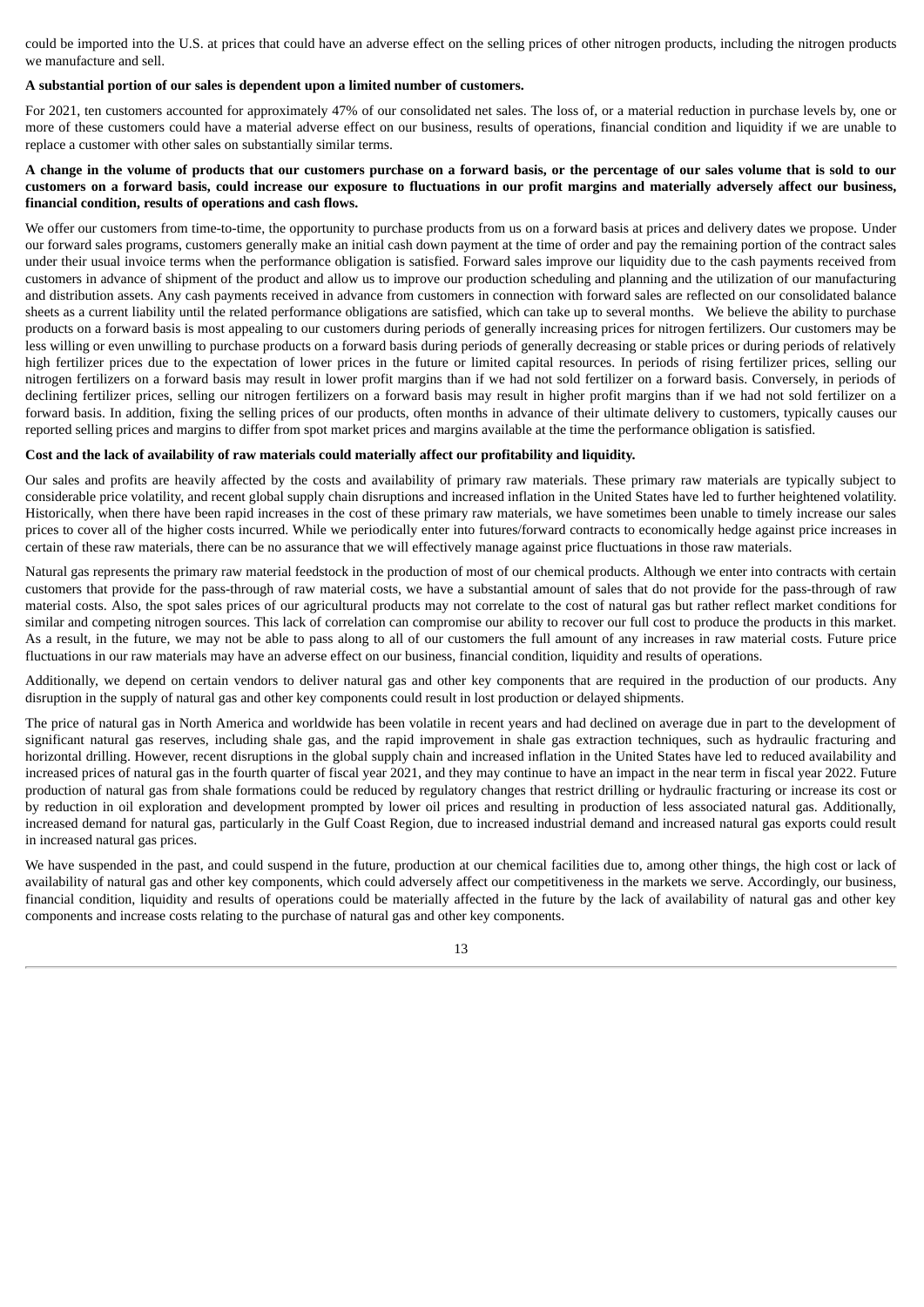#### Our business is subject to risks involving derivatives and the risk that our hedging activities might not be effective.

We may utilize natural gas derivatives to hedge our financial exposure to the price volatility of natural gas, the principal raw material used in the production of nitrogen-based products. We may use futures, financial swaps and option contracts traded in the over-the-counter markets or on exchanges to hedge our risk. Our use of derivatives can result in volatility in reported earnings due to the unrealized mark-to-market adjustments that occur from changes in the value of the derivatives that do not qualify for, or to which we do not apply, hedge accounting. To the extent that our derivative positions lose value, we may be required to post collateral with our counterparties, adversely affecting our liquidity. We have also used fixed-price, physical purchase and sales contracts to hedge our exposure to natural gas price volatility. Hedging arrangements are imperfect and unhedged risks will always exist. In addition, our hedging activities may themselves give rise to various risks that could adversely affect us. For example, we are exposed to counterparty credit risk when our derivatives are in a net asset position. The counterparties to our derivatives are multi-national commercial banks, major financial institutions or large energy companies. Our liquidity could be negatively impacted by a counterparty default on settlement of one or more of our derivative financial instruments or by the trigger of any cross-default provisions or credit support requirements. Additionally, the International Swaps and Derivative Association master netting arrangements for most of our derivative instruments contain credit-risk-related contingent features, such as cross-default and/or acceleration provisions and credit support requirements. In the event of certain defaults or a credit ratings downgrade, our counterparty may request early termination and net settlement of certain derivative trades or may require us to collateralize derivatives in a net liability position. At other times we may not utilize derivatives or derivative strategies to hedge certain risks or to reduce the financial exposure of price volatility. As a result, we may not prevent certain material adverse impacts that could have been mitigated through the use of derivative strategies.

#### Our transportation and distribution activities rely on third-party providers, which subject us to risks and uncertainties beyond our control that **may adversely affect our operations.**

We rely on railroad, trucking, pipeline and other transportation service providers to transport raw materials to our manufacturing facilities, to coordinate and deliver finished products to our storage and distribution system and our retail centers and to ship finished products to our customers. These transportation operations, equipment and services are subject to various hazards, including adverse operating conditions, extreme weather conditions, system failures, work stoppages, equipment and personnel shortages, delays, accidents such as spills and derailments and other accidents and operating hazards.

In the event of a disruption of existing transportation or terminaling facilities for our products or raw materials, alternative transportation and terminaling facilities may not have sufficient capacity to fully serve all of our customers or facilities. An extended interruption in the delivery of our products to our customers or the supply of natural gas, ammonia or sulfur to our production facilities could adversely affect sales volumes and margins.

These transportation operations, equipment and services are also subject to environmental, safety, and regulatory oversight. Due to concerns related to accidents, terrorism or increasing concerns regarding transportation of potentially hazardous substances, local, provincial, state and federal governments could implement new regulations affecting the transportation of raw materials or our finished products. If transportation of our products is delayed or we are unable to obtain raw materials as a result of any third party's failure to operate properly or the other hazards described above, or if new and more stringent regulatory requirements are implemented affecting transportation operations or equipment, or if there are significant increases in the cost of these services or equipment, our revenues and cost of operations could be adversely affected. In addition, we may experience increases in our transportation costs, or changes in such costs relative to transportation costs incurred by our competitors.

#### **Future technological innovation could affect our business.**

Future technological innovation, such as the development of seeds that require less crop nutrients, or developments in the application of crop nutrients, if they occur, could have the potential to adversely affect the demand for our products and results of operations.

#### **Cyber security risks could adversely affect our business.**

As we continue to increase our dependence on information technologies to conduct our operations, including as a result of remote work environments due to COVID-19, the risks associated with cyber security also increase. We rely on our enterprise resource planning software ("ERP") and other information systems, among other things, to manage our manufacturing, supply chain, accounting and financial functions. Additionally, third parties on whose systems we place significant reliance for the conduct of our business are also subject to cyber security risks. We are significantly dependent upon internet connectivity and a third-party cloud hosting vendor. We have implemented security procedures and measures in order to protect our information from being vulnerable to theft, loss, damage or interruption from a number of potential sources or events. Although we believe these measures and procedures are appropriate, we may not have the resources or technical sophistication to anticipate, prevent, or recover from rapidly evolving types of cyber-attacks. Compromises to our information systems could have an adverse effect on our business, results of operations, liquidity and financial condition.

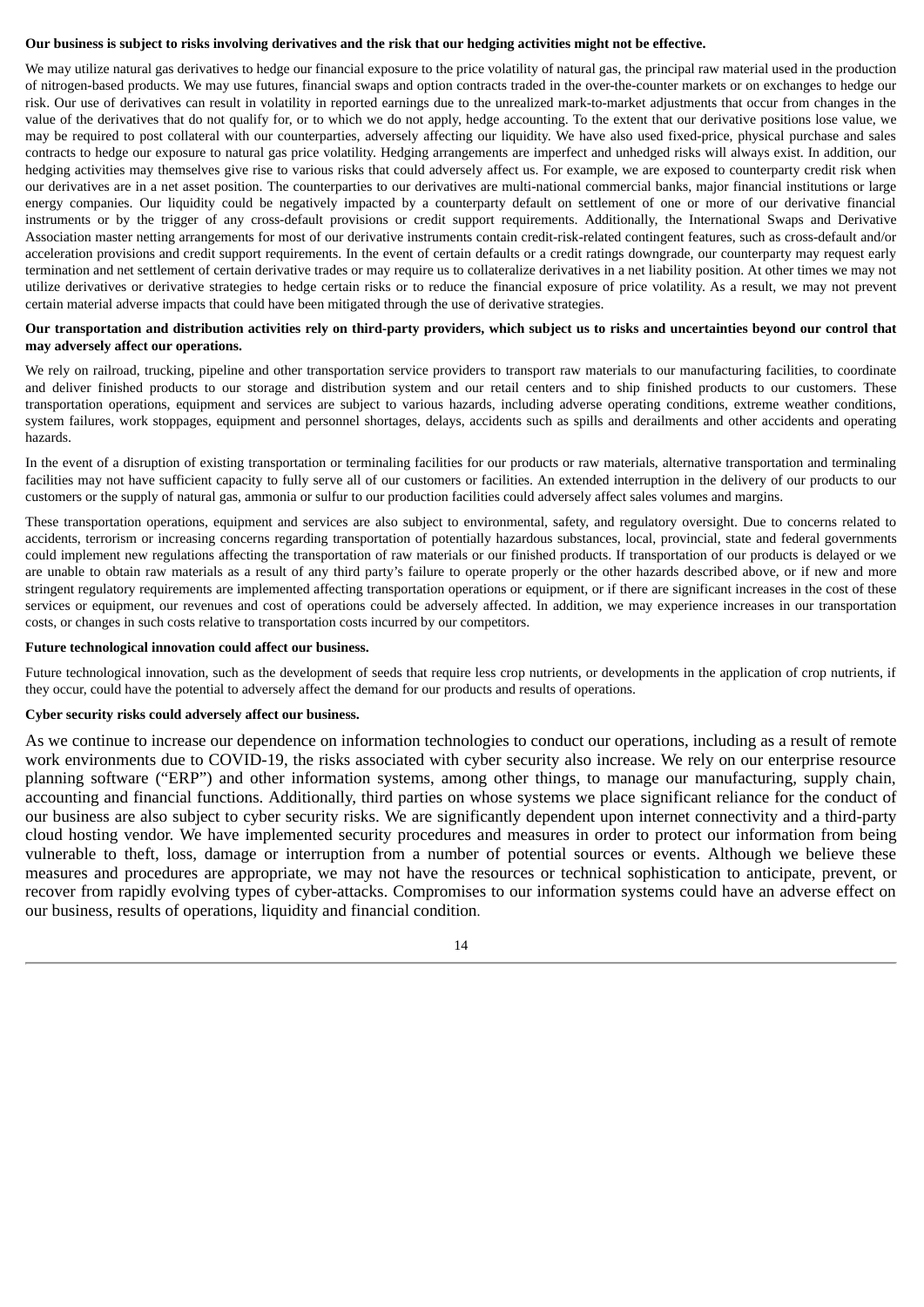#### **We may engage in certain strategic transactions which may adversely affect our financial condition.**

An important part of our business strategy is the acquisition of strategic assets or companies. Our management is currently evaluating and pursing certain such opportunities, and from time to time separately provides indications of interest in respect of similar transactions, which may be significant. Any such discussions may or may not result in the consummation of a transaction, and we may not be able to identify or complete any of these potential acquisitions. We cannot predict the effect, if any, that any announcement or consummation of a transaction would have on the price of our securities. While the documents governing our indebtedness include certain restrictions on our ability to finance any acquisitions of new assets, such restrictions contain various exceptions and limitations.

There is no guarantee that any such transactions will be successful or, even if consummated, improve our operating results. We may incur costs, breakage fees or other expenses in connection with any such transactions or may not be able to obtain the necessary financing for such transactions on acceptable terms. Accordingly, any such transactions may ultimately have a material adverse effect on our operating results.

In addition, any future acquisitions could present a number of risks, including:

- the risk of using management time and resources to pursue acquisitions that are not successfully completed;
- the risk of incorrect assumptions regarding the future results of acquired operations or business;
- the risk of failing to integrate the operations or management of any acquired operations or assets successfully and timely; and
- the risk of diversion of management's attention from existing operations or other priorities.

If we are unsuccessful in integrating acquisitions in a timely and cost-effective manner, our financial condition and results of operations could be adversely affected.

#### **3. Risks Relating to Legal, Regulatory and Compliance Matters**

#### **Our operations and the production and handling of our products involve significant risks and hazards.**

Our operations are subject to hazards inherent in the manufacture, transportation, storage and distribution of chemical products, including some products that are highly toxic and corrosive. These hazards include, among other things, explosions; fires; severe weather and natural disasters; train derailments, collisions, vessel groundings and other transportation and maritime incidents; leaks and ruptures involving storage tanks, pipelines and rail cars; spills, discharges and releases of toxic or hazardous substances or gases; deliberate sabotage and terrorist incidents; mechanical failures; unscheduled plant downtime; labor difficulties and other risks. Some of these hazards can cause bodily injury and loss of life, severe damage to or destruction of property and equipment and environmental damage and may result in suspension of operations for an extended period of time and/or the imposition of civil or criminal penalties and liabilities. We periodically experience minor releases of ammonia related to leaks from our equipment. Similar events may occur in the future. As a result, such events could have a material adverse effect on our results of operations and financial condition.

#### Current and future legislative or regulatory requirements affecting our business may result in increased costs and decreased revenues, cash flows **and liquidity or could have other negative effects on our business.**

Our business is subject to numerous health, safety, security and environmental laws and regulations. The manufacture and distribution of chemical products are activities that entail health, safety and environmental risks and impose obligations under health, safety and environmental laws and regulations, many of which provide for substantial fines and potential criminal sanctions for violations. Although we believe we have established processes to monitor, review and manage our businesses to comply with the numerous health, safety and environmental laws and regulations, we previously were, and in the future, may be, subject to fines, penalties and sanctions for violations and substantial expenditures for cleanup costs and other liabilities relating to the handling, manufacture, use, emission, discharge or disposal of effluents at or from our chemical facilities. Further, a number of our chemical facilities are dependent on environmental permits to operate, the loss or modification of which could have a material adverse effect on their operations and our results of operation and financial condition. These operating permits are subject to modification, renewal and revocation. In addition, third parties may contest our ability to receive or renew certain permits that we need to operate, which can lengthen the application process or even prevent us from obtaining necessary permits. We regularly monitor and review our operations, procedures and policies for compliance with permits, laws and regulations. Despite these compliance efforts, risk of noncompliance or permit interpretation is inherent in the operation of our business.

There can be no assurance as to the amount or timing of future expenditures for environmental compliance or remediation, and actual future expenditures may be different from the amounts we currently anticipate. We try to anticipate future regulatory requirements that might be imposed and plan accordingly to remain in compliance with changing environmental laws and regulations and to minimize the costs of compliance.

Changes to the production equipment at our chemical facilities that are required in order to comply with health, safety and environmental regulations may require substantial capital expenditures.

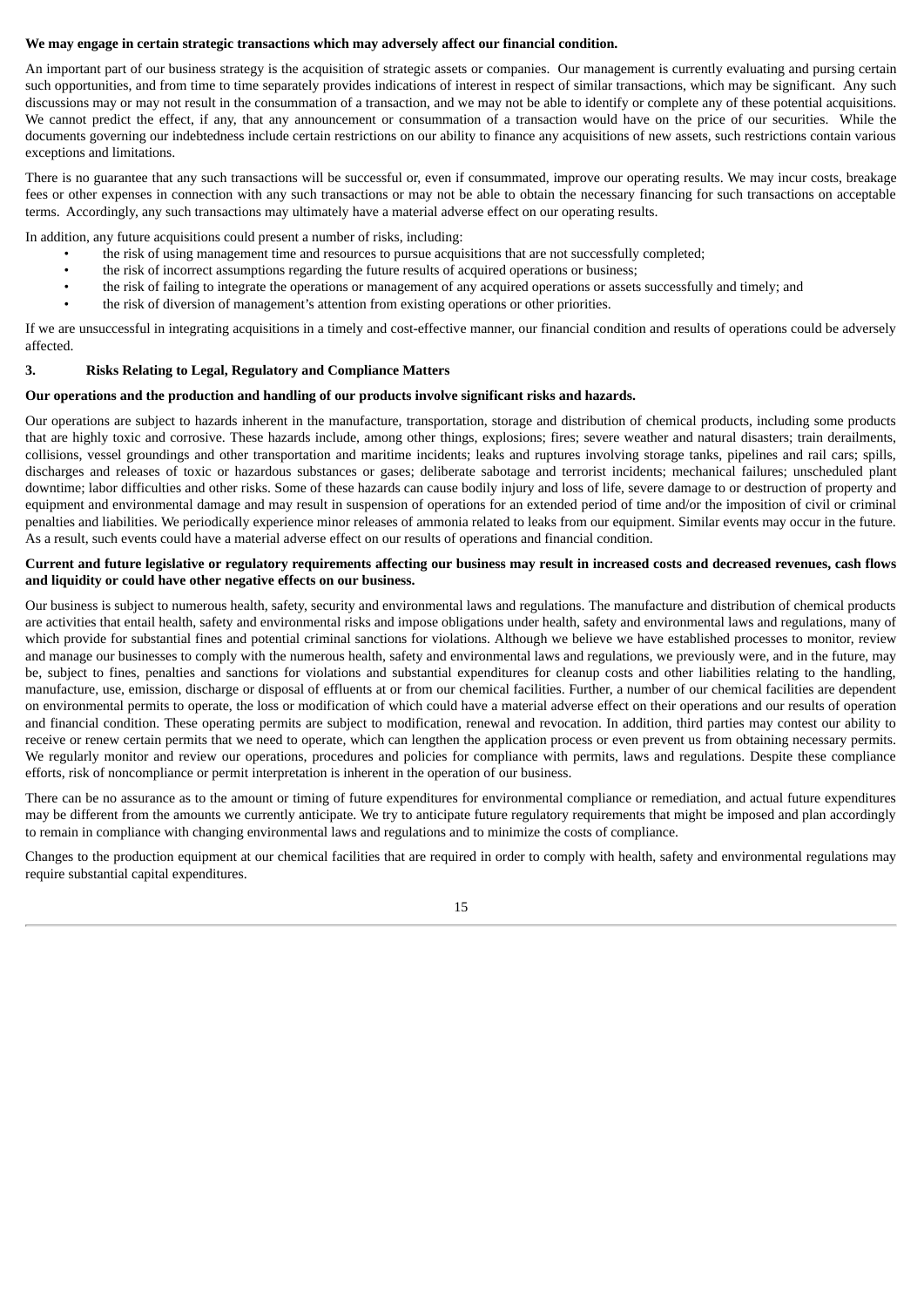Explosions and/or losses at other chemical facilities that we do not own (such as the April 2013 explosion in West, Texas) could also result in new or additional legislation or regulatory changes, particularly relating to public health, safety or any of the products manufactured and/or sold by us or the inability on the part of our customers to obtain or maintain insurance as to certain products manufactured and/or sold by us, which could have a negative effect on our revenues, cash flow and liquidity.

In summary, new or changed laws and regulations or the inability of our customers to obtain or maintain insurance in connection with any of our chemical products could have an adverse effect on our operating results, liquidity and financial condition.

#### **We may not have adequate insurance.**

While we maintain liability, property and business interruption insurance, including certain coverage for environmental contamination, it is subject to coverage limits and policies that may exclude coverage for some types of damages. Although there may currently be sources from which such coverage may be obtained, the coverage may not continue to be available to us on commercially reasonable terms or the possible types of liabilities that may be incurred by us may not be covered by our insurance. In addition, our insurance carriers may not be able to meet their obligations under the policies, or the dollar amount of the liabilities may exceed our policy limits. Even a partially uninsured claim, if successful and of significant magnitude, could have a material adverse effect on our business, results of operations, financial condition and liquidity.

Furthermore, we are subject to litigation for which we could be obligated to bear legal, settlement and other costs, which may be in excess of any available insurance coverage. If we are required to incur all or a portion of the costs arising out of any litigation or investigation as a result of inadequate insurance proceeds, if any, our business, results of operations, financial condition and liquidity could be materially adversely affected. For further discussion of our litigation, please see "Other Pending, Threatened or Settled Litigation" in Note 9 to the Consolidated Financial Statements included in this report.

#### We may be required to modify or expand our operating, sales and reporting procedures and to install additional equipment in order to comply **with current and possible future government regulations.**

The chemical industry in general, and producers and distributors of ammonia and AN specifically, are scrutinized by the government, industry and public on security issues. Under current and proposed regulations, we may be required to incur substantial additional costs relating to security at our chemical facilities and distribution centers, as well as in the transportation of our products. These costs could have a material effect on our results of operations, financial condition, and liquidity. The cost of such regulatory changes, if significant, could lead some of our customers to choose other products over ammonia and AN, which may have a significant adverse effect on our business.

The "Secure Handling of Ammonium Nitrate Act of 2007" was enacted by the U.S. Congress, and subsequently the U.S. Department of Homeland Security ("DHS") published a notice of proposed rulemaking in 2011. This regulation proposes to require sellers, buyers, their agents and transporters of solid AN and certain solid mixtures containing AN to possess a valid registration issued by DHS, keep certain records, report the theft or unexplained loss of regulated materials, and comply with certain other new requirements. We and others affected by this proposal have submitted appropriate comments to DHS regarding the proposed regulation. It is possible that DHS could significantly revise the requirements currently being proposed. Depending on the provisions of the final regulation to be promulgated by DHS and on our ability to pass these costs to our customers, these requirements may have a negative effect on the profitability of our AN business and may result in fewer distributors who are willing to handle the product. DHS has not finalized this rule, and has indicated that its next action, and the timing of such an action, is undetermined.

On August 1, 2013, U.S. President Obama issued an executive order addressing the safety and security of chemical facilities in response to recent incidents involving chemicals such as the explosion at West, Texas. The President directed federal agencies to enhance existing regulations and make recommendations to the U.S. Congress to develop new laws that may affect our business. In January 2016, the U.S. Chemical Safety and Hazard Investigation Board ("CSB") released its final report on the West, Texas incident. The CSB report identifies several federal and state regulations and standards that could be strengthened to reduce the risk of a similar incident occurring in the future. While the CSB does not have authority to directly regulate our business, the findings in this report, and other activities taken in response to the West, Texas incident by federal, state, and local regulators may result in additional regulation of our processes and products.

In January 2017, the U.S. Environmental Protection Agency ("EPA") finalized revisions to its Risk Management Program ("RMP"). The revisions include new requirements for certain facilities to perform hazard analyses, third-party auditing, incident investigations and root cause analyses, emergency response exercises, and to publicly share chemical and process information. Compliance with many of the rule's new requirements will be required beginning in 2021. The EPA temporarily delayed the rule's effective date however, the delay was subsequently vacated with an immediate effective date. On December 3, 2018, the EPA published a final rule that incorporates amendments to the RMP under 40 CFR Part 68. However, on November 21, 2019, EPA finalized its Risk Management Program Reconsideration Rule which rescinded third-party auditing, incident investigation and root cause analysis, and the public sharing of specific chemical and process information. The passage of the Reconsideration Rule has reduced the potential negative effect on the profitability of our AN business compared to the January 2017 RMP amendments. The Occupational Safety and Health Administration ("OSHA") is likewise considering changes to its Process Safety Management standards. In addition, DHS, the

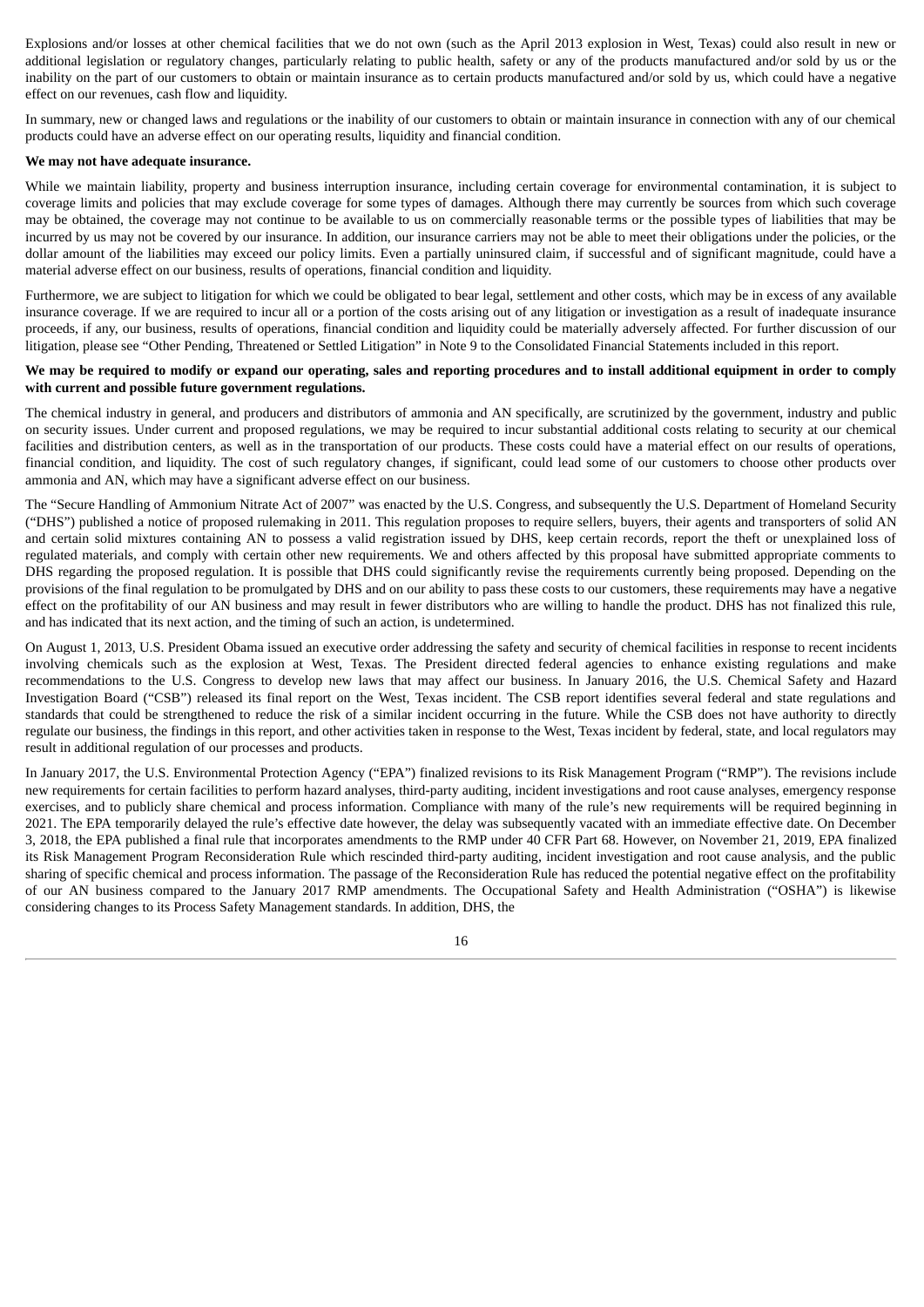EPA, and the Bureau of Alcohol, Tobacco, Firearms and Explosives updated a joint chemical advisory on the safe storage, handling, and management of AN. While these actions may result in additional regulatory requirements or changes to our operators, it is difficult to predict at this time how these and any other possible regulations, if and when adopted, will affect our business, operations, liquidity or financial results.

# Proposed and existing governmental laws and regulations relating to greenhouse gas and other air emissions may subject certain of our operations and customers to significant new costs and restrictions on their operations and may reduce sales of our products.

Our chemical manufacturing facilities use significant amounts of electricity, natural gas and other raw materials necessary for the production of their chemical products that result, or could result, in certain greenhouse gas emissions into the environment. Federal and state legislatures and administrative agencies, including the EPA, are considering the scope and scale of greenhouse gas or other air emission regulation. Legislation and administrative actions have been considered that would regulate greenhouse gas emissions at some point in the future for our facilities, and existing and possible actions have already affected certain of our customers, leading to closure or rate reductions of certain facilities.

In response to findings that emissions of carbon dioxide, methane and other greenhouse gases present an endangerment to public health and the environment, the EPA adopted regulations pursuant to the federal Clean Air Act to reduce greenhouse gas emissions from various sources. For example, the EPA requires certain large stationary sources to obtain preconstruction and operating permits for pollutants regulated under the Prevention of Significant Deterioration and Title V programs of the Clean Air Act. Facilities required to obtain preconstruction permits for such pollutants are also required to meet "best available control technology" standards that are being established by the states. These regulatory requirements could adversely affect our operations and restrict or delay our ability to obtain air permits for new or modified sources.

Although greenhouse gas regulation could: increase the price of the electricity and other energy sources purchased by our chemical facilities; increase costs for natural gas and other raw materials (such as ammonia); potentially restrict access to or the use of certain raw materials necessary to produce our chemical products; and require us to incur substantial expenditures to retrofit our chemical facilities to comply with the proposed new laws and regulations regulating greenhouse gas emissions. Federal, state and local governments may also pass laws mandating the use of alternative energy sources, such as wind power and solar energy, which may increase the cost of energy use in certain of our chemical and other manufacturing operations. For instance, the EPA published a rule, known as the Clean Power Plan, to limit greenhouse gases from electric power plants. The EPA is currently reviewing the Clean Power Plan however, it could result in increased electricity costs due to increased requirements for use of alternative energy sources, and a decreased demand for coal-generated electricity.

## **Laws, regulations or other issues related to climate change could have a material adverse effect on us.**

If we, or other companies with which we do business become subject to laws or regulations related to climate change, it could have a material adverse effect on us. The United States may enact new laws, regulations and interpretations relating to climate change, including potential cap-and-trade systems, carbon taxes and other requirements relating to reduction of carbon footprints and/or greenhouse gas emissions. Other countries have enacted climate change laws and regulations, and the United States has been involved in discussions regarding international climate change treaties. The federal government and some of the states and localities in which we operate have enacted certain climate change laws and regulations and/or have begun regulating carbon footprints and greenhouse gas emissions. Although these laws and regulations have not had any known material adverse effect on us to date, they could result in substantial costs, including compliance costs, monitoring and reporting costs and capital. Furthermore, our reputation could be damaged if we violate climate change laws or regulations. We cannot predict how future laws and regulations, or future interpretations of current laws and regulations, related to climate change will affect our business, results of operations, liquidity and financial condition. Lastly, the potential physical impacts of climate change on our operations are highly uncertain and would be particular to the geographic circumstances in areas in which we operate. These may include changes in rainfall and storm patterns and intensities, water shortages and changing temperatures. Any of these matters could have a material adverse effect on us.

## **4. Risks Relating to Debt**

#### Despite our current levels of debt, we may still incur more debt ranking senior or equal in right of payment with our existing obligations, **including secured debt, which would increase the risks described herein.**

The agreements relating to our debt, including the Senior Secured Notes Indenture and the credit agreement governing our Working Capital Revolver Loan, limit but do not prohibit our ability to incur additional debt, including additional secured debt. Notwithstanding the fact that the Senior Secured Notes Indenture and the credit agreement governing our Working Capital Revolver Loan limit our ability to incur additional debt or grant certain liens on our assets, the restrictions on the incurrence of additional indebtedness and liens are subject to a number of important qualifications and exceptions, and the additional indebtedness and liens incurred in compliance with these restrictions could be substantial. If new debt is added to our current debt levels, the related risks that we now face could intensify.

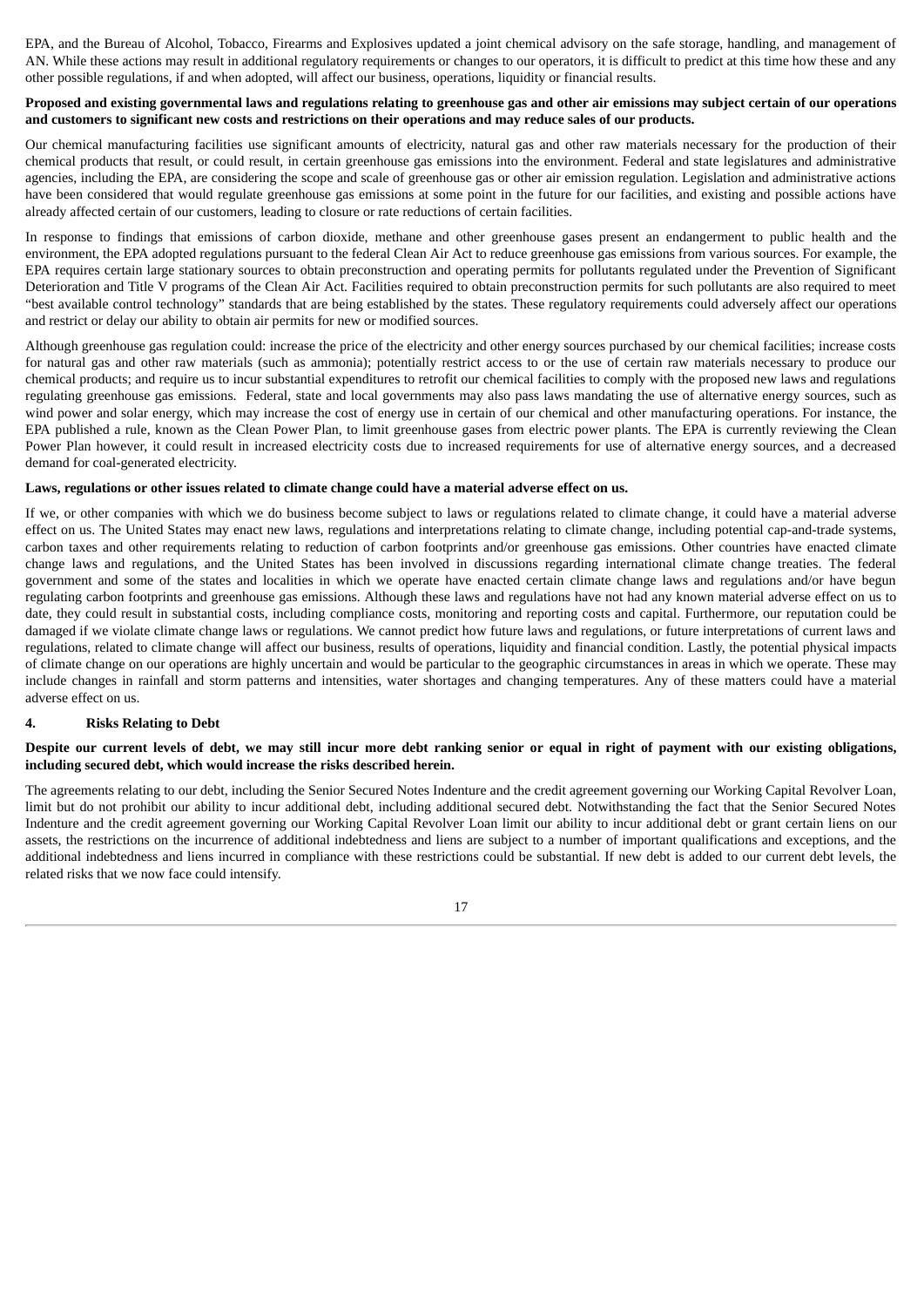## Borrowings under our Working Capital Revolver Loan bear interest at a variable rate, which subjects us to interest rate risk and could cause our **debt service obligations to increase.**

All of our borrowings under our Working Capital Revolver Loan are at variable rates of interest and expose us to interest rate risk. If interest rates increase, our debt service obligations on this variable rate indebtedness would increase even though the amount borrowed remained the same. Although we may enter into interest rate swaps to reduce interest rate volatility, we cannot provide assurances that we will be able to do so or that such swaps will be effective.

# **5. Risks Relating to Human Capital**

# **Loss of key personnel could negatively affect our business.**

Our performance has been and will continue to be dependent upon the efforts of our principal executive officers. We cannot ensure that our principal executive officers will continue to be available. Although we have employment agreements with certain of our principal executive officers, including Mark T. Behrman and Cheryl A. Maguire, we do not have employment agreements with all of our key personnel. The loss of any of our principal executive officers could have a material adverse effect on us. We believe that our future success will depend in large part on our continued ability to attract and retain highly skilled and qualified personnel.

#### **We are subject to collective bargaining agreements with certain employees.**

Approximately 33% of our employees are covered by collective bargaining agreements. We may not be able to renew our collective bargaining agreements on terms similar to current terms or renegotiate collective bargaining agreements on terms acceptable to us. The prolonged failure to renew or renegotiate a collective bargaining agreement could result in work stoppages. Additionally, if a collective bargaining agreement is negotiated at higher-than-anticipated cost, absorbing those costs or passing them through to customers in the form of higher prices may make us less competitive.

#### **6. Risks Relating to Shareholders**

## Certain of our stockholders control a significant amount of our voting stock, and their interests could conflict with interests of other stockholders.

LSB Funding LLC ("LSB Funding"), our largest voting shareholder, owned approximately 54 million shares of our common stock, which represent approximately 61% of the voting power of our common stock as of December 31, 2021, an aggregate of approximately 50 million shares of which were issued to LSB Funding in connection with the Exchange Transaction and the Special Dividend. As a result, LSB Funding could significantly influence our business and affairs if it chooses to use its significant voting power to do so. For instance, LSB Funding would be able to significantly affect most matters brought before the stockholders, including the election of all directors and the approval of mergers and other business combination transactions.

Pursuant to a Board Representation and Standstill Agreement, as amended, LSB Funding has the right to designate three directors on our Board, subject to reduction in certain circumstances. This is in addition to their ability to vote generally in the election of directors. As a result, LSB Funding has significant influence over the election of directors to our Board.

The interests of LSB Funding may conflict with interests of other stockholders. As a result of the voting power and board designation rights of LSB Funding, the ability of other stockholders to influence our management and policies could be limited.

#### We are subject to a variety of factors that could discourage other parties from attempting to acquire us.

Our certificate of incorporation provides for a staggered Board and, except in limited circumstances, a two-thirds vote of outstanding voting shares to approve a merger, consolidation or sale of all, or substantially all, of our assets. In addition, we have entered into severance agreements with our executive officers and some of the executive officers of certain subsidiaries that provide, among other things, that if, within a specified period of time after the occurrence of a change in control of LSB, these officers are terminated, other than for cause, or the officer terminates his employment for good reason, the officer would be entitled to certain severance benefits. Certain of our preferred stock series and debt instruments also provide special rights in a change of control, including in some cases the ability to be repaid in full or redeemed.

We have authorized and unissued (including shares held in treasury) approximately 60.2 million shares of common stock and approximately 5.2 million shares of preferred stock as of December 31, 2021. These unissued shares could be used by our management to make it more difficult, and thereby discourage an attempt to acquire control of us.

The foregoing provisions and agreements may discourage a third-party tender offer, proxy contest, or other attempts to acquire control of us and could have the effect of making it more difficult to remove incumbent management. In addition, LSB Funding and the Golsen Holders have significant voting power and rights to designate board representatives, all of which may further discourage a third-party tender offer, proxy contest, or other attempts to acquire control of us.

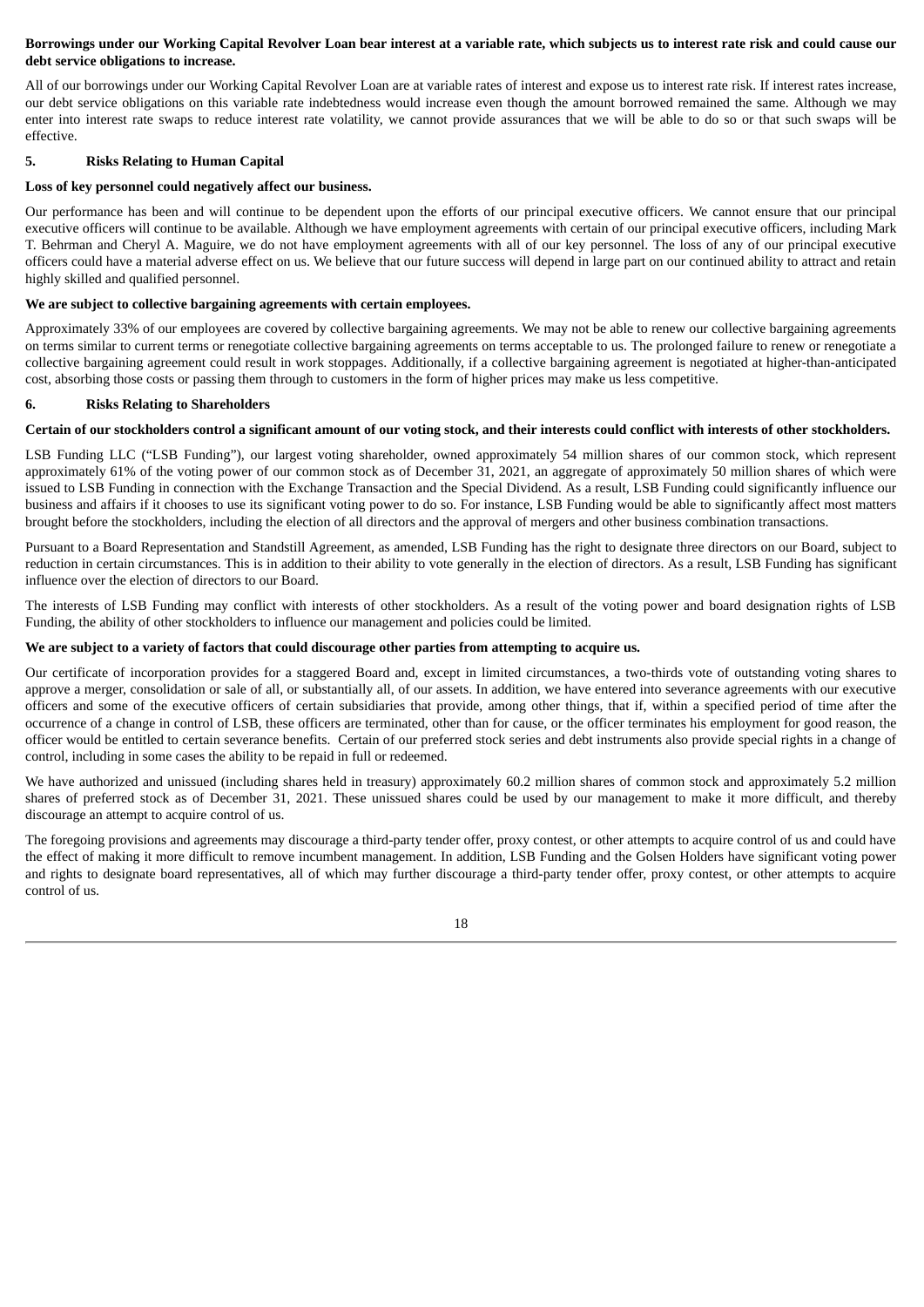Delaware has adopted an anti-takeover law which, among other things, will delay for three years business combinations with acquirers of 15% or more of the outstanding voting stock of publicly-held companies (such as us), unless:

- prior to such time the Board of the corporation approved the business combination that results in the stockholder becoming an invested stockholder;
- the acquirer owned at least 85% of the outstanding voting stock of such company prior to commencement of the transaction;
- two-thirds of the stockholders, other than the acquirer, vote to approve the business combination after approval thereof by the Board; or
- the stockholders of the corporation amend its articles of incorporation or by-laws electing not to be governed by this provision.

#### **We have not paid cash dividends on our outstanding common stock in many years.**

We have not paid cash dividends on our outstanding common stock in many years, and we do not currently anticipate paying cash dividends on our outstanding common stock in the near future. Our Board of Directors (the "Board") has not made a decision whether or not to pay dividends on our common stock in 2022. In addition, there are certain limitations contained in our loan agreements that may limit our ability to pay dividends on our outstanding common stock.

#### Future issuances or potential issuances of our common stock or preferred stock could adversely affect the price of our common stock and our ability to raise funds in new stock offerings and could dilute the percentage ownership or voting power of our common stockholders.

Future sales of substantial amounts of our common stock, preferred stock or equity-related securities in the public market, or the perception that such sales could occur, could adversely affect prevailing trading prices of our common stock and could dilute the value of common stock held by our existing stockholders. No prediction can be made as to the effect, if any, that future sales of common stock, preferred stock, or equity-related securities, or the availability of shares of common stock for future sale will have on the trading price of our common stock. Such future sales could also significantly reduce the percentage ownership and voting power of our existing common stockholders.

#### **7. General Risk Factors**

#### Deterioration of global market and economic conditions could have a material adverse effect on our business, financial condition, results of **operations and cash flow.**

A slowdown of, or persistent weakness in, economic activity caused by a deterioration of global market and economic conditions could adversely affect our business in the following ways, among others: conditions in the credit markets could impact the ability of our customers and their customers to obtain sufficient credit to support their operations; the failure of our customers to fulfill their purchase obligations could result in increases in bad debts and affect our working capital; and the failure of certain key suppliers could increase our exposure to disruptions in supply or to financial losses. We also may experience declining demand and falling prices for some of our products due to our customers' reluctance to replenish inventories. The overall impact of a global economic downturn or reduced overall global trade on us is difficult to predict, and our business could be materially adversely impacted.

In addition, conditions in the international market for nitrogen fertilizer significantly influence our operating results. The international market for fertilizers is influenced by such factors as the relative value of the U.S. currency and its impact on the importation of fertilizers, foreign agricultural policies, the existence of, or changes in, import or foreign currency exchange barriers in certain foreign markets and other regulatory policies (including tariffs) of foreign governments, as well as the U.S. laws and policies affecting foreign trade and investment.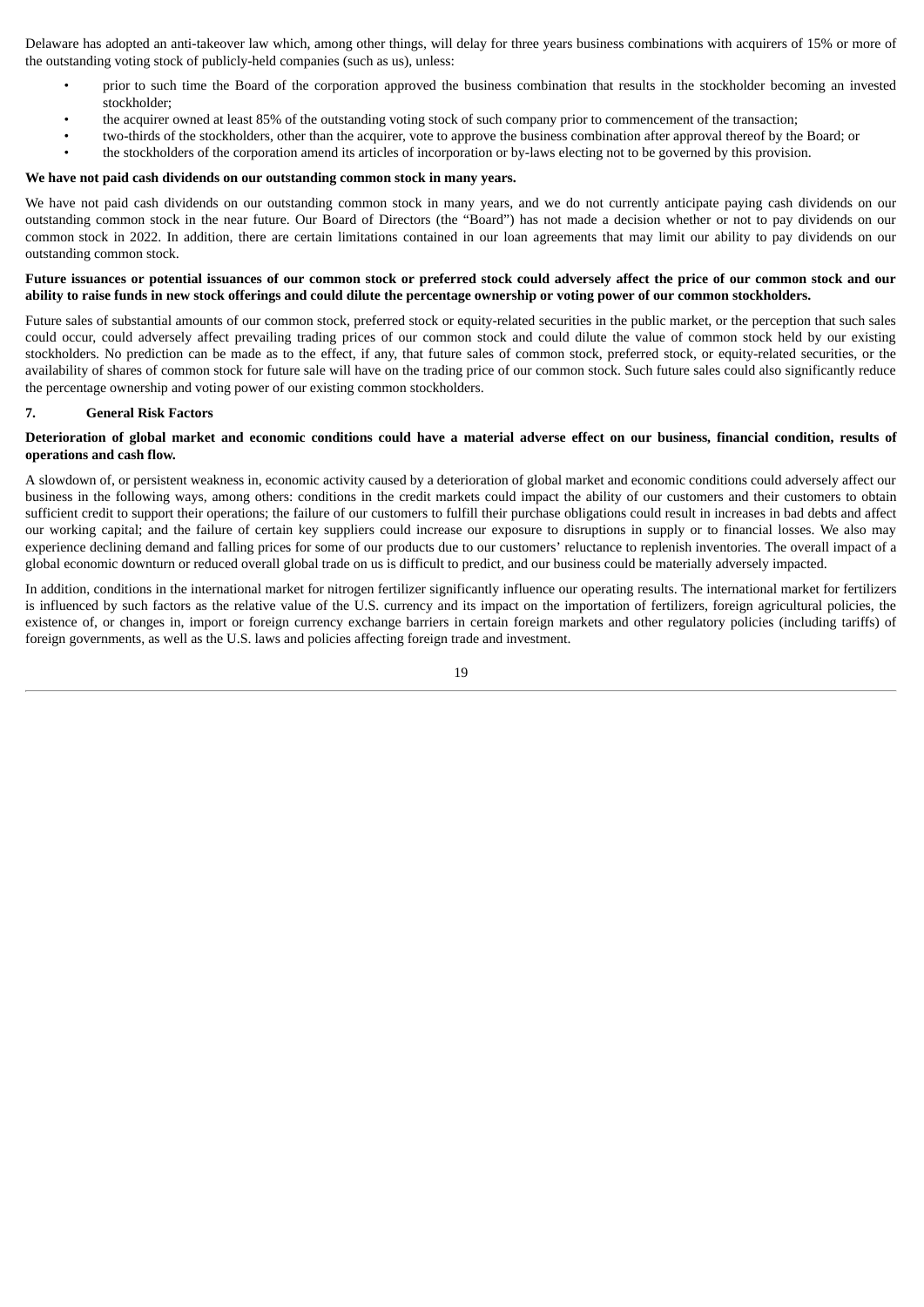#### **SPECIAL NOTE REGARDING FORWARD-LOOKING STATEMENTS**

Certain statements contained within this report may be deemed "Forward-Looking Statements" within the meaning of Section 27A of the Securities Act of 1933 (as amended, the "Securities Act") and Section 21E of the Securities Exchange Act. All statements in this report other than statements of historical fact are Forward-Looking Statements that are subject to known and unknown risks, uncertainties and other factors which could cause actual results and performance of the Company to differ materially from such statements. The words "believe," "expect," "anticipate," "intend," "plan," "may," "could" and similar expressions identify Forward-Looking Statements. Forward-Looking Statements contained herein include, but are not limited to, the following: our ability to invest in projects that will generate best returns for our stockholders;

- our ability to invest in projects that will generate the best returns for our stockholders
- our future liquidity outlook:
- the outlook our chemical products and related markets;
- the amount, timing and effect on the nitrogen market from the current nitrogen expansion projects;
- the effect from the lack of non-seasonal volume;
- our belief that competition is based upon service, price, location of production and distribution sites, and product quality and performance;
- our outlook for the coal industry;
- the availability of raw materials;
- the result of our product and market diversification strategy;
- changes in domestic fertilizer production;
- the increasing output and capacity of our existing production facilities;
- production volumes at our production facilities;
- our ability to moderate risk inherent in agricultural markets;
- the sources to fund our cash needs and how this cash will be used;
- the ability to enter into the additional borrowings;
- the anticipated cost and timing of our capital projects;
- certain costs covered under warranty provisions;
- our ability to pass to our customers cost increases in the form of higher prices;
- our belief as to whether we have sufficient sources for materials and components;
- annual natural gas requirements;
- compliance by our facilities with the terms of our permits;
- the costs of compliance with environmental laws, health laws, security regulations and transportation regulations;
- our belief as to when Turnarounds will be performed and completed;
- expenses in connection with environmental projects;
- the effect of litigation and other contingencies;
- the increase in interest expense;
- our ability to comply with debt servicing and covenants;
- our ability to meet debt maturities or redemption obligations when due;
- the effects of the ongoing COVID-19 pandemic and related response; and
- our beliefs as to whether we can meet all required covenant tests for the next twelve months.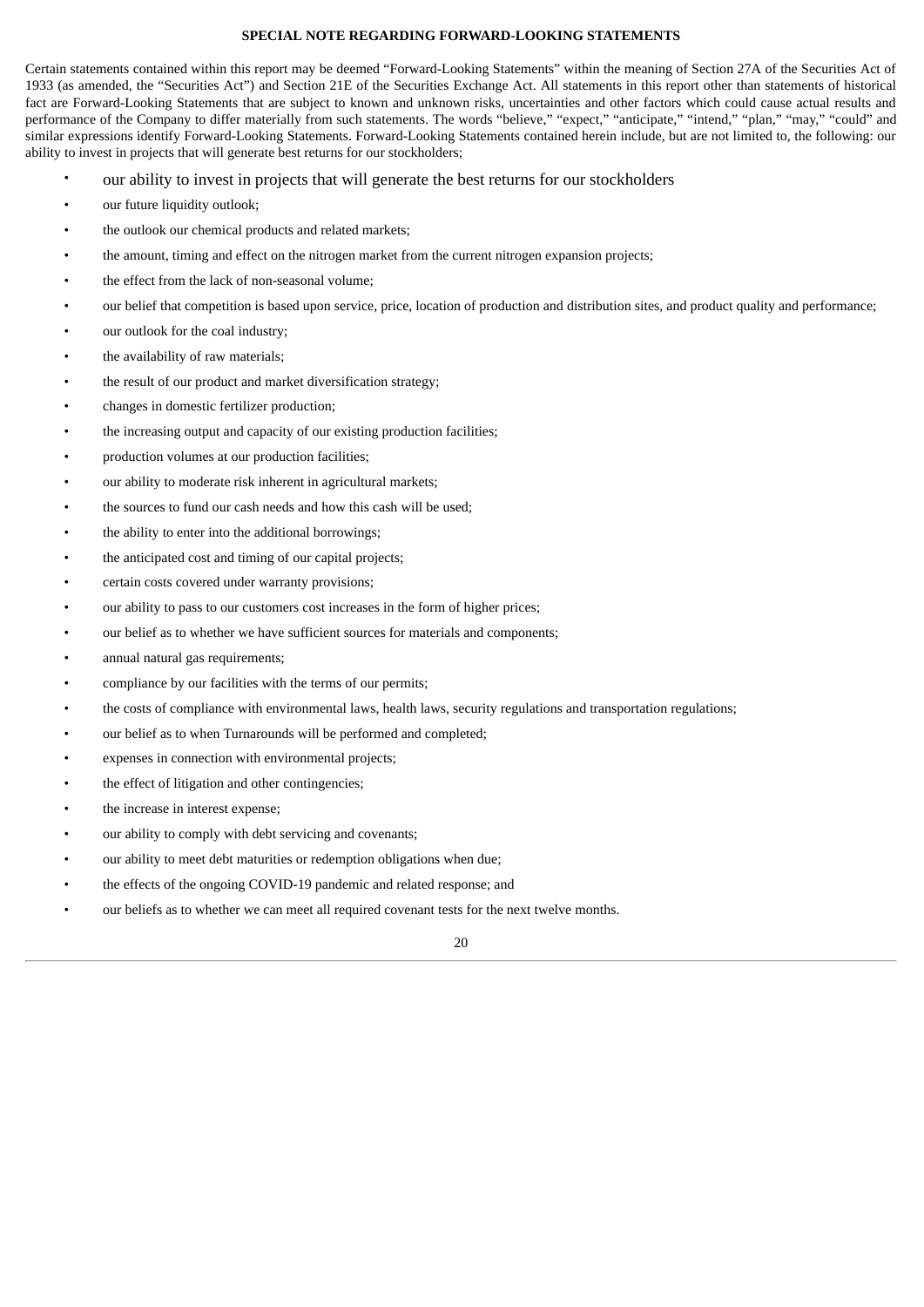While we believe, the expectations reflected in such Forward-Looking Statements are reasonable, we can give no assurance such expectations will prove to have been correct. There are a variety of factors which could cause future outcomes to differ materially from those described in this report, including, but not limited to, the following:

- changes in general economic conditions, both domestic and foreign;
- material reductions in revenues;
- material changes in interest rates;
- our ability to collect in a timely manner a material amount of receivables;
- increased competitive pressures;
- adverse effects of increases in prices of raw materials;
- changes in federal, state and local laws and regulations, especially environmental regulations or the American Reinvestment and Recovery Act, or in the interpretation of such;
- changes in laws, regulations or other issues related to climate change;
- releases of pollutants into the environment exceeding our permitted limits;
- material increases in equipment, maintenance, operating or labor costs not presently anticipated by us;
- the requirement to use internally generated funds for purposes not presently anticipated;
- the inability to secure additional financing for planned capital expenditures or financing obligations due in the near future;
- our substantial existing indebtedness;
- material changes in the cost of natural gas and certain precious metals;
- limitations due to financial covenants;
- changes in competition;
- the loss of any significant customer;
- increases in cost to maintain internal controls over financial reporting;
- changes in operating strategy or development plans;
- an inability to fund the working capital and expansion of our businesses;
- changes in the production efficiency of our facilities;
- adverse results in our contingencies including pending litigation;
- unplanned downtime at one or more of our chemical facilities;
- changes in production rates at any of our chemical plants;
- an inability to obtain necessary raw materials and purchased components;
- material increases in cost of raw materials;
- material changes in our accounting estimates;
- significant problems within our production equipment;
- fire or natural disasters;
- an inability to obtain or retain our insurance coverage;
- difficulty obtaining necessary permits;
- difficulty obtaining third-party financing;
- risks associated with proxy contests initiated by dissident stockholders;
- changes in fertilizer production;
- reduction in acres planted for crops requiring fertilizer;

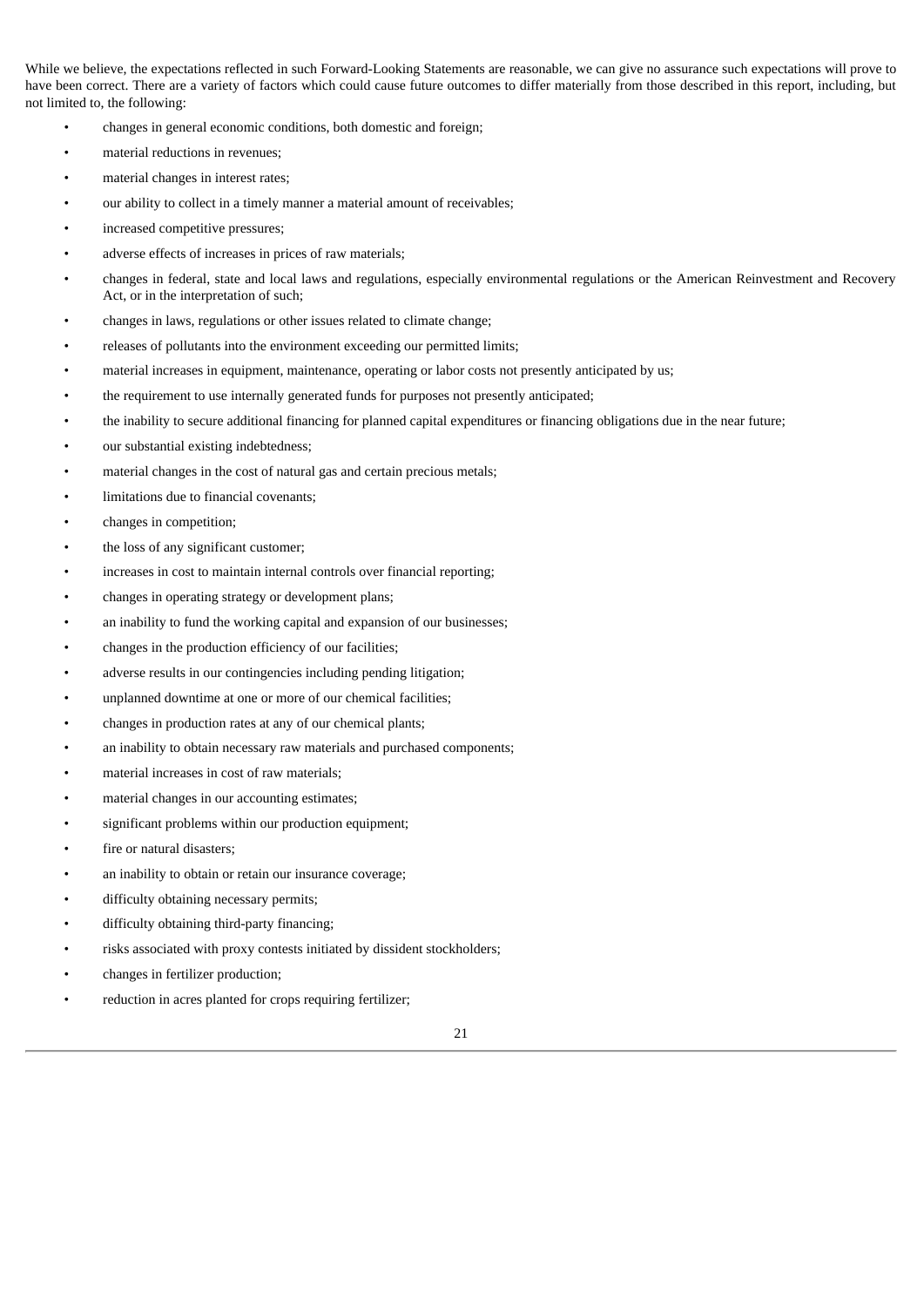- decreases in duties for products we sell resulting in an increase in imported products into the U.S.;
- adverse effects from regulatory policies, including tariffs;
- volatility of natural gas prices;
- price increases resulting from increased inflation;
- weather conditions, including the effects of climate change;
- increases in imported agricultural products;
- global supply chain disruptions;
- other factors described in the MD&A contained in this report; and
- other factors described in "Risk Factors" contained in this report.

Given these uncertainties, all parties are cautioned not to place undue reliance on such Forward-Looking Statements. We disclaim any obligation to update any such factors or to publicly announce the result of any revisions to any of the Forward-Looking Statements contained herein to reflect future events or developments.

# **Defined Terms**

The following is a list of terms used in this report.

| <b>ADEO</b>                          |                          | The Arkansas Department of Environmental Quality.                        |
|--------------------------------------|--------------------------|--------------------------------------------------------------------------|
| AN                                   |                          | Ammonium nitrate.                                                        |
| <b>ARO</b>                           |                          | Asset retirement obligation.                                             |
| ASC                                  |                          | Accounting Standard Codification.                                        |
| ASU                                  |                          | Accounting Standard Update.                                              |
| <b>Baytown Facility</b>              |                          | The nitric acid production facility located in Baytown, Texas.           |
| <b>Board</b>                         |                          | <b>Board of Directors</b>                                                |
| <b>CAO</b>                           |                          | A consent administrative order.                                          |
| <b>CARES</b>                         |                          | Coronavirus Aid, Relief, and Economic Security Act.                      |
| <b>CEO</b>                           |                          | Chief Executive Officer.                                                 |
| <b>Cherokee Facility</b>             | $\overline{\phantom{a}}$ | Our chemical production facility located in Cherokee, Alabama.           |
| <b>Chevron</b>                       |                          | Chevron Environmental Management Company.                                |
| CoC                                  |                          | Change of Control                                                        |
| Covestro                             |                          | Covestro L.L.C.                                                          |
| COVID-19                             |                          | The novel coronavirus disease of 2019.                                   |
| <b>CVR</b>                           |                          | Coffeyville Resources Nitrogen Fertilizers, L.L.C.                       |
| D&A                                  |                          | Depreciation and amortization.                                           |
| <b>DEF</b>                           |                          | Diesel Exhaust Fluid.                                                    |
| <b>DHS</b>                           |                          | The U.S. Department of Homeland Security.                                |
| <b>EDA</b>                           |                          | El Dorado Ammonia L.L.C.                                                 |
| <b>EDC</b>                           |                          | El Dorado Chemical Company.                                              |
| <b>EDN</b>                           |                          | El Dorado Nitrogen L.L.C.                                                |
| <b>EIA</b>                           |                          | U.S. Energy Information Administration                                   |
| <b>El Dorado Facility</b>            | $\overline{\phantom{a}}$ | Our chemical production facility located in El Dorado, Arkansas.         |
| <b>Environmental and Health Laws</b> | $\overline{\phantom{0}}$ | Numerous federal, state and local environmental, health and safety laws. |
| EPA                                  | $\overline{\phantom{0}}$ | The U.S. Environmental Protection Agency.                                |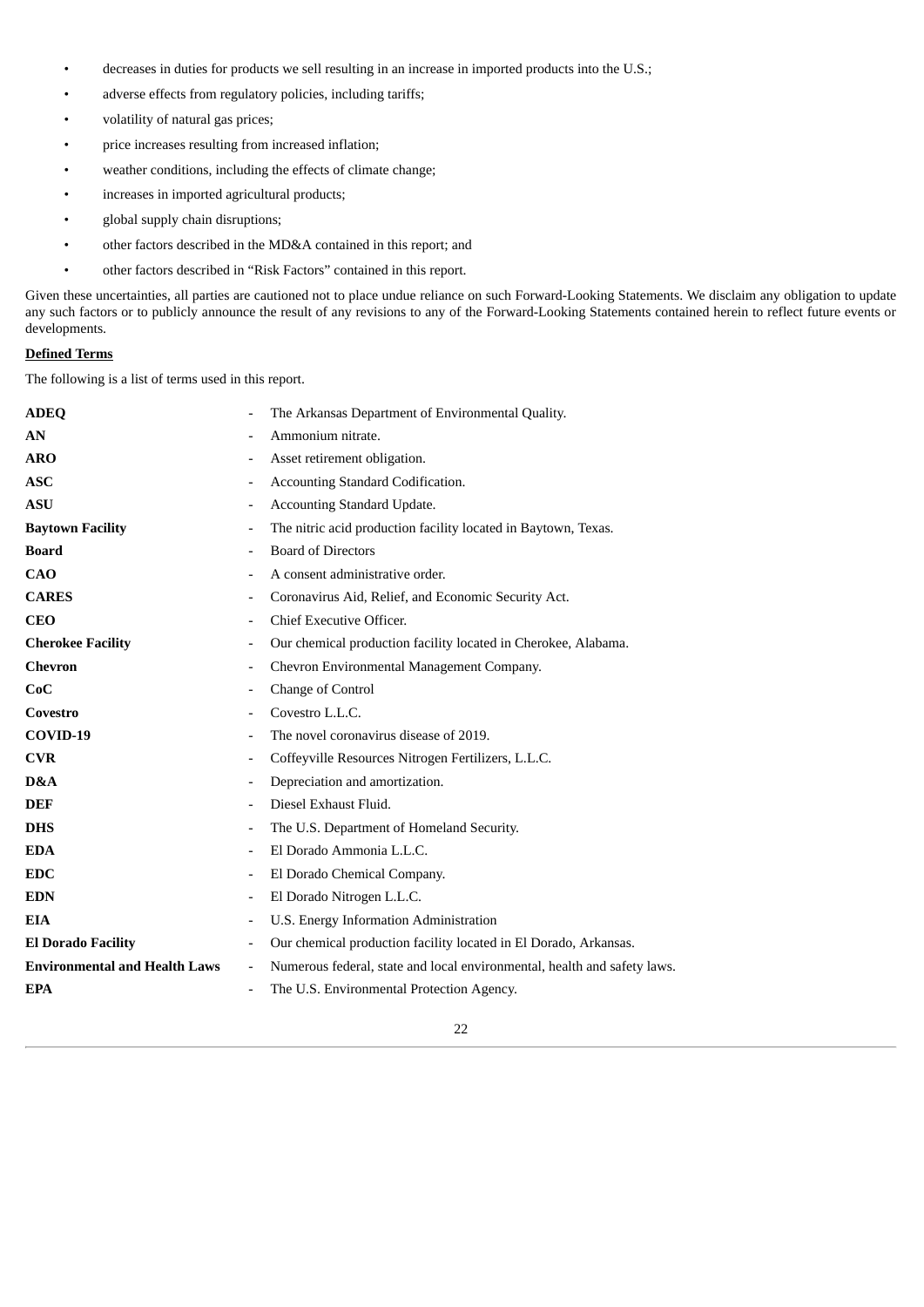| <b>EUC</b>                    | Environmental Use Control.                                                                                                                                            |
|-------------------------------|-----------------------------------------------------------------------------------------------------------------------------------------------------------------------|
| <b>Exchange Agreement</b>     | A Securities Exchange Agreement between LSB Funding L.L.C. and affiliate of Eldridge L.L.C. and LSB.                                                                  |
| <b>Exchange Transaction</b>   | The exchange of shares of the Series E and Series F Redeemable Preferred for shares of common stock<br>pursuant to the Exchange Agreement.                            |
| FASB                          | Financial Accounting Standards Board.                                                                                                                                 |
| <b>Financial Covenant</b>     | Certain springing financial covenants associated with the working capital revolver loan.                                                                              |
| <b>GAAP</b>                   | U.S. Generally Accepted Accounting Principles.                                                                                                                        |
| <b>Global</b>                 | Global Industrial, Inc., a subcontractor asserting mechanics liens for work rendered to LSB and EDC.                                                                  |
| <b>Golsen Holders</b>         | Jack E. Golsen, Barry H. Golsen and certain of their related parties, as defined in the Board Representation and<br>Standstill Agreement, as amended.                 |
| <b>Hallowell Facility</b>     | A chemical facility previously owned by two of our subsidiaries located in Kansas.                                                                                    |
| <b>HDAN</b>                   | High density ammonium nitrate prills used in the agricultural industry.                                                                                               |
| Holder                        | LSB Funding L.L.C., the holder of all of the shares of the Series E and Series F Redeemable Preferred.                                                                |
| Indenture                     | The agreement governing the 6.25% Senior Secured Notes.                                                                                                               |
| J. Golsen                     | Jack E. Golsen.                                                                                                                                                       |
| <b>KDHE</b>                   | The Kansas Department of Health and Environment.                                                                                                                      |
| <b>Koch Fertilizer</b>        | Koch Fertilizer L.L.C.                                                                                                                                                |
| <b>LDAN</b>                   | Low density ammonium nitrate prills used in the mining industry.                                                                                                      |
| Leidos                        | Leidos Constructors L.L.C.                                                                                                                                            |
| <b>Liquidation Preference</b> | The Series E Redeemable Preferred liquidation preference of \$1,000 per share plus accrued and unpaid<br>dividends plus the participation rights value.               |
| <b>LSB</b>                    | LSB Industries, Inc.<br>$\qquad \qquad \blacksquare$                                                                                                                  |
| <b>LSB Funding</b>            | LSB Funding L.L.C.<br>-                                                                                                                                               |
| MD&A                          | Management's Discussion and Analysis of Financial Condition and Results of Operations found in Item 7 of<br>this report.                                              |
| <b>New Notes</b>              | The senior secured notes issued on October 14, 2021 with an interest rate of 6.250%, which mature in October<br>2028.                                                 |
| <b>NOL</b>                    | Net Operating Loss.<br>$\qquad \qquad \blacksquare$                                                                                                                   |
| Note                          | A note in the accompanying notes to the consolidated financial statements.<br>$\overline{\phantom{a}}$                                                                |
| <b>NPDES</b>                  | National Pollutant Discharge Elimination.                                                                                                                             |
| <b>NPK</b>                    | Compound fertilizer products which are a solid granular fertilizer product for which the nutrient content is a<br>combination of nitrogen, phosphorus, and potassium. |
| <b>ODEQ</b>                   | The Oklahoma Department of Environmental Quality.                                                                                                                     |
| <b>Old Notes</b>              | The notes issued on April 28, 2018 with an interest rate of 9.625%, which mature in May 2023.<br>$\qquad \qquad \blacksquare$                                         |
| PAR                           | Permit Appeal Resolution<br>$\overline{\phantom{a}}$                                                                                                                  |
| <b>PBRS</b>                   | Performance-based restricted stock.                                                                                                                                   |
| PCC                           | Pryor Chemical Company.                                                                                                                                               |
| PP&E                          | Plant, property and equipment.                                                                                                                                        |
| <b>PPP</b>                    | <b>Paycheck Protection Program</b>                                                                                                                                    |
| <b>Pryor Facility</b>         | Our chemical production facility located in Pryor, Oklahoma.                                                                                                          |
| <b>Retirement Date</b>        | Date of retirement of Jack E. Golsen as Executive Chairman of the Board, December 31, 2017.                                                                           |
| <b>RFS</b>                    | Federal renewable fuel standards.                                                                                                                                     |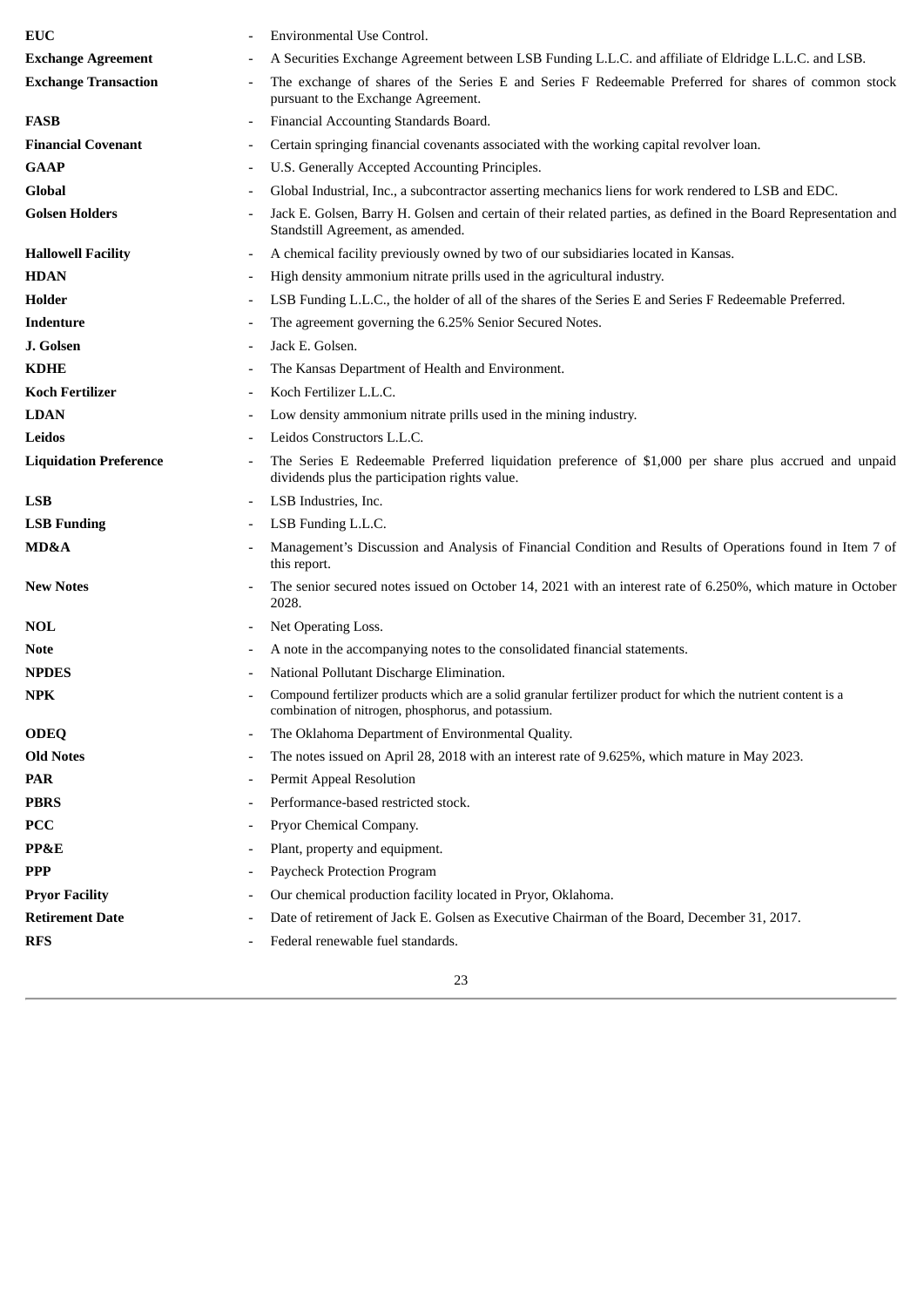| RMP                                            |                              | Risk Management Program.                                                                                                                                              |
|------------------------------------------------|------------------------------|-----------------------------------------------------------------------------------------------------------------------------------------------------------------------|
| <b>RSU</b>                                     |                              | Restricted stock unit.                                                                                                                                                |
| <b>SBA</b>                                     |                              | U.S. Small Business Administration.                                                                                                                                   |
| <b>SEC</b>                                     |                              | The U.S. Securities and Exchange Commission.                                                                                                                          |
| <b>Secured Financing due 2023</b>              |                              | A secured financing arrangement between EDC and an affiliate of LSB Funding L.L.C. which matures in June<br>2023.                                                     |
| <b>Secured Financing Agreement due</b><br>2025 | $\overline{\phantom{a}}$     | A secured financing arrangement between EDA and an affiliate of LSB Funding L.L.C. which matures in<br>August 2025.                                                   |
| <b>Secured Loan Agreement due 2025</b>         | $\overline{\phantom{a}}$     | A secured loan agreement between EDC and an affiliate of LSB Funding L.L.C. which matures in March 2025.                                                              |
| <b>Secured Promissory Note due 2021</b>        | $\overline{\phantom{a}}$     | A secured promissory note between EDC and a lender which, matured in March 2021.                                                                                      |
| <b>Senior Secured Notes</b>                    |                              | Senior secured notes with a stated interest rate of 9.625%, which were redeemed in October 2021.                                                                      |
| <b>Series B Preferred</b>                      |                              | The Series B 12% cumulative convertible Class C Preferred stock.                                                                                                      |
| <b>Series D Preferred</b>                      | $\overline{\phantom{a}}$     | The Series D 6% cumulative convertible Class C preferred stock.                                                                                                       |
| <b>Series E Redeemable Preferred</b>           | $\overline{\phantom{a}}$     | The 14% Series E Redeemable Preferred stock with participating rights and liquidating distributions based on a<br>certain number of shares of our common stock.       |
| <b>Series F Redeemable Preferred</b>           |                              | The Series F Redeemable Preferred stock with one share to vote as a single class on all matters with our<br>common stock equal to 456,225 shares of our common stock. |
| SG&A                                           | $\overline{\phantom{a}}$     | Selling, general and administrative expense.                                                                                                                          |
| <b>Special Dividend</b>                        |                              | A stock split in the form of a common stock dividend declared by our Board.                                                                                           |
| <b>Special Meeting</b>                         | $\qquad \qquad \blacksquare$ | Meeting of our stockholders held during the third quarter of 2021.                                                                                                    |
| <b>Transition Agreement</b>                    | -                            | An agreement between Jack E. Golsen and LSB, dated June 30, 2017.                                                                                                     |
| <b>Turnaround</b>                              | -                            | A planned major maintenance activity.                                                                                                                                 |
| <b>UAN</b>                                     |                              | Urea ammonia nitrate.                                                                                                                                                 |
| U.S.                                           |                              | <b>United States.</b>                                                                                                                                                 |
| <b>USDA</b>                                    |                              | United States Department of Agriculture.                                                                                                                              |
| <b>WASDE</b>                                   |                              | World Agricultural Supply and Demand Estimates Report.                                                                                                                |
| West Fertilizer                                |                              | West Fertilizer Company.                                                                                                                                              |
| <b>Working Capital Revolver Loan</b>           | $\overline{\phantom{a}}$     | Our secured revolving credit facility.                                                                                                                                |
| 2005 Agreement                                 | -                            | A death benefit agreement with Jack E. Golsen.                                                                                                                        |
| <b>2008 Plan</b>                               |                              | The 2008 Incentive Stock Plan.                                                                                                                                        |
| <b>2016 Plan</b>                               |                              | The 2016 Long Term Incentive Plan.                                                                                                                                    |
| <b>2020 Crop</b>                               |                              | Corn crop marketing year (September 1 - August 31), which began in 2019 and ended in 2020 and primarily<br>relates to corn planted and harvested in 2019.             |
| <b>2021 Crop</b>                               |                              | Corn crop marketing year (September 1 - August 31), which began in 2020 and ended in 2021 and primarily<br>relates to corn planted and harvested in 2020.             |
| <b>2022 Crop</b>                               |                              | Corn crop marketing year (September 1 - August 31), which began in 2021 and will end in 2022 and primarily<br>relates to corn planted and harvested in 2021.          |
|                                                |                              |                                                                                                                                                                       |

# <span id="page-23-0"></span>**ITEM 1B. UNRESOLVED STAFF COMMENTS**

Not applicable.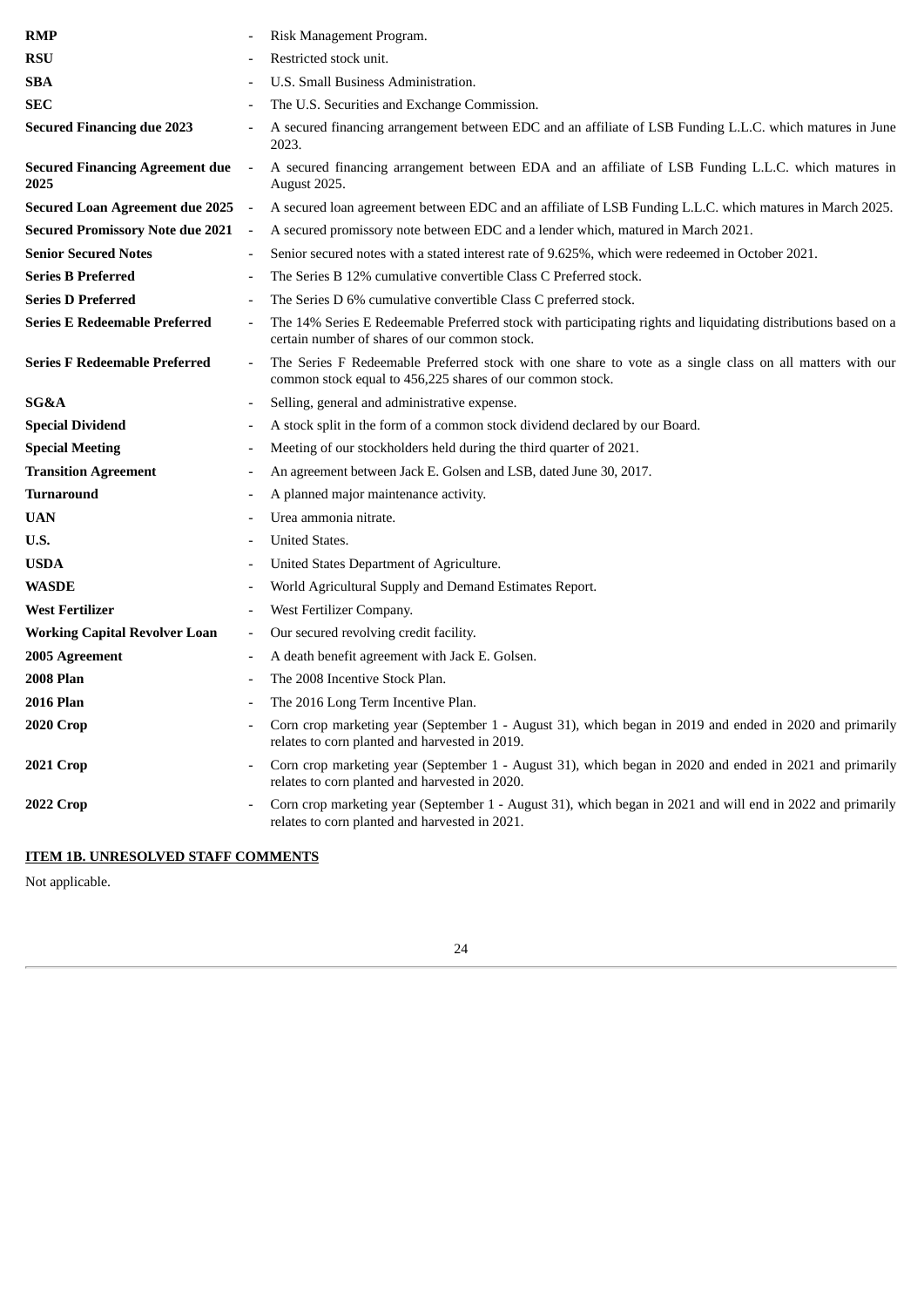## <span id="page-24-0"></span>**ITEM 2. PROPERTIES**

The following table presents our significant properties for 2021:

| Facility                                  | El Dorado<br>Facility | Cherokee<br><b>Facility</b> | <b>Pryor Facility</b> | <b>Bavtown</b><br><b>Facility</b> | Chemical<br><b>Distribution</b><br><b>Centers</b> |
|-------------------------------------------|-----------------------|-----------------------------|-----------------------|-----------------------------------|---------------------------------------------------|
| Location                                  | El Dorado, AR         | Cherokee, AL                | Pryor, OK             | Baytown, TX                       | (A)                                               |
| <b>Plant Area (acres)</b>                 | 150                   | 160                         | 47                    |                                   |                                                   |
| <b>Site Area (acres)</b>                  | 1,400                 | 1,300                       | 104                   | (B)                               |                                                   |
| <b>Site Status</b>                        | Owned                 | Owned                       | Owned                 | <b>Operating</b><br>Agreement     | (A)                                               |
| <b>Ammonia Production Capacity (tons)</b> | 493,000 $(C)$         | $188,000$ (D)               | $246,000$ (E)         | <b>Not</b><br>Applicable          |                                                   |

(A) We distribute our agricultural products through 10 wholesale and retail distribution centers, with 9 of the centers located in Texas (8 of which we own and 1 of which we lease); and 1 center located in Missouri (owned).

- (B) This facility is located within a chemical production complex owned by Covestro.
- (C) The ammonia production capacity is based on optimal 1,350 tons per day of production for the year. The El Dorado Facility did not perform a Turnaround during 2021.
- (D) The ammonia production capacity is based on 515 tons per day of production for the year but excludes 40 Turnaround days during 2021.
- (E) The ammonia production capacity is based on 675 tons per day of production for the year. The Pryor Facility did not perform a Turnaround during 2021.

For 2021, our facilities produced approximately 765,000 tons of ammonia.

Most of our real property and equipment located at our chemical facilities are being used to secure our long-term debt. All of the properties utilized by our businesses are suitable and adequate to meet the current needs of that business and relate to domestic operations.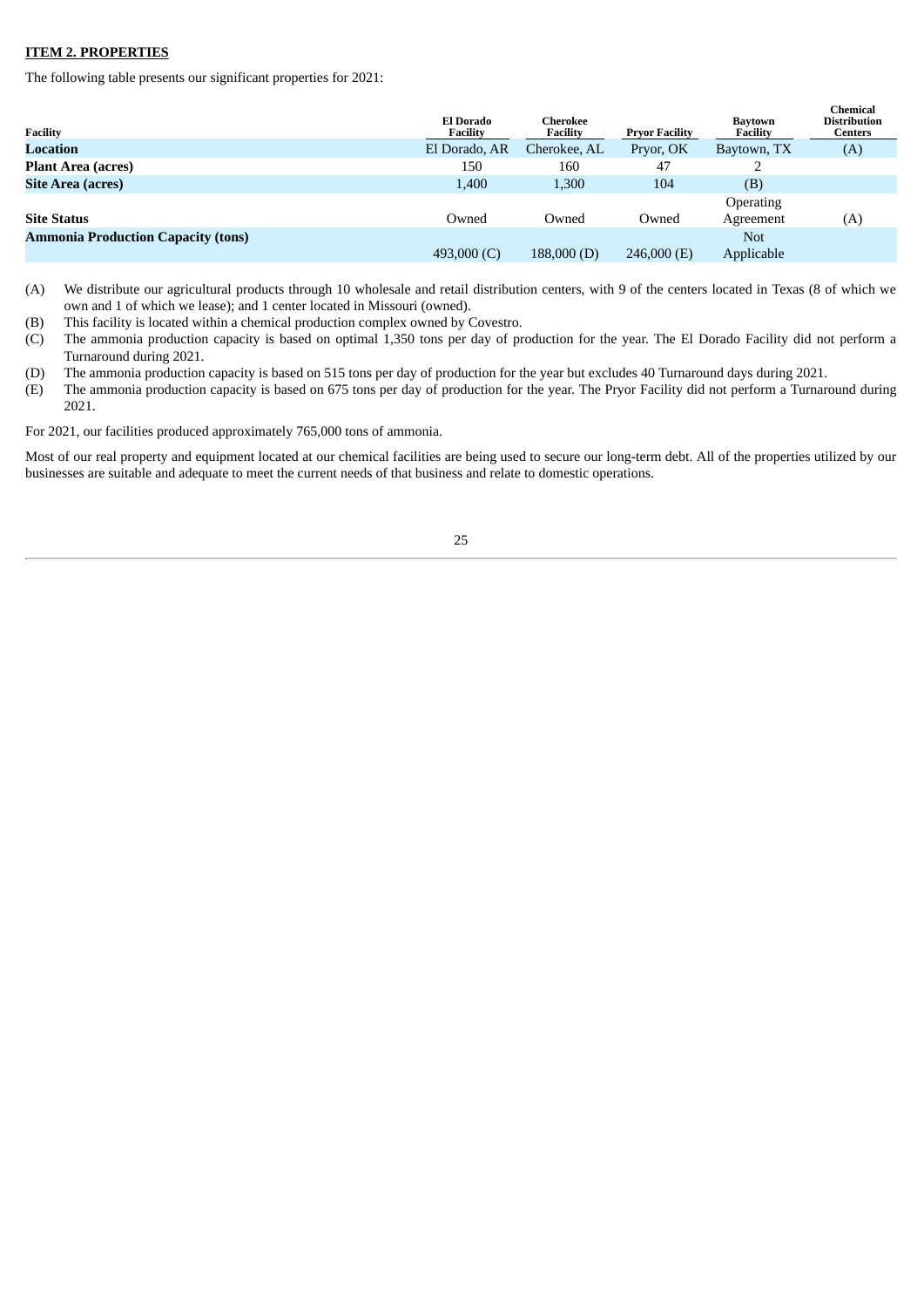## <span id="page-25-0"></span>**ITEM 3. LEGAL PROCEEDINGS**

See Legal Matters under Note 9 to the Consolidated Financial Statements included in this report.

#### **ITEM 4. MINE SAFETY DISCLOSURES**

<span id="page-25-1"></span>Not applicable

# **PART II**

# <span id="page-25-2"></span>**ITEM 5. MARKET FOR REGISTRANT'S COMMON EQUITY, RELATED STOCKHOLDER MATTERS AND ISSUER PURCHASES OF EQUITY SECURITIES**

#### **Market Information**

Our common stock is trading on the New York Stock Exchange under the symbol "LXU."

#### **Stockholders**

As of February 18, 2022, we had approximately 361 record holders of our common stock. This number does not include investors whose ownership is recorded in the name of their brokerage company.

## **Equity Compensation Plans**

Discussions relating to our equity compensation plans under Item 12 of Part III are incorporated by reference to our definitive proxy statement which we intend to file with the SEC on or before April 29, 2022.

#### **Sale of Unregistered Securities**

There were no unregistered sales of equity securities in 2021 that have not been previously reported in a Quarterly Report on Form 10-Q or Current Report on Form 8-K.

## <span id="page-25-3"></span>**ITEM 6. [RESERVED]**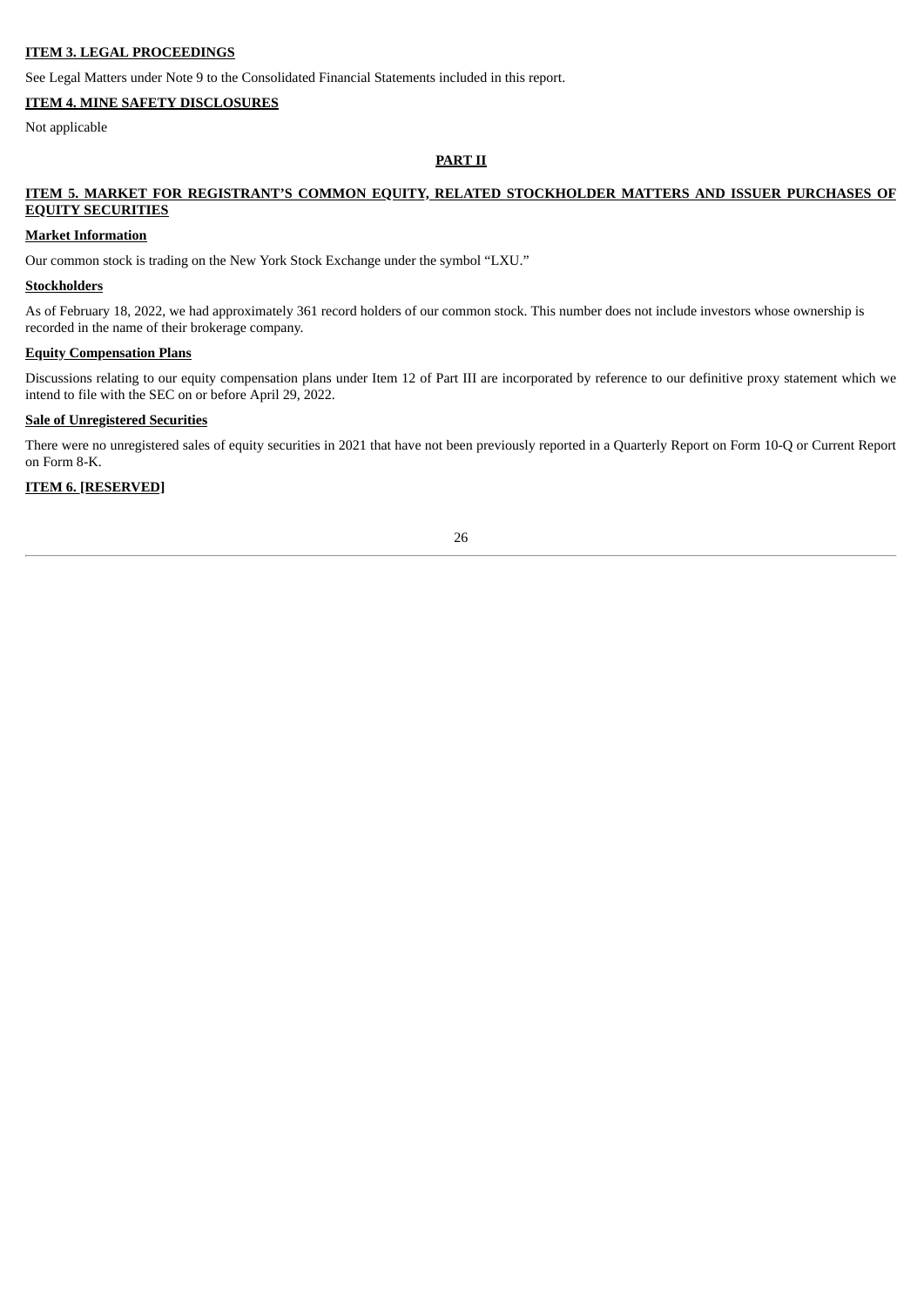#### <span id="page-26-0"></span>**ITEM 7. MANAGEMENT'S DISCUSSION AND ANALYSIS OF FINANCIAL CONDITION AND RESULTS OF OPERATIONS**

The following MD&A should be read in conjunction with a review of the other Items included in this Form 10-K and our December 31, 2021 consolidated financial statements included elsewhere in this report. A reference to a "Note" relates to a note in the accompanying notes to the consolidated financial statements. Certain statements contained in this MD&A may be deemed to be forward-looking statements. See "Special Note Regarding Forward-Looking Statements."

## **Overview**

# **General**

LSB is headquartered in Oklahoma City, Oklahoma and through our subsidiaries, we manufacture and sell chemical products for the agricultural, mining, and industrial markets. We own and operate three multi plant facilities in Cherokee, Alabama, El Dorado, Arkansas and Pryor, Oklahoma, and operate a facility on behalf of Covestro in Baytown, Texas. Our products are sold through distributors and directly to end customers, primarily throughout the U.S. and parts of Mexico and Canada.

#### **Key Operating Initiatives for 2022**

We expect our future results of operations and financial condition to benefit from following key initiatives:

- Investing to improve Environmental, Health &Safety and Reliability at our Facilities to further our Progress Towards Becoming a "Best in Class" *Chemical Plant Operator while Supplying our Customers with Products of the Highest Quality.*
	- We believe that our operational progress over the past several years represents proof that high safety standards not only enable us to protect what matters, which is the well-being of our employees, but also translates into improved plant performance. With that in mind, in 2022 we remain acutely focused on our efforts to further the progress we've made in creating a high performing safety culture as we advance the safety programs, we have underway and implement new ones. Additionally, we will be investing capital at all three of our facilities to further promote safe and reliable operations in order to build upon the success we have had in implementing enhanced safety programs during the last three years.
	- We have several initiatives currently underway focused on further improving the reliability of our plants which we expect will allow us to produce greater volumes of product for sale, lower our cost of production and increase our overall profitability. These initiatives are focused on operations excellence through enhancements in leadership at certain of our facilities, bolstering our operating procedures, leveraging the technology investments we've made for the purpose of advancing the optimization of our asset health monitoring through asset care excellence maintenance programs. Additionally, our product quality program continues to focus on providing products to our customers that meet the highest quality standards.
- *Continue Broadening the Distribution and Optimization of our Product mix.* Over the course of 2021 we were successful in maximizing the production capacity of our plants, and plan to continue to expand the distribution of our products by partnering with customers to take product into different markets while also focusing our efforts to upgrade our margins through the optimization of our product mix.
	- In the first quarter of 2021, we commenced a new long-term nitric acid supply contract with a customer under which we agreed to supply between 70,000 to 100,000 tons of nitric acid per year. We progressively ramped the volume of product supplied to the customer over the course of 2021, and in 2022, we will recognize a full year of sales under this agreement putting us in a sold-out position for nitric acid at our El Dorado facility and achieving our objective to fully utilize our production capacity for this product.
	- We are targeting \$10 million to \$15 million of capital for margin enhancement projects in 2022 to optimize our storage and distribution capability. Additionally, we are evaluating opportunities to upgrade more of the ammonia we produce into higher value downstream products in order to capture additional margin. We also believe we have opportunities to increase our production volume of certain products through debottlenecking projects and will be analyzing the potential returns from these investments over the course of the year.
- Development and Implementation of a Strategy to Capitalize on Low Carbon Ammonia and Clean Energy Opportunities. The reduction of greenhouse gas emissions, particularly related to carbon dioxide, has been, and, we expect will increasingly become a global environmental priority as part of efforts to stem the deleterious effects of climate change. There is increasing evidence from a variety of industry studies to indicate that ammonia can play a significant role in making meaningful progress towards this objective. As a result, we are currently in the process of formulating a strategy to become a producer and marketer of blue and green ammonia and other derivative products over the coming years. Blue ammonia is produced using natural gas and conventional processes but includes the additional stage where the CO2 emissions are captured and permanently stored in deep underground rock formations, resulting in a low carbon emission product that can be sold at a premium to agricultural, industrial, mining, power generation and marine customers seeking to reduce their carbon footprint and potentially capitalize on

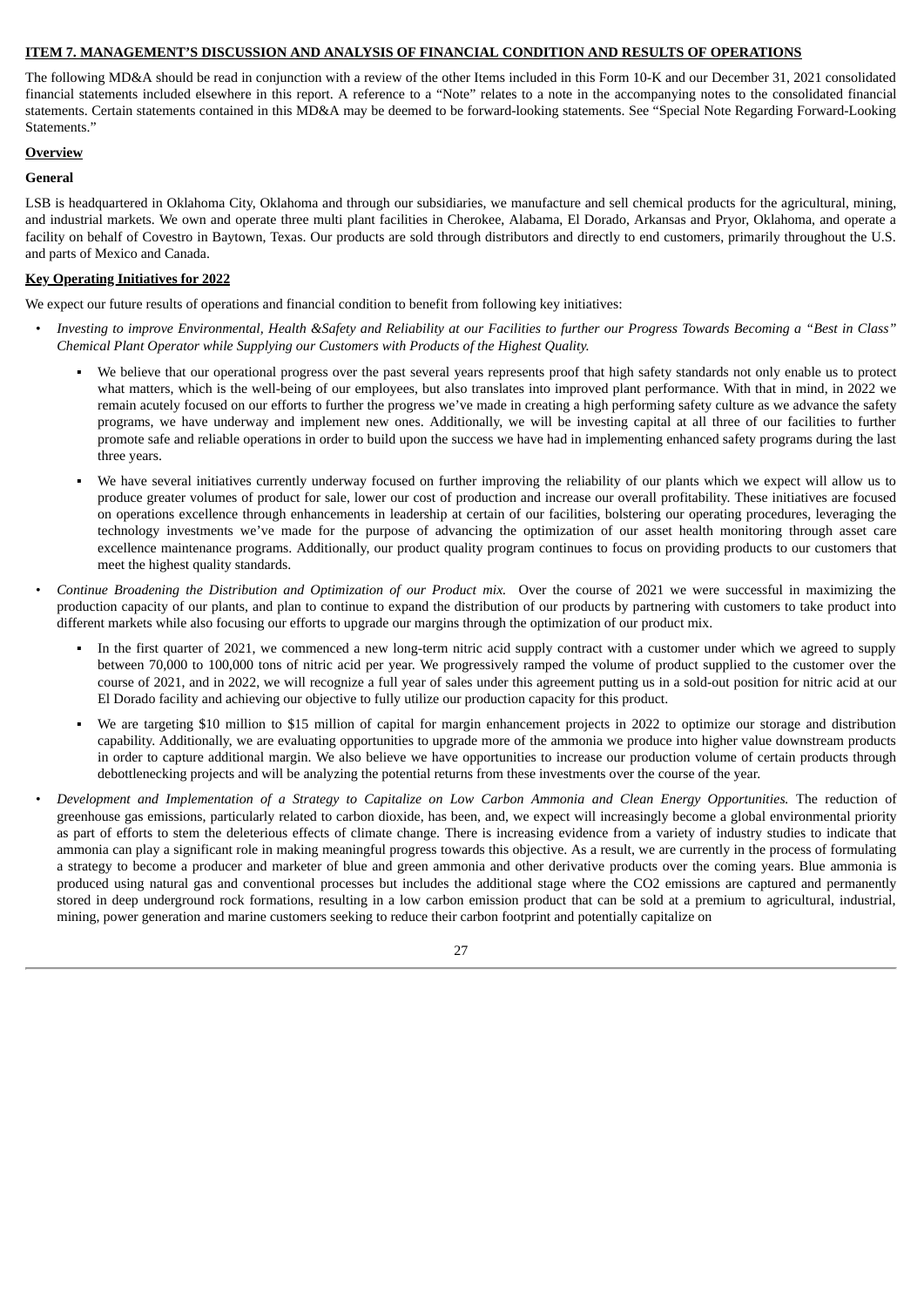government incentives. Green ammonia is ammonia produced using renewable energy to power electrolyzers that extract hydrogen from water, resulting in the zero-carbon production of ammonia that, we believe can, also be sold at a premium to a variety of industries around the world.

Ammonia has been increasingly emerging as one of the most viable alternatives to serve as a hydrogen-based energy source for a variety of applications given its higher energy density and ease of storage relative to hydrogen gas. Blue and green ammonia can be used as zero carbon fuel in the maritime sector, a carbon free fertilizer and as a coal substitute in power generation. If ammonia were to be used for energy consumption globally, some studies have indicated that future demand could equate to five times the amount of current global annual production of ammonia, or approximately 50 times the current seaborne trade. We believe we are well-positioned to capitalize on this opportunity and be market leaders given our potential to retrofit our existing plants rather than investing in greenfield projects, thereby reducing the time to market and the upfront capital expenditures, enhancing the economic attractiveness to such investments. With that said, we will also consider investing in greenfield projects that have the potential to offer attractive returns

• *Pursue Acquisitions of Strategic Assets or Companies.* We are actively engaged in evaluating and pursuing various opportunities to acquire strategic assets or companies (including through mergers), where we believe those acquisitions will enhance the value of the Company and provide attractive returns. Targets under consideration could provide us with geographic expansion, extend an existing product line, add a new product line, leverage our existing ammonia production capabilities, or complement our existing business lines, among other accretive opportunities. We are considering options across our agricultural, industrial and mining business. The opportunities we consider as meeting our investment criteria generally range in value from \$200 million to \$500 million, although we may consider other attractive opportunities outside of this range. We are also evaluating investments that would add additional production capacity in business lines where we believe the returns will be attractive. We may choose to finance any of the foregoing through the incurrence of additional indebtedness (including through loans or the issuance of debt securities) or the issuance of equity, in each case subject to financial analysis that we believe would support an increase to shareholder value and favorable market conditions at the time of issuance.

We may not successfully implement any or all of these initiatives. In addition, the consummation of any acquisition opportunity is subject to the negotiation of definitive documentation with any counterparties and, if applicable, regulatory approvals, as well as the satisfaction of negotiated closing conditions, none of which can be assured, and there can be no guarantee that any opportunity we choose to pursue will ultimately be consummated. Even if we successfully implement the initiatives, they may not achieve the results that we expect or desire.

## **Business Developments-2021**

## *Exchange Transaction and Special Common Stock Dividend*

On September 27, 2021, we closed a Securities Exchange Transaction (the "Exchange Transaction") with LSB Funding LLC (the "Holder"), an affiliate of Eldridge, in which we exchanged the shares of Series E and Series F Redeemable Preferred Stock held by the Holder for shares of our common stock. In summary, we exchanged the approximately \$310 million liquidation preference of preferred stock held by the Holder into our common stock based on an exchange price of \$6.16, which was equal to the 30-day volume weighted average price as of the date of the Exchange Agreement. However, the exchange consideration paid under the Exchange Agreement was reduced by approximately 1.2 million shares, which shares were included in the Special Dividend and received by the Holder. In connection with the transaction, on October 8, 2021, our common stockholders, including the Holder, received the Special Dividend in the form of 0.30 shares of our common stock for every share owned as of the September 24, 2021, the Special Dividend record date. The main benefit of the exchange is that it relieved our Company and our common stockholders from the expensive, compounding burden of the preferred stock dividend, improving the current capital structure.

## *Reduced Cost of Capital through Debt Refinancing*

The Exchange Transaction discussed above prompted the major credit rating agencies, Moody's and S&P, to upgrade their credit ratings on our debt, which combined with the favorable credit markets, enabled us to complete a refinancing of our senior notes on significantly improved terms, reducing our cost of capital, bolstering our liquidity and extending the maturity of our debt. More specifically, on October 14, 2021, we closed on an offering of \$500 million of senior secured notes due 2028, bearing an interest rate of 6.250%, which we used to redeem our \$435 million of 9.625% senior notes that were due to mature in 2023, with the balance being used to enhance the liquidity of our balance sheet and for general corporate purposes. The reduction of the rate of interest on our outstanding notes by more than 300 basis points represents a meaningful reduction in our annual cash interest expense and puts us in a position to more aggressively pursue our key operating initiatives discussed above.

## *Continued Improvement in Product Sales*

Selling prices for all of our major products improved over the course of 2021 as compared to the prior year driven by a combination of supply and demand factors. With respect to our agricultural business, corn prices for the vast majority of 2021 sat above levels not seen since 2014, and the current prices exceeding \$6 per bushel, are significantly above the \$4 per bushel level that we believe represents a very favorable level for farmers to earn significant income on their crops. The strong corn prices over the past year have

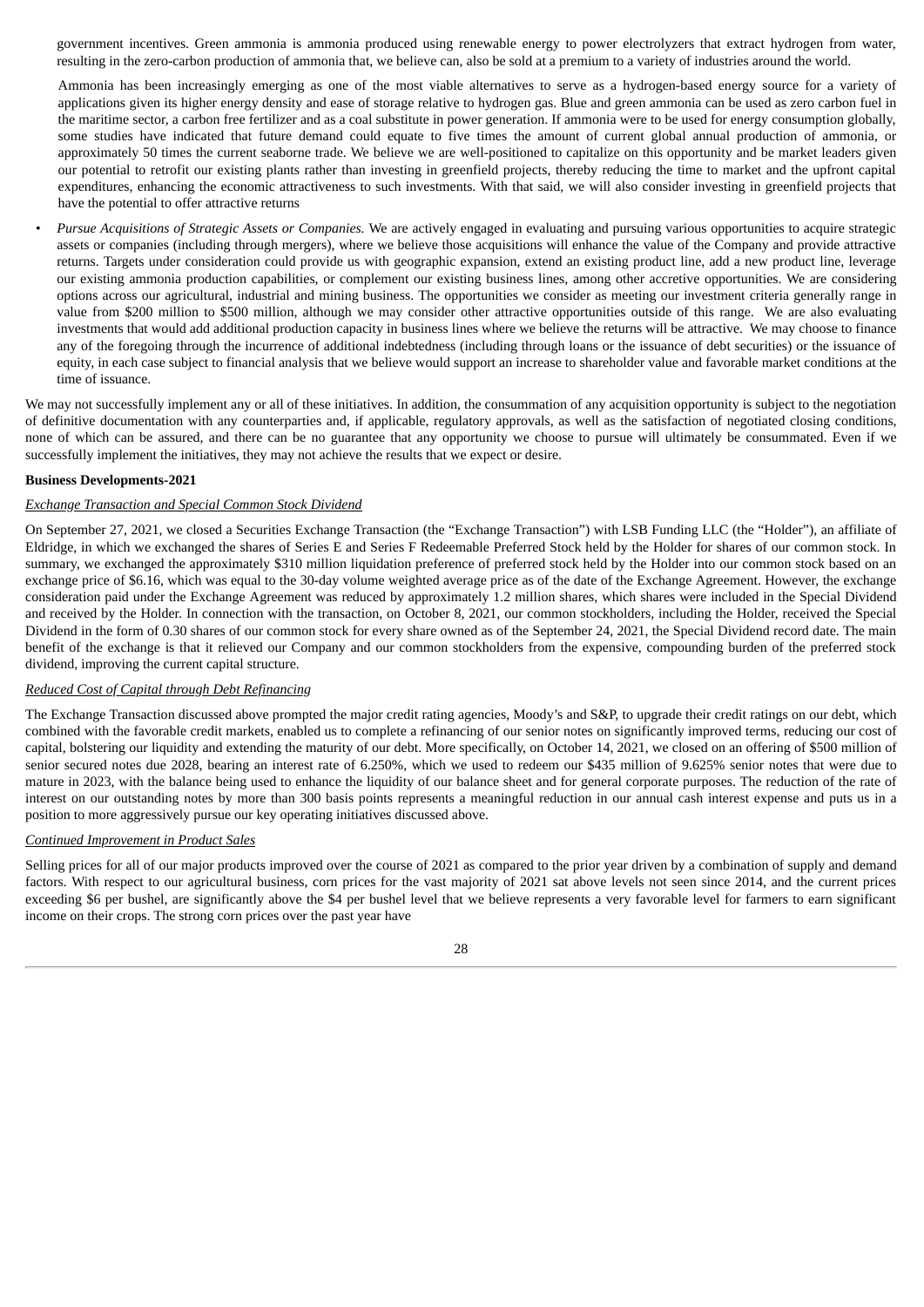been driven, in part, by a rebound in the production of ethanol, a gasoline additive that represents approximately 40% of total U.S. corn use annually, as miles driven have returned to near pre-pandemic levels. Also supporting the strong corn pricing over the past year has been Chinese demand for corn for use as feed for swine as part of the nation's efforts to rebuild its swine production in the wake of a virus that dramatically reduced its swine population several years ago. This demand for feed is expected to remain robust as China has moved to large institutional hog farms which consume significant quantities of corn. Globally, corn supplies have been constrained by drought conditions in South America and the Western U.S., which has served to further bolster corn prices. Early forecasts point to U.S. corn acreage to be planted in the 2022-2023 planting season to be approximately 90 to 92 million acres, modestly lower than the 2021-2022 estimate of 93.4 million acres, but still at a very healthy level to support strong demand for fertilizers.

In addition to strong corn pricing, which has prompted farmers to increase fertilizer purchases in order to maximize yields, a series of supply related factors that unfolded over the course of 2021 have served to create a global shortage of ammonia, driving the strong increase in the prices for nitrogen products. This began in February 2021, as winter storm Uri and the resultant severe cold weather experienced in many areas of the U.S. caused many nitrogen producers to idle their plants resulting in a tightening in the supply of nitrogen products headed into the spring planting season. Exacerbating this supply constraint, during the third quarter of 2021 a number of ammonia facilities underwent turnarounds that were originally scheduled for third quarter of 2020 but were postponed due to the COVID-19 pandemic. Additionally, in late August, Hurricane Ida, a Category 4 storm caused production along the U.S. Gulf coast to be shut down for a period of time, further reducing production. Also supporting the strength in fertilizer prices has been the significant increase in the cost of natural gas, the primary feedstock for production of ammonia, which has prompted various producers to cease operations of some facilities, particularly in Europe where natural gas prices have surged to more than \$30 per MMBtu, rendering some ammonia plants uneconomical to operate. The resultant decrease in global production of ammonia has fueled further strength in nitrogen-based fertilizer prices, which have thus far materially outstripped the impact to production costs of rising natural gas prices in the U.S. The factors discussed above have led to continued strong pricing into the first quarter of 2022, which we expect to support continued favorable pricing levels over the balance of the year.

As for our industrial and mining products, selling prices have continued to improve as the supply of ammonia remains tight due to strong global demand, curtailed global supply due to rising natural gas prices, numerous global unplanned outages and lower than expected product imports. As a result, the Tampa Ammonia benchmark price increased to, and remains at multi-year high levels, which have translated into higher selling prices for our products as many of our industrial contracts are indexed to this benchmark price. Demand trends for the industrial products we sell, primarily nitric acid and ammonia, have remained robust despite disruptions to certain end markets, such as auto manufacturing which has been constrained due to a shortage of microprocessors, as activity in other markets, such as homebuilding and power generation has remained strong. In addition, our sales of nitric acid increased steadily throughout 2021 pursuant to the new long-term nitric acid supply contract discussed above. Demand for our mining products continues to improve as quarry and construction activity has been elevated due to robust levels of residential, commercial and civil infrastructure buildout along with strong demand for precious metals, including expectations for rising copper production to support the growing domestic production of electric vehicles.

See a more detailed discussion below under "Key Industry Factors."

#### *Long-Term Nitric Acid Supply Contract*

During October 2020, EDC entered into a new long-term nitric acid supply contract with a customer. Under the agreement, EDC agreed to supply between 70,000 to 100,000 tons of nitric acid annually, with sales that began in the first quarter of 2021. The initial contract term extends through 2027 but includes automatic one-year renewal terms unless terminated by either party pursuant to the terms of the contract.

#### *PPP Loan Forgiven*

In April 2020, we entered into a federally guaranteed Paycheck Protection Program ("PPP") loan for \$10 million with a lender pursuant to a new loan program through the U.S. Small Business Administration ("SBA") as the result of the PPP established by the Coronavirus Aid, Relief, and Economic Security ("CARES") Act and amended by the Paycheck Protection Program Flexibility Act of 2020. We have used all of the proceeds from the PPP loan for payroll, rent, utilities, and other specified costs that qualify for loan forgiveness. In April 2021, we submitted the PPP loan forgiveness application to the lender. In June 2021, the PPP loan was fully forgiven by the SBA and lender.

#### *2021 Winter Storm Uri, Natural Gas Curtailment and Settlement of Natural Gas Contracts*

On February 12, 2021, the Pryor Facility was taken out of service due to extreme cold weather associated with the winter storm Uri that caused a surge in natural gas prices in the region, along with the curtailment of gas distribution by the operator of the pipeline that supplies natural gas to the facility. On February 21, 2021, this facility began a phased restart and the facility's ammonia plant was in production shortly thereafter.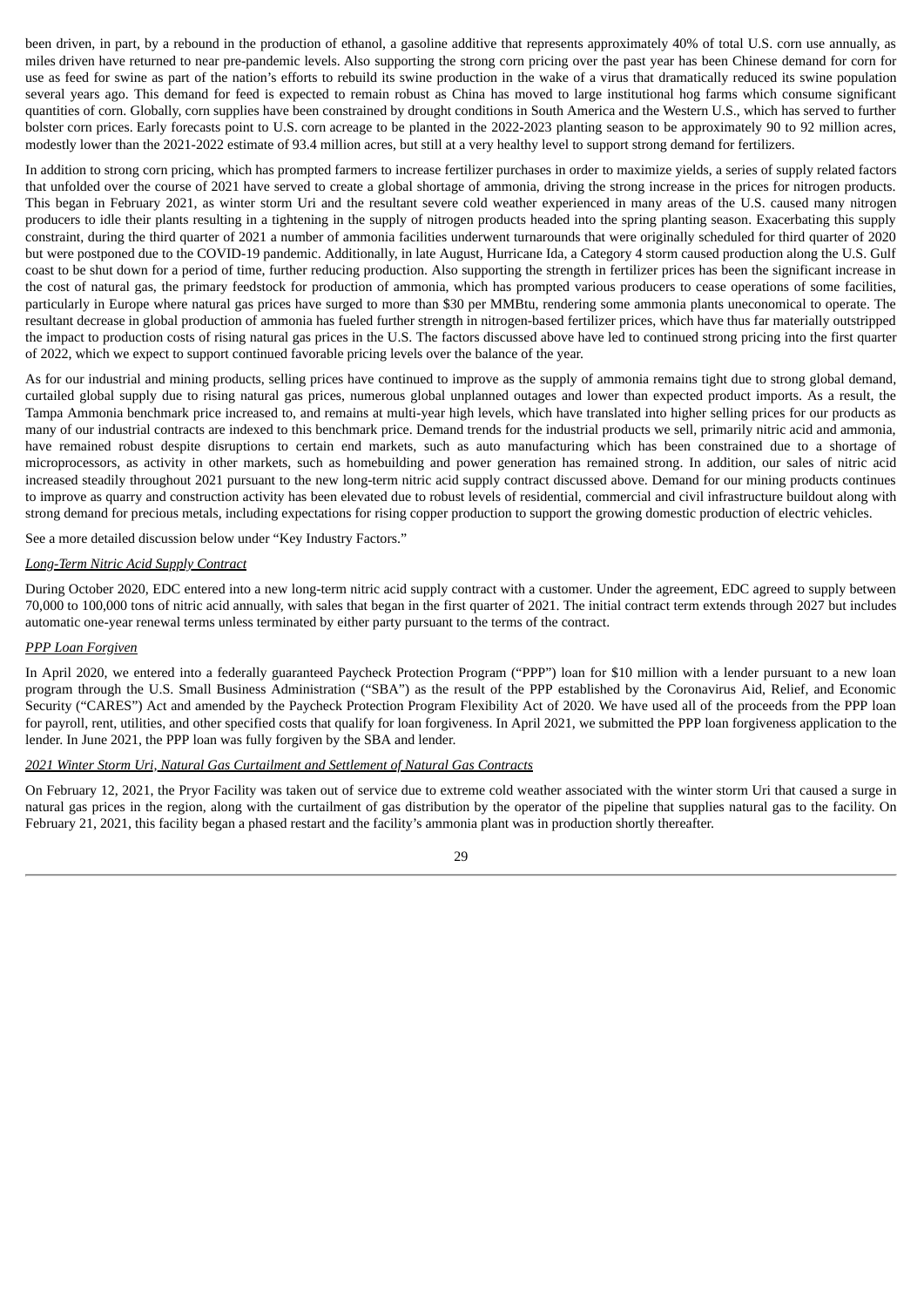Also, as a result of unprecedented cold weather conditions, on February 17, 2021, the primary natural gas supplier to our El Dorado Facility asserted a claim of force majeure and materially restricted the supply of gas to the facility. However, effective February 23, 2021, the force majeure was lifted, and the facility's ammonia plant was in production shortly thereafter.

As weather across the middle of the country improved and temperatures warmed, natural gas prices normalized, and supply were restored to levels required for full operation of our facilities.

Notably, our Cherokee Facility was not materially impacted by the extreme cold weather and related natural gas price and supply issues and operated at targeted levels throughout February 2021.

In order to mitigate a portion of the commodity price risk associated with natural gas, we periodically enter into natural gas forward contracts and volume purchase commitments that locked in the cost of certain volumes of natural gas. Prior to this weather event, we had both types of arrangements. During the first quarter of 2021, we settled all of our natural gas forward contracts and certain volume purchase commitments outstanding at that time. As a result of the settlement of these natural gas contracts, we were able to significantly mitigate the impact from lost production, lost sales and higher costs resulting from the impact of the natural gas shortage caused by winter storm Uri.

# **Key Industry Factors**

#### *Supply and Demand*

## **Agricultural**

The price at which our agricultural products are ultimately sold depends on numerous factors, including the supply and demand for nitrogen fertilizers which, in turn, depends upon world grain demand and production levels, the cost and availability of transportation and storage, weather conditions, competitive pricing and the availability of imports. Additionally, expansions or upgrades of competitors' facilities and international and domestic political and economic developments continue to play an important role in the global nitrogen fertilizer industry economics, including the impact from the Phase 1 trade agreement between the U.S and China. These factors can affect, in addition to selling prices, the level of inventories in the market which can cause price volatility and affect product margins.

From a farmers' perspective, the demand for fertilizer is affected by the aggregate crop planting decisions and fertilizer application rate decisions of individual farmers. Individual farmers make planting decisions based largely on prospective profitability of a harvest, while the specific varieties and amounts of fertilizer they apply depend on factors such as their financial resources, soil conditions, weather patterns and the types of crops planted.

Additionally, changes in corn prices and those of soybean, cotton and wheat prices, can affect the number of acres of corn planted in a given year, and the number of acres planted will drive the level of nitrogen fertilizer consumption, likely effecting prices.

For 2021 as noted in the table below, the USDA estimates the number of acres of corn planted in the U.S. was approximately 93 million acres, up 3% compared to the 2020 planting season. In addition, the USDA estimates the U.S ending stocks for the 2022 Crop will be approximately 39 million metric tons, a 25% increase from the 2021 Crop. The USDA also is estimating a record yield for the 2022 Crop, up approximately 3% from a year ago.

The following February estimates are associated with the corn market:

|                                           | 2022 Crop<br>$(2021$ Harvest)<br><b>February Report (1)</b> | 2021 Crop<br>$(2020$ Harvest)<br><b>February Report (1)</b> | Percentage<br>Change (2) | 2020 Crop<br>$(2019 \text{ Harvest})$<br><b>February Report (1)</b> | Percentage<br>Change (3) |
|-------------------------------------------|-------------------------------------------------------------|-------------------------------------------------------------|--------------------------|---------------------------------------------------------------------|--------------------------|
| U.S. Area Planted (Million acres)         | 93.4                                                        | 90.7                                                        | $3.0\%$                  | 89.7                                                                | $4.1\%$                  |
| U.S. Yield per Acre (Bushels)             | 177.0                                                       | 171.4                                                       | 3.3%                     | 167.5                                                               | 5.7%                     |
| U.S. Production (Million bushels)         | 15,115                                                      | 14,111                                                      | 7.1%                     | 13,620                                                              | 11.0%                    |
| U.S. Ending Stocks (Million metric tons)  | 39.1                                                        | 31.4                                                        | 24.5%                    | 48.8                                                                | $(19.9\%)$               |
| World Ending Stocks (Million metric tons) | 302.2                                                       | 292.1                                                       | 3.5%                     | 306.3                                                               | $(1.3\%)$                |

(1) Information obtained from WASDE report dated February 9, 2022 ("February Report") for the 2021/2022 ("2022 Crop"), 2020/2021 ("2021 Crop") and 2019/2020 ("2020 Crop") corn marketing years. The marketing year is the twelve-month period during which a crop normally is marketed. For example, the marketing year for the current corn crop is from September 1 of the current year to August 31 of the next year. The year begins at the harvest and continues until just before harvest of the following year.

(2) Represents the percentage change between the 2022 Crop amounts compared to the 2021 Crop amounts.

(3) Represents the percentage change between the 2022 Crop amounts compared to the 2020 Crop amounts.

The current USDA corn outlook for the U.S. is for slightly higher production, higher food, seed and industrial use, ethanol and larger ending stocks. From a demand perspective, corn prices remain well above historical 5-year averages and remain significantly higher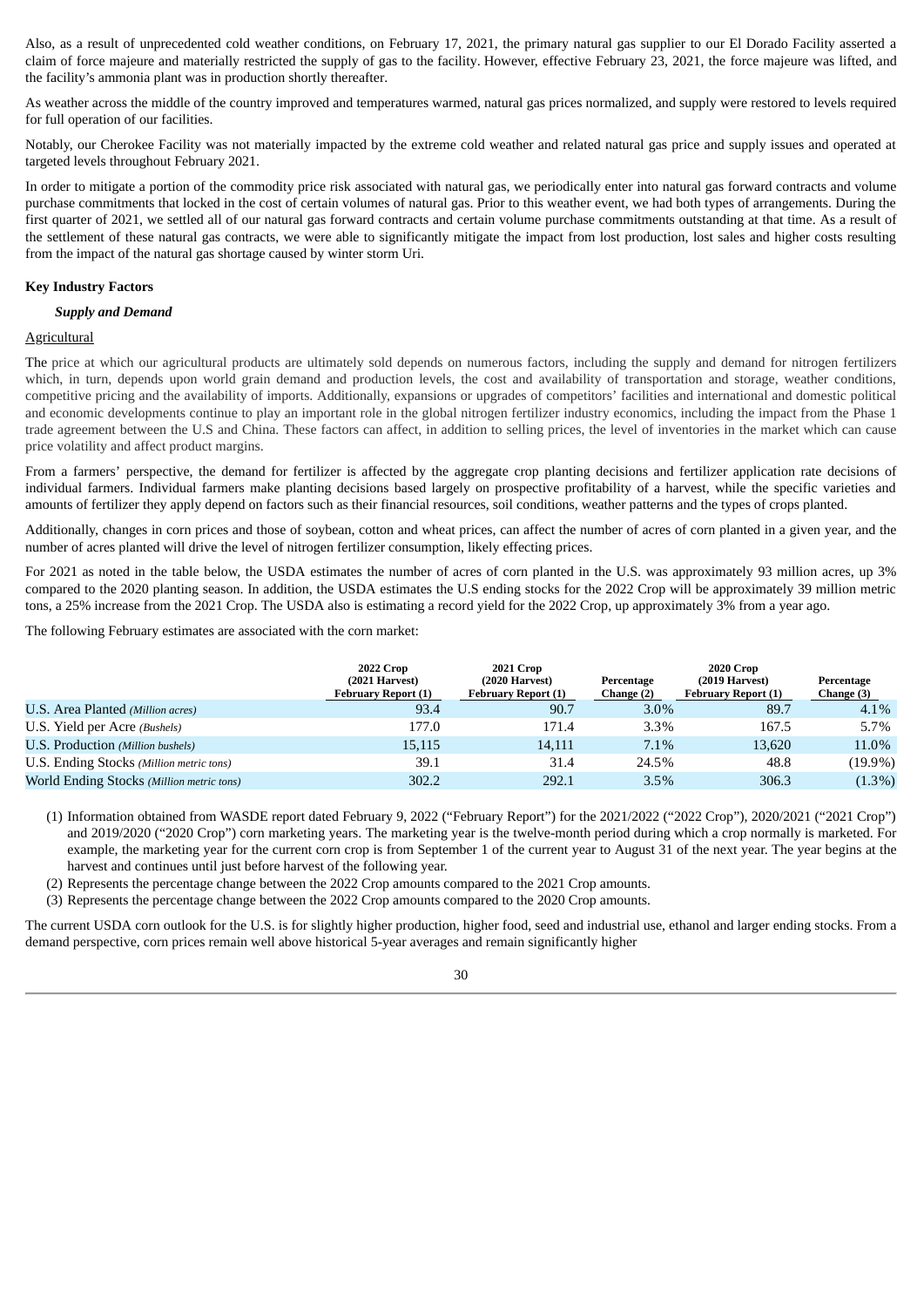than \$4 per bushel, the level that we believe represent a key threshold as it relates to favorable farmer economics. In addition, domestic corn demand to produce ethanol has rebounded to pre-pandemic levels as the continued roll-out of vaccines has allowed for the re-opening of the vast majority of the U.S. economy, promoting increased mobility and a return to historical levels of gasoline consumption. Most gasoline has 10% ethanol content. Ethanol is commonly made from corn and ethanol production is the largest user of U.S. corn, currently representing roughly 36% of total U.S. corn demand.

The available U.S. supply of ammonia and other nitrogen products has tightened in 2021, primarily as the result of higher demand for such products, in addition to the idling of many nitrogen plants in February 2021 due to the severe cold weather and ongoing industry downtime caused the lingering problems of that event coupled with more turnaround activity in 2021 as many companies chose to delay turnarounds in 2020 as a result of the pandemic and lost production from several hurricane events in 2021. The significant increase in the cost of natural gas, the primary feedstock for production of ammonia, which has prompted various producers to cease operations of some facilities further reducing supplies, particularly in Europe where natural gas prices have surged to more than \$30 per MMBtu, rendering some ammonia plants uneconomical to operate.

As a result of these factors discussed above, we have experienced a price rally for fertilizers during 2021, and we expect these price levels will continue into the 2022 spring planting season.

#### Industrial and Mining

Our industrial products sales volumes are dependent upon general economic conditions primarily in the housing, automotive, and paper industries. According to the American Chemistry Council, the U.S. economic indicators are improving and pointing towards continued improvement in the markets we serve. Our sales prices generally vary with the market price of ammonia or natural gas, as applicable, in our pricing arrangements with customers. See discussion above concerning a new long-term nitric acid supply contract under "Business Developments-2021."

Our mining products are LDAN and AN solution, which are primary used as AN fuel oil and specialty emulsions for usage in the quarry and the construction industries, for metals mining, and to a lesser extent, for coal. In our mining markets, our sales volumes are typically driven by changes in the overall North American consumption levels of mining products that can be impacted by weather. Demand for our mining products continues to improve as quarry and construction activity has been elevated due to robust levels of residential, commercial and civil infrastructure buildout along with strong demand for precious metals, including expectations for rising copper production to support the growing domestic production of electric vehicles.

#### *Natural Gas Prices*

Natural gas is the primary feedstock used to produce nitrogen fertilizers at our manufacturing facilities. In recent years, U.S. natural gas reserves have increased significantly due to, among other factors, advances in extracting shale gas, which has reduced and stabilized natural gas prices, providing North America with a cost advantage over certain imports. As a result, our competitive position and that of other North American nitrogen fertilizer producers has been positively affected.

We historically have purchased natural gas either on the spot market, through forward purchase contracts, or a combination of both and have used forward purchase contracts to lock in pricing for a portion of our natural gas requirements. These forward purchase contracts are generally either fixed-price or index-price, short-term in nature and for a fixed supply quantity. We are able to purchase natural gas at competitive prices due to our connections to large distribution systems and their proximity to interstate pipeline systems. The following table shows the annual volume of natural gas we purchased and the average cost per MMBtu:

|                                         | 2021 |      | 2020 |
|-----------------------------------------|------|------|------|
| Natural gas volumes (MMBtu in millions) |      | 28.3 | 30.1 |
| Natural gas average cost per MMBtu      |      |      | 2.09 |

#### *Transportation Costs*

Costs for transporting nitrogen-based products can be significant relative to their selling price. We continue to evaluate the recent rising costs of rail and truck freight domestically. Since the Magellan ammonia pipeline was permanently shut down in 2020, certain Oklahoma and Texas producers that relied on the pipeline to transport their ammonia are relying on other transportation modes, primarily trucks, but also rail and barge transport. As a result of increases in demand for available trucks to transport ammonia, primarily during the spring and fall planting seasons, higher transportation costs have and could continue to impact our margins, if we were unable to fully pass through these costs to our customers. Additionally, continued truck driver shortages could impact our ability to fulfill customer demand. As a result, we continue to evaluate supply chain efficiencies to reduce or counter the impact of higher logistics costs.

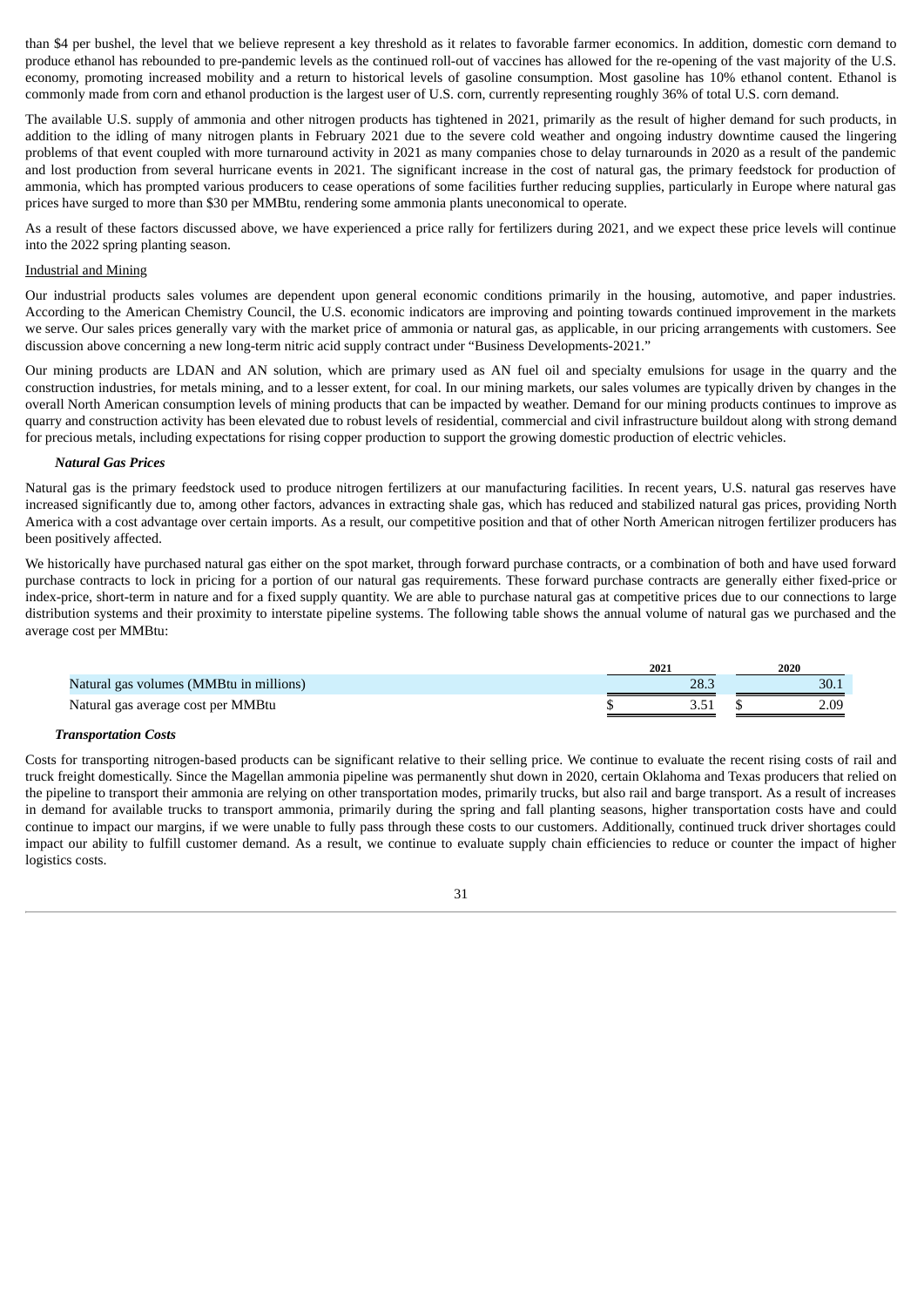# **Key Operational Factors**

# *Facility Reliability*

Consistent, reliable and safe operations at our chemical plants are critical to our financial performance and results of operations. The financial effects of planned downtime at our plants, including Turnarounds (primarily associated with our ammonia plants), is mitigated through a diligent planning process that considers the availability of resources to perform the needed maintenance and other factors. Unplanned downtime of our plants typically results in lost contribution margin from lost sales of our products, lost fixed cost absorption from lower production of our products and increased costs related to repairs and maintenance. All Turnarounds result in lost contribution margin from lost sales of our products, lost fixed cost absorption from lower production of our products, and increased costs related to repairs and maintenance, which repair, and maintenance costs are expensed as incurred.

Our Cherokee Facility is currently on a three-year ammonia plant Turnaround cycle completing a planned Turnaround during 2021 with the next ammonia plant Turnaround planned in the third quarter of 2024.

Our El Dorado and Pryor Facilities are currently on a three-year ammonia plant Turnaround cycle with both currently scheduled for their next ammonia plant Turnarounds in the third quarter of 2022.

#### *Ammonia Production*

Ammonia is the basic product used to produce all of our upgraded products. The ammonia production rates of our plants affect the total cost per ton of each product produced and the overall sales of our products.

Total ammonia production in 2021 was 765,000 tons. For 2022, we are targeting total ammonia production of approximately 780,000 tons to 800,000 tons despite a 30-day Turnaround at our Pryor Facility and a 24-day Turnaround at our El Dorado Facility, which will lower ammonia production during the third quarter by approximately 50,000 tons.

We believe that our focus on continuous improvement in reliability as discussed in key operating initiatives will result in year over year improvement in ammonia production for 2022.

#### *Forward Sales Contracts*

We use forward sales of our fertilizer products to optimize our asset utilization, planning process and production scheduling. These sales are made by offering customers the opportunity to purchase product on a forward basis at prices and delivery dates that are agreed upon, with dates typically occurring within 12 months. We use this program to varying degrees during the year depending on market conditions and our view of changing price environments. Fixing the selling prices of our products months in advance of their ultimate delivery to customers typically causes our reported selling prices and margins to differ from spot market prices and margins available at the time of shipment.

## **Consolidated Results for 2021**

Our consolidated net sales for 2021 were \$556.2 million compared to \$351.3 million for 2020. Our consolidated operating income for 2021 was \$101.0 million compared to an operating loss of \$15.5 million for 2020. The items affecting our operating results are discussed below and under "Results of Operations."

## **Items Affecting Comparability of Results**

## *Selling Prices*

Our 2021 average agricultural selling prices for our ammonia, UAN, and HDAN increased 111%, 87% and 46%, respectively, compared to 2020. As discussed above under "Business Developments-2021," increased demand, higher corn prices and tighter supplies of nitrogen products contributed to the improved pricing.

Our 2021 average industrial selling prices for most of our products were also higher compared to the same period of 2020, primarily driven by the \$359 per metric ton increase in the Tampa Ammonia benchmark price, as many of our industrial contracts are indexed to the Tampa Ammonia benchmark price.

## *Turnaround Activities (2021 only)*

When a Turnaround is performed, overall results are negatively impacted. This impact includes lost contribution margin from lost sales, lost fixed cost absorption from lower production, and increased costs associated with repairs and maintenance. The effects of our Turnaround, exclusive of the impacts due to lost ammonia production during the downtime, are shown below: Estimated Lost Ammonia

|          |                     | Turnaround |                | Turnaround Expense | ESUINALEU LUSI ANNIIUMI<br>Production |
|----------|---------------------|------------|----------------|--------------------|---------------------------------------|
| Facility | 2021 Related Period | Downtime   | (In Thousands) |                    | (In Tons)                             |
| Cherokee | 3rd Quarter         | 40 days    |                | 7,976              | 21,000                                |
|          |                     |            |                |                    |                                       |
|          | רפ<br>◡             |            |                |                    |                                       |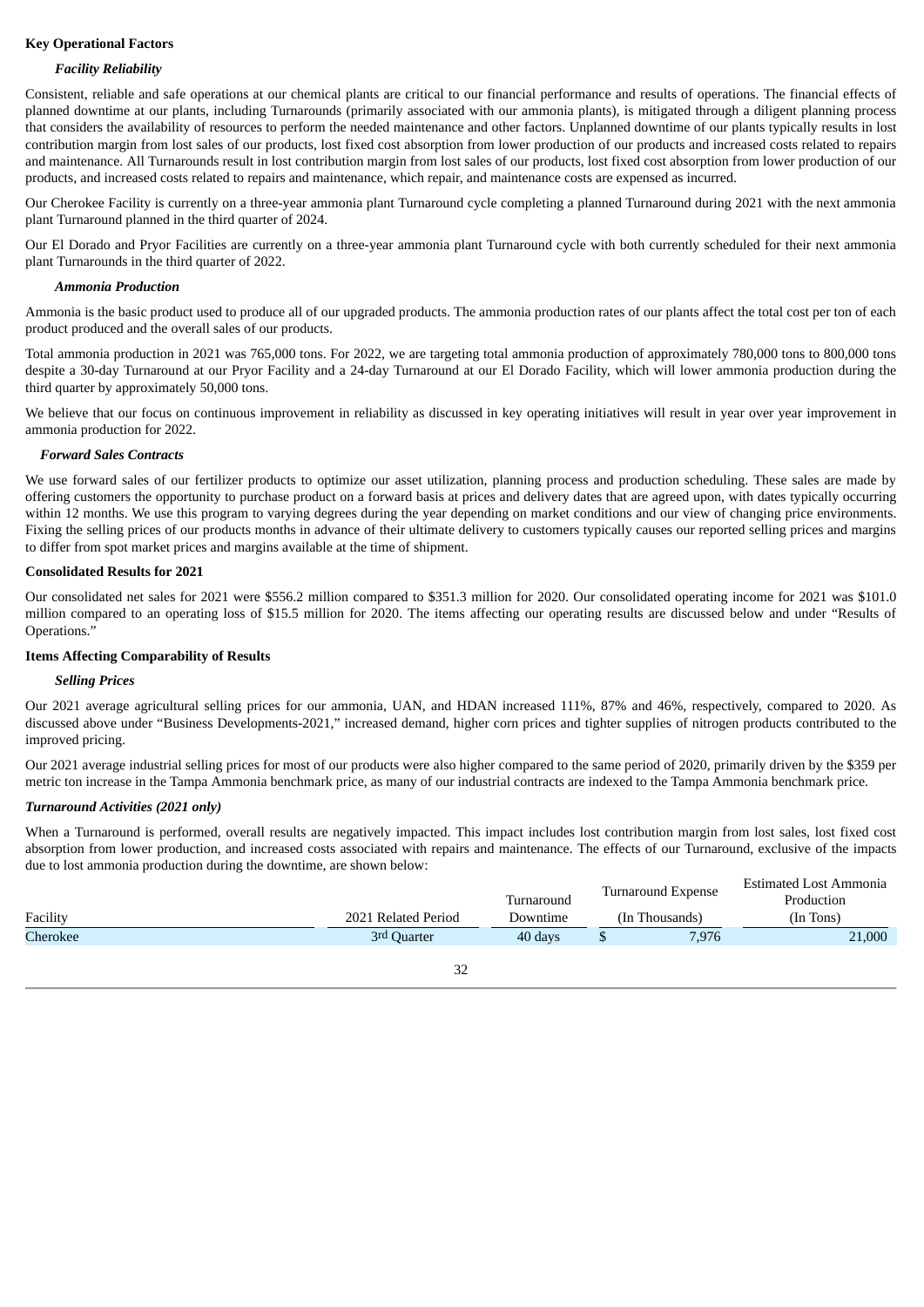#### *Settlement of Natural Gas Contracts (2021 only)*

As discussed above under "Business Developments-2021", we settled all of our natural gas forward contracts and certain volume purchase commitments and recognized a realized gain of approximately \$6.8 million, which is classified as a reduction to cost of sales. As a result of the settlement of these natural gas contracts, we were able to significantly mitigate the impact from lost production, lost sales and higher costs resulting from the impact of the natural gas shortage caused by the February cold weather event.

#### *Change of Control and Special Dividend (2021 only)*

As the result of the Exchange Transaction discussed above under "Business Developments-2021" and in Note 2, Eldridge held over 60% of our outstanding shares of common stock on the closing date of the Exchange Transaction. As a result, a change of control ("CoC") event occurred as defined in certain agreements, including stock-based awards and cash-based awards. As a result, additional expense was recognized due to the CoC event. In addition, pursuant to anti-dilutive terms included in the cash-based awards, the number of units of cash-based awards increased due to the Special Dividend, also resulting in additional expense being recognized. In summary, we recognized approximately \$5.0 million in additional expense, of which \$1.2 million is classified as cost of sales and \$3.8 million is classified as SG&A.

#### *Net Loss on Extinguishments of Debt (2021 only)*

As discussed above under "Business Developments-2021" and in Note 5, we redeemed all of the Senior Secured Notes due 2023 and recognized a loss on extinguishment of debt of approximately \$20.3 million. Partially offsetting this loss was a gain on extinguishment of debt of \$10 million associated with the PPP loan that was fully forgiven by the SBA and lender.

#### *Settlements with Certain Vendors (2020 only)*

During 2020, EDC and certain vendors mediated settlements totaling \$7.6 million for EDC to recover certain costs associated with our new nitric acid plant at our El Dorado Facility. The construction of this plant was completed and began production in 2016. Of the \$7.6 million, approximately \$5.7 million is classified as a reduction to cost of sales and approximately \$1.9 million is classified as a reduction to PP&E. The recovery amount was applied against the original classification of the underlying costs.

#### *Legal Fees-Leidos*

For 2021 and 2020, certain legal fees were approximately \$1.9 million and \$5.7 million, respectively. These fees relate to claims we are pursuing against Leidos to recover damages and losses associated with the construction of the ammonia plant at the El Dorado Facility as discussed in footnote B of Note 9. Due to the impact from the COVID-19 pandemic, the trial date has been delayed, which resulted in reduced costs in 2021. We are awaiting a new trial date.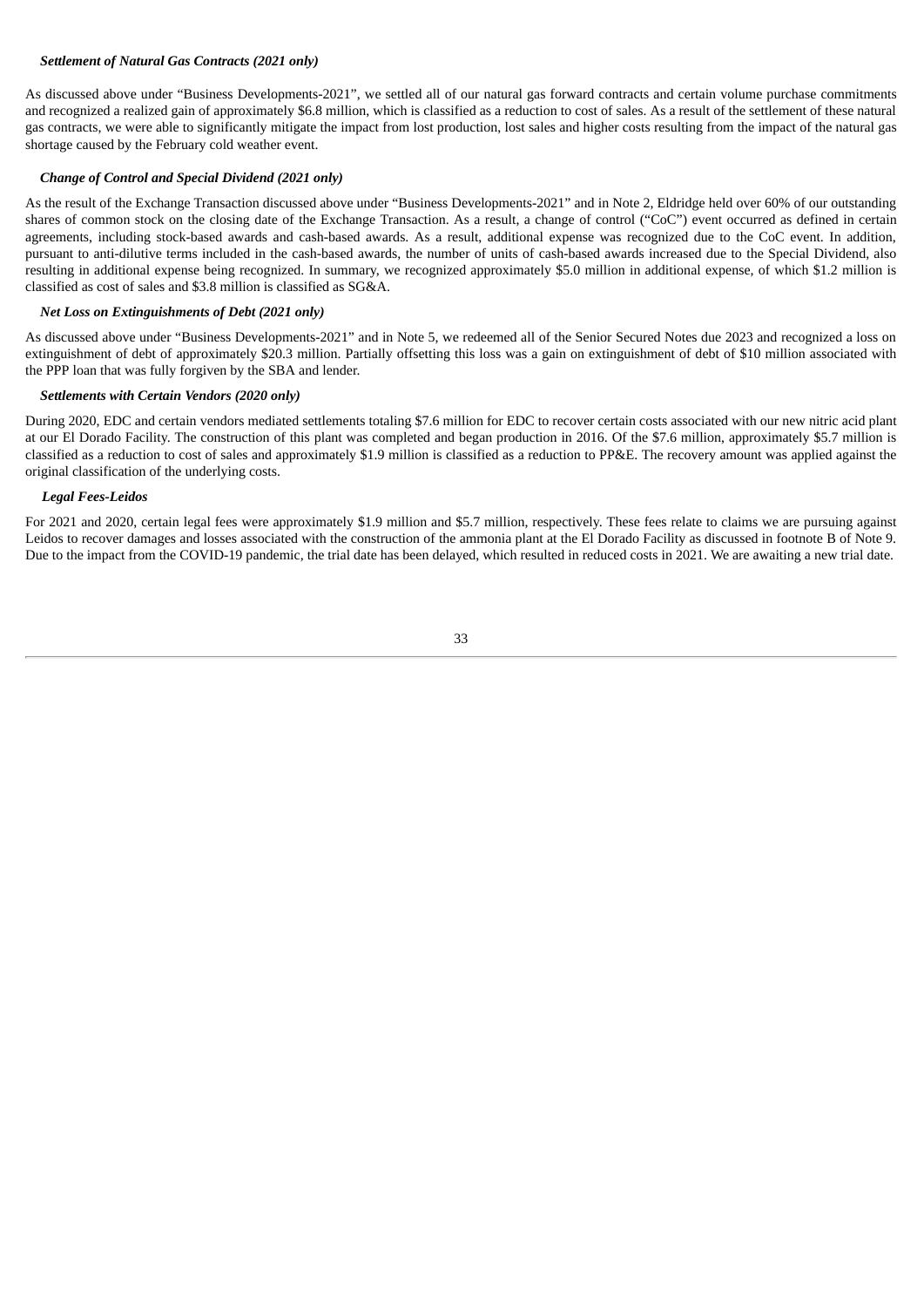# **Results of Operations**

The following Results of Operations should be read in conjunction with our consolidated financial statements for the years ended December 31, 2021 and 2020 and accompanying notes and the discussions under "Overview" and "Liquidity and Capital Resources" included in this MD&A. You should carefully review and consider the information in the MD&A of our 2020 Form 10-K, filed with the SEC on February 25, 2021, for an understanding of our results of operations and liquidity discussions and analysis comparing 2020 to 2019.

We present the following information about our results of operations. Net sales to unaffiliated customers are reported in the consolidated financial statements and gross profit represents net sales less cost of sales. Net sales are reported on a gross basis with the cost of freight being recorded in cost of sales.

### **Year Ended December 31, 2021 Compared to Year Ended December 31, 2020**

The following table contains certain financial information:

|                                                    |     | 2021      | 2020                   |     | <b>Change</b> | Percentage<br>Change |
|----------------------------------------------------|-----|-----------|------------------------|-----|---------------|----------------------|
|                                                    |     |           | (Dollars In Thousands) |     |               |                      |
| Net sales:                                         |     |           |                        |     |               |                      |
| Agricultural products                              | \$  | 264,502   | \$<br>180,036          | \$  | 84,466        | 47%                  |
| Industrial and mining products                     |     | 291,737   | 171,280                |     | 120,457       | 70%                  |
| Total net sales                                    |     | 556,239   | \$<br>351,316          | \$  | 204,923       | 58%                  |
|                                                    |     |           |                        |     |               |                      |
| Gross profit:                                      |     |           |                        |     |               |                      |
| Adjusted gross profit (1)                          |     | 217,515   | 80,960                 |     | 136,555       | 169%                 |
| Depreciation and amortization (2)                  |     | (68, 583) | (69,500)               |     | 917           | (1)%                 |
| Turnaround expense                                 |     | (9,953)   | (76)                   |     | (9,877)       |                      |
| Recovery from settlements with certain vendors (3) |     |           | 5,664                  |     | (5,664)       |                      |
| Total gross profit                                 |     | 138,979   | 17,048                 |     | 121,931       | 715%                 |
| Selling, general and administrative expense        |     | 38,028    | 32,084                 |     | 5,944         | 19%                  |
| Other (income) expense, net                        |     | (97)      | 499                    |     | (596)         |                      |
| Operating income (loss)                            |     | 101,048   | (15, 535)              |     | 116,583       | 750%                 |
| Interest expense, net                              |     | 49,378    | 51,115                 |     | (1,737)       | $(3)\%$              |
| Net loss on extinguishments of debt                |     | 10,259    |                        |     | 10,259        |                      |
| Non-operating other expense, net                   |     | 2,422     | 10                     |     | 2,412         |                      |
| Benefit for income taxes                           |     | (4, 556)  | (4,749)                |     | 193           |                      |
| Net income (loss)                                  | \$. | 43,545    | \$<br>(61, 911)        | \$. | 105,456       | (170)%               |
| Other information:                                 |     |           |                        |     |               |                      |
| Gross profit percentage (4)                        |     | 25.0%     | 4.9%                   |     | 20.1%         |                      |

| Adjusted gross profit percentage (4)       | 39.1<br>1%    | 23.0%          | 16.1% |     |
|--------------------------------------------|---------------|----------------|-------|-----|
| Property, plant and equipment expenditures | חרו<br>33.IZO | $\overline{A}$ | 4,05  | 15% |

(1) Represents a non-GAAP measure since the amount excludes unallocated depreciation and amortization, Turnaround expenses and a recovery from settlements.

(2) Represents amount classified as cost of sales.

(3) See discussion above under "Items Affecting Comparability of Results."

(4) As a percentage of total net sales.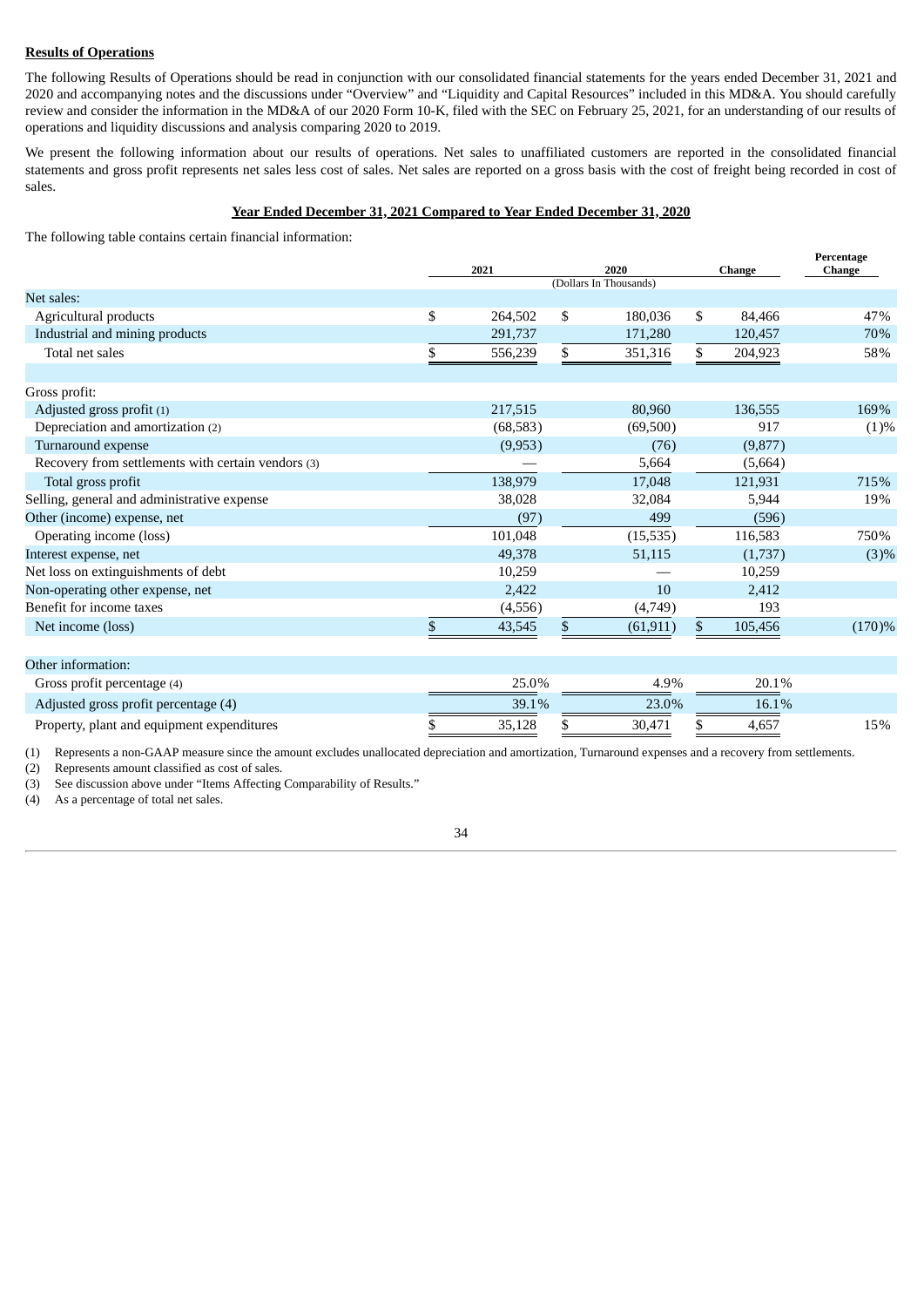The following tables provide key sales metrics for the agricultural products:

| <b>Product (tons sold)</b>                   | 2021    | 2020    |  | Change     | Percentage<br>Change        |
|----------------------------------------------|---------|---------|--|------------|-----------------------------|
| <b>UAN</b>                                   | 440,270 | 498,738 |  | (58, 468)  | (12)%                       |
| <b>HDAN</b>                                  | 265,918 | 292,679 |  | (26,761)   | (9)%                        |
| Ammonia                                      | 70,331  | 97,367  |  | (27,036)   | (28)%                       |
| Other                                        | 13,505  | 18,024  |  | (4,519)    | $(25)\%$                    |
| Total                                        | 790,024 | 906,808 |  | (116, 784) | (13)%                       |
|                                              |         |         |  |            |                             |
| Gross Average Selling Prices (price per ton) | 2021    | 2020    |  | Change     | Percentage<br><b>Change</b> |
| <b>UAN</b>                                   | 281     | 150     |  | 131        | 87%                         |

HDAN \$ 347 \$ 237 \$ 110 46% Ammonia \$ 485 \$ 230 \$ 255 111%

With respect to sales of industrial and mining products, the following table indicates key operating metrics of our major products:

| <b>Product (tons sold)</b>                     | 2021    | 2020    | Change    | Percentage<br>Change |
|------------------------------------------------|---------|---------|-----------|----------------------|
| Ammonia                                        | 234,258 | 269,485 | (35, 227) | (13)%                |
| AN, Nitric Acid and Other                      | 442,066 | 303,787 | 138,279   | 46%                  |
| <b>Total</b>                                   | 676.324 | 573.272 | 103.052   | 18%                  |
|                                                |         |         |           |                      |
| Tampa Ammonia Benchmark (price per metric ton) | 592     | 233     | 359       | 154%                 |

# **Net Sales**

Agricultural product sales increased driven primarily by higher sales prices for all of our agricultural products partially offset by lower sales volumes of our products resulting from lower production, including ammonia, due to the February 2021 weather event, the completion of a Turnaround at our Cherokee Facility during 2021, and product mix shifts to our industrial and mining products. As discussed above under "Business Developments-2021," increased demand, higher corn prices, and tighter supplies of nitrogen products contributed to the improved pricing.

Industrial product sales increased primarily from higher sales prices due primarily to higher Tampa Ammonia benchmark pricing and higher nitric acid sales volume due in part to sales beginning in 2021 pursuant to the new long-term nitric acid supply agreement, and product mix shifts. The average Tampa Ammonia pricing was approximately \$359 per ton higher compared to the same period in 2020.

Mining products sales improved driven by primarily from increased sales volumes. Demand for our mining products improved as quarry and construction activity has been elevated due to robust levels of residential, commercial and civil infrastructure buildout along with strong demand for precious metals, including expectations for rising copper production to support the growing domestic production of electric vehicles. Also, certain mining sales contracts are linked to natural gas indexes and as the cost of natural gas increases, the pricing for these products increase accordingly.

## **Gross Profit**

As noted in the table above, we recognized a gross profit of \$139 million for 2021 compared to \$17 million for the same period in 2020, or a \$122 million improvement. Overall, our gross profit percentage was 25% for 2021 compared to 5% for 2020. Our adjusted gross profit percentage increased to 39% for 2021 from 23% for 2020.

The increase in gross profit was primarily driven by higher sales prices for our products coupled with an overall increase in sales volume of upgraded industrial and mining products partially offset by lower volumes of our agricultural products. The improvement in gross profit was also partially offset by the net impact of the February weather disruption and overall higher average natural gas costs, which averaged \$3.51 per MMBtu for 2021 as compared to \$2.09 per MMBtu for 2020 and the impact of the Turnaround completed at our Cherokee Facility as discussed above under "Turnaround Activities". Also, 2020 included settlements with certain vendors resulting in a recovery of approximately \$5.7 million.

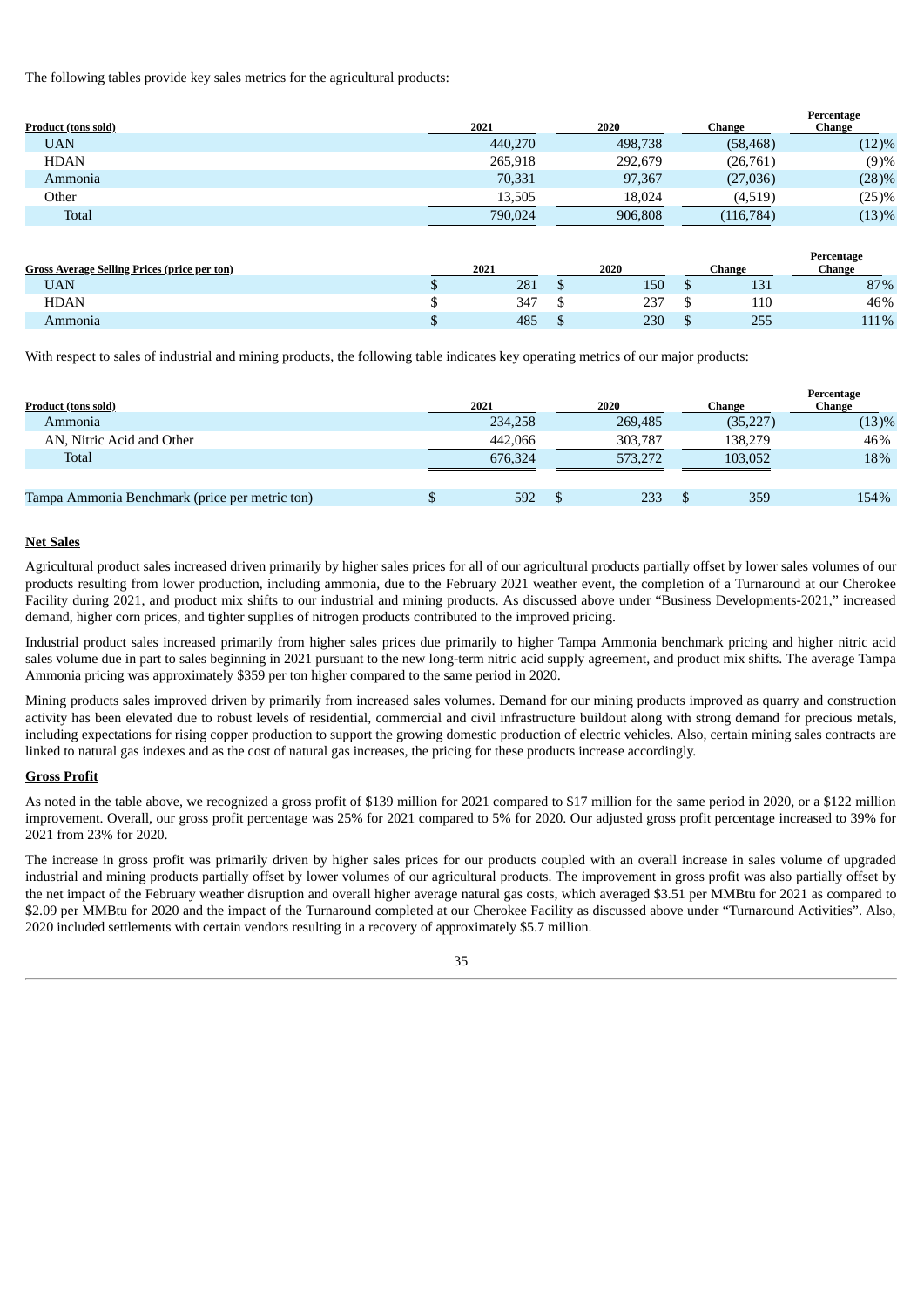# **Selling, General and Administrative**

Our SG&A expenses were \$38.0 million for 2021, an increase of \$5.9 million compared to 2020. The net increase was primarily driven by approximately \$3.8 million of expense due to CoC and anti-dilutive provisions included in certain agreements as discussed above under "Change of Control and Special Dividend.", approximately \$5.4 million associated with short and long-term compensation incentives and other payroll related costs partially offset by lower professional fees of \$4.0 million.

## **Interest Expense, net**

Interest expense for 2021 was \$49.4 million compared to \$51.1 million for 2020. The decrease relates primarily to the interest expense incurred in 2020 associated with a litigation judgment discussed in footnote (B) of Note 9.

## **Net loss on Extinguishments of Debt**

As discussed above under "Business Developments-2021" and in Note 5, during 2021, we redeemed all of the Senior Secured Notes due 2023 and recognized a loss on extinguishment of debt of approximately \$20.3 million. Partially offsetting this loss was a gain on extinguishment of debt of \$10 million associated with the PPP loan that was fully forgiven by the SBA and lender.

#### **Non-operating Other Expense (Income), net**

Non-operating other expense for 2021 was \$2.4 million (minimal for 2020). This change primarily relates to the change in fair value of the embedded derivative included in the Series E Redeemable Preferred prior to its extinguishment through the completion of the Exchange Transaction discussed above under "Business Developments-2021".

# **Benefit for Income Taxes**

The benefit for income taxes for 2021 was \$4.6 million compared to \$4.7 million for 2020. The resulting effective tax rate for 2021 was (11.7)% on pre-tax income compared to 7.1% for 2020 on pre-tax loss. For 2021, the negative effective tax rate on pre-tax income was driven by the benefit from the exclusion of PPP Loan forgiveness income from taxable income, tax credits, and the impact of adjustments made to valuation allowances, partially offset by the impact of state law changes. For 2020, the effective tax rate was impacted by adjustments made to our valuation allowances. Also see discussion in Note 8.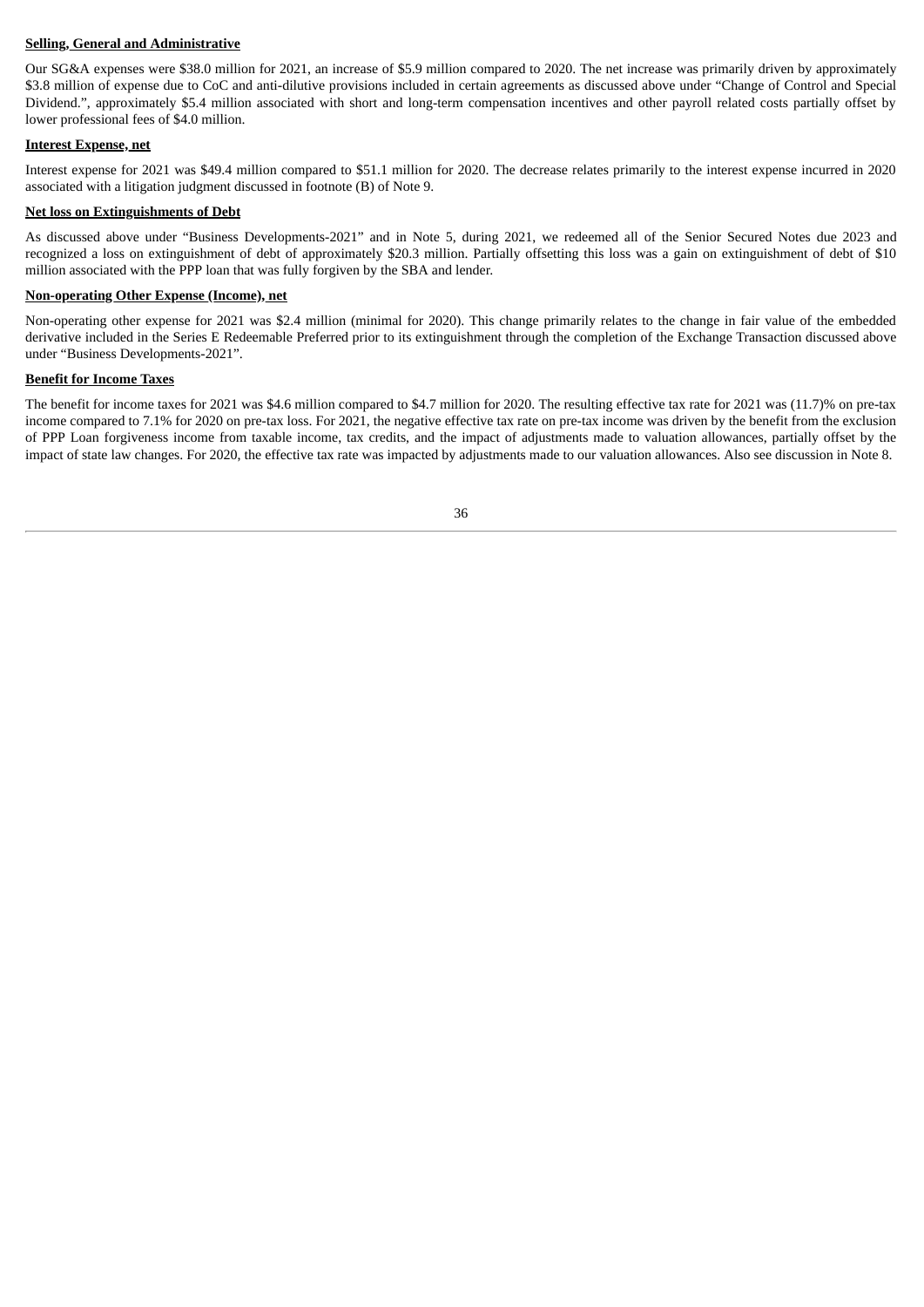## **LIQUIDITY AND CAPITAL RESOURCES**

The following table summarizes our cash flow activities for 2021 and 2020:

|                                          | 2021      |                | 2020      | Change    |
|------------------------------------------|-----------|----------------|-----------|-----------|
|                                          |           | (In Thousands) |           |           |
| Net cash flows from operating activities | 87,627    |                | (2,513)   | 90,140    |
|                                          |           |                |           |           |
| Net cash flows from investing activities | (34, 694) |                | (28, 426) | (6,268)   |
|                                          |           |                |           |           |
| Net cash flows from financing activities | 12.947    |                | 24,412    | (11, 465) |

## **Net Cash Flow from Operating Activities**

Net cash provided by operating activities was \$87.6 million for 2021 compared to net cash used of \$2.5 million for 2020, a change of \$90.1 million.

For 2021, net cash provided is the result of a net income of \$43.5 million plus adjustments of \$68.7 million for depreciation and amortization of PP&E, net loss on extinguishments of debt of \$10.3 and other adjustments of \$8.4 million and net cash used of \$43.3 million primarily from our working capital, including accounts receivable.

For 2020, net cash provided is the result of a net loss of \$61.9 million plus adjustments of \$69.6 million for depreciation and amortization of PP&E, and other adjustments of \$9.4 million less an adjustment of \$4.8 million for deferred taxes and net cash used of approximately \$14.8 million primarily from our working capital, including accounts payable, accounts receivable and prepaid deposits.

## **Net Cash Flow from Investing Activities**

Net cash used by investing activities was \$34.7 million for 2021 compared to \$28.4 million for 2020, a change of \$6.3 million.

For 2021 and 2020, net cash used relates primarily to expenditures for PP&E.

## **Net Cash Flow from Financing Activities**

Net cash provided by financing activities was \$12.9 million for 2021 compared to \$24.4 million for 2020, a change of \$11.5 million.

For 2021, net cash provided primarily consists of proceeds of \$500 million from the New Notes, \$16.7 million from insurance premium short-term financing partially offset by \$435 million redemption of the Old Notes, payments of debt-related costs of \$27.3 million, payments on other long-term debt and short-term financing of \$28.0 million, payments of costs of \$7.4 million related to the Exchange Transaction, and payments of \$6.1 million for other financing activities.

For 2020, net cash provided primarily consists of proceeds of \$57.2 million from other long-term debt and insurance premium short-term financing partially offset by payments on other long-term debt and short-term financing of \$32.3 million and payments of \$0.5 million for other financing activities.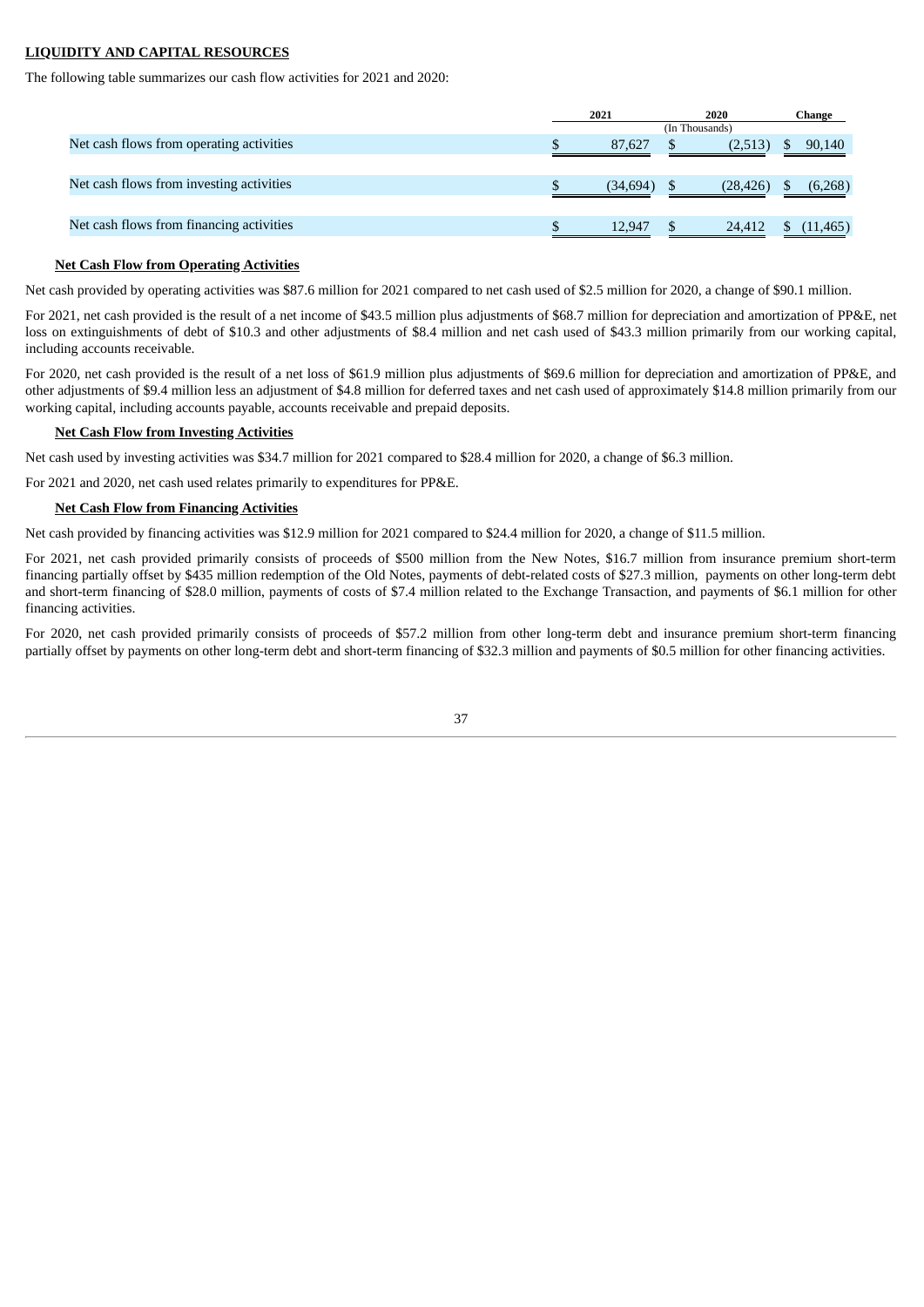## **Capitalization**

The following is our total current cash, long-term debt and stockholders' equity:

|                                                      |             | December 31,  |
|------------------------------------------------------|-------------|---------------|
|                                                      | 2021        | 2020          |
|                                                      |             | (In Millions) |
| Cash and cash equivalents                            | \$.<br>82.1 | 16.3<br>S     |
| Revolving credit facility and long-term debt:        |             |               |
| Working Capital Revolver Loan                        |             |               |
| Senior Secured Notes due 2028 (1)                    | 500.0       |               |
| Senior Secured Notes due 2023 (1)                    |             | 435.0         |
| Secured Financing due 2023                           | 7.7         | 10.7          |
| Secured Loan Agreement due 2025                      | 5.3         | 6.8           |
| Secured Financing Agreement due 2025                 | 24.0        | 28.6          |
| Unsecured Loan Agreement due 2022 (1)                |             | 10.0          |
| Secured Promissory Note due 2021                     |             | 1.2           |
| Other                                                | 0.3         | 0.5           |
| Unamortized discount and debt issuance costs         | (9.7)       | (8.6)         |
| Total long-term debt, including current portion, net | 527.6       | \$<br>484.2   |
| Series E and F redeemable preferred stock (2)        |             | 272.1         |
| Total stockholders' equity                           | 460.5       | 149.6         |

- (1) See discussions above under "Business Developments-2021 relating to the debt agreement.
- (2) See discussion above under "Business Developments-2021" and Note 2 relating to the Exchange Transaction associated with the Series E and Series F redeemable preferred stock.

We currently have a revolving credit facility, our Working Capital Revolver Loan, with a borrowing base of \$65 million. As of December 31, 2021, our Working Capital Revolver Loan was undrawn and had approximately \$61.3 million of availability.

In connection with the implementation of our strategy, we may pursue acquisitions of strategic assets or companies (including through mergers), or additional investment in our production capacity, for which we may require additional funds. We may choose to finance any of the foregoing through the incurrence of additional indebtedness (including through loans or the issuance of debt securities) [or the issuance of equity], in each case subject to market conditions.

We expect capital expenditures to be approximately \$65 million for 2022, which includes approximately \$15 million for margin enhancement projects. The remaining capital spending is planned for reliability and maintenance capital projects.

We believe that the combination of our cash on hand, the availability on our revolving credit facility, and our cash flow from operations will be sufficient to fund our anticipated liquidity needs for the next twelve months.

## **Compliance with Long - Term Debt Covenants**

As discussed below under "Loan Agreements," the Working Capital Revolver Loan requires, among other things, that we meet certain financial covenants. The Working Capital Revolver Loan does not include financial covenant requirements unless a defined covenant trigger event has occurred and is continuing. As of December 31, 2021, no trigger event had occurred.

## **Loan Agreements**

**Senior Secured Notes due 2028** – LSB has \$500 million aggregate principal amount of the 6.25% Senior Secured Notes outstanding, as discussed in footnote (B) of Note 7. Interest is to be paid semiannually on May 15th and October 15th. Due to the redemption of the Old Notes, our interest expense is expected to decrease as compared to 2021.

**Secured Financing due 2023 –** EDC is party to a secured financing arrangement with an affiliate of LSB Funding. Principal and interest are payable in 48 equal monthly installments with a final balloon payment of approximately \$3 million due in June 2023.

**Secured Loan Agreement due 2025 -** EDC is party to a secured loan agreement with an affiliate of LSB Funding. Principal and interest are payable in 60 equal monthly installments through March 2025.

**Secured Financing Agreement due 2025 –** EDA is party to a secured financing agreement with an affiliate of LSB Funding. Principal and interest are payable in 60 equal monthly installments with a final balloon payment of approximately \$5 million due in August 2025.

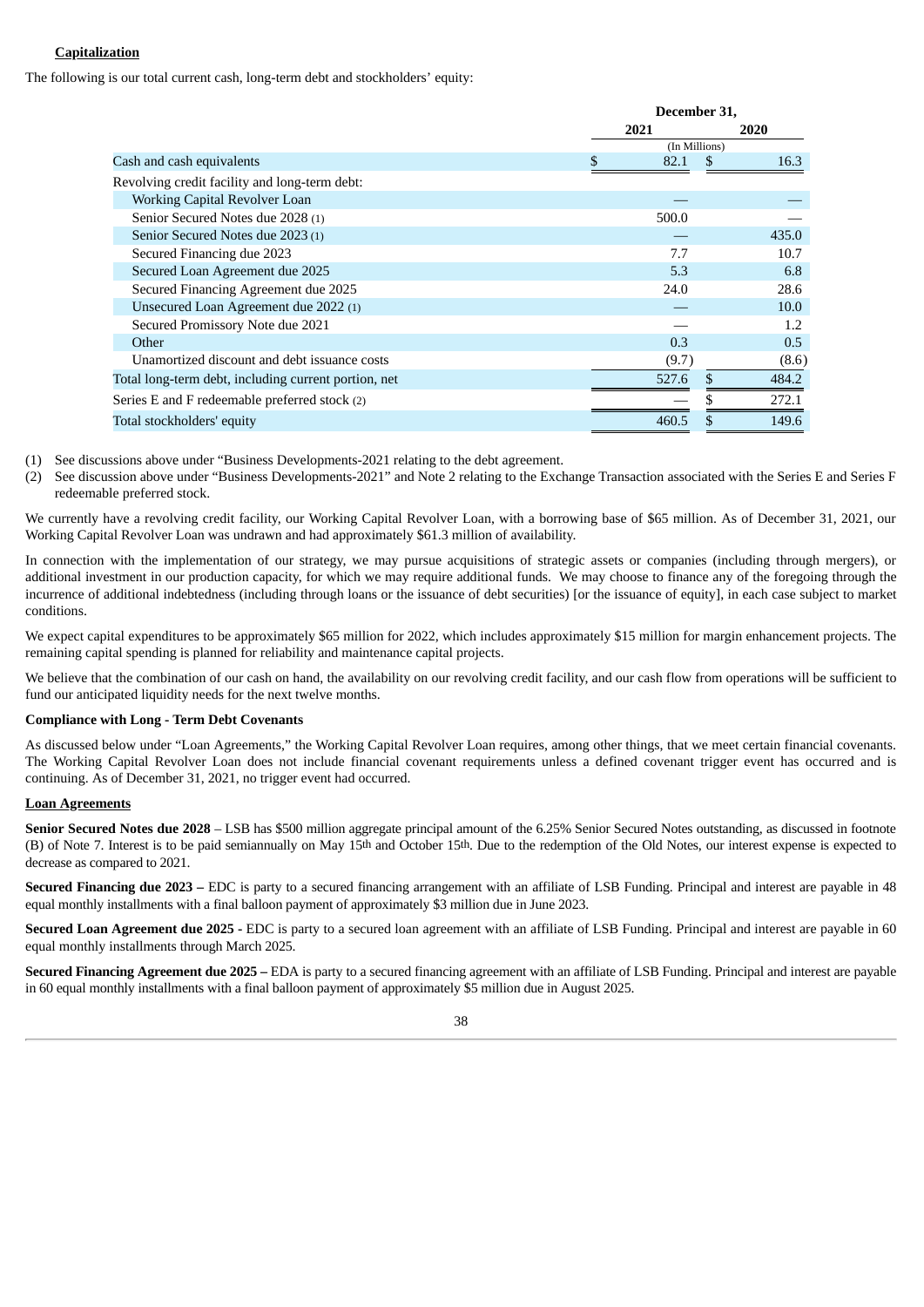**Working Capital Revolver Loan –** At December 31, 2021, the Working Capital Revolver Loan was undrawn and the net credit available for borrowings under our Working Capital Revolver Loan was approximately \$61.3 million, based on our eligible collateral, less outstanding standby letters of credit as of that date. Also see discussion above under "Compliance with Long-Term Debt Covenants.

## **Capital Expenditures – 2021**

For 2021, capital expenditures relating to PP&E were \$35.1 million, which expenditures include approximately \$0.6 million associated with maintaining compliance with environmental laws, regulations and guidelines. The capital expenditures were funded primarily from cash and working capital.

See discussion above under "Capitalization" for our expected annual capital expenditures for 2022.

#### **Expenses Associated with Environmental Regulatory Compliance**

We are subject to numerous federal, state and local laws and regulations, including matters regarding environmental, health and safety matters. As a result, we incurred expenses of \$3.4 million in 2021 in connection with environmental projects. For 2022, we expect to incur expenses ranging from \$3.8 million to \$4.2 million in connection with additional environmental projects. However, it is possible that the actual costs could be significantly different than our estimates.

## **Dividends**

See discussions above under "Business Developments-2021" and Notes 1 and 2 regarding the common stock Special Dividend.

We have not paid cash dividends on our outstanding common stock in many years, and we do not currently anticipate paying cash dividends on our outstanding common stock in the near future.

See discussion under Notes 12 and 14 regarding the conversion and payment of the accumulated dividends during 2021 relating to the Series D 6% cumulative convertible Class C preferred stock (the "Series D Preferred") and Series B 12% cumulative convertible Class C Preferred Stock (the "Series B Preferred").

#### **Seasonality**

We believe fertilizer products sold to the agricultural industry are seasonal while sales into the industrial and mining sectors generally are less susceptible. The selling seasons for agricultural products are primarily during the spring and fall planting seasons, which typically extend from March through June and from September through November in the geographical markets we distribute the majority of our agricultural products. As a result, we typically increase our inventory of fertilizer products prior to the beginning of each planting season in order to meet the demand for our products. In addition, the amount and timing of sales to the agricultural markets depend upon weather conditions and other circumstances beyond our control.

## **Performance and Payment Bonds**

We are contingently liable to sureties in respect of insurance bonds issued by the sureties in connection with certain contracts entered into by subsidiaries in the normal course of business. These insurance bonds primarily represent guarantees of future performance of our subsidiaries. As of December 31, 2021, we have agreed to indemnify the sureties for payments, up to \$9.7 million, made by them in respect of such bonds. All of these insurance bonds are expected to expire or be renewed in 2022.

#### **Off-Balance Sheet Arrangements**

We do not have any off-balance sheet arrangements as defined in Item 303(a)(4)(ii) of Regulation S-K under the Securities Exchange Act of 1934.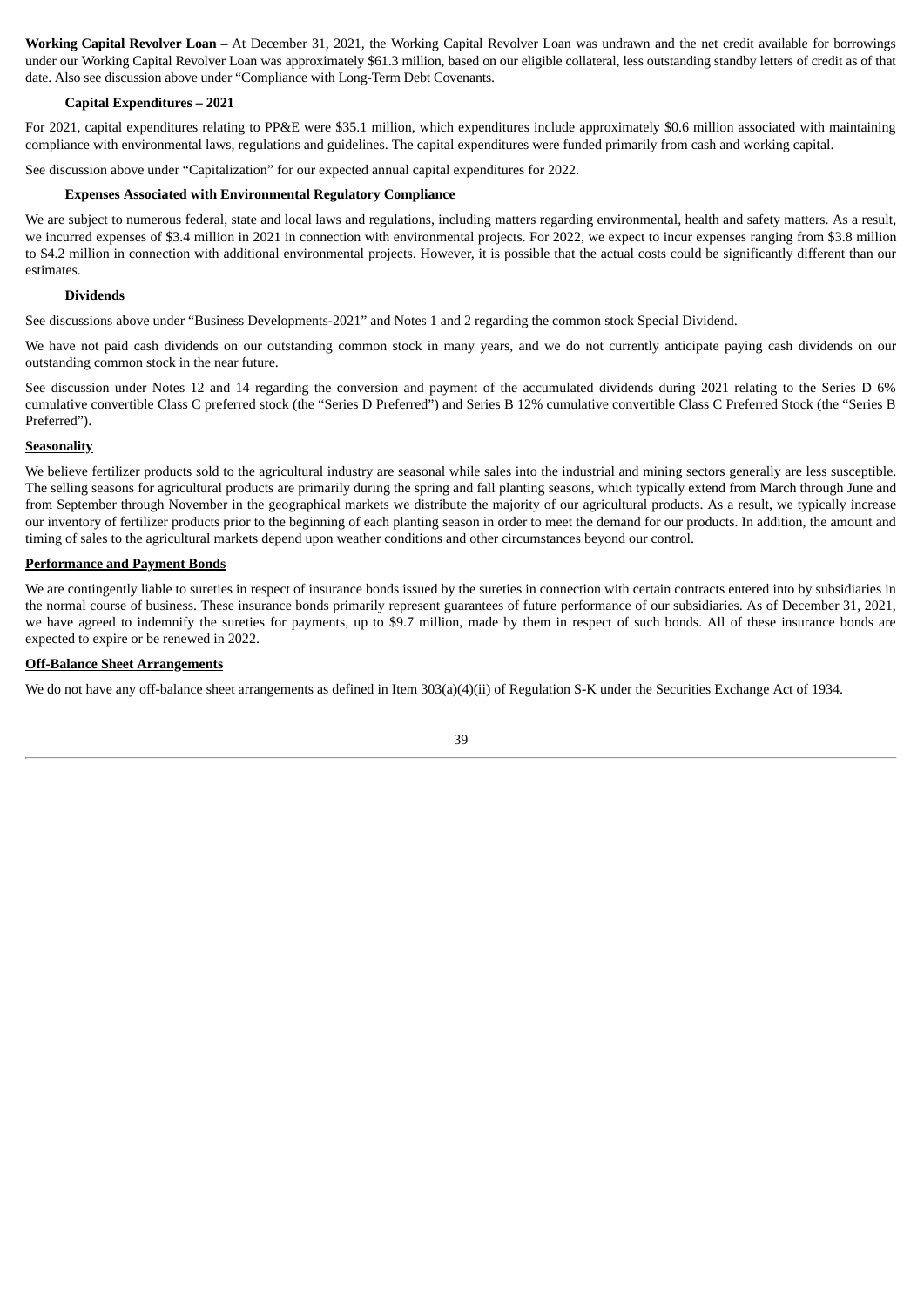# **Aggregate Contractual Obligations**

As of December 31, 2021, our aggregate contractual obligations are summarized in the following table:

| <b>Contractual Obligations</b>               | <b>Total</b> |     | 2022    |     | 2023   |     | Payments Due in the Year Ending December 31,<br>2024 | 2025   |     | 2026   | Thereafter    |
|----------------------------------------------|--------------|-----|---------|-----|--------|-----|------------------------------------------------------|--------|-----|--------|---------------|
|                                              |              |     |         |     |        |     | (In Thousands)                                       |        |     |        |               |
| Long-term debt:                              |              |     |         |     |        |     |                                                      |        |     |        |               |
| <b>Senior Secured Notes</b>                  | \$500,000    | \$  |         | \$. |        | -\$ |                                                      | \$     | \$. |        | \$<br>500,000 |
| Other                                        | 37,366       |     | 9,454   |     | 10,900 |     | 7,427                                                | 9,585  |     |        |               |
| Total long-term debt                         | 537,366      |     | 9,454   |     | 10,900 |     | 7,427                                                | 9,585  |     |        | 500,000       |
|                                              |              |     |         |     |        |     |                                                      |        |     |        |               |
| Interest payments on long-term debt (1)      | 225,326      |     | 34,195  |     | 33,225 |     | 32,464                                               | 31,692 |     | 31,250 | 62,500        |
| Capital expenditures (2)                     | 64,500       |     | 64,500  |     |        |     |                                                      |        |     |        |               |
| <b>Operating leases</b>                      | 32,258       |     | 9,692   |     | 7,989  |     | 6,298                                                | 3,736  |     | 2,543  | 2,000         |
| Firm purchase commitments                    | 24,553       |     | 24,553  |     |        |     |                                                      |        |     |        |               |
| Natural gas pipeline commitment (3)          | 3,060        |     | 720     |     | 720    |     | 720                                                  | 720    |     | 180    |               |
| Other contractual obligations                | 11,617       |     | 3,238   |     | 2,388  |     | 2,388                                                | 1,258  |     | 1,258  | 1,087         |
| Other contractual obligations included in    |              |     |         |     |        |     |                                                      |        |     |        |               |
| noncurrent accrued and other liabilities (4) | 2,500        |     |         |     | 2,500  |     |                                                      |        |     |        |               |
| Total                                        | \$901,180    | \$. | 146,352 |     | 57,722 |     | 49,297                                               | 46,991 | \$  | 35,231 | 565,587       |

(1) The estimated interest payments are based on interest rates at December 31, 2021, which debt is all fixed interest rate debt.

(2) Capital expenditures include only the budgeted amounts at December 31, 2021.

(3) Our proportionate share of the minimum costs to ensure capacity relating to a gathering and pipeline system.

(4) The future cash flows relating to the death benefit is based on estimates at December 31, 2021.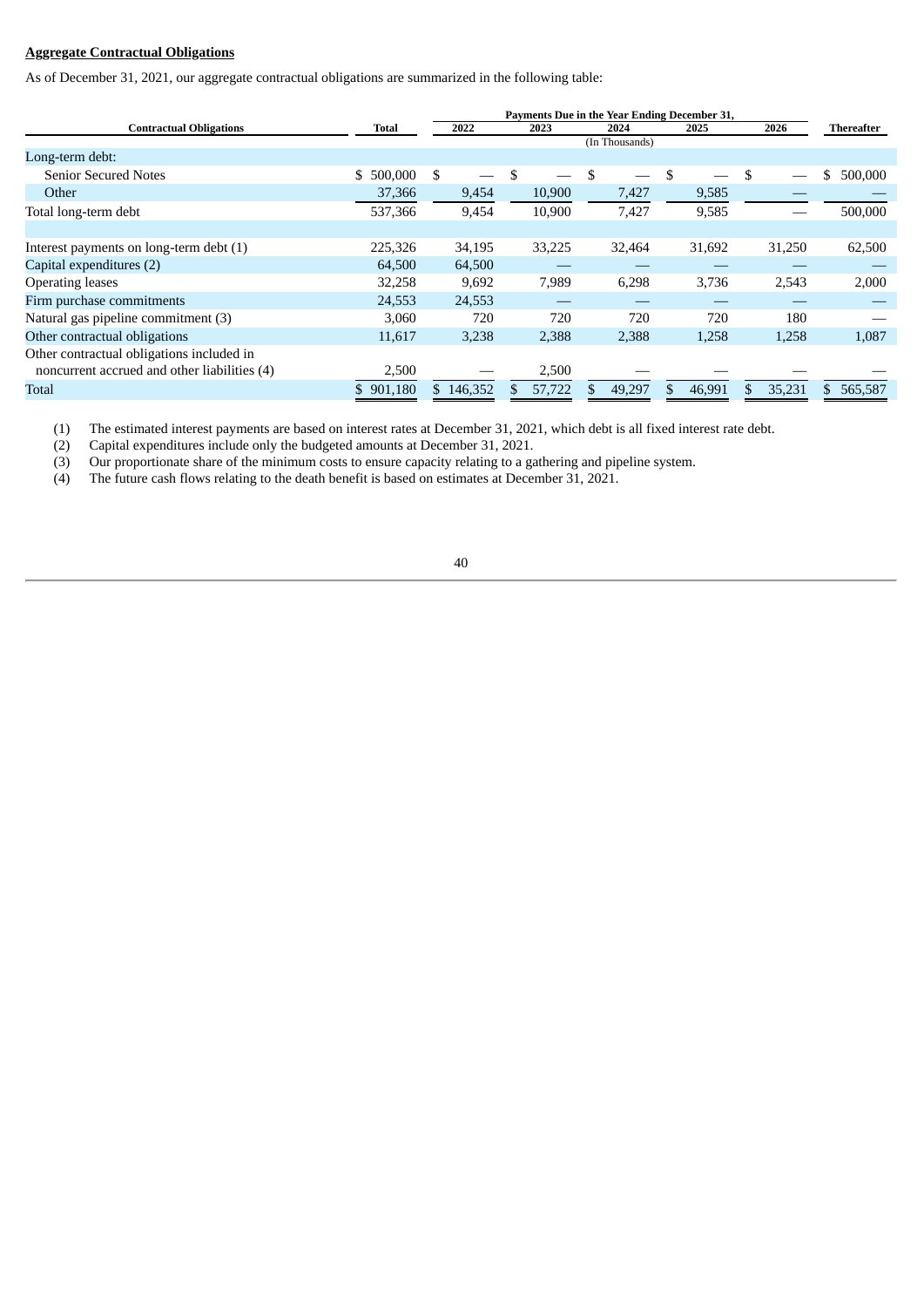#### **New Accounting Pronouncements**

Refer to Note 1 for recently adopted and issued accounting standards.

#### **Critical Accounting Policies and Estimates**

The preparation of financial statements requires management to make estimates and assumptions that affect the reported amount of assets, liabilities, revenues and expenses, and disclosures of contingencies and fair values. It is reasonably possible that the estimates and assumptions utilized as of December 31, 2021, could change in the near term. The more critical areas of financial reporting affected by management's judgment, estimates and assumptions include the following:

**Contingencies** – Certain conditions may exist which may result in a loss, but which will only be resolved when future events occur. We and our legal counsel assess such contingent liabilities, and such assessment inherently involves an exercise of judgment. If the assessment of a contingency indicates that it is probable that a loss has been incurred, we would accrue for such contingent losses when such losses can be reasonably estimated. If the assessment indicates that a potentially material loss contingency is not probable but reasonably possible, or is probable but cannot be estimated, the nature of the contingent liability, together with an estimate of the range of possible loss if determinable and material, would be disclosed. Estimates of potential legal fees and other directly related costs associated with contingencies are not accrued but rather are expensed as incurred. Loss contingency liabilities are included in current and noncurrent accrued and other liabilities and are based on current estimates that may be revised in the near term. In addition, we recognize contingent gains when such gains are realized or realizable and earned.

We are involved in various legal matters that require management to make estimates and assumptions as discussed in Note 9.

It is reasonably possible that the actual costs could be significantly different than our estimates.

**Regulatory Compliance** – As discussed under "Government Laws and Regulations" in Item 1 of this report, we are subject to numerous federal, state, and local laws and regulations, including matters regarding environmental, health and safety matters. We have developed policies and procedures related to regulatory compliance. We must continually monitor whether we have maintained compliance with such laws and regulations and the operating implications, if any, and amount of penalties, fines and assessments that may result from noncompliance. We will also be obligated to manage certain discharge water outlets and monitor groundwater contaminants at our chemical facilities should we discontinue the operations of a facility. However, certain conditions exist which may result in a loss, but which will only be resolved when future events occur relating to these matters. We are involved in various environmental matters that require management to make estimates and assumptions, including matters discussed under footnote A of Note 9. At December 31, 2021 and 2020, liabilities totaling \$0.5 million have been accrued relating to these matters. It is also reasonably possible that the estimates and assumptions utilized as of December 31, 2021 could change in the near term. Actual results could differ materially from these estimates and judgments, as additional information becomes known.

**Income Tax –** As discussed under "Income Taxes" in Note 1 and in Note 8, income taxes are accounted for under the asset and liability method. Deferred tax assets and liabilities are measured using enacted tax rates expected to apply to taxable income in the years in which those differences are expected to be recovered or settled. We establish valuation allowances if we believe it is more-likely-than-not that some or all of deferred tax assets will not be realized. Significant judgment is applied in evaluating the need for and the magnitude of appropriate valuation allowances against deferred tax assets. At December 31, 2021 and 2020, our valuation allowance on deferred tax assets was \$47.0 million and \$64.7 million, respectively.

**Series E and Series F Redeemable Preferred** - As discussed in Note 1, the Series E and Series F Redeemable Preferred Stocks, prior to their redemption as discussed in Note 2, were redeemable outside our control and therefore were historically classified as temporary/mezzanine equity. These redeemable preferred stocks were recorded at fair value upon issuance, net of issuance costs or discounts. In addition, certain embedded features included in the Series E Redeemable Preferred required bifurcation and were classified as derivative liabilities. The carrying values of the redeemable preferred stocks were being increased by periodic accretions (including the amount for dividends earned but not yet declared or paid) using the interest method so that the carrying amount would equal the redemption value as of the earliest possible redemption date by the holder (October 25, 2023). The accretion was recorded to retained earnings.

As discussed in Note 2, in July 2021, we entered into the Exchange Agreement with the Holder, an affiliate of Eldridge, which Exchange Agreement was voted on and approved by our stockholders at the Special Meeting held in September 2021. Pursuant to the terms of the Exchange Agreement, the Holder exchanged all of the shares of the Series E and Series F Redeemable Preferred into our common stock based on the Liquidation Preference and an exchange price of \$6.16, which is equal to the 30-day volume weighted average price as of the date of the Exchange Agreement. The Liquidation Preference primarily consists of \$1,000 per share of Series E Redeemable Preferred plus accrued and unpaid dividends plus the participation rights value. However, the exchange consideration paid under the Exchange Agreement would be reduced by approximately 1.2 million shares, which shares were included in the Special Dividend and received by the Holder.

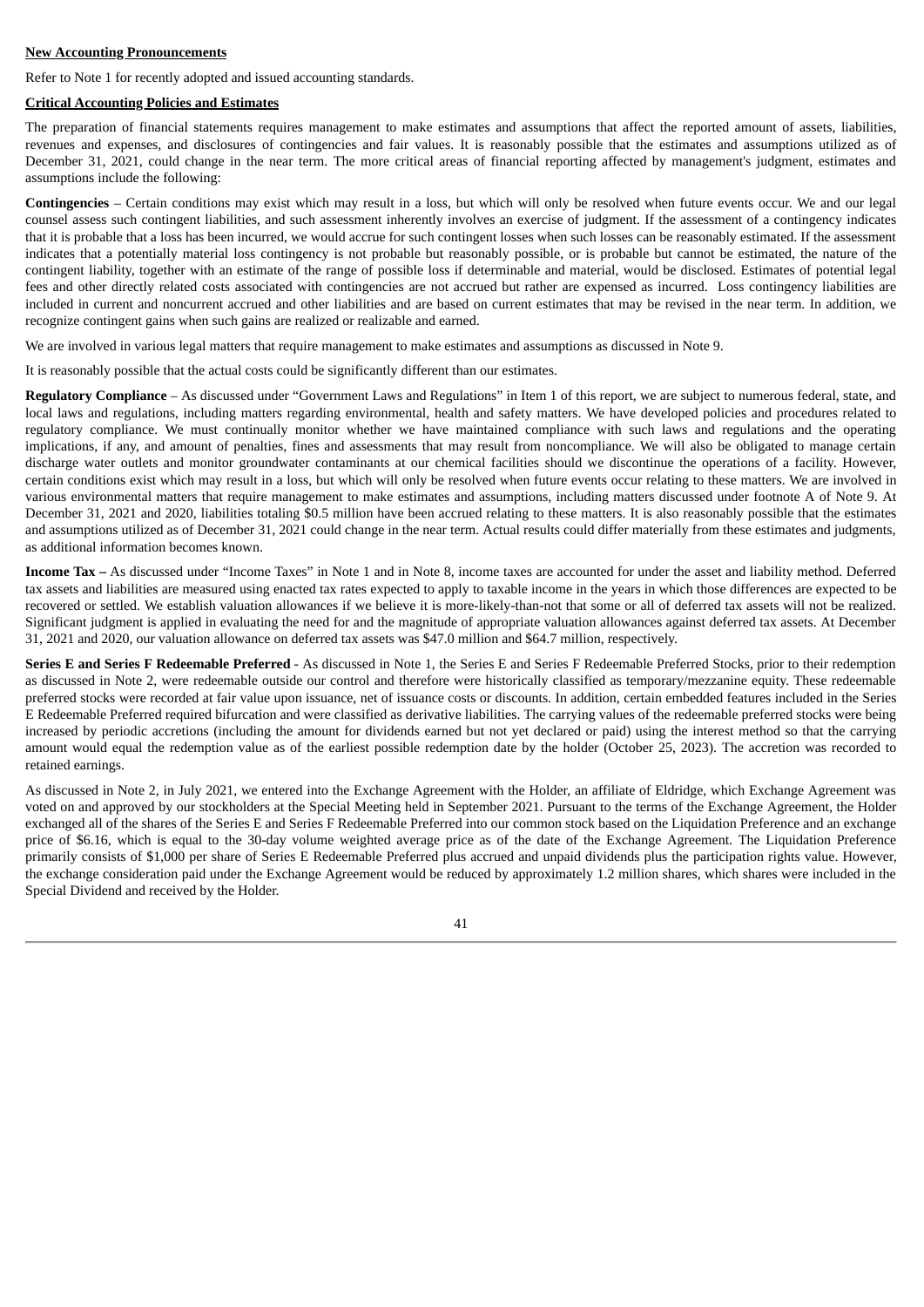On September 27, 2021, the closing of the Exchange Agreement occurred, and the Exchange Transaction was consummated. Pursuant to the terms of the Exchange Agreement, the Holder exchanged all of the shares of the Series E and Series F Redeemable Preferred for approximately 49.1 million shares of our common stock.

The total fair value of the approximately 49.1 million shares of common stock issued was approximately \$531.1 million (based on the average per share price on the date of closing). The fair value of the common stock issued was in excess of the Series E and Series F Redeemable Preferred carrying amount, net of the bifurcated embedded derivative and unamortized issuance costs, by approximately \$231.8 million and is treated as a deemed dividend. Because we were in an accumulated deficit position on the closing date, the deemed dividend was charged to capital in excess of par value.

## **ITEM 7A. QUANTITATIVE AND QUALITATIVE DISCLOSURES ABOUT MARKET RISK**

## **General**

Our results of operations and operating cash flows are affected by changes in market prices of ammonia and natural gas and changes in market interest rates.

## **Forward Sales Commitments Risk**

Periodically, we enter into forward firm sales commitments for products to be delivered in future periods. As a result, we could be exposed to embedded losses should our product costs exceed the firm sales prices at the end of a reporting period. At December 31, 2021, we had no embedded losses associated with sales commitments with firm sales prices.

## **Commodity Price Risk**

A substantial portion of our products and raw materials are commodities whose prices fluctuate as market supply and demand fundamentals change. Since we are exposed to commodity price risk, we periodically enter into contracts to purchase natural gas for anticipated production needs to manage risk related to changes in prices of natural gas commodities. Generally, these contracts are considered normal purchases because they provide for the purchase of natural gas that will be delivered in quantities expected to be used over a reasonable period of time in the normal course of business, these contracts are exempt from the accounting and reporting requirements relating to derivatives. At December 31, 2021, we had no outstanding natural gas contracts, which are accounted for on a mark-to-market basis.

## **Interest Rate Risk**

Generally, we are exposed to variable interest rate risk with respect to our revolving credit facility. As of December 31, 2021, we had no outstanding borrowings on this credit facility and no other variable rate borrowings. We currently do not hedge our interest rate risk associated with these variable interest loans.

The following table presents principal amounts by maturity date and weighted-average interest rates for the periods presented for our debt agreements as of December 31, 2021:

|                                                   |                        | Years ending December 31. |  |        |  |       |  |       |                   |            |  |           |
|---------------------------------------------------|------------------------|---------------------------|--|--------|--|-------|--|-------|-------------------|------------|--|-----------|
|                                                   |                        | 2022                      |  | 2023   |  | 2024  |  | 2025  | 2026              | Thereafter |  | Total     |
|                                                   | (Dollars In Thousands) |                           |  |        |  |       |  |       |                   |            |  |           |
| <b>Expected maturities of long-term debt (1):</b> |                        |                           |  |        |  |       |  |       |                   |            |  |           |
| Fixed interest rate debt                          |                        | 9.454                     |  | 10,900 |  | 7.427 |  | 9.585 | $\hspace{0.05cm}$ | \$ 500,000 |  | \$537,366 |
| Weighted-average interest rate                    |                        | 6.40%                     |  | 6.36%  |  | 6.31% |  | 6.27% | 6.25%             | 6.25%      |  | 6.26%     |

(1) The debt balances and weighted-average interest rate are based on the aggregate amount of debt outstanding as of December 31, 2021.

At December 31, 2021 and 2020, we did not have any financial instruments with fair values materially different from their carrying amounts (which excludes issuance costs, if applicable). The fair value of financial instruments is not indicative of the overall fair value of our assets and liabilities since financial instruments do not include all assets, including intangibles, and all liabilities.

## **ITEM 8. FINANCIAL STATEMENTS AND SUPPLEMENTARY DATA**

We have included the financial statements and supplementary financial information required by this item immediately following Part IV of this report and hereby incorporate by reference the relevant portions of those statements and information into this Item 8.

# **ITEM 9. CHANGES IN AND DISAGREEMENTS WITH ACCOUNTANTS ON ACCOUNTING AND FINANCIAL DISCLOSURE**

None.

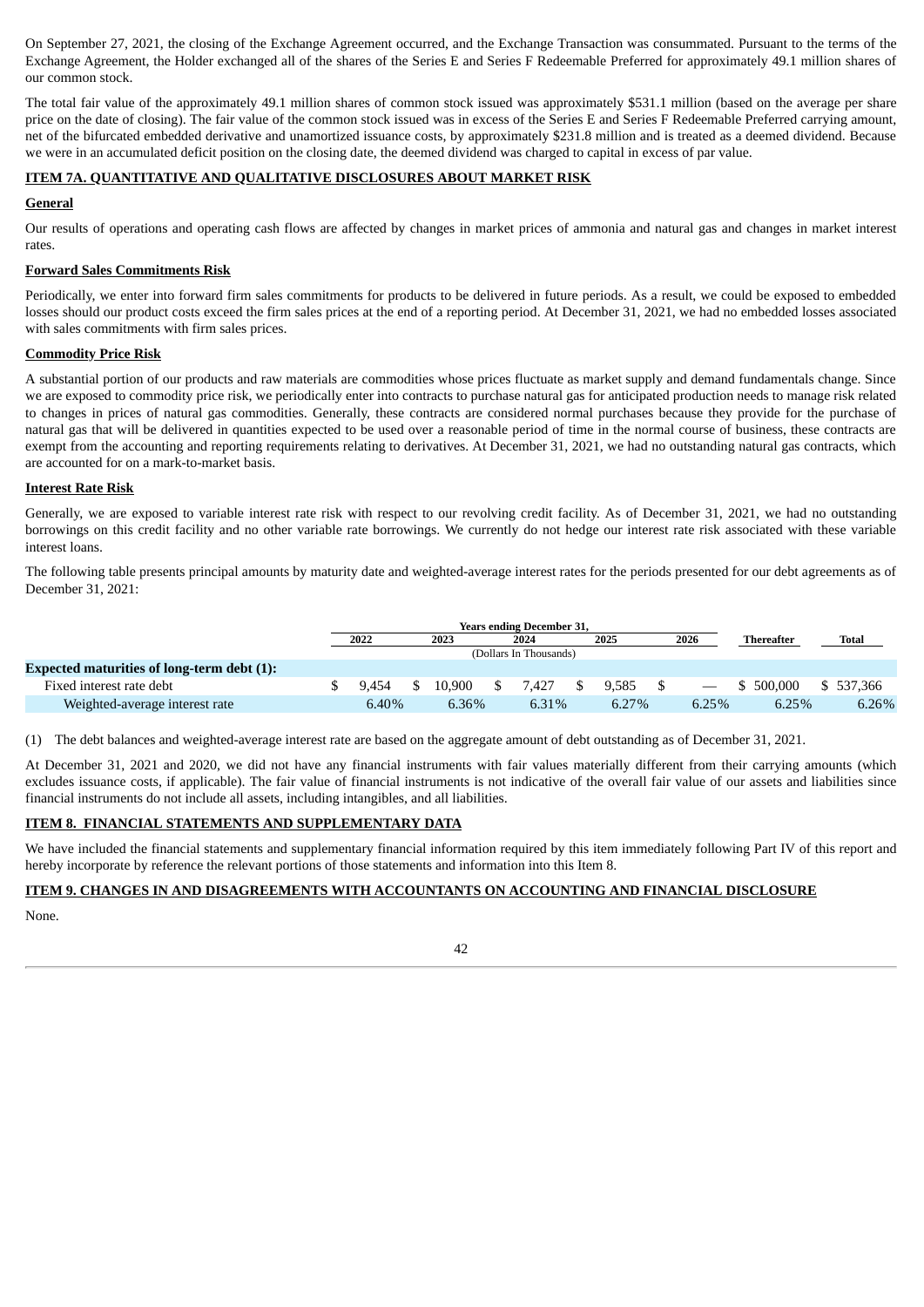## **ITEM 9A. CONTROLS AND PROCEDURES**

As of the end of the period covered by this report, we carried out an evaluation, with the participation of our Principal Executive Officer and Principal Financial Officer, of the effectiveness of the design and operation of our disclosure controls and procedures (as defined in Rule 13a-15 under the Exchange Act). Our disclosure controls and procedures are designed to provide reasonable assurance that the information required to be disclosed by the Company in the reports that it files or submits under the Exchange Act is recorded, processed, summarized and reported within the time periods specified in the SEC's rules and forms. These include controls and procedures designed to ensure that this information is accumulated and communicated to the Company's management, including its Chief Executive Officer and Chief Financial Officer, as appropriate to allow timely decisions regarding required disclosure. Based upon that evaluation, our Principal Executive Officer and our Principal Financial Officer have concluded that our disclosure controls and procedures were effective. There were no changes to our internal control over financial reporting during the quarter ended December 31, 2021, that have materially affected, or are reasonably likely to materially affect, our internal control over financial reporting.

## **Management's Report on Internal Control over Financial Reporting**

Our management is responsible for establishing and maintaining effective internal control over financial reporting (as defined in Rule 13a-15(f) of the Exchange Act). Our internal control system is a process, under the supervision of the Company's Chief Executive Officer and Chief Financial Officer, designed to provide reasonable assurance to our management and Board of Directors regarding the reliability of financial reporting and the preparation of financial statements for external purposes in accordance with accounting principles generally accepted in the United States. All internal control systems, no matter how well designed, have inherent limitations. Therefore, even those systems determined to be effective can provide only reasonable assurance with respect to financial statement preparation and presentation.

Our management, with the participation of our Chief Executive Officer and Chief Financial Officer, assessed the effectiveness of our internal control over financial reporting as of December 31, 2021. In making this assessment, it used the criteria set forth by the Committee of Sponsoring Organizations of the Treadway Commission in Internal Control - Integrated Framework (2013 Framework). Based on our assessment, we believe that, as of December 31, 2021, our internal control over financial reporting is effective based on those criteria.

Our independent registered public accounting firm has issued an attestation report on our internal control over financial reporting. This report appears on the following page.

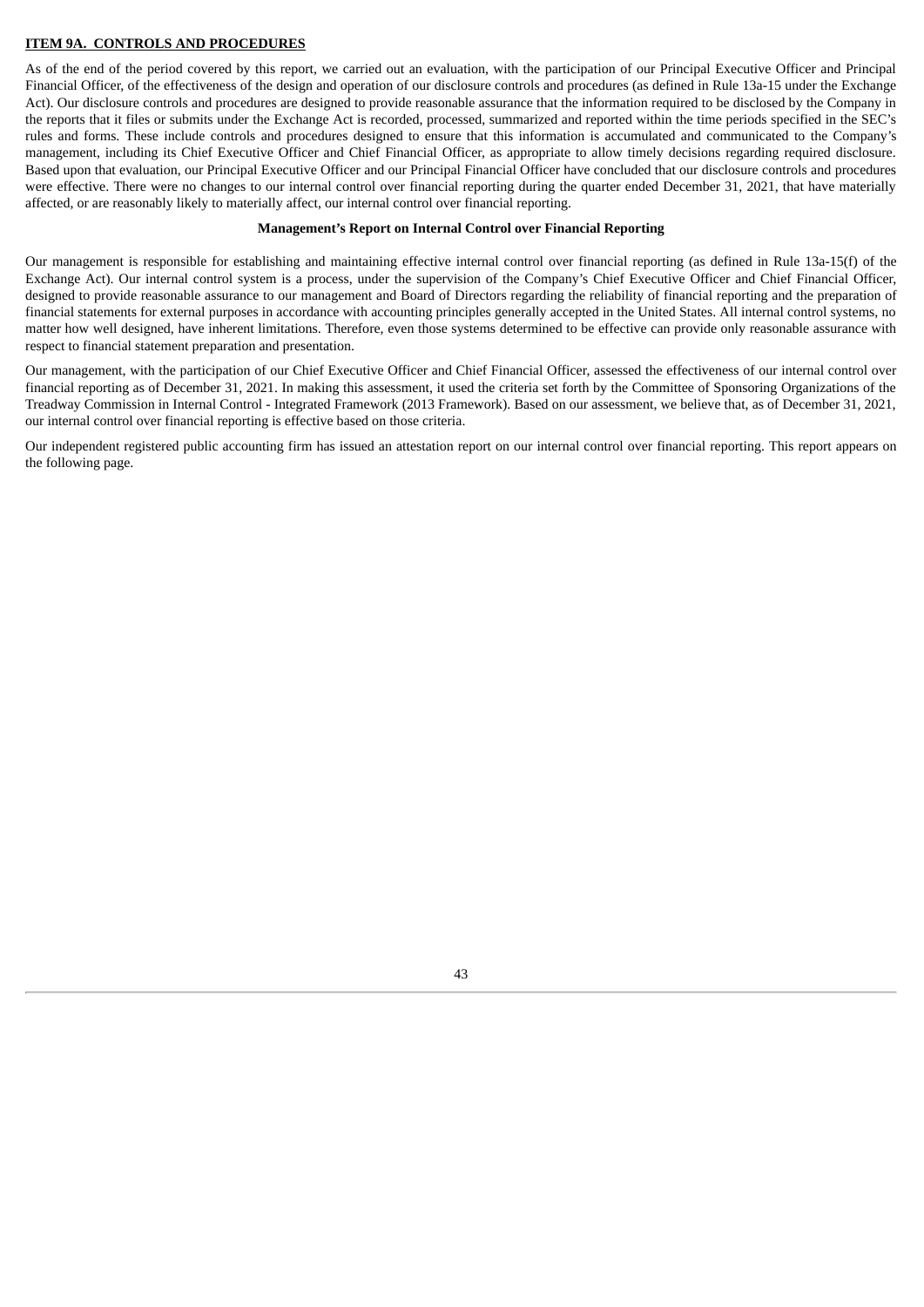## **Report of Independent Registered Public Accounting Firm**

To the Shareholders and the Board of Directors of LSB Industries, Inc.

#### **Opinion on Internal Control Over Financial Reporting**

We have audited LSB Industries, Inc.'s internal control over financial reporting as of December 31, 2021, based on criteria established in Internal Control —Integrated Framework issued by the Committee of Sponsoring Organizations of the Treadway Commission (2013 framework) (the COSO criteria). In our opinion, LSB Industries, Inc. (the Company) maintained, in all material respects, effective internal control over financial reporting as of December 31, 2021, based on the COSO criteria.

We also have audited, in accordance with the standards of the Public Company Accounting Oversight Board (United States) (PCAOB), the 2021 consolidated financial statements of the Company and our report dated February 24, 2022 expressed an unqualified opinion thereon.

## **Basis for Opinion**

The Company's management is responsible for maintaining effective internal control over financial reporting and for its assessment of the effectiveness of internal control over financial reporting included in the accompanying Management's Report on Internal Control over Financial Reporting. Our responsibility is to express an opinion on the Company's internal control over financial reporting based on our audit. We are a public accounting firm registered with the PCAOB and are required to be independent with respect to the Company in accordance with the U.S. federal securities laws and the applicable rules and regulations of the Securities and Exchange Commission and the PCAOB.

We conducted our audit in accordance with the standards of the PCAOB. Those standards require that we plan and perform the audit to obtain reasonable assurance about whether effective internal control over financial reporting was maintained in all material respects.

Our audit included obtaining an understanding of internal control over financial reporting, assessing the risk that a material weakness exists, testing and evaluating the design and operating effectiveness of internal control based on the assessed risk, and performing such other procedures as we considered necessary in the circumstances. We believe that our audit provides a reasonable basis for our opinion.

## **Definition and Limitations of Internal Control Over Financial Reporting**

A company's internal control over financial reporting is a process designed to provide reasonable assurance regarding the reliability of financial reporting and the preparation of financial statements for external purposes in accordance with generally accepted accounting principles. A company's internal control over financial reporting includes those policies and procedures that (1) pertain to the maintenance of records that, in reasonable detail, accurately and fairly reflect the transactions and dispositions of the assets of the company; (2) provide reasonable assurance that transactions are recorded as necessary to permit preparation of financial statements in accordance with generally accepted accounting principles, and that receipts and expenditures of the company are being made only in accordance with authorizations of management and directors of the company; and (3) provide reasonable assurance regarding prevention or timely detection of unauthorized acquisition, use, or disposition of the company's assets that could have a material effect on the financial statements.

Because of its inherent limitations, internal control over financial reporting may not prevent or detect misstatements. Also, projections of any evaluation of effectiveness to future periods are subject to the risk that controls may become inadequate because of changes in conditions, or that the degree of compliance with the policies or procedures may deteriorate.

/s/ Ernst & Young LLP

Oklahoma City, Oklahoma

February 24, 2022

## **ITEM 9B. OTHER INFORMATION**

None.

## **ITEM 9C. DISCLOSURE REGARDING FOREIGN JURISDICTIONS THAT PREVENT INSPECTIONS**

Not Applicable.

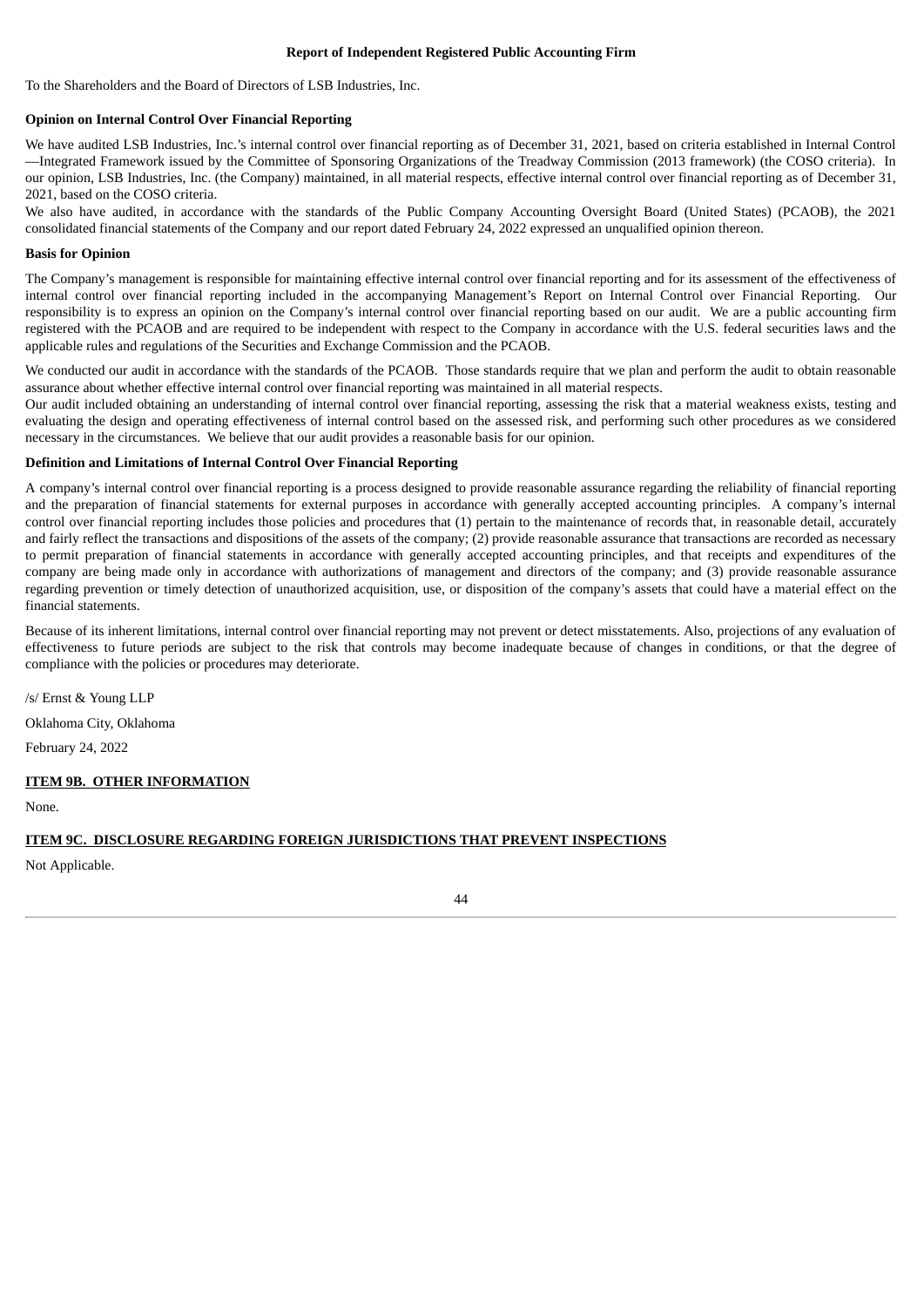## **PART III**

Item 10, Item 11, Item 12, Item 13 and Item 14 are incorporated by reference to our definitive proxy statement which we intend to file with the SEC on or before April 29, 2022.

## **PART IV**

## **ITEM 15. EXHIBITS AND FINANCIAL STATEMENT SCHEDULES**

## **(a) (1) Financial Statements**

The following consolidated financial statements of the Company appear immediately following this Part IV:

|                                                                                                                   | Page   |
|-------------------------------------------------------------------------------------------------------------------|--------|
| Report of Independent Registered Public Accounting Firm                                                           | $F-2$  |
| Consolidated Balance Sheets at December 31, 2021 and 2020                                                         | $F-4$  |
| Consolidated Statements of Operations for each of the three years in the period ended December 31, 2021           | F-6    |
| Consolidated Statements of Stockholders' Equity for each of the three years in the period ended December 31, 2021 | $F-7$  |
| Consolidated Statements of Cash Flows for each of the three years in the period ended December 31, 2021           | $F-8$  |
| <b>Notes to Consolidated Financial Statements</b>                                                                 | $F-10$ |
| <b>Quarterly Financial Data (Unaudited)</b>                                                                       | $F-37$ |

# **(a) (2) Financial Statement Schedule**

The Company has included the following schedule in this report:

## II - Valuation and [Qualifying](#page-91-0) Accounts F-39

We have omitted all other schedules because the conditions requiring their filing do not exist or because the required information appears in our Consolidated Financial Statements, including the notes to those statements.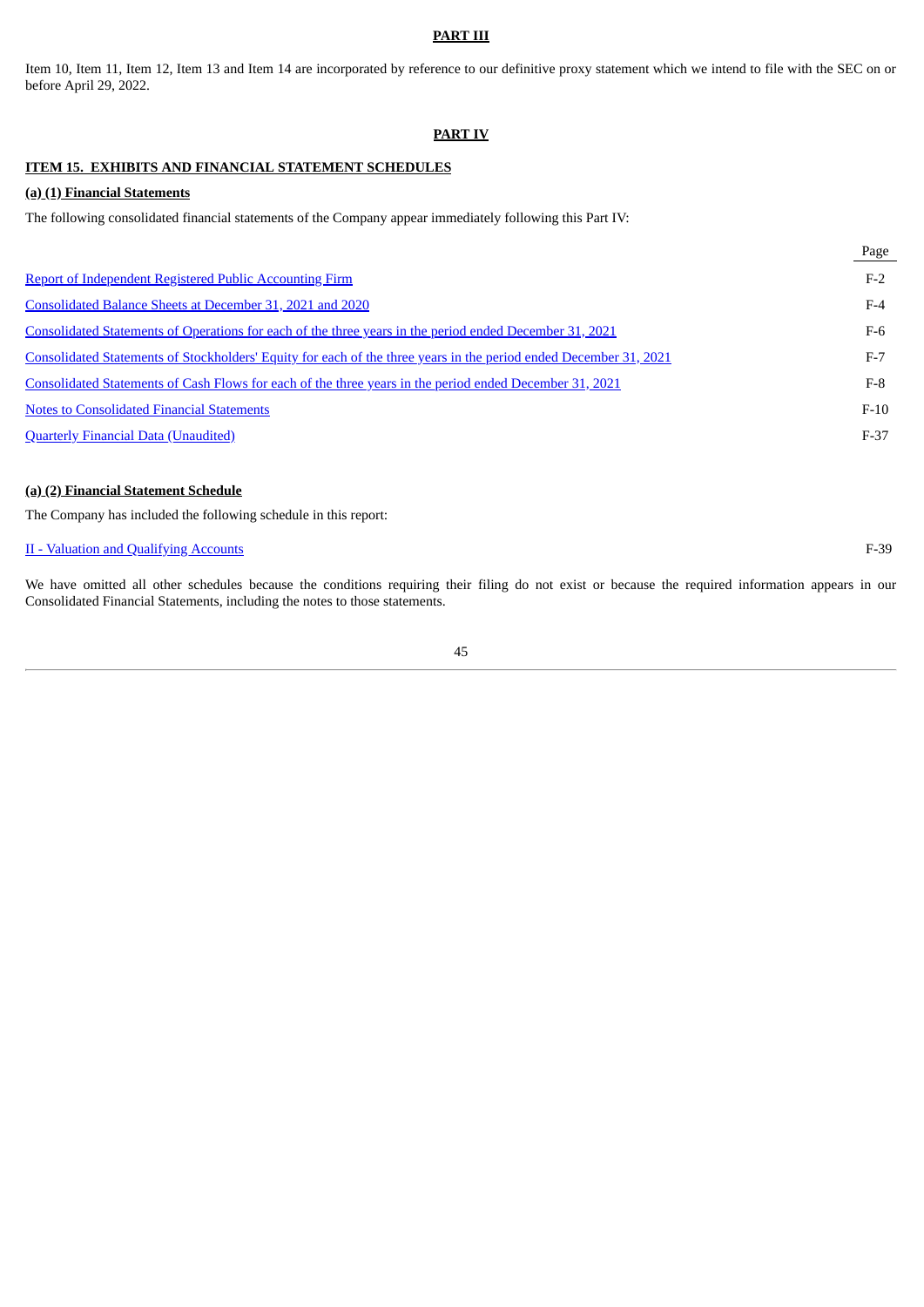# **(a)(3) Exhibits**

| <b>Exhibit Number</b> | <b>Exhibit Title</b>                                                                                                                                                                                                                                                                                               | <b>Incorporated by Reference to the Following</b>                                              |
|-----------------------|--------------------------------------------------------------------------------------------------------------------------------------------------------------------------------------------------------------------------------------------------------------------------------------------------------------------|------------------------------------------------------------------------------------------------|
| 3(i).1                | Restated Certificate of Incorporation of LSB Industries, Inc., dated January Exhibit 3(i).1 to the Company's Form 10-K filed on<br>21, 1977, as amended August 27, 1987                                                                                                                                            | February 28, 2013                                                                              |
| 3(i).2                | Certificate of Amendment to the Restated Certificate of Incorporation of Exhibit 3(i).2 to the Company's Registration Statement on<br>LSB Industries, dated September 23, 2021                                                                                                                                     | From S-3 filed on November 16, 2021                                                            |
| 3(ii).1               | Second Amended and Restated Bylaws of LSB Industries, Inc., dated July<br>19, 2021                                                                                                                                                                                                                                 | Exhibit 3.1 to the Company's Form 8-K filed July 19,<br>2021                                   |
| 4.1(P)                | Specimen Certificate for the Company's Series B Preferred Stock                                                                                                                                                                                                                                                    | Exhibit 4.27 to the Company's Registration Statement on<br>Form S-3 No. 33-9848                |
| 4.2                   | Specimen Certificate for the Company's Series D 6% Cumulative,<br><b>Convertible Class C Preferred Stock</b>                                                                                                                                                                                                       | Exhibit 4.3 to the Company's Form 10-K filed March 3,<br>2011                                  |
| 4.3                   | <b>Specimen Certificate for the Company's Common Stock</b>                                                                                                                                                                                                                                                         | Exhibit 4.3 to the Company's Registration Statement on<br>Form S-3 ASR filed November 16, 2012 |
| 4.4                   | Certificate of Designations of Series E Cumulative Redeemable Class C<br>Preferred Stock of LSB Industries, Inc., dated as of December 4, 2015                                                                                                                                                                     | Exhibit 4.1 to the Company's Form 8-K filed December<br>8,2015                                 |
| 4.5                   | Certificate of Designations of Series E-1 Cumulative Redeemable Class C<br>Preferred Stock of LSB Industries, Inc., dated as of October 18, 2018                                                                                                                                                                   | Exhibit 4.1 to the Company's Form 8-K filed October 19,<br>2018                                |
| 4.6                   | Certificate of Correction to Certificate of Designations of the Series E-1<br>Cumulative Redeemable Class C Preferred Stock of LSB Industries, Inc.                                                                                                                                                                | Exhibit 4.1 to the Company's Form 8-K filed November<br>2, 2018                                |
| 4.7(a)                | Certificate of Amendment to Certificate of Designations of the Series E-1<br>Cumulative Redeemable Class C Preferred Stock of LSB Industries, Inc.                                                                                                                                                                 |                                                                                                |
| 4.8                   | Certificate of Designations of Series F Cumulative Redeemable Class C Exhibit 4.2 to the Company's Form 8-K filed<br>Preferred Stock of LSB Industries, Inc., dated as of December 4, 2015                                                                                                                         | December 8, 2015                                                                               |
| 4.9                   | Certificate of Designations of Series F-1 Redeemable Class C Preferred<br>Stock of LSB Industries, Inc., dated as of October 18, 2018                                                                                                                                                                              | Exhibit 4.2 to the Company's Form 8-K filed October 19,<br>2018                                |
| 4.10                  | Certificate of Designations of Series G Class C Preferred Stock of LSB Exhibit 3.1 to the Company's Form 8-K filed July 6, 2020<br>Industries, Inc., as filed with the Secretary of State of the State of Delaware<br>on July 6, 2020                                                                              |                                                                                                |
| 4.11                  | Section 382 Rights Agreement, dated as of July 6, 2020, between LSB Exhibit 4.1 to the Company's Form 8-K filed July 6, 2020<br>Industries, Inc. and Computershare Trust Company, N.A., as rights agent                                                                                                            |                                                                                                |
| 4.12                  | Indenture, dated August 7, 2013, among LSB Industries, Inc., the guarantors Exhibit 4.1 to the Company's Form 8-K filed August 14,<br>named therein and UMB Bank, n.a., as trustee                                                                                                                                 | 2013                                                                                           |
| 4.13                  | First Supplemental Indenture, dated as of September 7, 2016, by and among<br>LSB Industries, Inc., the guarantors party thereto and UMB Bank, n.a., as<br>trustee and notes collateral agent                                                                                                                       | Exhibit 4.1 to the Company's Form 8-K filed October 4,<br>2016.                                |
| 4.14                  | Intercreditor Agreement, dated August 7, 2013, by and among Wells Fargo Exhibit 99.1 to the Company's Form 8-K filed August 14,<br>Capital Finance, Inc., as agent and UMB Bank, n.a., as collateral agent, and 2013<br>acknowledged and agreed to by LSB Industries, Inc. and the other grantors<br>named therein |                                                                                                |
| 4.15                  | Indenture, dated as of April 25, 2018, among LSB Industries, Inc., the Exhibit 4.1 to the Company's Form 8-K filed April 25,<br>subsidiary guarantors party thereto and Wilmington Trust, National 2018<br>Association, as trustee and collateral agent.                                                           |                                                                                                |
| 4.16                  | Form of 9.625% Senior Secured Notes due 2023 (included in Exhibit 4.1).                                                                                                                                                                                                                                            | Exhibit 4.2 to the Company's Form 8-K filed April 25,<br>2018                                  |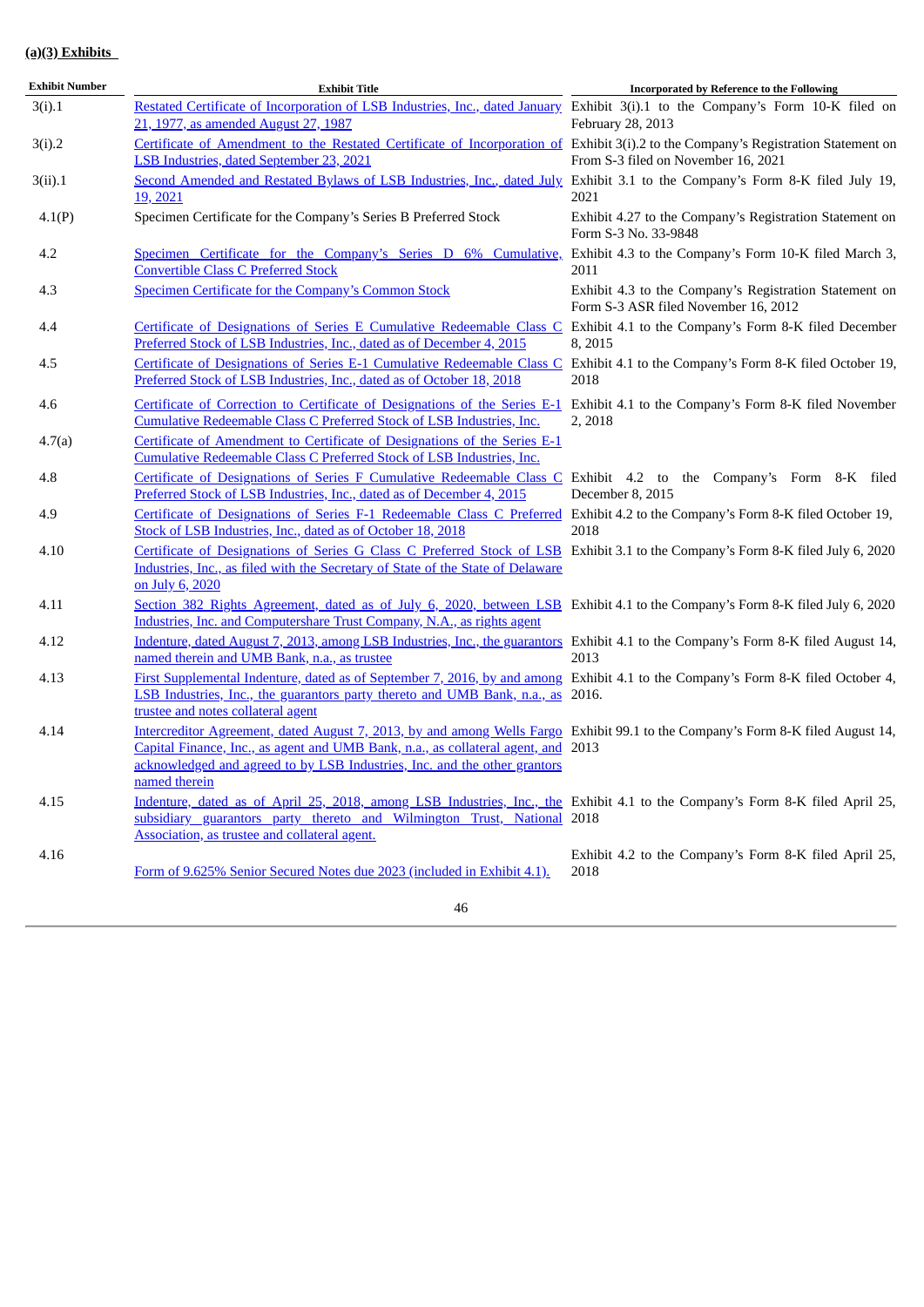| <b>Exhibit Number</b> | <b>Exhibit Title</b>                                                                                                                                                                   | <b>Incorporated by Reference to the Following</b>                   |
|-----------------------|----------------------------------------------------------------------------------------------------------------------------------------------------------------------------------------|---------------------------------------------------------------------|
| 4.17(a)               | Description of Registrant's Securities Registered Pursuant to Section 12 of<br>the Securities Exchange Act of 1934                                                                     |                                                                     |
| $10.1*$               | Form of Death Benefit Plan Agreement, dated April 1, 1981                                                                                                                              | Exhibit 10.2 to the Company's Form 10-K filed<br>March 31, 2006     |
| $10.2*$               | LSB Industries, Inc. Outside Directors Stock Purchase Plan, dated May 24, Exhibit 99.2 to the Company's Form 8-K filed<br>1999                                                         | October 23, 2014                                                    |
| $10.3*$               | LSB Industries, Inc. 2008 Incentive Stock Plan, effective June 5, 2008, as Exhibit 99.3 to the Company's Form 8-K filed June 11,<br>amended by First Amendment, effective June 5, 2014 | 2014                                                                |
| $10.4*$               | <b>Form of Restricted Stock Agreement</b>                                                                                                                                              | Exhibit 10.3 to the Company's Form 8-K filed January 8,<br>2016     |
| $10.5*$               | Form of Incentive Stock Option Agreement for 2008 Plan                                                                                                                                 | Exhibit 10.8 to the Company's Form 10-K filed February<br>29, 2016  |
| $10.6*$               | LSB Industries, Inc. 2016 Long Term Incentive Plan                                                                                                                                     | Exhibit 4.8 to the Company's Form S-8 filed June 28,<br>2016        |
| $10.7*$               | Form of LSB Industries, Inc. 2016 Long Term Incentive Plan Stock Option<br><b>Agreement</b>                                                                                            | Exhibit 4.9 to the Company's Form S-8 filed June 28,<br>2016        |
| $10.8*$               | Form of LSB Industries, Inc. 2016 Long Term Incentive Plan Restricted                                                                                                                  | Exhibit 4.10 to the Company's Form S-8 filed June 28,               |
|                       | <b>Stock Unit Agreement (Director Award)</b>                                                                                                                                           | 2016                                                                |
| $10.9*$               | Form of LSB Industries, Inc. 2016 Long Term Incentive Plan Restricted<br><b>Stock Agreement</b>                                                                                        | Exhibit 4.11 to the Company's Form S-8 filed June 28,<br>2016       |
| $10.10*$              | Form of Time-Based Restricted Stock Agreement of LSB Industries, Inc.                                                                                                                  | Exhibit 10.4 to the Company's Form 8-K filed January 3,<br>2019     |
| $10.11*$              | Form of Performance-Based Restricted Stock Agreement of LSB Industries,<br>Inc.                                                                                                        | Exhibit 10.5 to the Company's Form 8-K filed January 3,<br>2019     |
| $10.12*$              | Notice Period Extension Regarding Employment Agreement by and<br>between LSB Industries, Inc. and Mark Behrman                                                                         | Exhibit 10.12 to the Company's Form 10-K filed<br>February 26, 2019 |
| $10.13*$              | Notice Period Extension Regarding Employment Agreement by and<br>between LSB Industries, Inc. and Mark Behrman                                                                         | Exhibit 10.4 to the Company's Form 10-Q filed October<br>24, 2018   |
| $10.14*$              | Employment Agreement, dated December 30, 2018, between LSB Exhibit 10.1 to the Company's Form 8-K filed January 3,<br>Industries, Inc. and Mark T. Behrman                             | 2019                                                                |
| $10.15*$              | Restricted Stock Agreement by and between LSB Industries, Inc. and Mark Exhibit 10.17 to the Company's Form 10-K filed<br>Behrman, dated as of December 31, 2015                       | February 29, 2016                                                   |
| $10.16*$              | Employment Agreement by and between LSB Industries, Inc. and Daniel D. Exhibit 10.1 to the Company's Form 8-K/A filed January<br>Greenwell, dated as of December 31, 2015              | 7,2016                                                              |
| $10.17*$              | Notice Period Extension Regarding Employment Agreement by and Exhibit 10.3 to the Company's Form 10-Q filed October<br>between LSB Industries, Inc. and Daniel D. Greenwell            | 24, 2018                                                            |
| $10.18*$              | Notice Period Extension Regarding Employment Agreement by and Exhibit 10.18 to the Company's Form 10-K filed<br>between LSB Industries, Inc. and Daniel D. Greenwell                   | February 26, 2019                                                   |
| $10.19*$              | General Release Agreement by and between LSB Industries, Inc. and Daniel Exhibit 10.19 to the Company's Form 10-K filed<br>D. Greenwell, dated as of January 14, 2019                  | February 26, 2019                                                   |
| $10.20*$              | Restricted Stock Agreement by and between LSB Industries, Inc. and Exhibit 10.2 to the Company's Form 8-K/A filed<br>Daniel D. Greenwell, dated as of December 31, 2015                | January 7, 2016                                                     |
| $10.21*$              | Employment Agreement by and between LSB Industries, Inc. and Michael Exhibit 10.25 to the Company's Form 10-K filed<br>Foster, dated as of January 5, 2016                             | February 29, 2016                                                   |
| $10.22*$              | Notice Period Extension Regarding Employment Agreement by and Exhibit 10.5 to the Company's Form 10-Q filed October<br>between LSB Industries, Inc. and Michael J. Foster              | 24, 2018                                                            |
| $10.23*$              | Notice Period Extension Regarding Employment Agreement by and Exhibit 10.23 to the Company's Form 10-K filed<br>between LSB Industries, Inc. and Michael J. Foster                     | February 26, 2019                                                   |
| $10.24*$              | Employment Agreement, dated December 30, 2018, between LSB Exhibit 10.3 to the Company's Form 8-K filed January 3,<br>Industries, Inc. and Michael J. Foster                           | 2019                                                                |
| $10.25*$              | Restricted Stock Agreement by and between LSB Industries, Inc. and Exhibit 10.26 to the Company's Form 10-K filed<br>Michael Foster, dated as of January 5, 2016                       | February 29, 2016                                                   |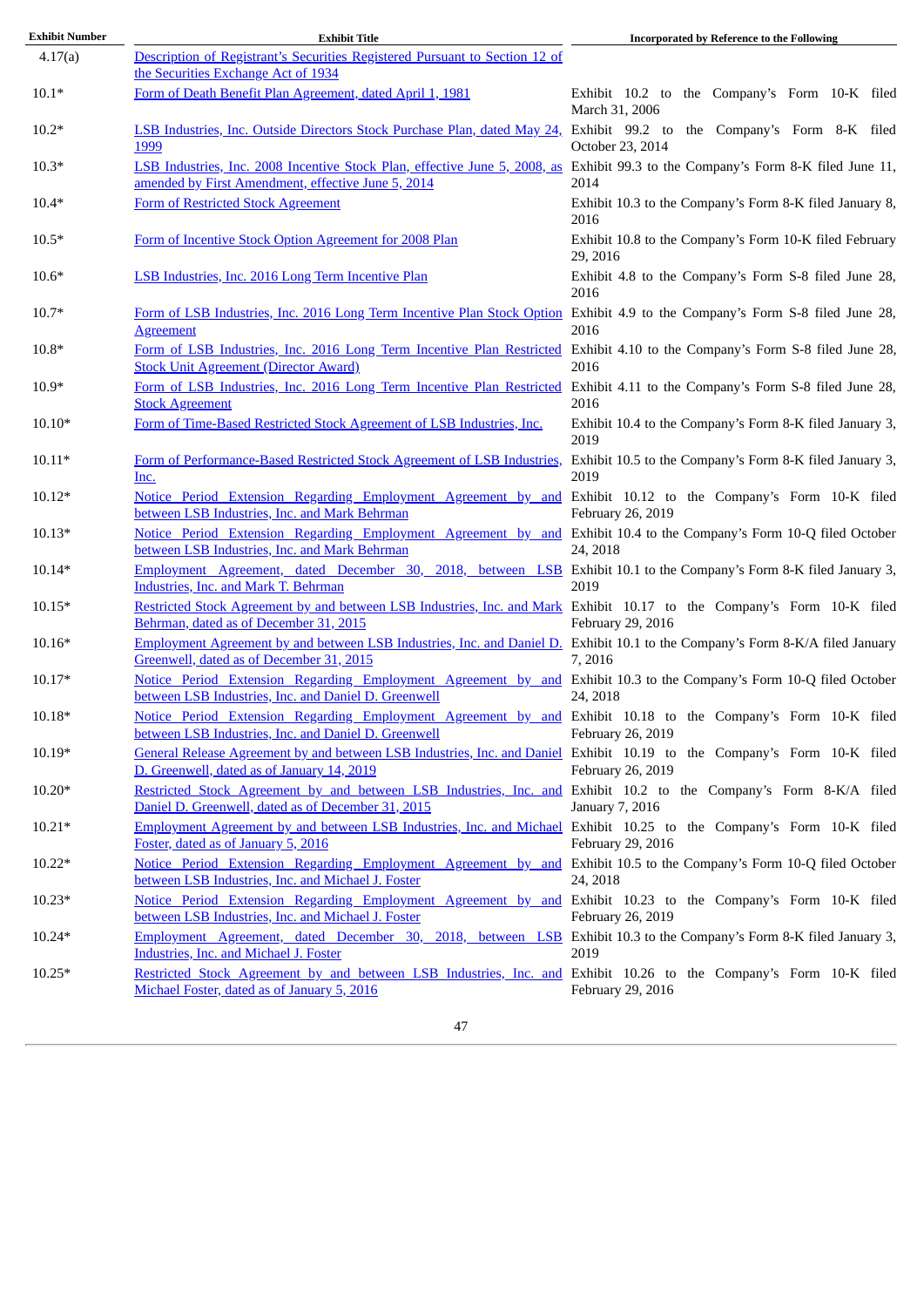| <b>Exhibit Number</b> | <b>Exhibit Title</b>                                                                                                                                                                                                                                                                                                                                                                                                                                                                                          | <b>Incorporated by Reference to the Following</b>                                                                                                                                                                                                                                                |
|-----------------------|---------------------------------------------------------------------------------------------------------------------------------------------------------------------------------------------------------------------------------------------------------------------------------------------------------------------------------------------------------------------------------------------------------------------------------------------------------------------------------------------------------------|--------------------------------------------------------------------------------------------------------------------------------------------------------------------------------------------------------------------------------------------------------------------------------------------------|
| $10.26*$              | Employment Agreement by and between LSB Industries, Inc. and John Exhibit 10.1 to the Company's Form 8-K filed August 2,<br>Diesch, executed as of July 21, 2016                                                                                                                                                                                                                                                                                                                                              | 2016                                                                                                                                                                                                                                                                                             |
| $10.27*$              | Employment Agreement by and between LSB Industries, Inc. and John Exhibit 10.1 to the Company's Form 8-K filed February<br>Diesch, executed as of February 8, 2019                                                                                                                                                                                                                                                                                                                                            | 11, 2019                                                                                                                                                                                                                                                                                         |
| $10.28*$              | Employment Agreement, dated December 30, 2018, between LSB Exhibit 10.2 to the Company's Form 8-K filed January 3,<br><b>Industries, Inc. and Cheryl Maguire</b>                                                                                                                                                                                                                                                                                                                                              | 2019                                                                                                                                                                                                                                                                                             |
| $10.29*$              | Employment Agreement, dated December 20, 2019 and to be effective not Exhibit 10.30 to the Company's Form 10-K filed<br>later than February 3, 2020, between LSB Industries, Inc. and John Burns                                                                                                                                                                                                                                                                                                              | February 25, 2019                                                                                                                                                                                                                                                                                |
| $10.30*$              | Severance and Change in Control Agreement, dated April 6, 2020, between Exhibit 10.1 to the Company's Form 10-Q filed May 7,<br><b>LSB Industries, Inc. and Kristy Carver</b>                                                                                                                                                                                                                                                                                                                                 | 2020                                                                                                                                                                                                                                                                                             |
| $10.31*$              | Form of Retention Bonus Agreement                                                                                                                                                                                                                                                                                                                                                                                                                                                                             | Exhibit 10.28 to the Company's Form 10-K filed<br>February 29, 2016                                                                                                                                                                                                                              |
| 10.32                 | Indemnification Agreement, dated October 14, 2015, by and between the Exhibit 10.1 to the Company's Form 8-K filed<br>Company and Jack E. Golsen, together with a schedule identifying other October 19, 2015<br>substantially identical agreements between the Company and each of the<br>other directors identified on the schedule                                                                                                                                                                         |                                                                                                                                                                                                                                                                                                  |
| 10.33                 | Indemnification Agreement, dated October 14, 2015 by and between the Exhibit 10.2 to the Company's Form 8-K filed October<br>Company and David M. Shear, together with a schedule identifying other 19, 2015<br>substantially identical agreements between the Company and each of its<br>executive officers identified on the schedule                                                                                                                                                                       |                                                                                                                                                                                                                                                                                                  |
| 10.34                 | Indemnification Agreement, dated as of December 4, 2015, by and between Exhibit 10.5 to the Company's Form 8-K filed December<br>LSB Industries, Inc. and Jonathan S. Bobb, together with a schedule 8, 2015<br>identifying other substantially identical agreements between the Company<br>and each of the other directors identified on the schedule                                                                                                                                                        |                                                                                                                                                                                                                                                                                                  |
| 10.35                 | Asset Purchase Agreement, dated as of December 6, 2002, by and among Exhibit 2.1 to the Company's Form 8-K dated<br>Energetic Systems Inc. LLC, UTeC Corporation, LLC, SEC Investment December 27, 2002<br>Corp. LLC, DetaCorp Inc. LLC, Energetic Properties, LLC, Slurry<br><b>Explosive Corporation, Universal Tech Corporation, El Dorado Chemical</b><br>Company, LSB Chemical Corp., LSB Industries, Inc. and Slurry Explosive<br><b>Manufacturing Corporation, LLC</b>                                 |                                                                                                                                                                                                                                                                                                  |
| 10.36                 | Exhibits and Disclosure Letters to the Asset Purchase Agreement, dated as Exhibit 10.1b to the Company's Form 10-Q filed<br>of December 6, 2002, by and among Energetic Systems Inc. LLC, UTeC August 6, 2010<br>Corporation, LLC, SEC Investment Corp. LLC, DetaCorp Inc. LLC,<br>Energetic Properties, LLC, Slurry Explosive Corporation, Universal Tech<br>Corporation, El Dorado Chemical Company, LSB Chemical Corp., LSB<br><b>Industries, Inc. and Slurry Explosive Manufacturing Corporation, LLC</b> |                                                                                                                                                                                                                                                                                                  |
| 10.37                 | Ammonia Purchase and Sale Agreement by and between El Dorado Exhibit 10.49 to the Company's Form 10-K filed<br>Chemical Company and Koch Fertilizer, LLC, dated as of November 2, February 29, 2016                                                                                                                                                                                                                                                                                                           |                                                                                                                                                                                                                                                                                                  |
|                       | <u> 2015</u>                                                                                                                                                                                                                                                                                                                                                                                                                                                                                                  | CERTAIN INFORMATION WITHIN THIS EXHIBIT<br>HAS BEEN OMITTED AS IT IS THE SUBJECT OF A<br>COMMISSION ORDER CF #33502, DATED APRIL 4,<br>2016, GRANTING REQUEST BY THE COMPANY<br>FOR CONFIDENTIAL TREATMENT BY THE<br>SECURITIES AND EXCHANGE COMMISSION<br>UNDER THE FREEDOM OF INFORMATION ACT. |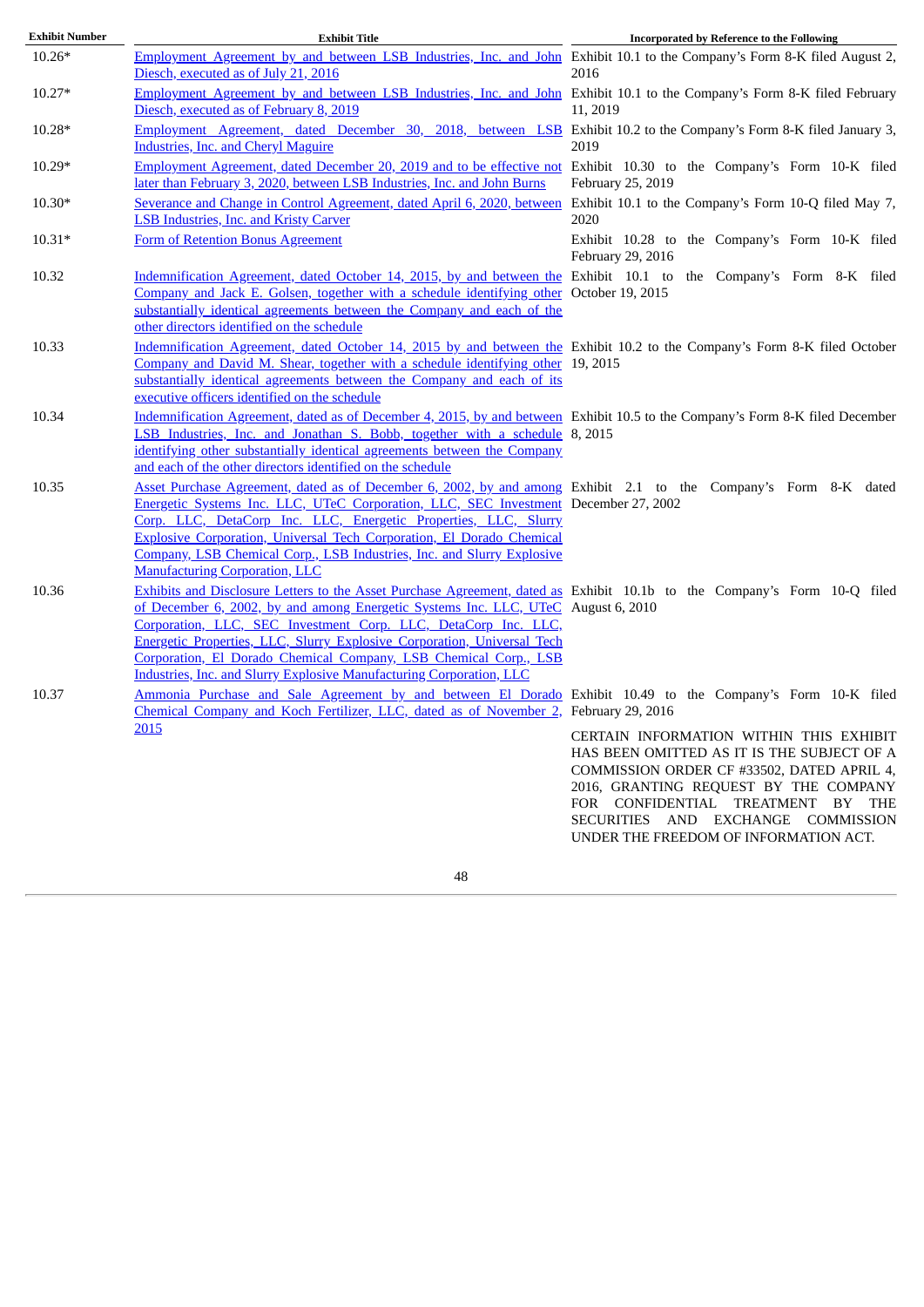| Exhibit Number | <b>Exhibit Title</b>                                                                                                                                                                                                                                                                                                                                                                                                                  | Incorporated by Reference to the Following                                                                                                                                                                                                                                                            |
|----------------|---------------------------------------------------------------------------------------------------------------------------------------------------------------------------------------------------------------------------------------------------------------------------------------------------------------------------------------------------------------------------------------------------------------------------------------|-------------------------------------------------------------------------------------------------------------------------------------------------------------------------------------------------------------------------------------------------------------------------------------------------------|
| 10.38          | Second Amendment to Ammonia Purchase and Sale Agreement Between Exhibit 10.1 to the Company's Form 10-Q filed October<br>Koch Fertilizer, LLC and El Dorado Chemical Company, dated as of 29, 2019                                                                                                                                                                                                                                    |                                                                                                                                                                                                                                                                                                       |
|                | <b>September 30, 2019</b>                                                                                                                                                                                                                                                                                                                                                                                                             | CERTAIN CONFIDENTIAL INFORMATION WITHIN<br>THIS EXHIBIT HAS BEEN OMITTED.                                                                                                                                                                                                                             |
| 10.39          | Urea Ammonium Nitrate Purchase and Sale Agreement dated as of March Exhibit 10.1 to the Company's Form 10-Q filed August 8,<br>3, 2016 and effective as of June 1, 2016 between Coffeyville Resources                                                                                                                                                                                                                                 | 2016                                                                                                                                                                                                                                                                                                  |
|                | Nitrogen Fertilizers, LLC and Pryor Chemical Company                                                                                                                                                                                                                                                                                                                                                                                  | CERTAIN INFORMATION WITHIN THIS EXHIBIT<br>HAS BEEN OMITTED AS IT IS THE SUBJECT OF A<br>COMMISSION ORDER CF #33783. DATED AUGUST<br>30, 2016, GRANTING REQUEST BY THE COMPANY<br>FOR CONFIDENTIAL TREATMENT BY<br>THE<br>SECURITIES AND EXCHANGE COMMISSION<br>UNDER THE FREEDOM OF INFORMATION ACT. |
| 10.40          | Stock Purchase Agreement by and among Consolidated Industries Exhibit 10.1 to the Company's Form 8-K filed May 13,<br>L.L.C. The Climate Control Group, Inc., NIBE Energy Systems Inc. and,<br>solely for purposes of Sections 6.8, 6.19 and 11.15 therein, LSB Industries,<br>Inc., and solely for purposes of Section 11.16 therein, NIBE Industrier AB<br>(publ), dated as of May 11, 2016.                                        | 2016                                                                                                                                                                                                                                                                                                  |
| 10.41          | Contract on the supply of Basic Engineering Package, Detail Engineering Exhibit 99.2 to the Company's Form 8-K filed<br>Package, Tagged Major Equipment and related Advisory Services, between December 6, 2012<br>Weatherly Inc. and El Dorado Chemical Company, dated November 30,<br>2012                                                                                                                                          |                                                                                                                                                                                                                                                                                                       |
| 10.42          | Engineering, Procurement and Construction Agreement, dated August 12,<br>2013, between El Dorado Ammonia L.L.C. and SAIC Constructors, LLC                                                                                                                                                                                                                                                                                            | Exhibit 10.1 to the Company's Form 8-K filed August 15,<br>2013                                                                                                                                                                                                                                       |
| 10.43          | Construction Agreement-DMW2, dated November 6, 2013, between El Exhibit 99.1 to the Company's Form 8-K filed<br>Dorado Chemical Company and SAIC Constructors, LLC                                                                                                                                                                                                                                                                    | November 12, 2013                                                                                                                                                                                                                                                                                     |
| 10.44          | Construction Agreement - NACSAC, dated November 6, 2013, between El Exhibit 99.2 to the Company's Form 8-K filed November<br>Dorado Chemical Company and SAIC Constructors, LLC                                                                                                                                                                                                                                                       | 12, 2013                                                                                                                                                                                                                                                                                              |
| 10.45          | Engineering, Procurement and Construction Agreement, dated December Exhibit 99.1 to the Company's Form 8-K filed January 7,<br>31, 2013, between El Dorado Chemical Company and SAIC Constructors, 2014<br><b>LLC</b>                                                                                                                                                                                                                 |                                                                                                                                                                                                                                                                                                       |
| 10.46          | Engineering, Procurement and Construction Contract, Amendment No. 1 Exhibit 10.1 to the Company's Form 8-K filed<br>dated October 20, 2015, by and between El Dorado Ammonia LLC and October 26, 2015<br><b>SAIC Constructors, LLC</b>                                                                                                                                                                                                |                                                                                                                                                                                                                                                                                                       |
| 10.47          | Settlement Agreement, dated April 26, 2015, by and among the Company Exhibit 99.1 to the Company's Form 8-K filed April 30,<br>and Starboard Value LP and its certain affiliates and associates                                                                                                                                                                                                                                       | 2015                                                                                                                                                                                                                                                                                                  |
| 10.48          | Consent Decree, dated May 28, 2014, by and among, LSB Industries, Inc., Exhibit 99.1 to the Company's Form 8-K filed June 3,<br>El Dorado Chemical Co., Cherokee Nitrogen Co., Pryor Chemical Co., El 2014<br>Dorado Nitrogen, L.P., the U.S. Department of Justice, the U.S.<br>Environmental Protection Agency, the Alabama Department of<br>Environmental Management, and the Oklahoma Department of<br><b>Environment Quality</b> |                                                                                                                                                                                                                                                                                                       |
| 10.49          | Second Amended and Restated Loan and Security Agreement, dated Exhibit 4.9 to the Company's Form 10-K filed<br>December 31, 2013, by and among LSB Industries, Inc., each of its February 27, 2014<br>subsidiaries that are signatories thereto, the lenders signatories thereto, and<br><b>Wells Fargo Capital Finance, LLC</b>                                                                                                      |                                                                                                                                                                                                                                                                                                       |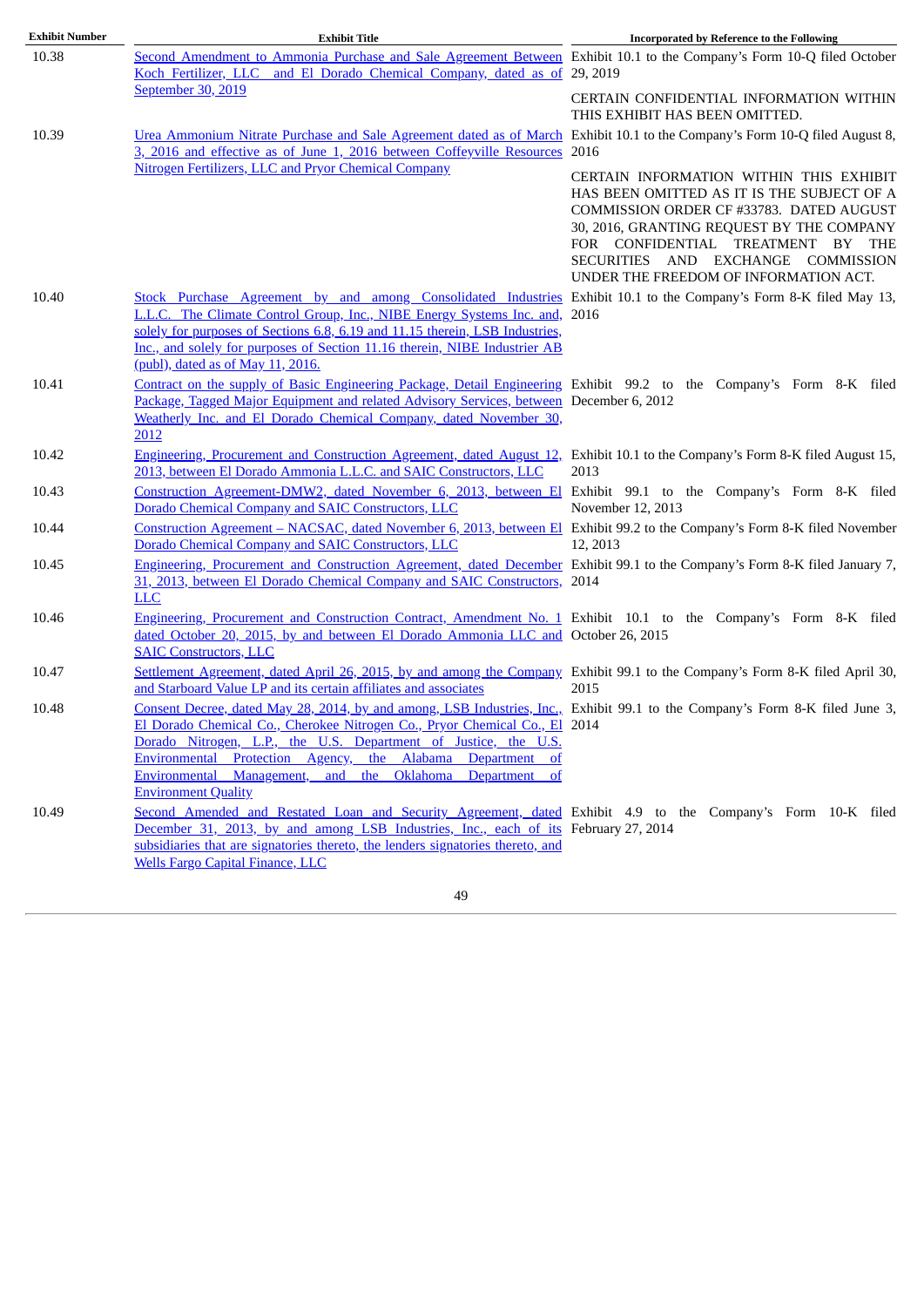| Exhibit Number | <b>Exhibit Title</b>                                                                                                                                                                                                                                                                                                                                                                                                                                                                                               | Incorporated by Reference to the Following                        |
|----------------|--------------------------------------------------------------------------------------------------------------------------------------------------------------------------------------------------------------------------------------------------------------------------------------------------------------------------------------------------------------------------------------------------------------------------------------------------------------------------------------------------------------------|-------------------------------------------------------------------|
| 10.50          | Amendment No. 1 to the Second Amended and Restated Loan and Security Exhibit 99.1 to the Company's Form 8-K filed June 17,<br>Agreement, dated as of June 11, 2015, by and among LSB Industries, Inc. 2015<br>its subsidiaries identified on the signature pages thereof, the lenders<br>identified on the signature pages thereof and Wells Fargo Capital Finance,<br>LLC, as the arranger and administrative agent for the Lenders                                                                               |                                                                   |
| 10.51          | Amendment No. 2 to the Second Amended and Restated Loan and Security Exhibit 10.3 to the Company's Form 8-K filed<br>Agreement, dated as of November 9, 2015, by and among LSB Industries, November 16, 2015<br>Inc., its subsidiaries identified on the signature pages thereof, the lenders<br>identified on the signature pages thereof, and Wells Fargo Capital Finance,<br>LLC, as the arranger and administrative agent for the Lenders                                                                      |                                                                   |
| 10.52          | Third Amended and Restated Loan and Security Agreement, dated as of Exhibit 10.1 to the Company's Form 8-K filed<br>January 17, 2017, by and among LSB Industries, Inc., the subsidiaries of January 20, 2017<br>LSB Industries, Inc. party thereto, the lenders party thereto, and Wells Fargo<br>Capital Finance, LLC, as the arranger and administrative agent.                                                                                                                                                 |                                                                   |
| 10.53          | First Amendment to Third Amended and Restated Loan and Security Exhibit 10.1 to the Company's Form 8-K filed April 20,<br>Agreement, dated as of April 16, 2018, by and among Wells Fargo Capital 2018<br>Finance, LLC, as the arranger and administrative agent, the lenders party<br>thereto, LSB Industries, Inc. and its subsidiaries identified on the signature<br>pages thereto as borrowers and the Company's subsidiaries identified on the<br>signature pages thereto as guarantors.                     |                                                                   |
| 10.54          | Second Amendment to Third Amended and Restated Loan and Security Exhibit 4.1 to the Company's Form 8-K filed February<br>Agreement, dated as of February 26, 2019, by and among Wells Fargo 28, 2019<br>Capital Finance, LLC, as the arranger and administrative agent, the lenders<br>party thereto, LSB Industries, Inc. and its subsidiaries identified on the<br>signature pages thereto as borrowers and the Company's subsidiaries<br>identified on the signature pages thereto as guarantors.               |                                                                   |
| 10.55          | Third Amendment to Third Amended and Restated Loan and Security Exhibit 10.3 to the Company's Form 10-Q filed May 7,<br>Agreement, dated as of April 20, 2020, by and among Wells Fargo Capital 2020<br>Finance, LLC, as the arranger and administrative agent, the lenders party<br>thereto, LSB Industries, Inc. and its subsidiaries identified on the signature<br>pages thereto as borrowers and the Company's subsidiaries identified on the<br>signature pages thereto as guarantors                        |                                                                   |
| 10.56          | Consent and Fourth Amendment to Third Amended and Restated Loan and Exhibit 10.1 to the Company's Form 8-K filed September<br>Security Agreement, dated as of September 22, 2021, by and among Wells 27, 2021<br>Fargo Capital Finance, LLC, as the arranger and administrative agent, the<br>lenders party thereto, LSB Industries, Inc. and its subsidiaries identified on<br>the signature pages thereto as borrowers and the Company's subsidiaries<br>identified on the signature pages thereto as guarantors |                                                                   |
| 10.57          | Security Agreement dated as of August 7, 2013, among LSB Industries, Inc. Exhibit 10.72 to the Company's Form 10-K filed<br>and the other grantors identified therein in favor of UMB Bank, N.A. as February 29, 2016<br><b>Collateral Agent</b>                                                                                                                                                                                                                                                                   |                                                                   |
| 10.58          | Supplement No. 1 to Security Agreement February 12, 2014 among LSB Exhibit 10.73 to the Company's Form 10-K filed<br>Industries, Inc. and the other grantors identified therein in favor of UMB February 29, 2016<br>Bank, N.A., as Collateral Agent                                                                                                                                                                                                                                                               |                                                                   |
| 10.59          | Note Purchase Agreement, dated November 9, 2015, by and among LSB Exhibit 10.1 to the Company's Form 8-K filed<br>Industries, Inc., the guarantors party thereto and LSB Funding LLC                                                                                                                                                                                                                                                                                                                               | November 16, 2015                                                 |
| 10.60          | Promissory Note, dated November 9, 2015, by LSB Industries, Inc.                                                                                                                                                                                                                                                                                                                                                                                                                                                   | Exhibit 10.2 to the Company's Form 8-K filed<br>November 16, 2015 |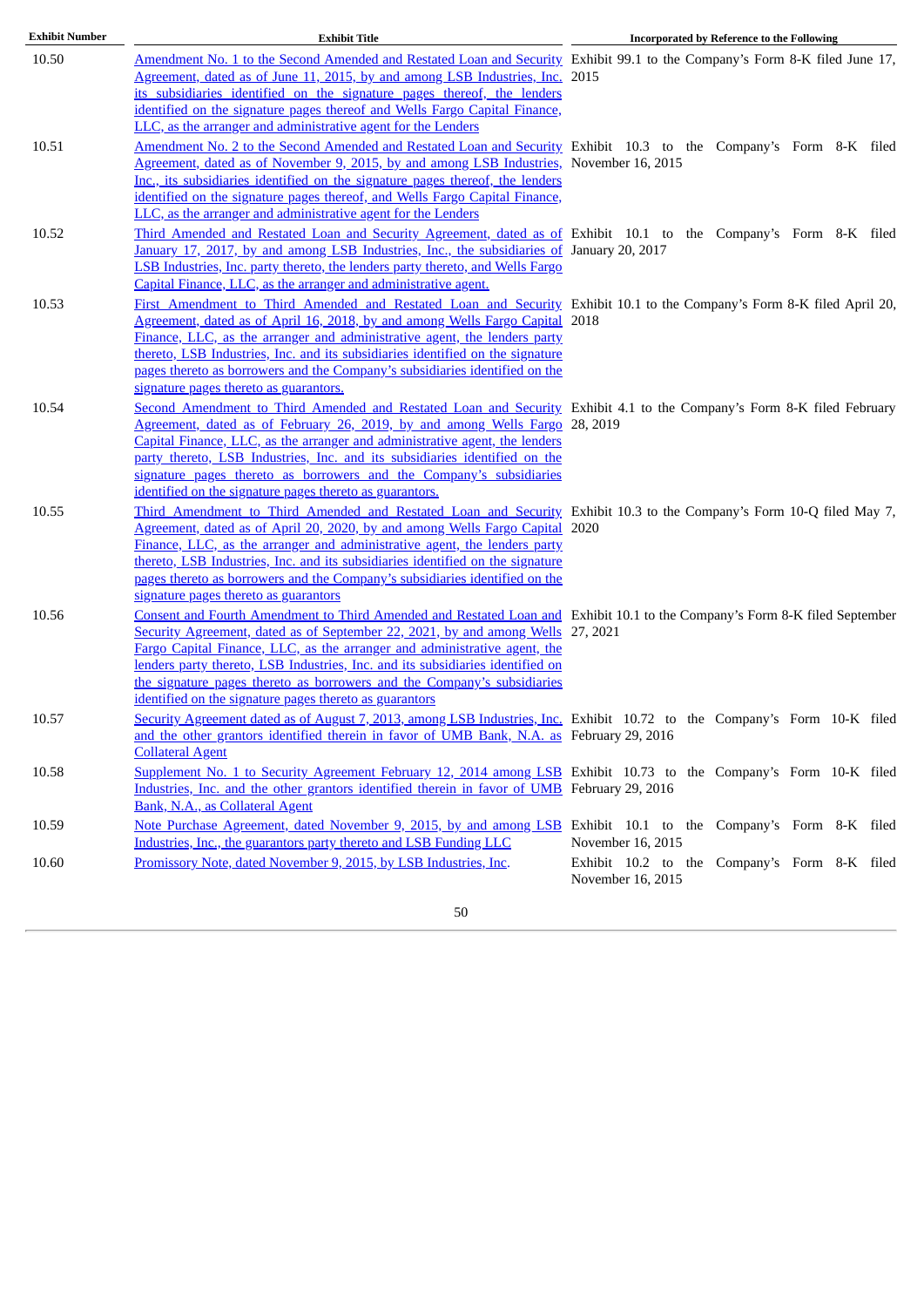| <b>Exhibit Number</b> | <b>Exhibit Title</b>                                                                                                                                                                                                                                                                                                                                                                                                | <b>Incorporated by Reference to the Following</b> |
|-----------------------|---------------------------------------------------------------------------------------------------------------------------------------------------------------------------------------------------------------------------------------------------------------------------------------------------------------------------------------------------------------------------------------------------------------------|---------------------------------------------------|
| 10.61                 | Joinder Agreement to Intercreditor Agreement, dated November 9, 2015, by Exhibit 10.4 to the Company's Form 8-K filed<br>and among LSB Funding LLC, Wells Fargo Capital Finance, Inc., as ABL November 16, 2015<br>Agent, UMB Bank, N.A., as Notes Agent, LSB Industries, Inc. and the<br>guarantors party thereto                                                                                                  |                                                   |
| 10.62                 | Amendment No. 1 to Intercreditor Agreement, dated as of April 25, 2018, Exhibit 10.1 to the Company's Form 8-K filed April 25,<br>among Wells Fargo Capital Finance, LLC, UMB Bank, n.a. and Wilmington 2018<br>Trust, National Association, and acknowledged by LSB Industries, Inc. and<br>the subsidiary guarantors party thereto.                                                                               |                                                   |
| 10.63                 | Joinder Agreement to Security Agreement, dated November 9, 2015, by and Exhibit 10.5 to the Company's Form 8-K filed<br>among LSB Funding LLC, UMB Bank, N.A., as Collateral Agent, LSB November 16, 2015<br>Industries, Inc. and the guarantors party thereto                                                                                                                                                      |                                                   |
| 10.64                 | Board Representation and Standstill Agreement by and among LSB Exhibit 10.3 to the Company's Form 8-K filed<br>Industries, Inc., LSB Funding LLC, Security Benefit Corporation, Todd December 8, 2015<br>Boehly and the Golsen Holders (as defined therein), dated as of December<br>4, 2015                                                                                                                        |                                                   |
| 10.65                 | Registration Rights Agreement by and between LSB Industries, Inc. and Exhibit 10.4 to the Company's Form 8-K filed<br>LSB Funding LLC, dated as of December 4, 2015                                                                                                                                                                                                                                                 | December 8, 2015                                  |
| 10.66                 | Letter Agreement, dated as of August 12, 2016, by and among LSB Exhibit 10.1 to the Company's Form 8-K filed August 12,<br><b>Industries, Inc., LSB Funding LLC and Security Benefit Corporation</b>                                                                                                                                                                                                                | 2016                                              |
| $10.67*$              | Transition Agreement dated June 30, 2017 by and between Jack E. Golsen Exhibit 10.1 to the Company's Form 8-K filed on June<br>and LSB Industries, Inc.                                                                                                                                                                                                                                                             | 30, 2017                                          |
| 10.68                 | Amendment, dated October 26, 2017, to the Board Representation and Exhibit 10.1. to the Company's Form 8-K Filed on<br>Standstill Agreement by and between LSB Industries, Inc., LSB Funding October 26, 2017<br>LLC, Security Benefit Corporation, Todd Boehly, Jack E. Golsen, Barry H.<br>Golsen, Linda Golsen Rappaport, Golsen Family LLC, SBL LLC and<br>Golsen Petroleum Corp., dated as of December 4, 2015 |                                                   |
| 10.69                 | Amendment to Board Representation and Standstill Agreement, dated as of Exhibit 10.2 to the Company's Form 8-K filed<br>October 18, 2018, by and among LSB Industries, Inc., LSB Funding LLC, October 19, 2018<br>Security Benefit Corporation, Todd Boehly and the Golsen Holders (as<br>defined therein)                                                                                                          |                                                   |
| 21.1(a)               | <b>Subsidiaries of the Company</b>                                                                                                                                                                                                                                                                                                                                                                                  |                                                   |
| 23.1(a)               | <b>Consent of Independent Registered Public Accounting Firm</b>                                                                                                                                                                                                                                                                                                                                                     |                                                   |
| 31.1(a)               | Certification of Mark T. Behrman, Chief Executive Officer, pursuant to<br>Sarbanes-Oxley Act of 2002, Section 302                                                                                                                                                                                                                                                                                                   |                                                   |
| 31.2(a)               | Certification of Cheryl A. Maguire, Chief Financial Officer, pursuant to<br>Sarbanes-Oxley Act of 2002, Section 302                                                                                                                                                                                                                                                                                                 |                                                   |
| 32.1(b)               | Certification of Mark T. Behrman, Chief Executive Officer, furnished<br>pursuant to Sarbanes-Oxley Act of 2002, Section 906                                                                                                                                                                                                                                                                                         |                                                   |
| 32.2(b)               | Certification of Cheryl A. Maguire, Chief Financial Officer, furnished<br>pursuant to Sarbanes-Oxley Act of 2002, Section 906                                                                                                                                                                                                                                                                                       |                                                   |
| 101.INS(a)            | <b>Inline XBRL Instance Document</b>                                                                                                                                                                                                                                                                                                                                                                                |                                                   |
| 101.SCH(a)            | Inline XBRL Taxonomy Extension Schema Document                                                                                                                                                                                                                                                                                                                                                                      |                                                   |
| 101.CAL(a)            | Inline XBRL Taxonomy Extension Calculation Linkbase Document                                                                                                                                                                                                                                                                                                                                                        |                                                   |
| 101.DEF(a)            | Inline XBRL Taxonomy Extension Definition Linkbase Document                                                                                                                                                                                                                                                                                                                                                         |                                                   |
| 101.LAB(a)            | Inline XBRL Taxonomy Extension Labels Linkbase Document                                                                                                                                                                                                                                                                                                                                                             |                                                   |
| 101.PRE(a)            | Inline XBRL Taxonomy Extension Presentation Linkbase Document                                                                                                                                                                                                                                                                                                                                                       |                                                   |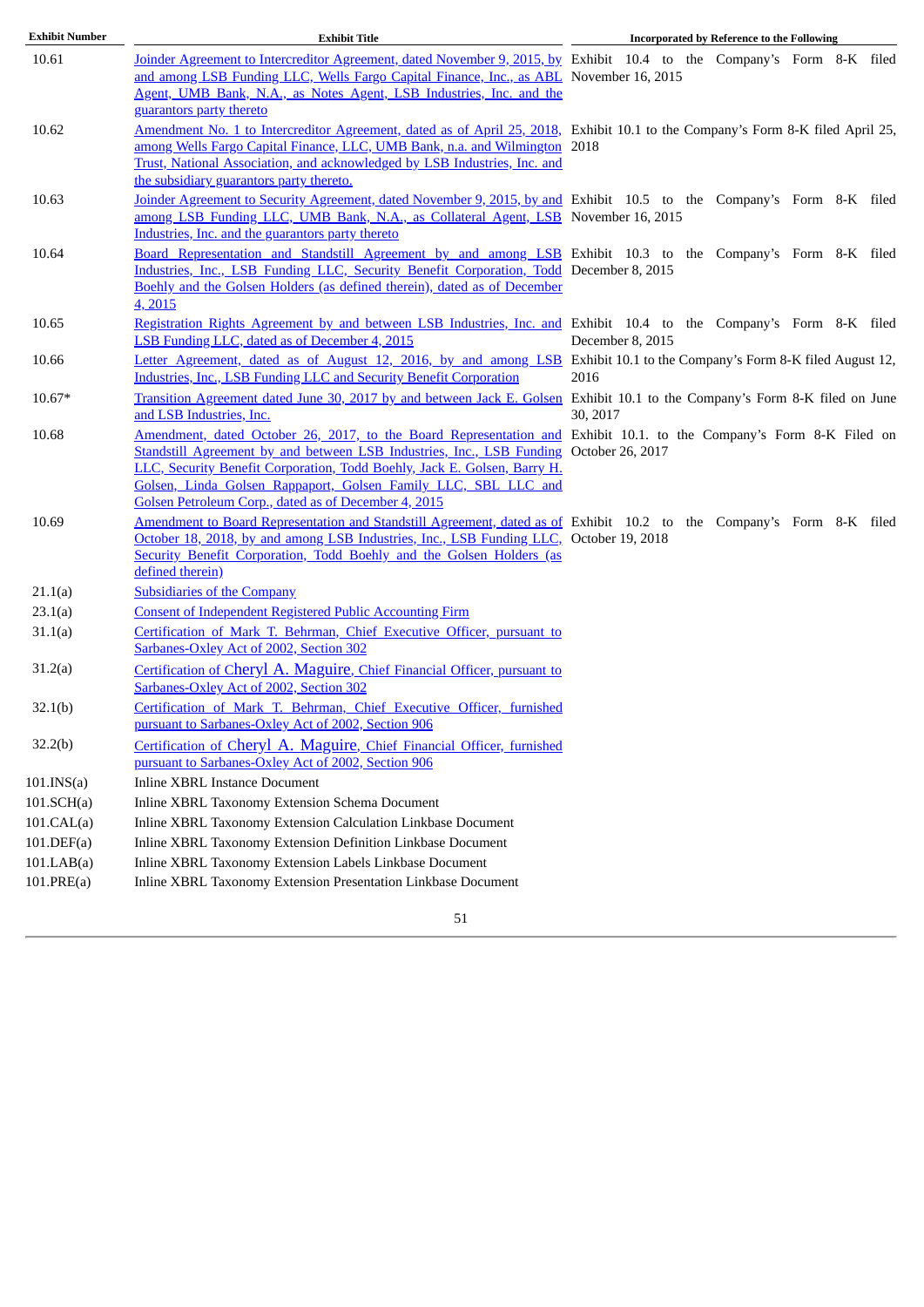**Exhibit Number Exhibit Title Incorporated by Reference to the Following**

- 104 Cover Page Interactive Data File (formatted as Inline XBRL and contained in Exhibit 101)
- \* Executive Compensation Plan or Arrangement
- (a) Filed herewith
- (b) Furnished herewith
- (P) Paper copy filed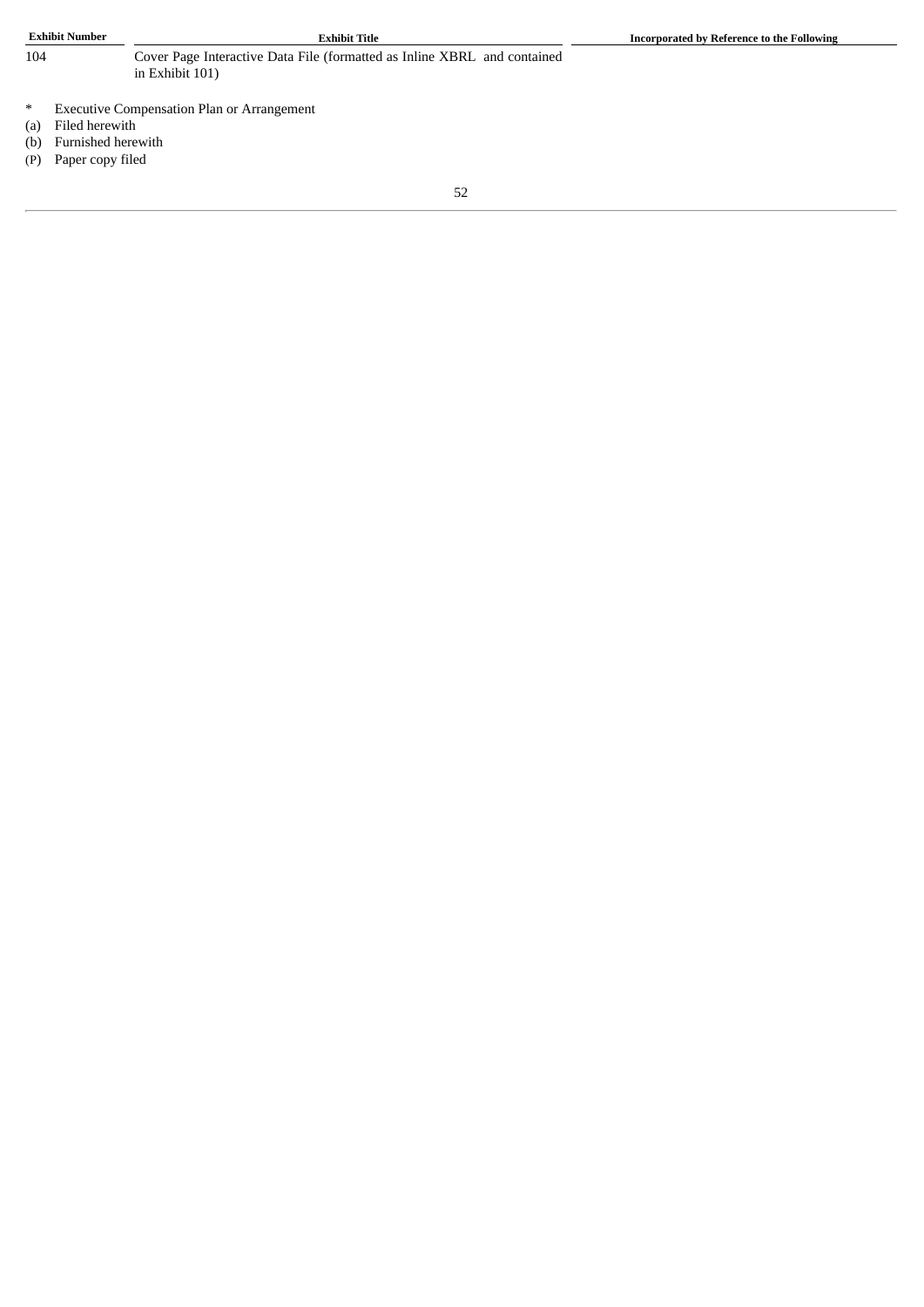#### **Signatures**

Pursuant to the requirements of Section 13 or 15(d) of the Securities Exchange Act of 1934, as amended, the Registrant has duly caused this report to be signed on its behalf by the undersigned, thereunto duly authorized.

Dated: By: /s/ Mark T. Behrman February 24, 2022 Mark T. Behrman, President, Chief Executive Officer and Director

Pursuant to the requirements of the Securities Exchange Act of 1934, as amended, this report has been signed below by the following persons on behalf of the Registrant and in the capacities and on the dates indicated.

| Dated:            |     | By: /s/ Mark T. Behrman                                                 |
|-------------------|-----|-------------------------------------------------------------------------|
| February 24, 2022 |     | Mark T. Behrman, President and Chief Executive Officer                  |
|                   |     | (Principal Executive Officer) and Director                              |
| Dated:            |     | By: /s/ Cheryl A. Maguire                                               |
| February 24, 2022 |     | Cheryl A. Maguire, Executive Vice President and Chief Financial Officer |
|                   |     | (Principal Financial and Accounting Officer Officer)                    |
| Dated:            |     | By: /s/ Richard W. Roedel                                               |
| February 24, 2022 |     | Richard W. Roedel, Chairman of the Board of Directors                   |
| Dated:            | Bv: | /s/ Jonathan S. Bobb                                                    |
| February 24, 2022 |     | Jonathan S. Bobb, Director                                              |
| Dated:            |     | By: /s/ Barry H. Golsen                                                 |
| February 24, 2022 |     | Barry H. Golsen, Director                                               |
| Dated:            | By: | /s/ Kanna Kitamura                                                      |
| February 24, 2022 |     | Kanna Kitamura, Director                                                |
| Dated:            | By: | /s/ Steven L. Packebush                                                 |
| February 24, 2022 |     | Steven L. Packebush, Director                                           |
| Dated:            |     | By: /s/ Diana M. Peninger                                               |
| February 24, 2022 |     | Diana M. Peninger, Director                                             |
| Dated:            | By: | /s/ Richard S. Sanders Jr.                                              |
| February 24, 2022 |     | Richard S. Sanders Jr., Director                                        |
| Dated:            |     | By: /s/ Lynn F. White                                                   |
| February 24, 2022 |     | Lynn F. White, Director                                                 |
|                   |     |                                                                         |

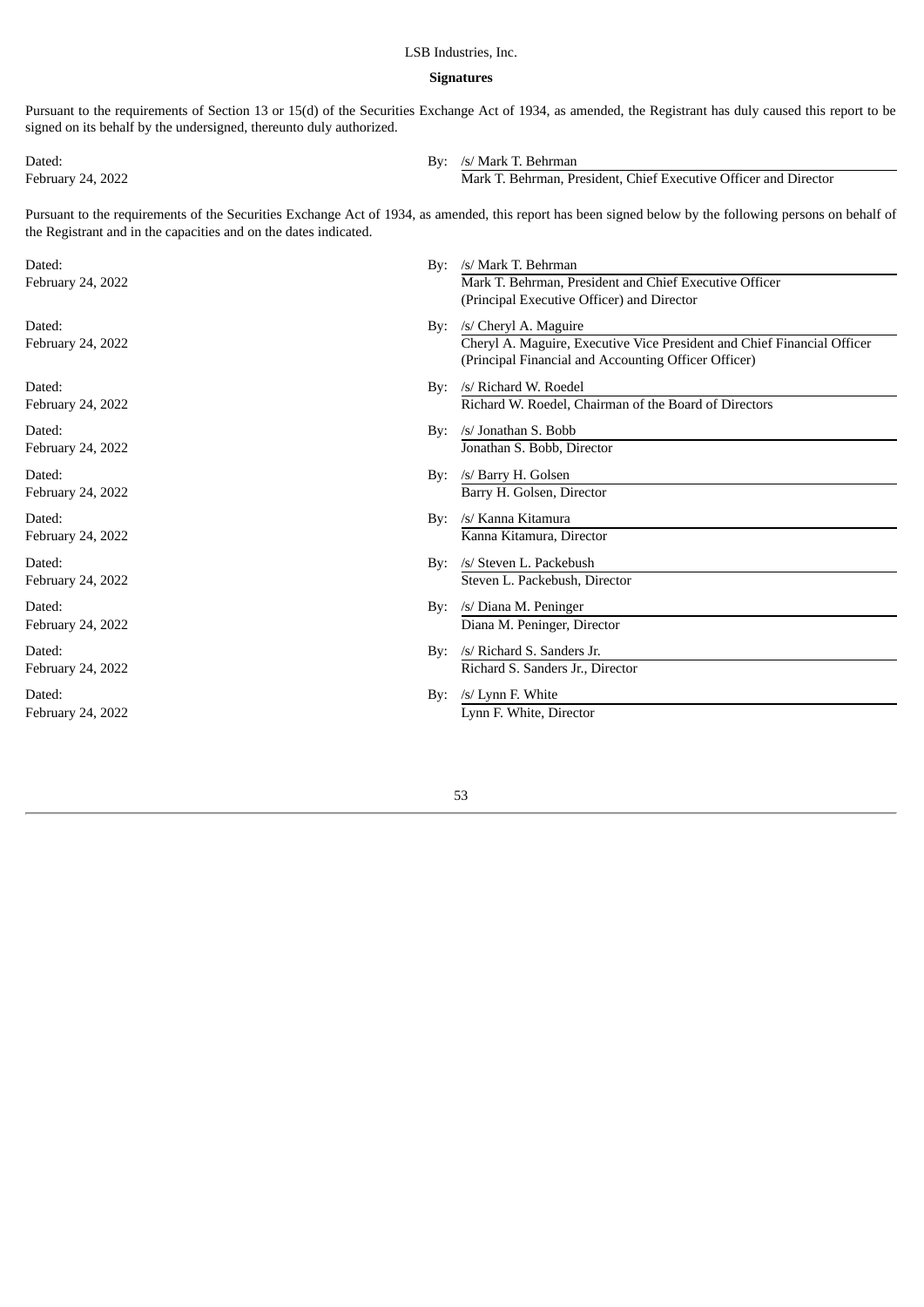## Consolidated Financial Statements And Schedule for Inclusion in Form 10-K For the Fiscal Year ended December 31, 2021

Table of Contents

|                                                                | Page   |
|----------------------------------------------------------------|--------|
| <b>Financial Statements</b>                                    |        |
| <b>Report of Independent Registered Public Accounting Firm</b> | $F-2$  |
| <b>Consolidated Balance Sheets</b>                             | $F-4$  |
| <b>Consolidated Statements of Operations</b>                   | $F-6$  |
| <b>Consolidated Statements of Stockholders' Equity</b>         | $F-7$  |
| <b>Consolidated Statements of Cash Flows</b>                   | $F-8$  |
| <b>Notes to Consolidated Financial Statements</b>              | $F-10$ |
| <b>Quarterly Financial Data (Unaudited)</b>                    | $F-37$ |
| <b>Financial Statement Schedule</b>                            |        |
| <b>Schedule II - Valuation and Qualifying Accounts</b>         | $F-39$ |
|                                                                |        |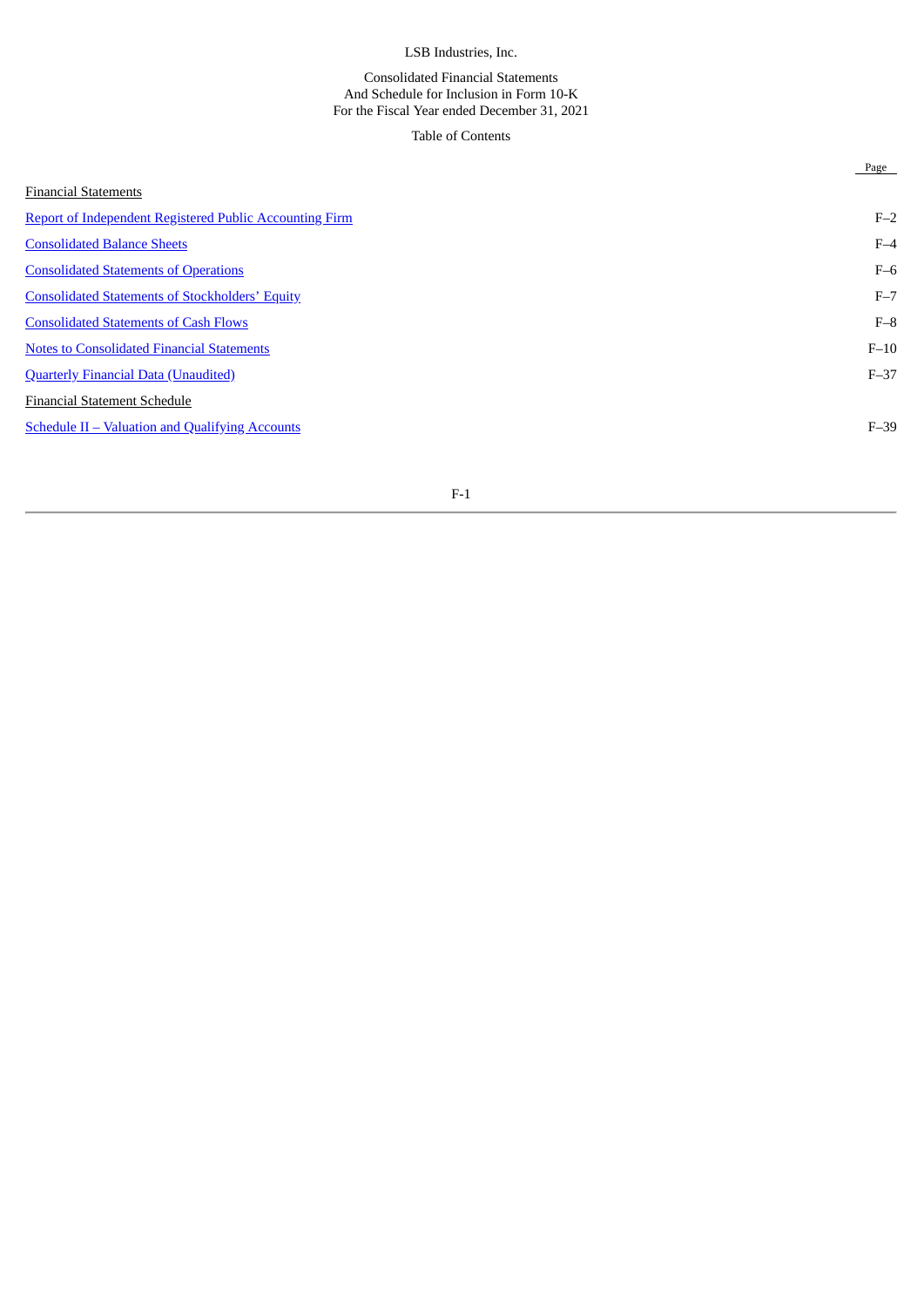#### **Report of Independent Registered Public Accounting Firm**

<span id="page-54-0"></span>To the Shareholders and the Board of Directors of LSB Industries, Inc.

## **Opinion on the Financial Statements**

We have audited the accompanying consolidated balance sheets of LSB Industries, Inc. (the Company) as of December 31, 2021 and 2020, the related consolidated statements of operations, stockholders' equity, and cash flows for each of the three years in the period ended December 31, 2021, and the related notes and the financial statement schedule listed in the index at Item 15(a) (collectively referred to as the "consolidated financial statements"). In our opinion, the consolidated financial statements present fairly, in all material respects, the financial position of the Company at December 31, 2021 and 2020, and the results of its operations and its cash flows for each of the three years in the period ended December 31, 2021, in conformity with U.S. generally accepted accounting principles.

We also have audited, in accordance with the standards of the Public Company Accounting Oversight Board (United States) (PCAOB), the Company's internal control over financial reporting as of December 31, 2021, based on criteria established in Internal Control-Integrated Framework issued by the Committee of Sponsoring Organizations of the Treadway Commission (2013 framework) and our report dated February 24, 2022 expressed an unqualified opinion thereon.

## **Basis for Opinion**

These financial statements are the responsibility of the Company's management. Our responsibility is to express an opinion on the Company's financial statements based on our audits. We are a public accounting firm registered with the PCAOB and are required to be independent with respect to the Company in accordance with the US federal securities laws and the applicable rules and regulations of the Securities and Exchange Commission and the PCAOB.

We conducted our audits in accordance with the standards of the PCAOB. Those standards require that we plan and perform the audit to obtain reasonable assurance about whether the financial statements are free of material misstatement, whether due to error or fraud. Our audits included performing procedures to assess the risks of material misstatement of the financial statements, whether due to error or fraud, and performing procedures that respond to those risks. Such procedures included examining, on a test basis, evidence regarding the amounts and disclosures in the financial statements. Our audits also included evaluating the accounting principles used and significant estimates made by management, as well as evaluating the overall presentation of the financial statements. We believe that our audits provide a reasonable basis for our opinion.

## **Critical audit matter**

The critical audit matter communicated below is a matter arising from the current period audit of the financial statements that was communicated or required to be communicated to the audit committee and that: (1) relates to accounts or disclosures that are material to the financial statements and (2) involved our especially challenging, subjective or complex judgments. The communication of the critical audit matter does not alter in any way our opinion on the consolidated financial statements, taken as a whole, and we are not, by communicating the critical audit matter below, providing a separate opinion on the critical audit matter or on the accounts or disclosures to which it relates.

## *Extinguishment of preferred stock in exchange for common stock*

*Description of the Matter*

As discussed in Note 2 to the consolidated financial statements, the Company entered into an Exchange Agreement with LSB Funding LLC, requiring approval from the Company's common stockholders, which was subsequently voted on and approved by the Company's common stockholders. Pursuant to the terms of the Exchange Agreement, which closed on September 27, 2021, LSB Funding LLC and the Company agreed to exchange the outstanding Series E-1 and Series F-1 Redeemable Preferred Stock for common stock of the Company at an agreed upon exchange price of \$6.16 per common share. In connection with the exchange, each common stockholder prior to the exchange received a special dividend in the form of 0.30 shares of common stock for every share owned as of, September 24, 2021, the dividend record date. The Company applied the related accounting guidance and disclosure requirements, recognizing a deemed dividend of \$231.8 million within capital in excess of par value. The deemed dividend increased the reported net loss to arrive at the net loss attributable to common stockholders, which is used in the basic and diluted net loss per share calculation using the twoclass method, with retrospective application of the special dividend.

Auditing the Company's application of the accounting guidance related to the exchange and special dividend required special consideration, given the non-recurring nature of the transaction and the complexity involved in applying the relevant accounting standards.

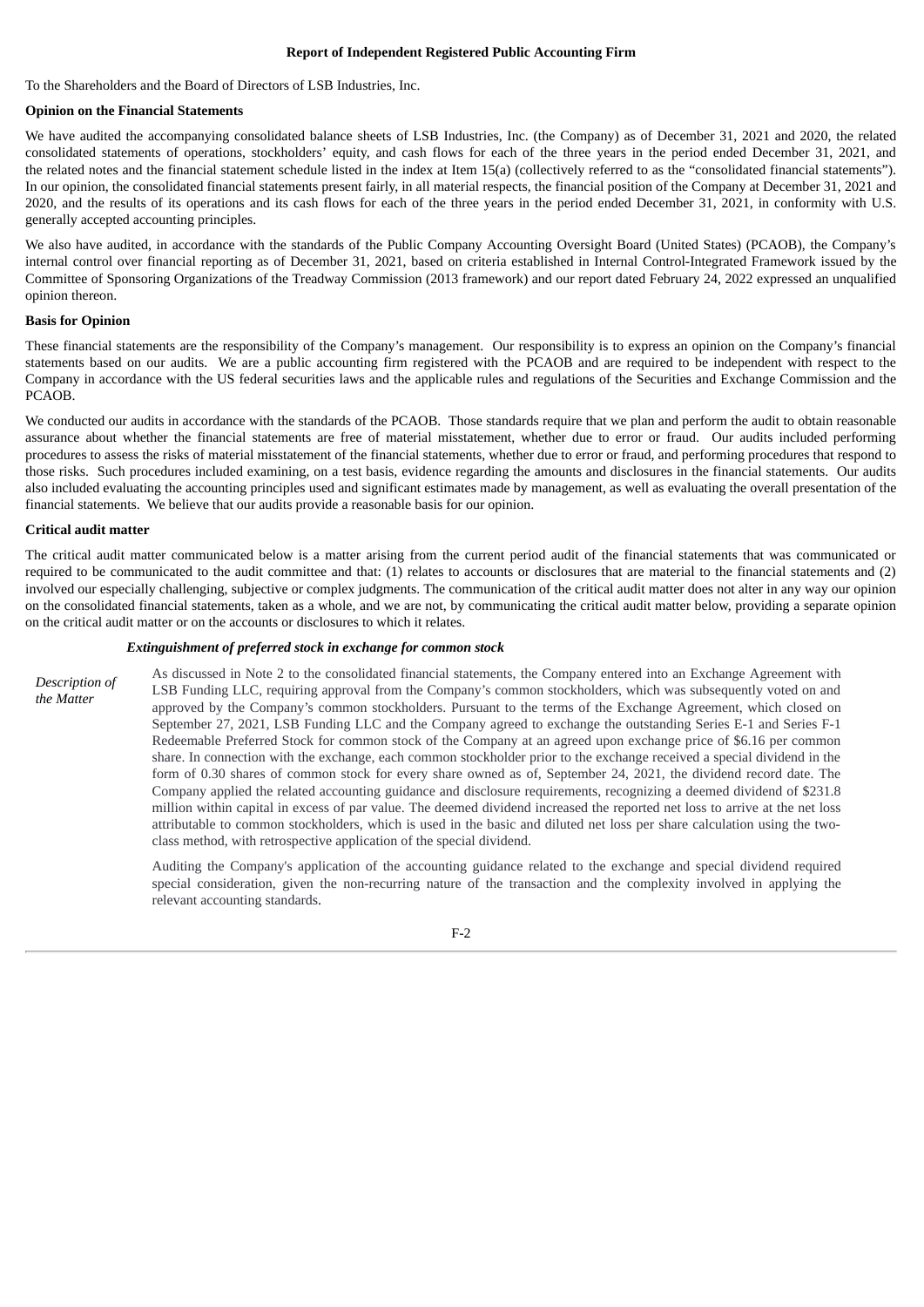*How We Addressed the Matter in Our Audit*

We obtained an understanding, evaluated the design, and tested the operating effectiveness of controls relating to the accounting for the exchange and special dividend. To test the accounting for the exchange and special dividend, our audit procedures included, among others, examining the terms of the relevant Exchange Agreement and special dividend, the Company's provisions over change in control activities, reading the minutes and meeting materials of the committees of the board of directors, and performing inquiries of members of management. As part of these procedures, we involved our subject matter resources and evaluated the Company's application of the related accounting guidance to the accounting conclusions and financial statement presentation of equity and the basic and diluted net loss per share.

/s/ Ernst & Young

We have served as the Company's auditor since 1968.

Oklahoma City, Oklahoma

February 24, 2022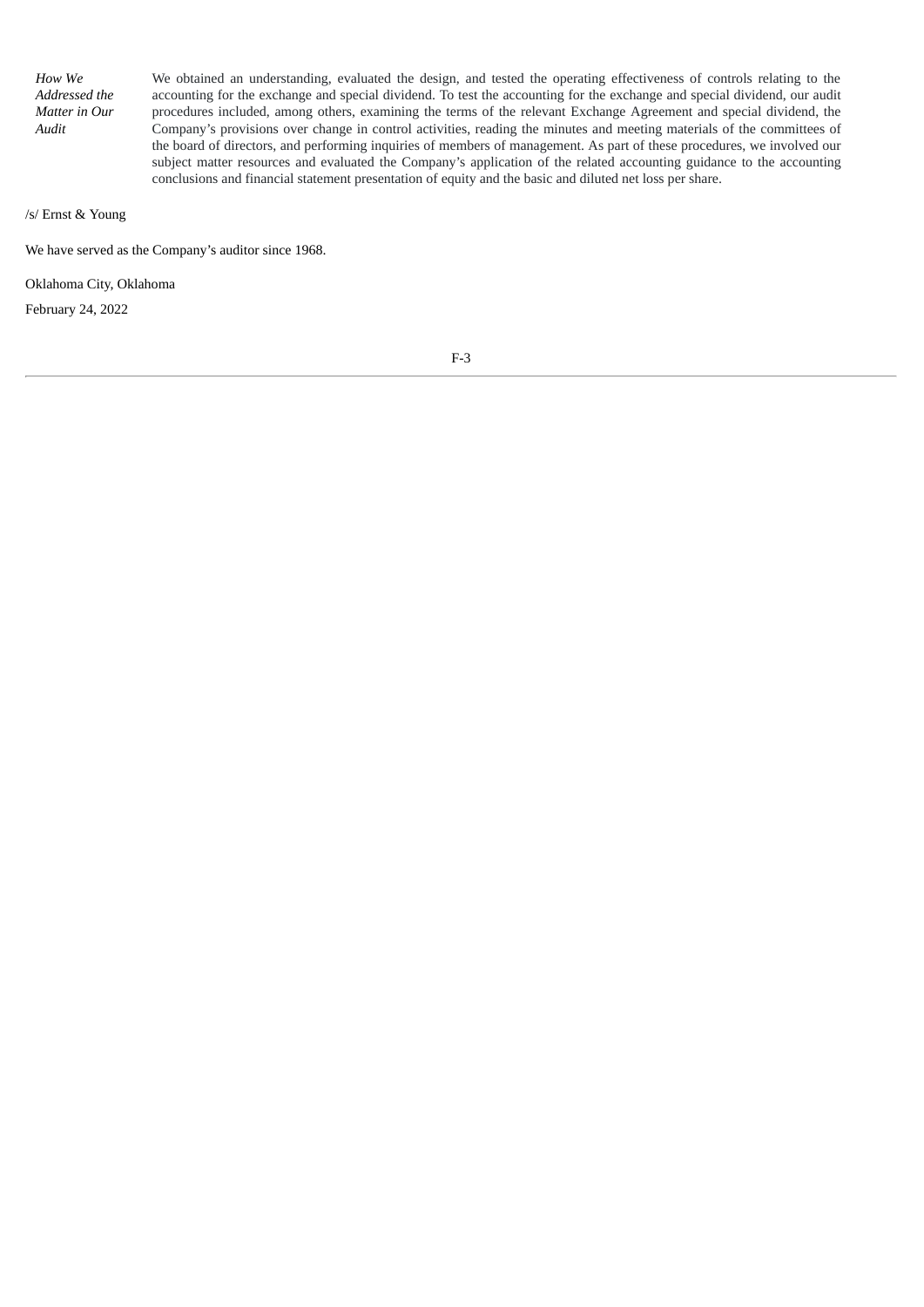# Consolidated Balance Sheets

<span id="page-56-0"></span>

|                                         | December 31, |                        |                           |           |
|-----------------------------------------|--------------|------------------------|---------------------------|-----------|
|                                         |              | 2021<br>(In Thousands) |                           | 2020      |
| <b>Assets</b>                           |              |                        |                           |           |
| Current assets:                         |              |                        |                           |           |
| Cash and cash equivalents               | \$           | 82,144                 | $\boldsymbol{\mathsf{S}}$ | 16,264    |
| Accounts receivable                     |              | 86,902                 |                           | 42,929    |
| Allowance for doubtful accounts         |              | (474)                  |                           | (378)     |
| Accounts receivable, net                |              | 86,428                 |                           | 42,551    |
| Inventories:                            |              |                        |                           |           |
| Finished goods                          |              | 14,688                 |                           | 17,778    |
| Raw materials                           |              | 1,895                  |                           | 1,795     |
| <b>Total inventories</b>                |              | 16,583                 |                           | 19,573    |
| Supplies, prepaid items and other:      |              |                        |                           |           |
| Prepaid insurance                       |              | 14,244                 |                           | 12,315    |
| Precious metals                         |              | 14,945                 |                           | 6,787     |
| Supplies                                |              | 26,558                 |                           | 25,288    |
| Other                                   |              | 2,234                  |                           | 6,802     |
| Total supplies, prepaid items and other |              | 57,981                 |                           | 51,192    |
| <b>Total current assets</b>             |              | 243,136                |                           | 129,580   |
|                                         |              |                        |                           |           |
| Property, plant and equipment, net      |              | 858,480                |                           | 891,198   |
| Other assets:                           |              |                        |                           |           |
| Operating lease assets                  |              | 27,317                 |                           | 26,403    |
| Intangible and other assets, net        |              | 3,907                  |                           | 6,121     |
|                                         |              | 31,224                 |                           | 32,524    |
|                                         |              |                        |                           |           |
|                                         | \$           | 1,132,840              | \$                        | 1,053,302 |

(Continued on following page)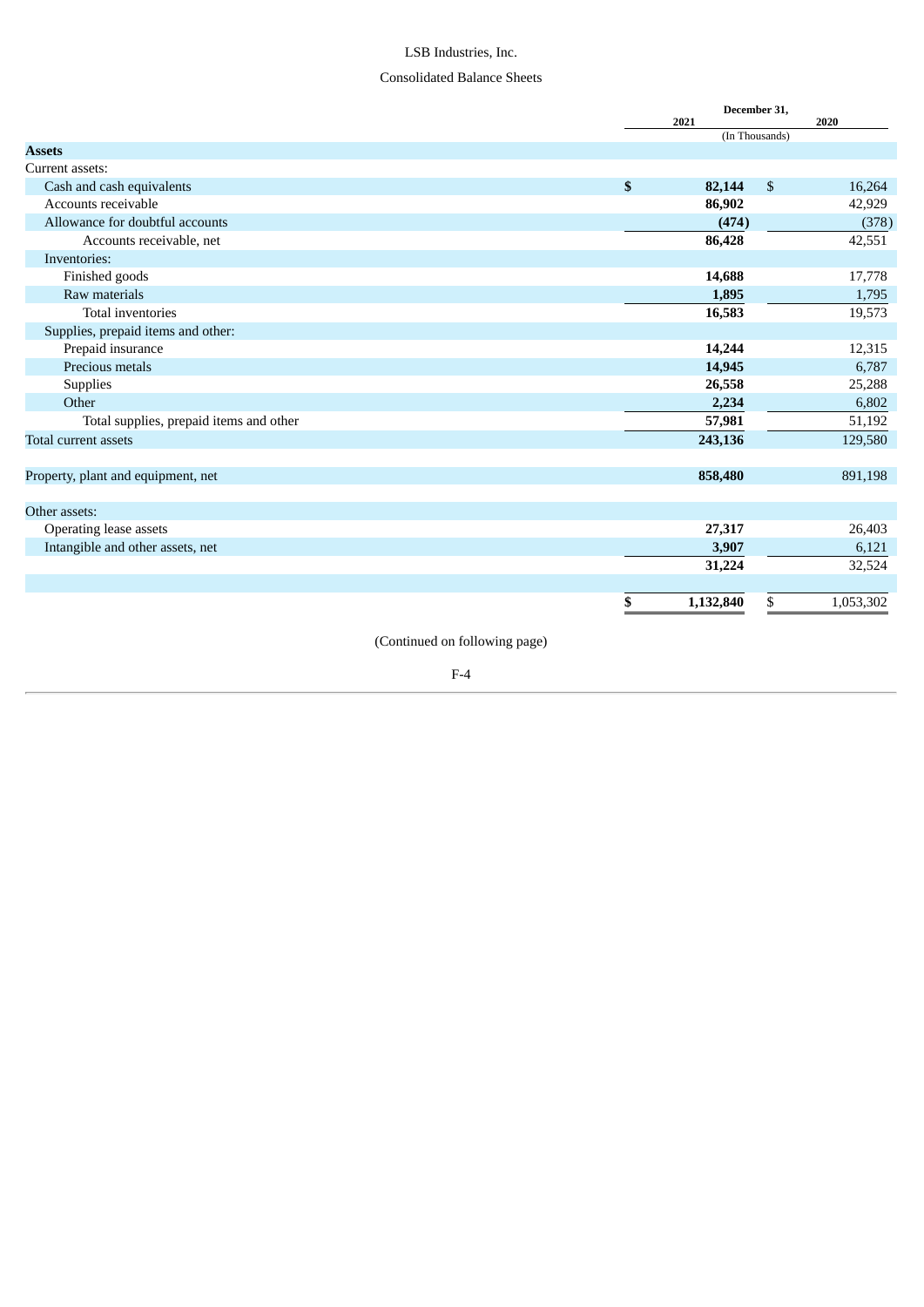# Consolidated Balance Sheets (continued)

|                                                                                                                                                                                                                                                             | December 31,           |                      |  |  |
|-------------------------------------------------------------------------------------------------------------------------------------------------------------------------------------------------------------------------------------------------------------|------------------------|----------------------|--|--|
|                                                                                                                                                                                                                                                             | 2021<br>(In Thousands) | 2020                 |  |  |
| <b>Liabilities and Stockholders' Equity</b>                                                                                                                                                                                                                 |                        |                      |  |  |
| Current liabilities:                                                                                                                                                                                                                                        |                        |                      |  |  |
| Accounts payable                                                                                                                                                                                                                                            | \$<br>49,458           | \$<br>46,551         |  |  |
| Short-term financing                                                                                                                                                                                                                                        | 12,716                 | 13,576               |  |  |
| Accrued and other liabilities                                                                                                                                                                                                                               | 33,301                 | 30,367               |  |  |
| Current portion of long-term debt                                                                                                                                                                                                                           | 9,454                  | 16,801               |  |  |
| <b>Total current liabilities</b>                                                                                                                                                                                                                            | 104,929                | 107,295              |  |  |
| Long-term debt, net                                                                                                                                                                                                                                         | 518,190                | 467,389              |  |  |
| Noncurrent operating lease liabilities                                                                                                                                                                                                                      | 19,568                 | 19,845               |  |  |
| Other noncurrent accrued and other liabilities                                                                                                                                                                                                              | 3,030                  | 6,090                |  |  |
| Deferred income taxes                                                                                                                                                                                                                                       | 26,633                 | 30,939               |  |  |
| Commitments and contingencies (Note 8)                                                                                                                                                                                                                      |                        |                      |  |  |
| Redeemable preferred stocks:                                                                                                                                                                                                                                |                        |                      |  |  |
| Series E 14% cumulative, redeemable Class C preferred stock, no par value,<br>no shares issued or outstanding at December 31, 2021; (210,000 shares<br>issued; 139,768 outstanding; aggregate liquidation preference<br>\$278 million at December 31, 2020) |                        | 272,101              |  |  |
| Series F redeemable Class C preferred stock, no par value, no shares<br>issued or outstanding at December 31, 2021; (1 share issued and<br>outstanding; aggregate liquidation preference of \$100<br>at December 31, 2020)                                  |                        |                      |  |  |
| Stockholders' equity:                                                                                                                                                                                                                                       |                        |                      |  |  |
| Series B 12% cumulative, convertible preferred stock, \$100 par value;<br>no shares issued or outstanding at December 31, 2021; (20,000 shares<br>issued and outstanding; aggregate liquidation preference \$3.3 million                                    |                        |                      |  |  |
| at December 31, 2020)<br>Series D 6% cumulative, convertible Class C preferred stock, no par value;<br>no shares issued or outstanding at December 31, 2021; (1 million shares                                                                              |                        | 2,000                |  |  |
| issued and outstanding; aggregate liquidation preference \$1.3 million                                                                                                                                                                                      |                        |                      |  |  |
| December 31, 2020)                                                                                                                                                                                                                                          |                        | 1,000                |  |  |
| Common stock, \$.10 par value; 150 million shares authorized, 91.1<br>million shares issued (75 million shares authorized, 39.9 million shares                                                                                                              |                        |                      |  |  |
| issued at December 31, 2020)<br>Capital in excess of par value                                                                                                                                                                                              | 9,117<br>493,161       | 3,993<br>197,350     |  |  |
| Accumulated deficit                                                                                                                                                                                                                                         |                        |                      |  |  |
|                                                                                                                                                                                                                                                             | (31,255)<br>471,023    | (41, 487)<br>162,856 |  |  |
| Less treasury stock, at cost:                                                                                                                                                                                                                               |                        |                      |  |  |
| Common stock, 1.4 million shares (2.1 million shares at                                                                                                                                                                                                     |                        |                      |  |  |
| December 31, 2020)                                                                                                                                                                                                                                          | 10,533                 | 13,213               |  |  |
| Total stockholders' equity                                                                                                                                                                                                                                  | 460,490                | 149,643              |  |  |
|                                                                                                                                                                                                                                                             |                        | 1,053,302            |  |  |
|                                                                                                                                                                                                                                                             | \$<br>1,132,840        | \$                   |  |  |

See accompanying notes.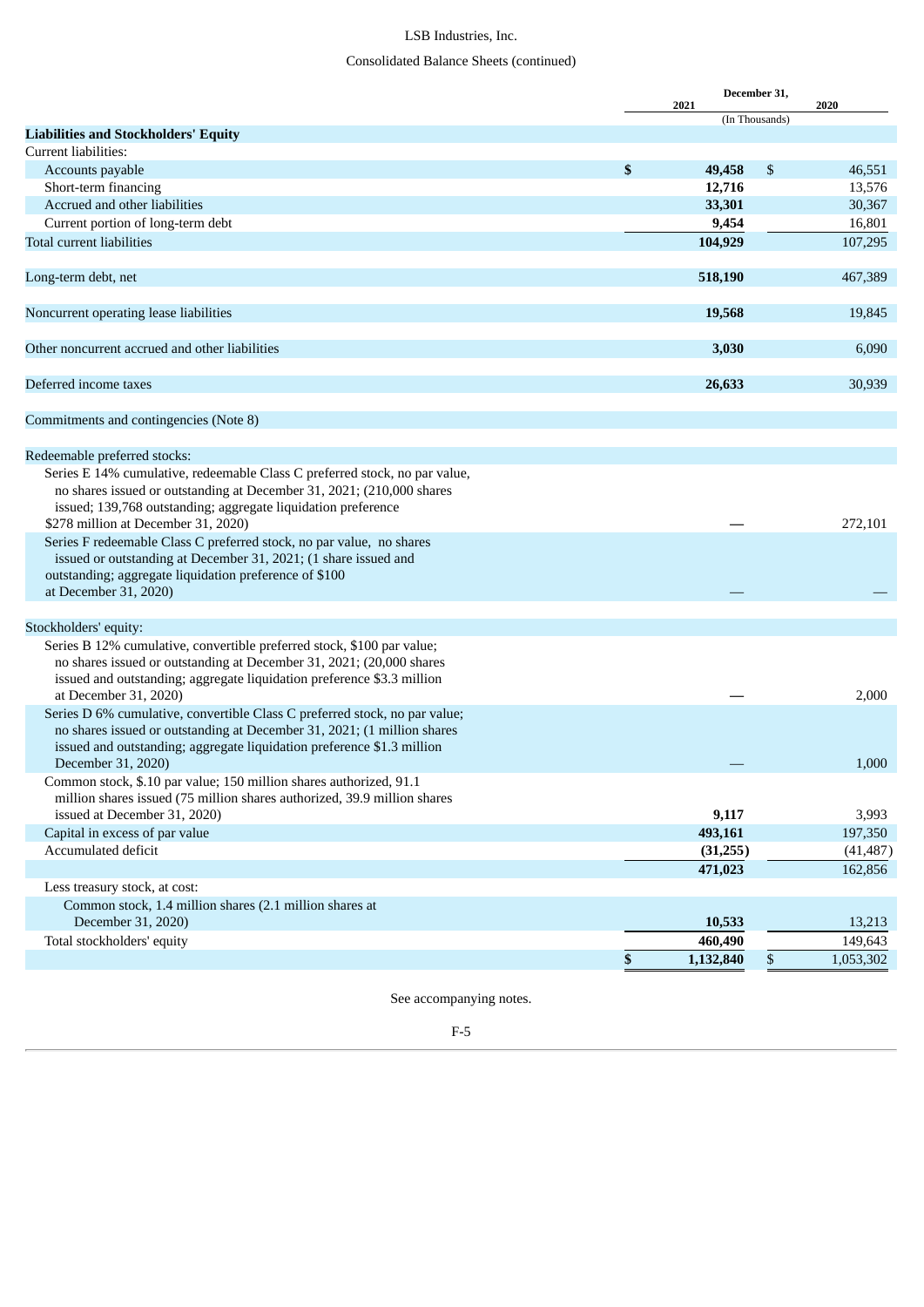# Consolidated Statements of Operations

<span id="page-58-0"></span>

|                                                                         | <b>Year Ended December 31,</b> |                                          |    |           |
|-------------------------------------------------------------------------|--------------------------------|------------------------------------------|----|-----------|
|                                                                         | 2021                           | 2020                                     |    | 2019      |
|                                                                         |                                | (In Thousands, Except Per Share Amounts) |    |           |
| Net sales                                                               | \$<br>556,239                  | \$<br>351,316                            | S  | 365,070   |
| Cost of sales                                                           | 417,260                        | 334,268                                  |    | 360,085   |
| Gross profit                                                            | 138,979                        | 17,048                                   |    | 4,985     |
| Selling, general and administrative expense                             | 38,028                         | 32,084                                   |    | 34,172    |
| Other expense (income), net                                             | (97)                           | 499                                      |    | 9,904     |
| Operating income (loss)                                                 | 101,048                        | (15, 535)                                |    | (39,091)  |
| Interest expense, net                                                   | 49,378                         | 51,115                                   |    | 46,389    |
| Net loss on extinguishments of debt                                     | 10,259                         |                                          |    |           |
| Non-operating other expense (income), net                               | 2,422                          | 10                                       |    | (1, 139)  |
| Income (loss) before benefit for income taxes                           | 38,989                         | (66, 660)                                |    | (84, 341) |
| Benefit for income taxes                                                | (4,556)                        | (4,749)                                  |    | (20,924)  |
| Net income (loss)                                                       | 43,545                         | (61, 911)                                |    | (63, 417) |
| Dividends on convertible preferred stocks                               | 298                            | 300                                      |    | 300       |
| Dividends on Series E redeemable preferred stock                        | 29,914                         | 35,182                                   |    | 30,729    |
| Accretion of Series E redeemable preferred stock                        | 1,523                          | 2,026                                    |    | 1,995     |
| Deemed dividend on Series E and Series F<br>redeemable preferred stocks | 231,812                        |                                          |    |           |
| Net loss attributable to common stockholders                            | \$<br>(220, 002)               | \$<br>(99, 419)                          | \$ | (96, 441) |
| Basic and diluted net loss per common share                             | \$<br>(4.40)                   | (2.71)<br>\$                             | \$ | (2.65)    |
|                                                                         |                                |                                          |    |           |

See accompanying notes.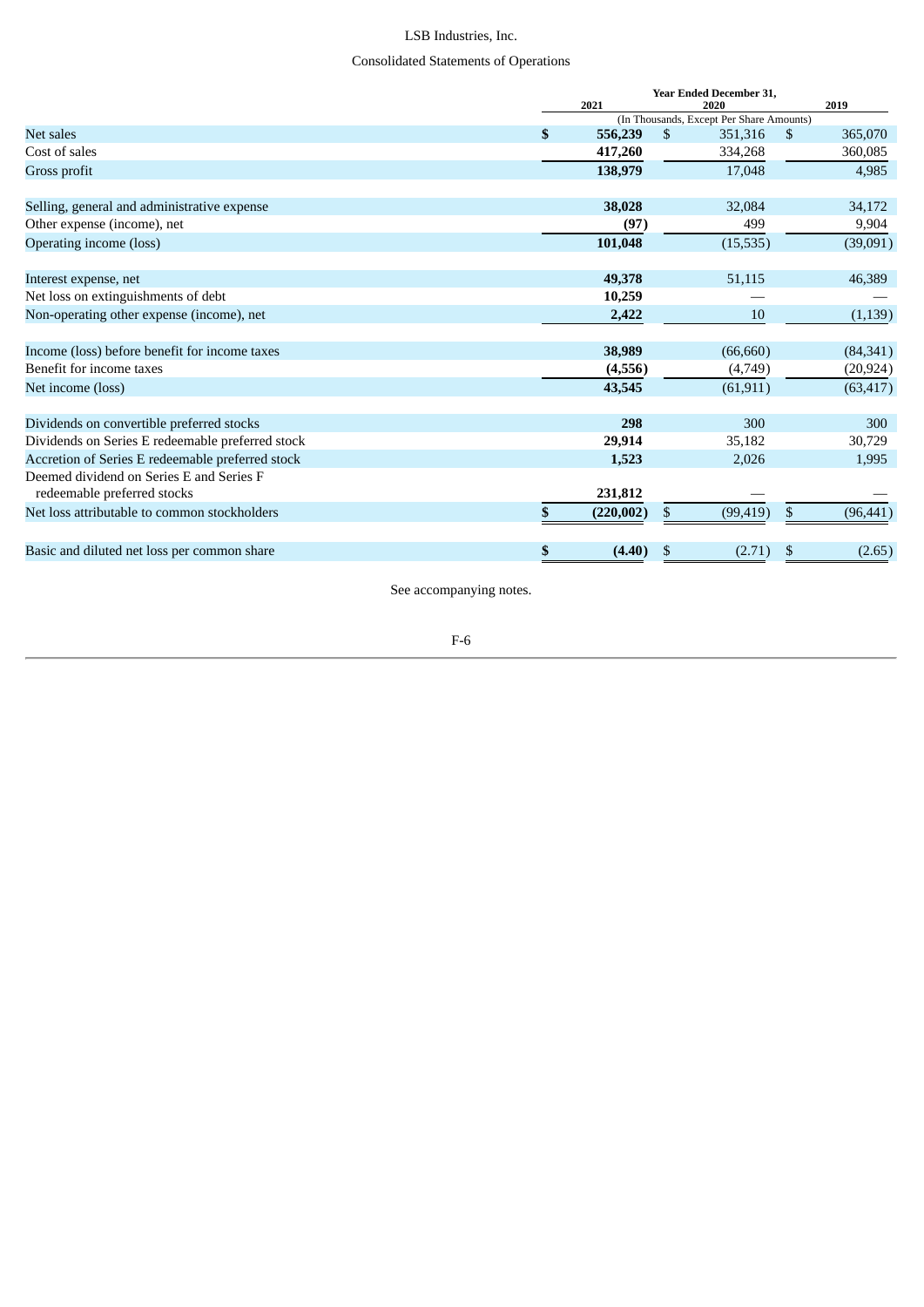# Consolidated Statements of Stockholders' Equity

<span id="page-59-0"></span>

|                                                                         | Common<br><b>Stock Shares</b> | <b>Treasury</b><br>Stock-<br>Common<br><b>Shares</b> | Non-<br>Redeemable<br>Preferred<br>Stock | Common         | <b>Stock</b><br>Par Value | <b>Capital</b> in<br><b>Excess of</b><br>Par Value |               | <b>Retained</b><br><b>Earnings</b><br>(Accumulated<br>Deficit) | <b>Treasury</b><br>Stock-<br>Common | <b>Total</b> |
|-------------------------------------------------------------------------|-------------------------------|------------------------------------------------------|------------------------------------------|----------------|---------------------------|----------------------------------------------------|---------------|----------------------------------------------------------------|-------------------------------------|--------------|
|                                                                         | 39,725                        |                                                      | \$<br>3,000                              | $\mathfrak{S}$ | (In Thousands)<br>3,972   | \$197,638                                          | <sup>\$</sup> | 153,773                                                        |                                     | \$342,197    |
| Balance at December 31, 2018<br>Net loss                                |                               | (2, 438)                                             |                                          |                |                           |                                                    |               | (63, 417)                                                      | \$(16, 186)                         |              |
| Dividend accrued on redeemable                                          |                               |                                                      |                                          |                |                           |                                                    |               |                                                                |                                     | (63, 417)    |
| preferred stock                                                         |                               |                                                      |                                          |                |                           |                                                    |               | (30, 729)                                                      |                                     | (30, 729)    |
| Accretion of redeemable preferred stock                                 |                               |                                                      |                                          |                |                           |                                                    |               | (1,995)                                                        |                                     | (1,995)      |
| Stock-based compensation                                                |                               |                                                      |                                          |                |                           | 2,220                                              |               |                                                                |                                     | 2,220        |
| Issuance of restricted stock, net                                       | 176                           | 428                                                  |                                          |                | 18                        | (3,887)                                            |               |                                                                | 2,920                               | (949)        |
| Balance at December 31, 2019                                            | 39,901                        | (2,010)                                              | 3,000                                    |                | 3,990                     | 195,971                                            |               | 57,632                                                         | (13,266)                            | 247,327      |
| Net loss                                                                |                               |                                                      |                                          |                |                           |                                                    |               | (61, 911)                                                      |                                     | (61, 911)    |
| Dividend accrued on redeemable<br>preferred stock                       |                               |                                                      |                                          |                |                           |                                                    |               | (35, 182)                                                      |                                     | (35, 182)    |
| Accretion of redeemable preferred stock                                 |                               |                                                      |                                          |                |                           |                                                    |               | (2,026)                                                        |                                     | (2,026)      |
| Stock-based compensation                                                |                               |                                                      |                                          |                |                           | 1,761                                              |               |                                                                |                                     | 1,761        |
| Other                                                                   | 25                            | (65)                                                 |                                          |                | 3                         | (382)                                              |               |                                                                | 53                                  | (326)        |
| Balance at December 31, 2020                                            | 39,926                        | (2,075)                                              | 3,000                                    |                | 3,993                     | 197,350                                            |               | (41, 487)                                                      | (13,213)                            | 149,643      |
| Net income                                                              |                               |                                                      |                                          |                |                           |                                                    |               | 43,545                                                         |                                     | 43,545       |
| Issuance of common stock in exchange<br>for redeemable preferred stocks | 49,066                        |                                                      |                                          |                | 4,907                     | 526,232                                            |               |                                                                |                                     | 531,139      |
| Deemed dividend on redeemable                                           |                               |                                                      |                                          |                |                           |                                                    |               |                                                                |                                     |              |
| preferred stocks                                                        |                               |                                                      |                                          |                |                           | (231, 812)                                         |               |                                                                |                                     | (231, 812)   |
| Dividend accrued on redeemable                                          |                               |                                                      |                                          |                |                           |                                                    |               |                                                                |                                     |              |
| preferred stock prior to exchange                                       |                               |                                                      |                                          |                |                           |                                                    |               | (29, 914)                                                      |                                     | (29, 914)    |
| Accretion of redeemable preferred<br>stock prior to exchange            |                               |                                                      |                                          |                |                           |                                                    |               | (1,523)                                                        |                                     | (1,523)      |
| Dividend paid on non-redeemable<br>preferred stock upon conversion      |                               |                                                      |                                          |                |                           |                                                    |               | (1,876)                                                        |                                     | (1,876)      |
| Conversion of non-redeemable                                            |                               |                                                      |                                          |                |                           |                                                    |               |                                                                |                                     |              |
| preferred stock into common stock                                       | 1,192                         |                                                      | (3,000)                                  |                | 119                       | 2,881                                              |               |                                                                |                                     |              |
| Stock-based compensation                                                |                               |                                                      |                                          |                |                           | 5,516                                              |               |                                                                |                                     | 5,516        |
| Issuance of restricted and                                              |                               |                                                      |                                          |                |                           |                                                    |               |                                                                |                                     |              |
| unrestricted stock, net                                                 | 984                           | 700                                                  |                                          |                | 98                        | (7,006)                                            |               |                                                                | 2,680                               | (4,228)      |
| Balance at December 31, 2021                                            | 91,168                        | (1, 375)                                             | \$<br>$\blacksquare$                     | \$             | 9,117                     | \$493,161                                          | \$            | (31,255)                                                       | \$(10,533)                          | \$460,490    |

See accompanying notes.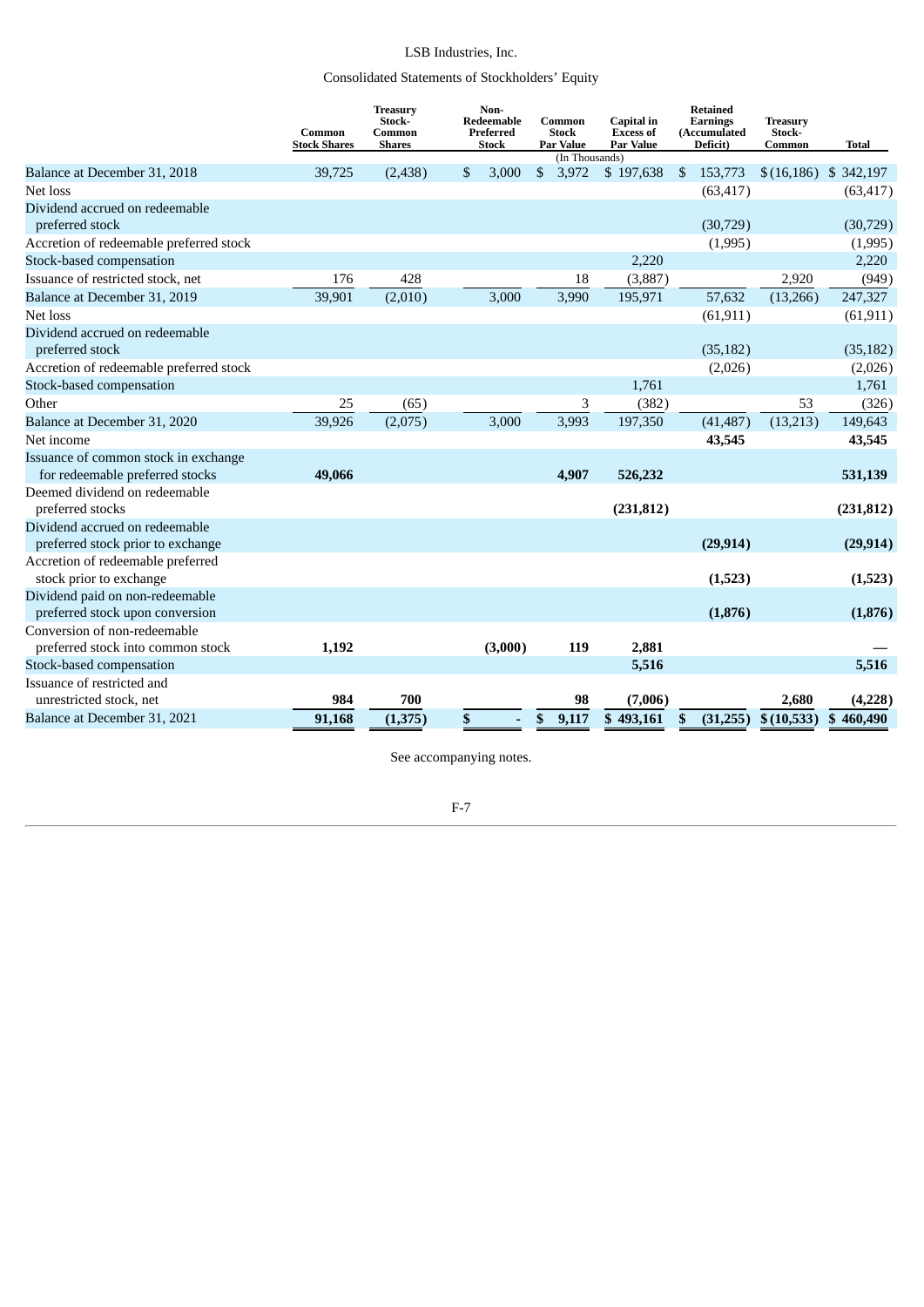# Consolidated Statements of Cash Flows

<span id="page-60-0"></span>

|                                                                 | Year Ended December 31, |    |                        |      |           |  |
|-----------------------------------------------------------------|-------------------------|----|------------------------|------|-----------|--|
|                                                                 | 2021                    |    | 2020<br>(In Thousands) | 2019 |           |  |
| <b>Cash flows from operating activities</b>                     |                         |    |                        |      |           |  |
| Net income (loss)                                               | \$<br>43,545            | \$ | (61, 911)              | -\$  | (63, 417) |  |
| Adjustments to reconcile net income (loss) to net cash provided |                         |    |                        |      |           |  |
| (used) by operating activities:                                 |                         |    |                        |      |           |  |
| Deferred income taxes                                           | (4,306)                 |    | (4,778)                |      | (20, 895) |  |
| Depreciation and amortization of property, plant and            |                         |    |                        |      |           |  |
| equipment                                                       | 68,689                  |    | 69,581                 |      | 68,325    |  |
| Amortization of intangible and other assets                     | 1,254                   |    | 1,260                  |      | 1,249     |  |
| Loss associated with assets held for sale                       |                         |    |                        |      | 9,701     |  |
| Charge on extinguishments of debt                               | 10,259                  |    |                        |      |           |  |
| Amortization of debt issuance costs, including discounts        |                         |    |                        |      |           |  |
| and premiums                                                    | 6,067                   |    | 3,807                  |      | 3,620     |  |
| Stock-based compensation                                        | 5,516                   |    | 1,761                  |      | 2,220     |  |
| Loss (gain) associated with commodity contracts                 | (2,706)                 |    | 1,613                  |      |           |  |
| Other                                                           | 2,653                   |    | 910                    |      | (148)     |  |
| Cash provided (used) by changes in assets and liabilities:      |                         |    |                        |      |           |  |
| Accounts receivable                                             | (42, 913)               |    | (4,702)                |      | 8,800     |  |
| Inventories                                                     | 3,261                   |    | 3,550                  |      | 6,092     |  |
| Supplies, prepaid items and other                               | (8,642)                 |    | (6,585)                |      | (933)     |  |
| Accounts payable                                                | 932                     |    | (6, 561)               |      | (7,987)   |  |
| Other assets and other liabilities                              | 4,018                   |    | (458)                  |      | (4,528)   |  |
| Net cash provided (used) by operating activities                | 87,627                  |    | (2,513)                |      | 2,099     |  |
|                                                                 |                         |    |                        |      |           |  |
| <b>Cash flows from investing activities</b>                     |                         |    |                        |      |           |  |
| Expenditures for property, plant and equipment                  | (35, 128)               |    | (30, 471)              |      | (36,081)  |  |
| Proceeds from vendor settlements associated with                |                         |    |                        |      |           |  |
| property, plant and equipment                                   |                         |    | 1,647                  |      |           |  |
| Other investing activities                                      | 434                     |    | 398                    |      | 156       |  |
| Net cash used by investing activities                           | (34, 694)               |    | (28, 426)              |      | (35, 925) |  |

(Continued on following page)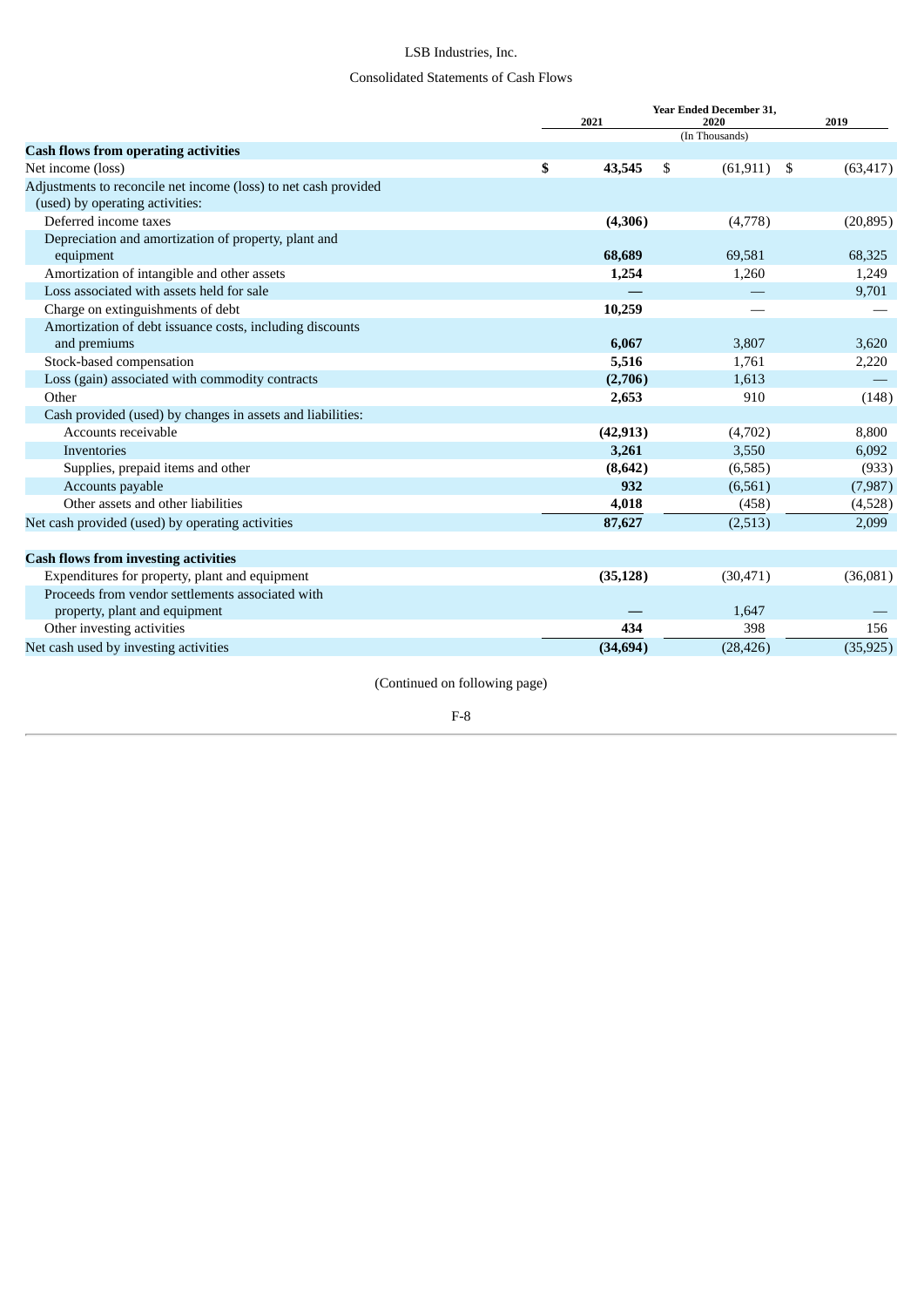# Consolidated Statements of Cash Flows (continued)

| 2021         |                         | 2019                                                                                                                                                                                                                             |
|--------------|-------------------------|----------------------------------------------------------------------------------------------------------------------------------------------------------------------------------------------------------------------------------|
|              |                         |                                                                                                                                                                                                                                  |
|              |                         | 5,000<br>S.                                                                                                                                                                                                                      |
|              |                         | (15,000)                                                                                                                                                                                                                         |
|              |                         |                                                                                                                                                                                                                                  |
|              |                         | 35,086                                                                                                                                                                                                                           |
|              |                         |                                                                                                                                                                                                                                  |
|              |                         | 20,219                                                                                                                                                                                                                           |
|              |                         | (14,073)                                                                                                                                                                                                                         |
|              |                         |                                                                                                                                                                                                                                  |
|              |                         | (1,065)                                                                                                                                                                                                                          |
| 16,689       | 14,589                  | 12,179                                                                                                                                                                                                                           |
|              |                         | (10, 828)                                                                                                                                                                                                                        |
|              |                         |                                                                                                                                                                                                                                  |
|              |                         |                                                                                                                                                                                                                                  |
|              | (326)                   | (949)                                                                                                                                                                                                                            |
|              |                         |                                                                                                                                                                                                                                  |
|              |                         |                                                                                                                                                                                                                                  |
| 12,947       | 24,412                  | 30,569                                                                                                                                                                                                                           |
|              |                         |                                                                                                                                                                                                                                  |
| 65,880       | (6,527)                 | (3,257)                                                                                                                                                                                                                          |
|              |                         |                                                                                                                                                                                                                                  |
| 16,264       | 22,791                  | 26,048                                                                                                                                                                                                                           |
| 82,144<br>\$ | \$<br>16,264            | 22,791<br>\$                                                                                                                                                                                                                     |
|              | \$<br>12,000<br>500,000 | <b>Year Ended December 31,</b><br>2020<br>(In Thousands)<br>S<br>30,000<br>(30,000)<br>(12,000)<br>(435,000)<br>42,570<br>(10, 472)<br>(21, 356)<br>(27, 254)<br>(124)<br>(17,549)<br>(10, 941)<br>(7,363)<br>(4,228)<br>(1,876) |

See accompanying notes.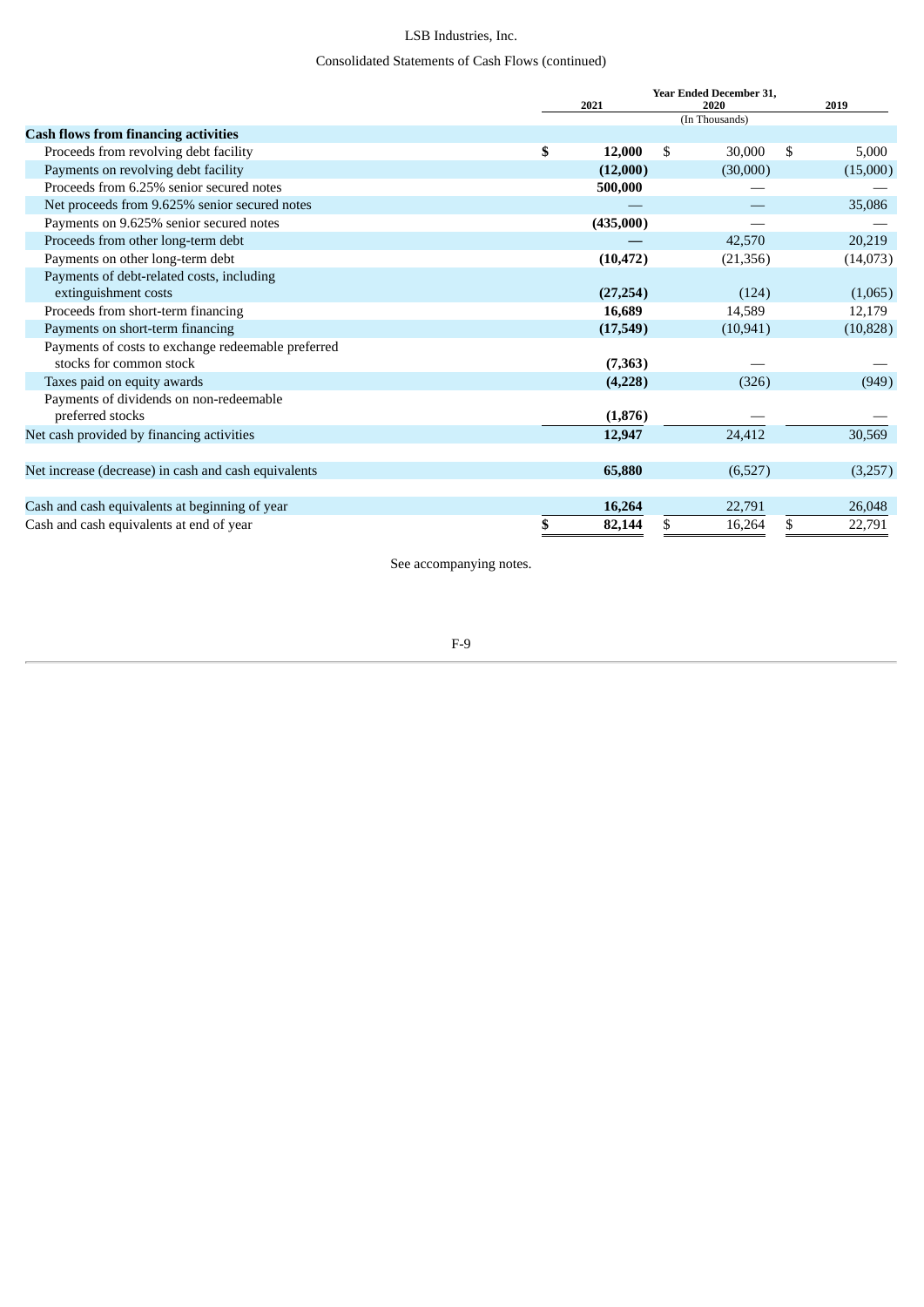## Notes to Consolidated Financial Statements

## <span id="page-62-0"></span>**1. Summary of Significant Accounting Policies**

**Basis of Consolidation** – LSB Industries, Inc. ("LSB") and its subsidiaries (the "Company", "we", "us", or "our") are consolidated in the accompanying consolidated financial statements. LSB is a holding company with no significant operations or assets other than cash, cash equivalents, and investments in its subsidiaries. All material intercompany accounts and transactions have been eliminated. Certain prior period amounts reported in our consolidated financial statements and notes thereto have been reclassified to conform to current period presentation.

**Nature of Business** – We are engaged in the manufacture and sale of chemical products. The chemical products we primarily manufacture, market and sell are ammonia, fertilizer grade AN ("HDAN") and UAN for agricultural applications, high purity and commercial grade ammonia, high purity AN, sulfuric acids, concentrated, blended and regular nitric acid, mixed nitrating acids, carbon dioxide, and diesel exhaust fluid for industrial applications, and industrial grade AN ("LDAN") and solutions for the mining industry. We manufacture and distribute our products in four facilities; three of which we own and are located in El Dorado, Arkansas (the "El Dorado Facility"); Cherokee, Alabama (the "Cherokee Facility"); and Pryor, Oklahoma (the "Pryor Facility"); and one of which we operate on behalf of Covestro LLC in Baytown, Texas (the "Baytown Facility").

Sales to customers include farmers, ranchers, fertilizer dealers and distributors primarily in the ranch land and grain production markets in the United States ("U.S."); industrial users of acids throughout the U.S. and parts of Canada; and explosive manufacturers in the U.S. and parts of Mexico and Canada.

**Use of Estimates** – The preparation of consolidated financial statements in conformity with U.S. generally accepted accounting principles ("GAAP") requires management to make estimates and assumptions that affect the reported amounts of assets and liabilities and disclosure of contingent assets and liabilities at the date of the financial statements and the reported amounts of revenues and expenses during the reporting period. Actual results could differ from those estimates.

**Increase in Authorized Shares of Common Stock and a Stock Dividend –** In September 2021, LSB held a Special Meeting of Stockholders (the "Special Meeting"). At the Special Meeting, our stockholders approved:

- the issuance and sale of up to approximately 60.4 million shares of common stock of the Company upon the exchange of all of the outstanding shares of Series E and Series F Redeemable Preferred (see discussion of the exchange transaction ("Exchange Transaction" in Note 2);
- amending our restated certificate of incorporation to increase the number of authorized shares of our common stock to 150 million shares of common stock;
- amending the certificate of designations of the Series E Redeemable Preferred to revise the preferential rights of holders of shares of Series E Redeemable Preferred to eliminate the right to participate in connection with the declaration of the proposed common stock dividend with respect to our common stock.

In August 2021, our Board of Directors ("Board") declared a common stock dividend ("Special Dividend") contingent on the closing of the Exchange Transaction (as defined below). As a result of the stockholders' approval and the closing of the Exchange Transaction, such Special Dividend was effected in the form of a stock dividend of 0.3 shares of our common stock, for each outstanding share of common stock (exclusive of common stock held in the treasury and the common shares issued as part of the Exchange Transaction), but the Special Dividend was contingent upon the stockholders' approval of the proposals noted above. As the result of the stockholders' approval, the Special Dividend was paid through the issuance of approximately 9.1 million shares of common stock on October 8, 2021 to holders of record of common stock, including certain stock-based awards, on September 24, 2021 (the "Record Date"). Our common stock began trading on a stock dividend-adjusted basis on October 13, 2021.

For financial reporting purposes, the Special Dividend is accounted for as a stock split in the form of a stock dividend. As a result, all share and per share information herein has been retroactively adjusted to reflect the Special Dividend.

In addition, pursuant to anti-dilution terms included in cash-based awards that were outstanding on the Record Date, the number of units of cash-based awards increased due to the Special Dividend. As a result, additional expense was recognized due to the Special Dividend. See additional discussion relating to these cash-based awards in Note 2.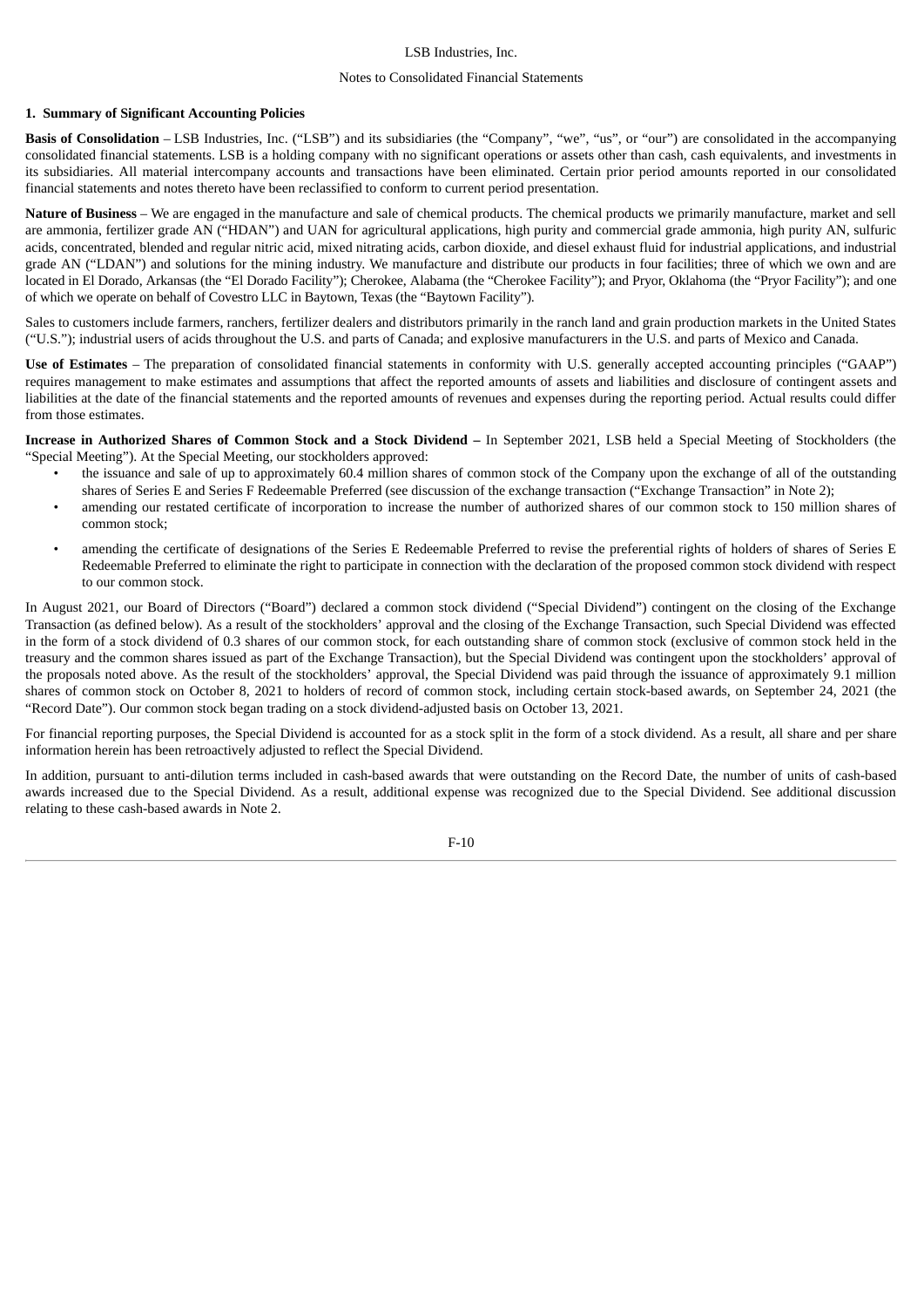## Notes to Consolidated Financial Statements (continued)

## **1. Summary of Significant Accounting Policies (continued)**

**Redeemable Preferred Stocks** – Our redeemable preferred stocks, prior to their redemption as discussed in Note 2, were redeemable outside our control and therefore were historically classified as temporary/mezzanine equity. The redeemable preferred stocks were recorded at fair value upon issuance, net of issuance costs or discounts. In addition, certain embedded features ("embedded derivative") included in the Series E Redeemable Preferred required bifurcation and were classified as derivative liabilities. The carrying values of the redeemable preferred stocks were being increased since issuance by periodic accretions (including the amount for dividends earned but not yet declared or paid) using the interest method so that the carrying amount would equal the redemption value as of the earliest possible redemption date by the holder. The accretion was recorded to retained earnings/accumulated deficit. However, in September 2021, our redeemable preferred stocks were exchanged into our common stock as discussed in Note 2. As a result, the change in classification of the redeemable preferred stocks from temporary/mezzanine equity to permanent equity was considered an extinguishment. In conjunction with the extinguishment of the redeemable preferred stocks, the then current fair value of the bifurcated embedded derivative was applied to the carrying value of the redeemable preferred stocks at the time of the extinguishment.

**Equity Awards** – Equity award transactions with employees are measured based on the estimated fair value of the equity awards issued. For equity awards with service conditions that have a graded vesting period, we recognize compensation cost on a straight-line basis over the requisite service period for the entire award. Forfeitures are accounted for as they occur. We may issue new shares of common stock or may use treasury shares associated with the equity awards.

See additional discussion relating to certain equity awards impacted by the Exchange Transaction in Note 11.

**Cash and Cash Equivalents –** Investments, which consist of highly liquid investments with original maturities of three months or less, are considered cash equivalents.

**Accounts Receivable** – Our accounts receivable is stated at net realizable value. This value includes an appropriate allowance for estimated uncollectible accounts to reflect any loss anticipated on accounts receivable balances. Our estimate is based on historical experience and periodic assessment of outstanding accounts receivable, particularly those accounts that are past due (based upon the terms of the sale). Our periodic assessment of our accounts receivable is based on our best estimate of amounts that are not recoverable. Any contract assets consist of receivables from contracts with customers. Our accounts receivable primarily relate to these contract assets and are presented in our consolidated balance sheets.

Sales to our customers are generally unsecured. Credit is extended to customers based on an evaluation of the customer's financial condition and other factors. Customer payments are generally due thirty to sixty days after the invoice date. Concentrations of credit risk with respect to trade receivables are monitored and this risk is reduced due to short-term payment terms relating to most of our significant customers. Six customers (including their affiliates) account for approximately 50% of our total net receivables at December 31, 2021.

**Inventories** – Inventories are stated at the lower of cost (determined using the first-in, first-out ("FIFO") basis) or net realizable value, which is the estimated selling prices in the ordinary course of business, less reasonably predictable costs of completion, transportation or disposal. Finished goods include material, labor, and manufacturing overhead costs.

Inventory reserves associated with cost exceeding net realizable value were not material at December 31, 2021 and 2020.

**Property, Plant and Equipment** – Property, plant and equipment ("PP&E") are stated at cost, net of accumulated depreciation amortization ("D&A"). Leases meeting finance lease criteria are capitalized in PP&E. Major renewals and improvements that increase the life, value, or productive capacity of assets are capitalized in PP&E while maintenance, repairs and minor renewals are expensed as incurred. In addition, maintenance, repairs and minor renewal costs relating to planned major maintenance activities ("Turnarounds") are expensed as they are incurred. All long-lived assets relate to domestic operations.

Fully depreciated assets are retained in PP&E and accumulated D&A accounts until disposal. When PP&E is retired, sold, or otherwise disposed, the asset's carrying amount and related accumulated D&A is removed from the accounts and any gain or loss is included in other income or expense.

For financial reporting purposes, depreciation of the costs of PP&E is primarily computed using the straight-line method over the estimated useful lives of the assets. No provision for depreciation is made on construction in progress or capital spare parts until such time as the relevant assets are put into service.

In general, assets held for sale are reported at the lower of the carrying amounts of the assets or fair values less costs to sell.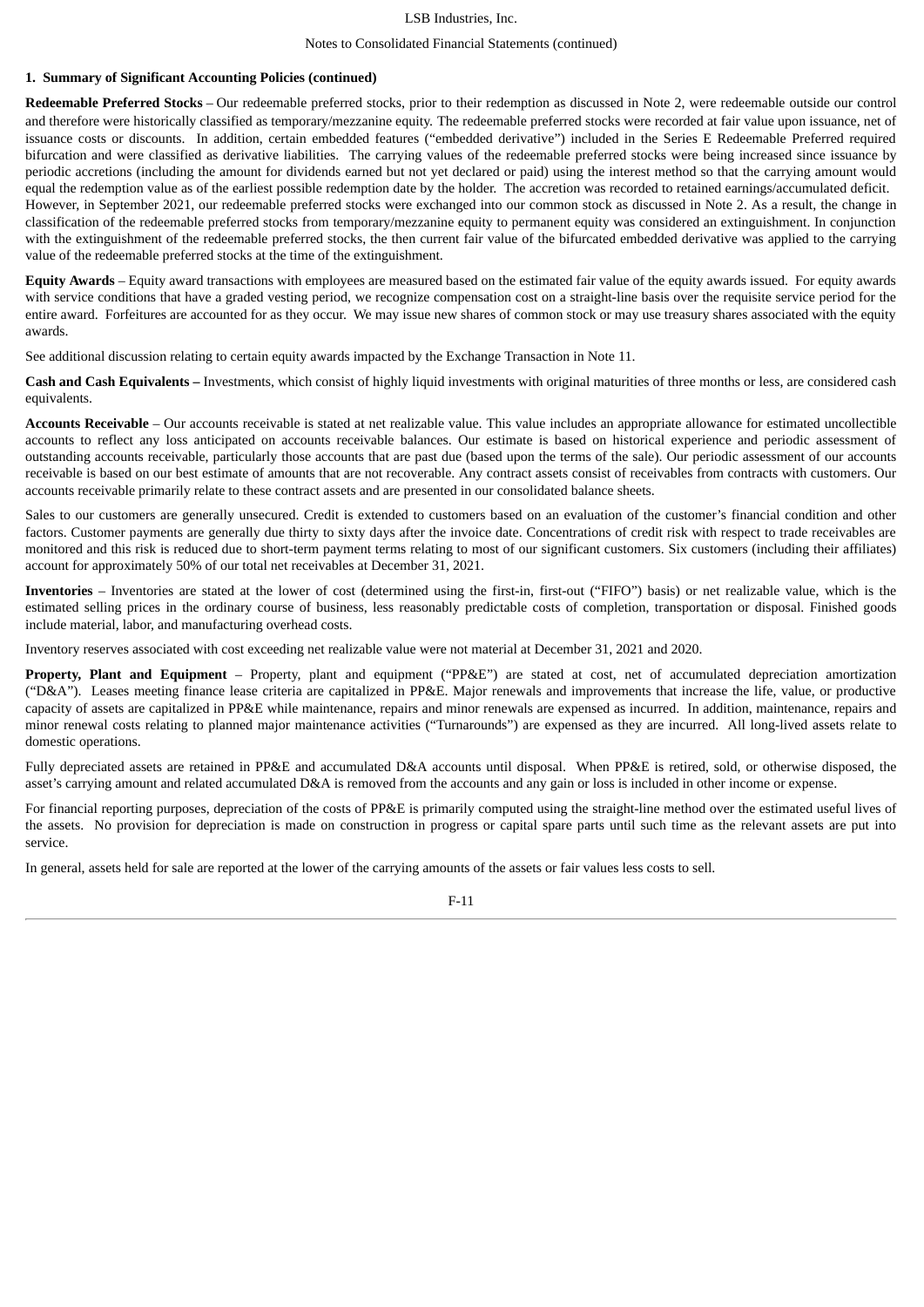## Notes to Consolidated Financial Statements (continued)

## **1. Summary of Significant Accounting Policies (continued)**

**Impairment of Long-Lived Assets** – Long-lived assets are reviewed for impairment whenever events or changes in circumstances indicate that the carrying amount of an asset (asset group) may not be recoverable. An asset's fair value must be determined when the carrying amount of an asset (asset group) exceeds the estimated undiscounted future cash flows expected to result from the use of the asset (asset group) and/or its eventual disposition. If assets to be held and used are considered to be impaired, the impairment to be recognized is the amount by which the carrying amounts of the assets exceed the fair values of the assets as measured by the present value of future net cash flows expected to be generated by the assets or their appraised value. In general, and depending on the event or change in circumstances, our asset groups are reviewed for impairment on a facility-by-facility basis (such as the Cherokee, El Dorado or Pryor Facility).

In addition, if the event or change in circumstance relates to the probable sale of an asset (or group of assets), the specific asset (or group of assets) is reviewed for impairment.

**Leases** – We determine if an arrangement is a lease at inception or modification of a contract and classify each lease as either an operating or finance lease based on the terms of the contract. We reassess lease classification subsequent to commencement upon a change to the expected lease term or a modification to the contract. A contract contains a lease if the contract conveys the right to control the use of the identified property or equipment, explicitly or implicitly, for a period of time in exchange for consideration. Control of an underlying asset is conveyed if we obtain the rights to direct the use of and obtain substantially all of the economic benefit from the use of the underlying asset.

An operating lease asset represents our right to use the underlying asset as a lessee for the lease term and an operating lease liability represent our obligation to make lease payments arising from the lease. Currently, most of our leases are classified as operating leases and primarily relate to railcars, other equipment and office space. Our leases that are classified as finance leases and other leases under which we are the lessor are not material. Variable payments are excluded from the present value of lease payments and are recognized in the period in which the payment is made. Our current leases do not contain residual value guarantees. Most of our leases do not include options to extend or terminate the lease prior to the end of the term. Leases with a term of 12 months or less are not recognized in the balance sheet.

Since our leases generally do not provide an implicit rate, we use our incremental borrowing rate based on the lease term and other information available at the commencement date in determining the present value of lease payments. Lease expense is recognized on a straight-line basis over the applicable lease term.

**Concentration of Credit Risks for Cash and Cash Equivalents and Sales** – Financial instruments relating to cash and cash equivalents potentially subject us to concentrations of credit risk. These financial instruments were held by financial institutions within the U.S. None of the financial instruments held within U.S. were in excess of the federally insured limits.

Net sales to one customer, Koch Fertilizer LLC ("Koch Fertilizer"), represented approximately 15%, 10% and 11% of our total net sales for 2021, 2020 and 2019, respectively. Net sales to one customer, Coffeyville Resources Nitrogen Fertilizer, LLC ("CVR"), represented approximately 12%, 13% and 9% of our total net sales for 2021, 2020 and 2019, respectively.

**Accrued Insurance Liabilities** – We are self-insured up to certain limits for group health, workers' compensation and general liability claims. Above these limits, we have commercial stop-loss insurance coverage for our contractual exposure on group health claims and statutory limits under workers' compensation obligations. We also carry umbrella insurance of \$100 million for most general liability and auto liability risks. We have a separate \$50 million insurance policy covering pollution liability at our chemical facilities. Additional pollution liability coverage for our other facilities is provided in our general liability and umbrella policies.

Our accrued self-insurance liabilities are based on estimates of claims, which include the reported incurred claims amounts plus the reserves established by our insurance adjustors and/or estimates provided by attorneys handling the claims, if any, up to the amount of our self-insurance limits. In addition, our accrued insurance liabilities include estimates of incurred, but not reported, claims based on historical claims experience. The determination of such claims and the appropriateness of the related liability is periodically reviewed and revised, if needed. Changes in these estimated liabilities are charged to operations. Potential legal fees and other directly related costs associated with insurance claims are not accrued but rather are expensed as incurred. Accrued insurance claims are included in accrued and other liabilities. It is reasonably possible that the actual development of claims could be different than our estimates.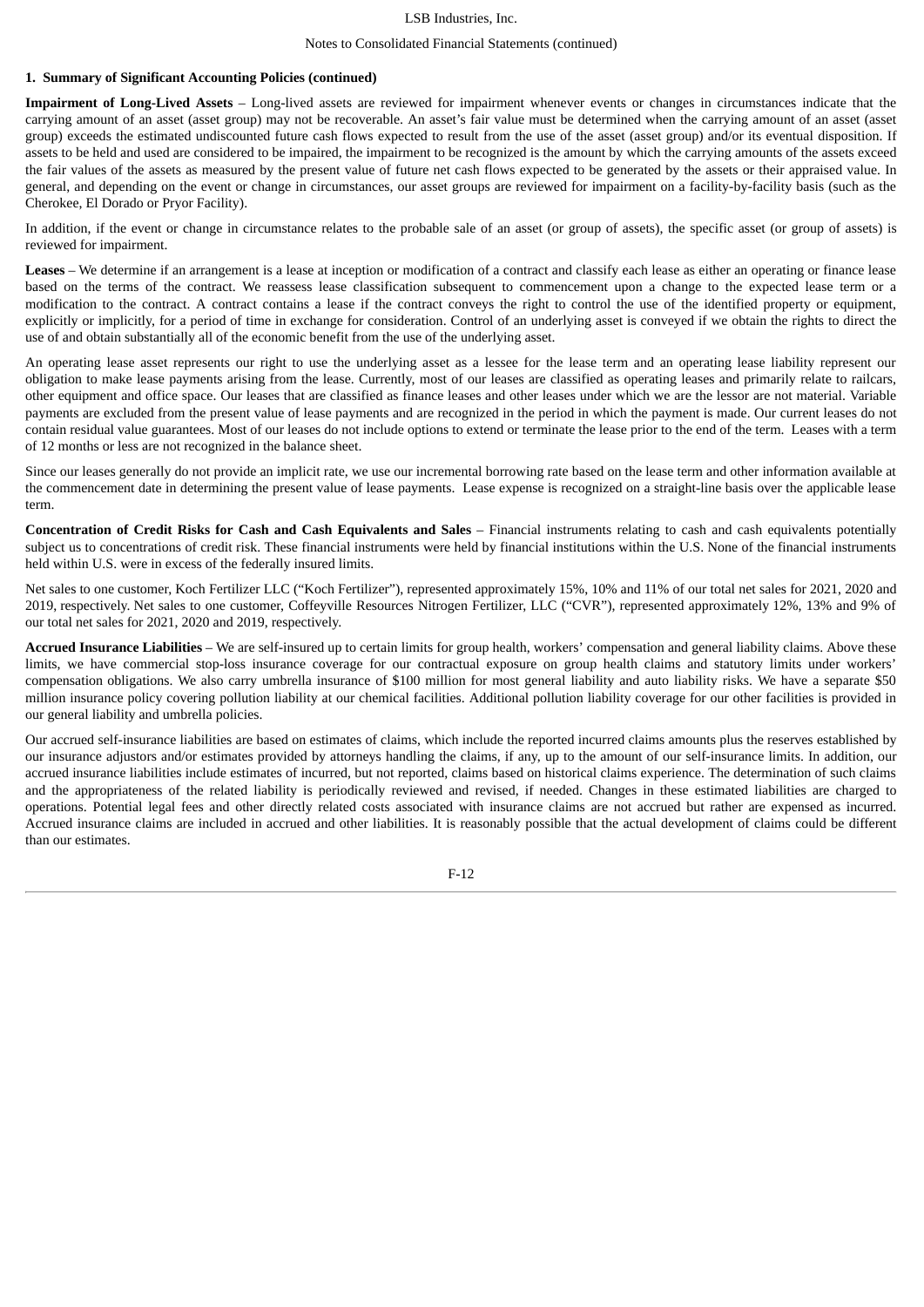## Notes to Consolidated Financial Statements (continued)

#### **1. Summary of Significant Accounting Policies (continued)**

**Executive Benefit Agreements** – We are party to certain benefit agreements with certain key former executives. Costs associated with these individual benefit agreements are accrued based on the estimated remaining service period when such benefits become probable, or they will be paid. Total costs accrued equal the present value of specified payments to be made after benefits become payable.

**Income Taxes –** Income taxes are accounted for under the asset and liability method. Deferred tax assets and liabilities are measured using enacted tax rates expected to apply to taxable income in the years in which those differences are expected to be recovered or settled. The effect on deferred tax assets and liabilities of a change in tax rates is recognized in the statement of operations in the period that includes the enactment date. We establish valuation allowances if we believe it is more-likely-than-not that some or all of deferred tax assets will not be realized. Significant judgment is applied in evaluating the need for and the magnitude of appropriate valuation allowances against deferred tax assets.

In addition, we do not recognize a tax benefit unless we conclude that it is more likely than not that the benefit will be sustained on audit by the relevant taxing authorities based solely on the technical merits of the associated tax position. If the recognition threshold is met, we recognize a tax benefit measured at the largest amount of the tax benefit that, in our judgment, is greater than 50% likely to be realized. We record interest related to unrecognized tax positions in interest expense and penalties in operating other expense.

Income tax benefits associated with amounts that are deductible for income tax purposes are recorded through the statement of operations. These benefits are principally generated from the vesting of restricted stock. We reduce income tax expense for investment tax credits in the period the credit arises and is earned.

**Contingencies** – Certain conditions may exist which may result in a loss, but which will only be resolved when future events occur. We and our legal counsel assess such contingent liabilities, and such assessment inherently involves an exercise of judgment. If the assessment of a contingency indicates that it is probable that a loss has been incurred, we would accrue for such contingent losses when such losses can be reasonably estimated. If the assessment indicates that a potentially material loss contingency is not probable but reasonably possible, or is probable but cannot be estimated, the nature of the contingent liability, together with an estimate of the range of possible loss if determinable and material, would be disclosed. Estimates of potential legal fees and other directly related costs associated with contingencies are not accrued but rather are expensed as incurred. Loss contingency liabilities are included in current and noncurrent accrued and other liabilities and are based on current estimates that may be revised in the near term. In addition, we recognize contingent gains when such gains are realized or when the contingencies have been resolved (generally at the time a settlement has been reached).

**Asset Retirement Obligations** – In general, we record the estimated fair value of an asset retirement obligation ("ARO") associated with tangible longlived assets in the period it is incurred and when there is sufficient information available to estimate the fair value. An ARO associated with long-lived assets is a legal obligation under existing or enacted law, statute, written or oral contract or legal construction. AROs, which are initially recorded based on estimated discounted cash flows, are accreted to full value over time through charges to cost of sales. In addition, we capitalize the corresponding asset retirement cost as PP&E, which cost is depreciated or depleted over the related asset's respective useful life. We do not have any assets restricted for the purpose of settling our AROs.

#### **Revenue Recognition and Other Information**

#### *Revenue Recognition and Performance Obligations*

We determine revenue recognition through the following steps:

- Identification of the performance obligations in the contract;
- Determination of the transaction price;
- Allocation of the transaction price to the performance obligations in the contract; and
- Recognition of revenue when, or as, we satisfy a performance obligation.

A performance obligation is a promise in a contract to transfer a distinct good or service to the customer and is the unit of account. A contract's transaction price is allocated to each distinct performance obligation and recognized as revenue when, or as, the performance obligation is satisfied. Generally, satisfaction occurs when control of the promised goods is transferred to the customer or as services are rendered or completed in exchange for consideration in an amount for which we expect to be entitled. Generally, control is transferred when the preparation for shipment of the product to a customer has been completed. Most of our contracts contain a single performance obligation with the promise to transfer a specific product.

Most of our revenue is recognized from performance obligations satisfied at a point in time, however, we have a performance obligation to perform certain services that are satisfied over a period of time. Revenue is recognized from this type of performance obligation as services are rendered and are based on the amount for which we have a right to invoice, which reflects the amount of expected consideration that corresponds directly with the value of the services performed.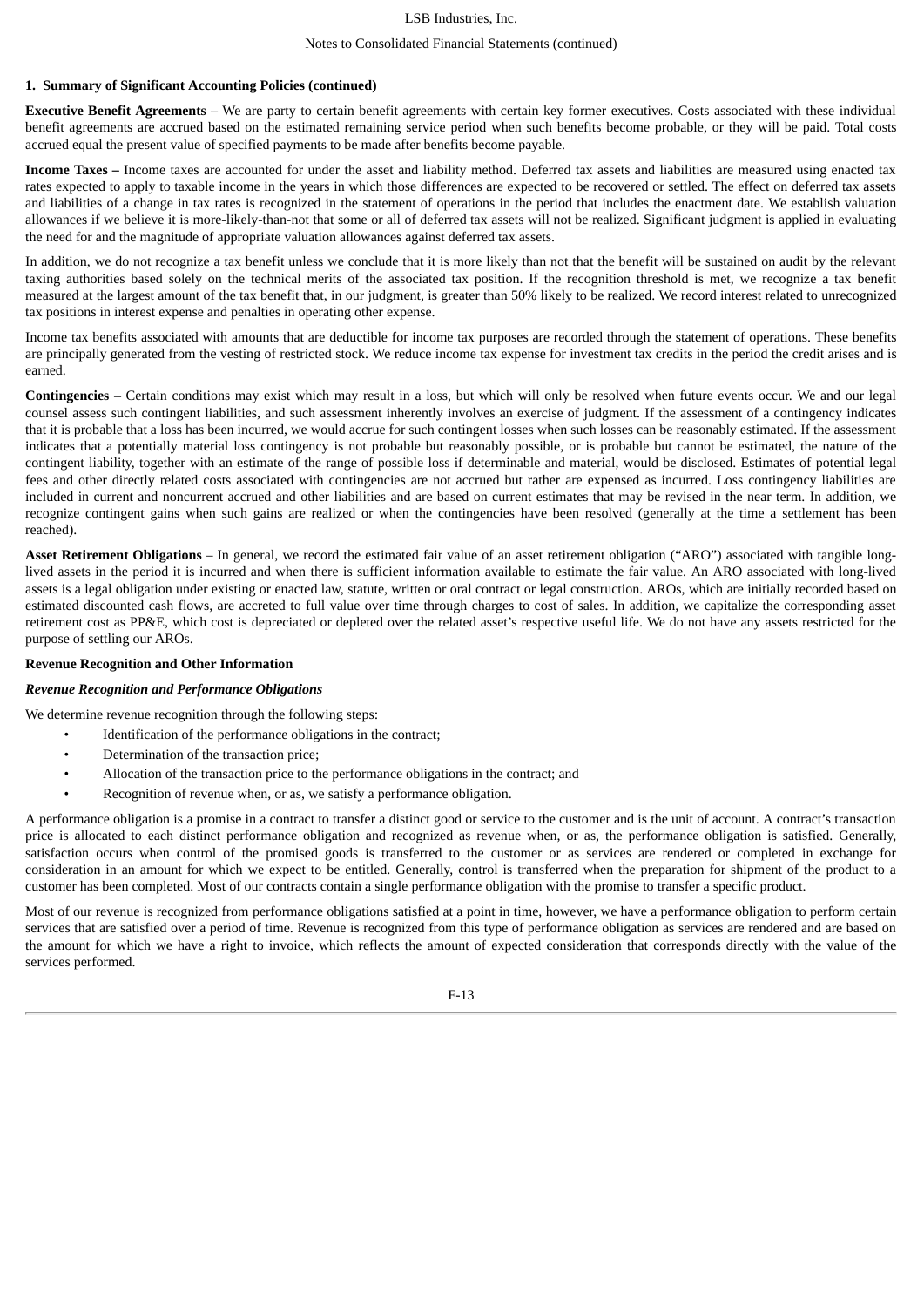## Notes to Consolidated Financial Statements (continued)

#### **1. Summary of Significant Accounting Policies (continued)**

#### *Transaction Price Constraints and Variable Consideration*

For most of our contracts with customers, the transaction price from the inception of a contract is constrained to a short period of time (generally one month) as these contracts contain terms with variable consideration related to both price and quantity. These contract prices are often based on commodity indexes (such as NYMEX natural gas index) published monthly and the contract quantities are typically based on estimated ranges. The quantities become fixed and determinable over a period of time as each sale order is received from the customer.

The nature of our contracts also gives rise to other types of variable consideration, including volume discounts and rebates, make-whole provisions, other pricing concessions, and short-fall charges. We estimate these amounts based on the expected amount to be provided to customers, which result in a transaction price adjustment reducing revenue (net sales) with the offset increasing contract or refund liabilities. These estimates are based on historical experience, anticipated performance and our best judgment at the time. We reassess these estimates on a quarterly basis.

The aforementioned constraints over transaction prices in conjunction with the variable consideration included in our material contracts prevent a practical assignment of a specific dollar amount to performance obligations at the beginning and end of the period. Therefore, we have applied the variable consideration allocation exception.

Future revenues to be earned from the satisfaction of performance obligations will be recognized when control transfers as goods are loaded and weighed or services are performed over the remaining duration of our contracts.

## *Practical Expedients and Other Information*

We have applied the following practical expedients:

- to recognize revenue in the amount we have the right to invoice relating to certain services that are performed for customers and, not disclosing the value of unsatisfied performance obligations related to such services.
- not disclosing the value of unsatisfied performance obligations for contracts with an original expected duration of one year or less.
- not adjusting the promised amount of consideration for the effects of a significant financing component if we expect the financing time period to be one year or less.
- expense as incurred any incremental costs of obtaining a contract if the associated period of benefit is one year or less.

All net sales and long-lived assets relate to domestic operations for the periods presented. In addition, net sales to non-U.S. customers were not material.

Recognition of Incentive Tax Credits (Other Than Credits Associated with Income Taxes) - If an incentive tax credit relates to a recovery of taxes (other than income taxes) incurred, we recognize the incentive tax credit when it is probable and reasonably estimable. If an incentive tax credit relates to an amount in excess of taxes incurred, the incentive tax credit is a contingent gain, which we recognize the incentive tax credit when it is realized or when the contingencies have been resolved (generally at the time a settlement has been reached). Amounts recoverable from the taxing authorities, if any, are included in accounts receivable. The same financial statement classification is used for an incentive tax credit as the associated tax incurred.

At December 31, 2020, our incentive tax credits receivable totaled \$1.4 million (minimal at December 31, 2021).

**Recognition of Insurance Recoveries** – If an insurance claim relates to a recovery of our losses, we recognize the recovery when it is probable and reasonably estimable. If our insurance claim relates to a contingent gain, we recognize the recovery when it is realized or when the contingencies have been resolved (generally at the time a settlement has been reached). Amounts recoverable from our insurance carriers, if any, are included in accounts receivable. An insurance recovery in excess of recoverable costs relating to a business interruption claim, if any, is a reduction to cost of sales.

**Cost of Sales** – Cost of sales includes materials, labor and overhead costs, including depreciation, to manufacture the products sold plus inbound freight, purchasing and receiving costs, inspection costs, internal transfer costs, loading and handling costs, warehousing costs, railcar lease costs and outbound freight. Maintenance, repairs and minor renewal costs relating to Turnarounds are included in cost of sales as they are incurred. Precious metals used as a catalyst and consumed during the manufacturing process are included in cost of sales. Recoveries and gains from precious metals and business interruption insurance claims, if any, are reductions to cost of sales.

**Selling, General and Administrative Expense** – Selling, general and administrative expense ("SG&A") includes costs associated with the sales, marketing and administrative functions. Such costs include personnel costs, including benefits, professional fees, office and occupancy costs associated with the sales, marketing and administrative functions. Also included in SG&A are any distribution fees paid to third parties to distribute our products.

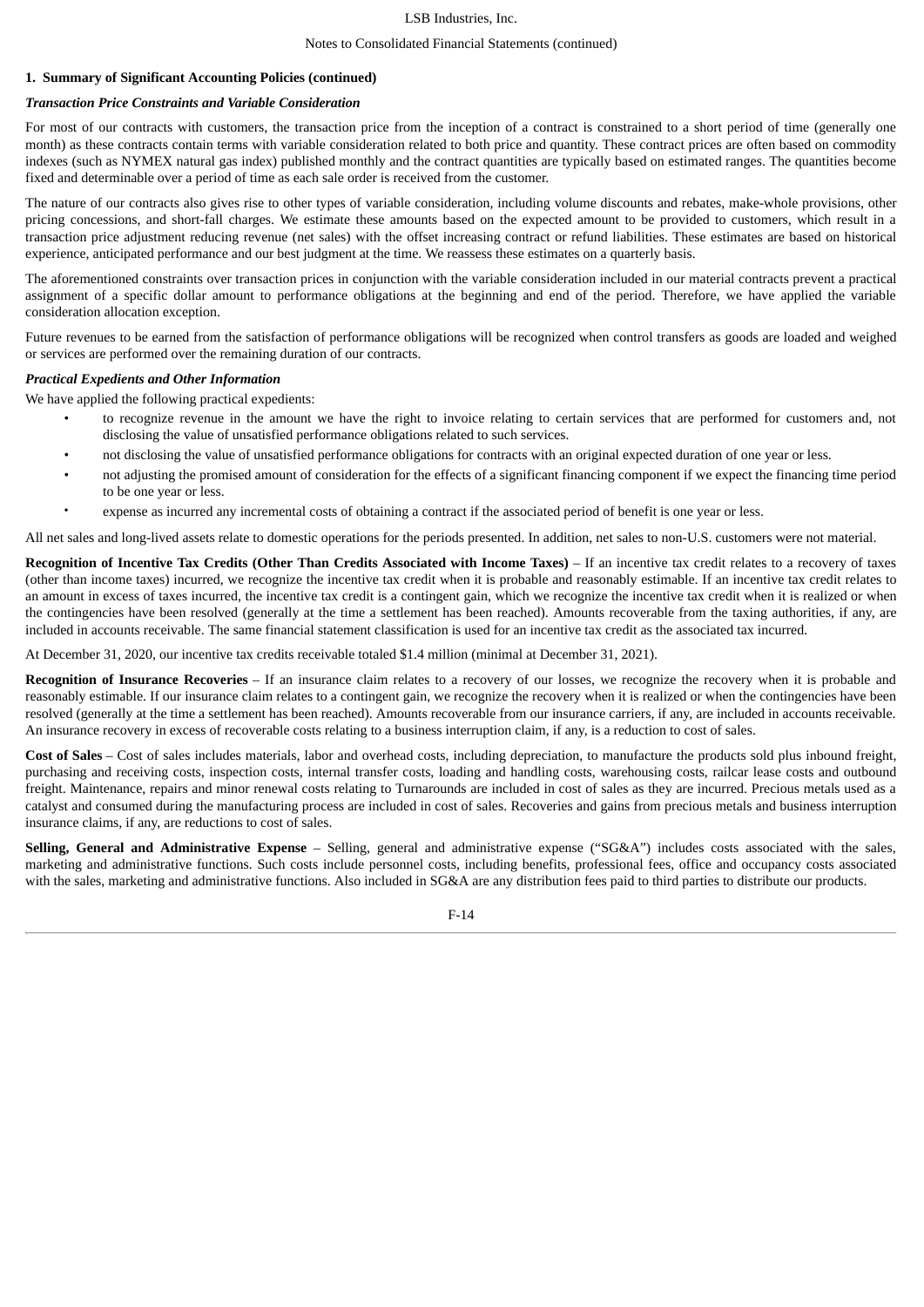## Notes to Consolidated Financial Statements (continued)

## **1. Summary of Significant Accounting Policies (continued)**

**Derivatives, Hedges and Financial Instruments** – Derivatives are recognized in the balance sheet and are measured at fair value. Changes in fair value of derivatives are recorded in results of operations unless the normal purchase or sale exceptions apply, or hedge accounting is elected.

The fair value amounts recognized for our derivative contracts executed with the same counterparty under a master netting arrangement may be offset. We have the choice to offset or not, but that choice must be applied consistently. A master netting arrangement exists if the reporting entity has multiple contracts with a single counterparty that are subject to a contractual agreement that provides for the net settlement of all contracts through a single payment in a single currency in the event of default on or termination of any one contract. Offsetting the fair values recognized for the derivative contracts outstanding with a single counterparty results in the net fair value of the transactions being reported as an asset or a liability in the balance sheet. When applicable, we present the fair values of our derivative contracts under master netting agreements using a gross fair value presentation.

Assets and liabilities measured at fair value are classified using the following hierarchy, which is based upon the transparency of inputs to the valuation as of the measurement date:

**Level 1** - Valuations of contracts classified as Level 1 are based on quoted prices in active markets for identical contracts.

**Level 2** - Valuations of contracts classified as Level 2 are based on quoted prices for similar contracts and valuation inputs other than quoted prices that are observable for these contracts.

**Level 3** - Valuations of assets and liabilities classified as Level 3 are based on prices or valuation techniques that require inputs that are both unobservable and significant to the overall fair value measurement.

At December 31, 2021 and 2020, we did not have any financial instruments with fair values materially different from their carrying amounts (which excludes issuance costs, if applicable). The fair value of financial instruments is not indicative of the overall fair value of our assets and liabilities since financial instruments do not include all assets, including intangibles, and all liabilities.

**Income (Loss) per Common Share** – Net income (loss) attributable to common stockholders is computed by adjusting net income (loss) by the amount of dividends and dividend requirements (including the deemed dividend discussed in Note 2) on preferred stocks and the accretion of redeemable preferred stocks, if applicable. Basic loss per common share is computed by dividing net loss attributable to common stockholders by the weighted average number of common shares outstanding, excluding contingently issuable common shares (unvested restricted stock), if applicable. For periods we earn net income, a proportional share of net income is allocated to participating securities, if applicable, determined by dividing total weighted average participating securities by the sum of the total weighted average common shares and participating securities (the "two-class method"). Certain securities (Series E Redeemable Preferred prior to the Exchange Transaction and restricted stock units) participate in dividends declared on our common stock and are therefore considered to be participating securities.

Participating securities have the effect of diluting both basic and diluted income per common share during periods of net income. For periods we incur a net loss, no loss is allocated to participating securities because they have no contractual obligation to share in our losses. Diluted loss per common share is computed after giving consideration to the dilutive effect of our potential common stock instruments that are outstanding during the period, except where such non-participating securities would be anti-dilutive.

**Segment Information -** We operate in one principal business segment – our chemical business.

## **Recently Adopted Accounting Pronouncement**

ASU 2019-12 - In December 2019, the FASB issued ASU 2019-12, Income Taxes (Topic 740): Simplifying the Accounting for Income Taxes, which affects general principles within Topic 740, Income Taxes. The amendments of ASU 2019-12 are meant to simplify and reduce the cost of accounting for income taxes. The ASU removes certain exceptions to the general framework and also seeks to simplify and/or clarify accounting for income taxes by adding certain requirements that would simplify GAAP for financial statement preparers. On January 1, 2021, we adopted ASU 2019-12, which did not have a material impact on our consolidated financial statements or related disclosures.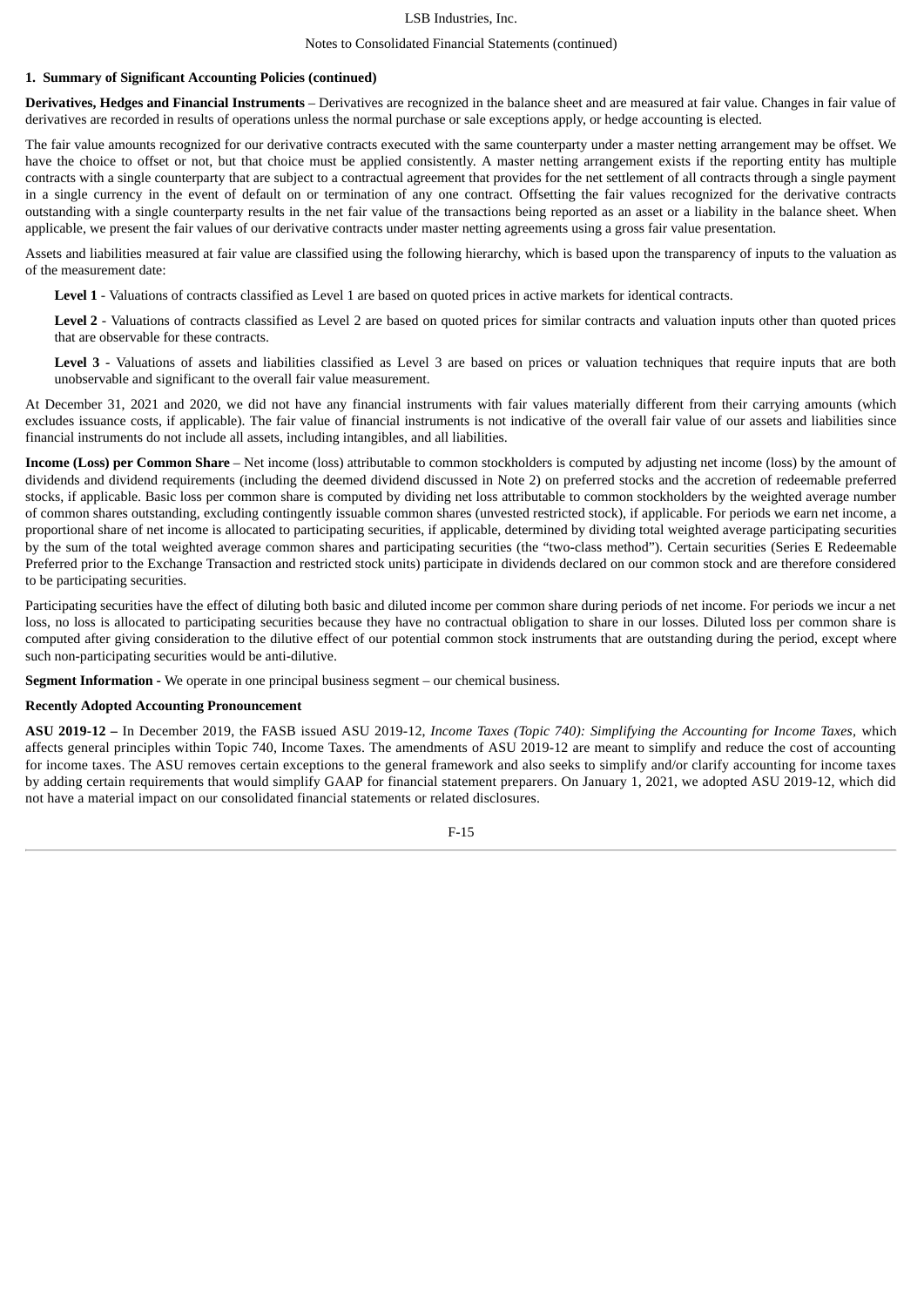## Notes to Consolidated Financial Statements (continued)

## **1. Summary of Significant Accounting Policies (continued)**

## **Recently Issued Accounting Pronouncements**

ASU 2020-06 - In August 2020, the FASB issued ASU 2020-06, Debt-Debt with Conversion and other Options (Subtopic 470-20) and Derivatives and *Hedging – Contracts in Entity's own Equity (Subtopic 815-40)*. This ASU addresses the complexity associated with applying GAAP to certain financial instruments with characteristics of liabilities and equity. The ASU includes amendments to the guidance on convertible instruments and the derivative scope exception for contracts in an entity's own equity and simplifies the accounting for convertible instruments which include beneficial conversion features or cash conversion features by removing certain separation models. Additionally, the ASU requires entities to use the "if-converted" method when calculating diluted earnings per share for convertible instruments. This ASU will be effective for us on January 1, 2024; however, early adoption is permitted, which began January 1, 2021. We are evaluating the timing and the effect of our pending adoption of this ASU on our consolidated financial statements and related disclosures at this time.

ASU 2020-04 - In March 2020, the FASB issued ASU 2020-04, Reference Rate Reform (Topic 848): Facilitation of the Effects of Reference Rate *Reform on Financial Reporting,* which provides optional guidance for a limited time to ease the potential accounting burden associated with transitioning away from reference rates such as LIBOR that are expected to be discontinued. This ASU provides exceptions and optional expedients for applying GAAP to contract modifications, hedging relationships, and other transactions that reference LIBOR or other reference rates to be discontinued as a result of reference rate reform. They do not apply to modifications made or hedges entered into or evaluated after December 31, 2022, unless the hedging relationships existed as of that date and optional expedients for them were elected and retained through the end of the hedging relationship. This ASU became effective upon issuance. We continue to evaluate the effect of this ASU and plan to utilize this relief for our debt agreements that include LIBOR rates.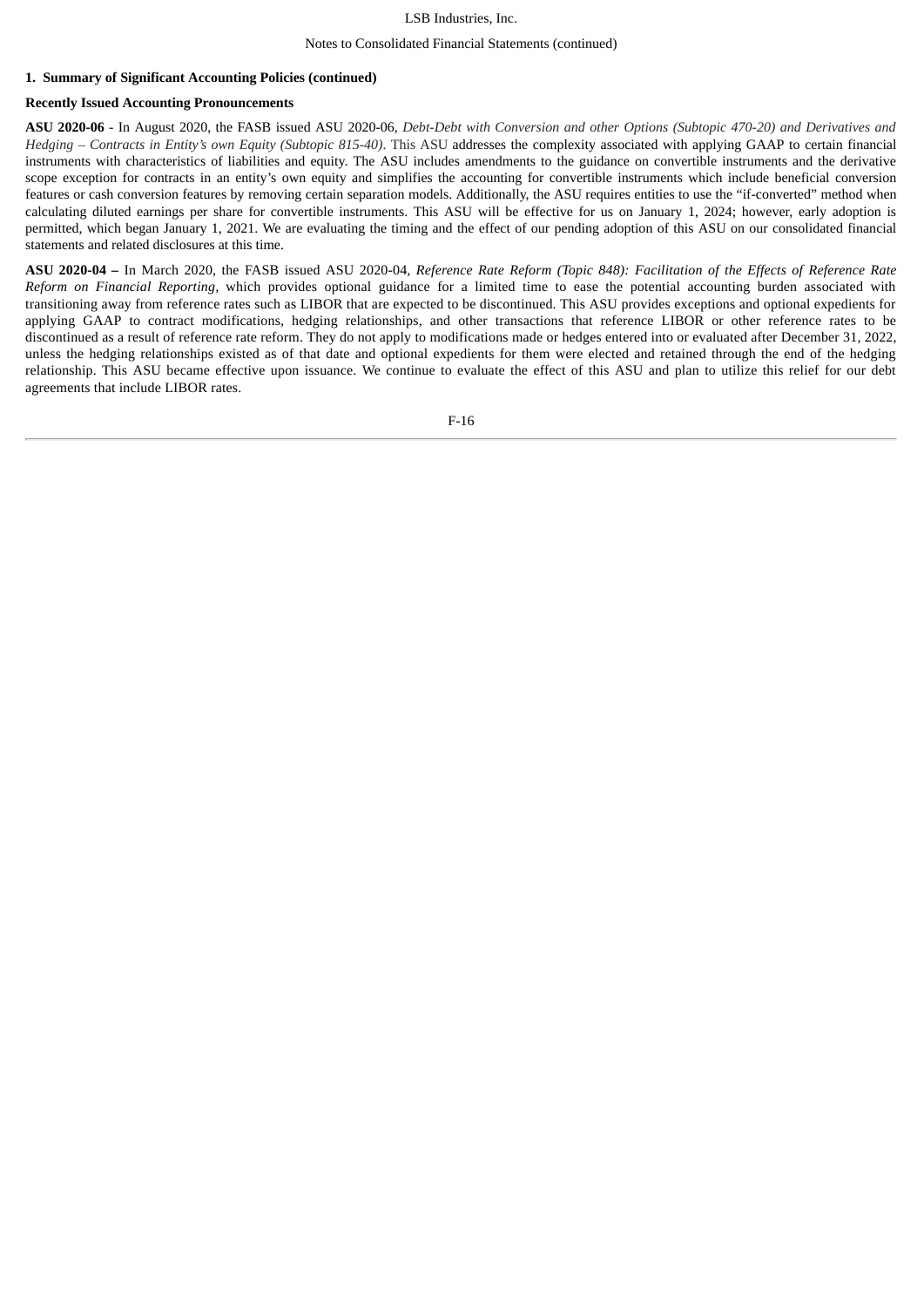## Notes to Consolidated Financial Statements (continued)

#### **2. Redeemable Preferred Stocks**

## *Series E and Series F Redeemable Preferred Exchanged for Common Stock*

In July 2021, we entered into a Securities Exchange Agreement (the "Exchange Agreement") with LSB Funding (the "Holder"), an affiliate of Eldridge Industries, LLC and other affiliates (together "Eldridge"), which Exchange Agreement was voted on and approved by our stockholders at the Special Meeting as discussed in Note 1. Pursuant to the terms of the Exchange Agreement, the Holder would exchange all of the shares of the Series E and Series F Redeemable Preferred into our common stock based on the liquidation preference ("Liquidation Preference"), at the time of the exchange, and an exchange price of \$6.16, which is equal to the 30-day volume weighted average price as of the date of the Exchange Agreement. The Liquidation Preference primarily consists of \$1,000 per share of Series E Redeemable Preferred plus accrued and unpaid dividends and the participation rights value.

On September 27, 2021, the closing of the Exchange Agreement occurred, and the Exchange Transaction was consummated. Pursuant to the terms of the Exchange Agreement, the Holder exchanged all of the shares of the Series E and Series F Redeemable Preferred for approximately 49.1 million shares of our common stock.

The total fair value of the approximately 49.1 million shares of common stock issued was approximately \$531.1 million (based on the average per share price on the date of closing). The fair value of the common stock issued was in excess of the Series E and Series F Redeemable Preferred carrying amount, net of the bifurcated embedded derivative and unamortized issuance costs, by approximately \$231.8 million and is treated as a deemed dividend. Because we were in an accumulated deficit position on the closing date, the deemed dividend was charged to capital in excess of par value.

Changes in our Series E and Series F Redeemable Preferred are as follows:

|                                     |           |                                      | <b>Accrued Liability-</b>  |                                      |        |
|-------------------------------------|-----------|--------------------------------------|----------------------------|--------------------------------------|--------|
|                                     |           | <b>Series E Redeemable Preferred</b> | <b>Embedded Derivative</b> | <b>Series F Redeemable Preferred</b> |        |
|                                     | Shares    | <b>Amount</b>                        | Amount                     | <b>Shares</b>                        | Amount |
|                                     |           |                                      | (Dollars In Thousands)     |                                      |        |
| Balance at December 31, 2020        | 139,768   | 272,101<br>\$                        | \$<br>1,029                | $1\,$                                | \$     |
| Accretion relating to liquidation   |           |                                      |                            |                                      |        |
| preference on                       |           |                                      |                            |                                      |        |
| preferred stock                     |           | 814                                  |                            |                                      |        |
| Accretion for discount and issuance |           |                                      |                            |                                      |        |
| costs on                            |           |                                      |                            |                                      |        |
| preferred stock                     |           | 709                                  |                            |                                      |        |
| Accumulated dividends               |           | 29,914                               |                            |                                      |        |
| Change in fair value of             |           |                                      |                            |                                      |        |
| embedded derivative                 |           |                                      | 2,258                      |                                      |        |
| Costs relating to exchange          |           |                                      |                            |                                      |        |
| transaction                         |           | (7, 497)                             |                            |                                      |        |
| Exchange of preferred stock         |           |                                      |                            |                                      |        |
| for common stock                    | (139,768) | (296, 041)                           | (3,287)                    | (1)                                  |        |
| Balance at December 31, 2021        |           |                                      |                            |                                      |        |

## *Change of Control*

As the result of the Exchange Transaction discussed above, Eldridge held over 60% of our outstanding shares of common stock on the closing date. As a result, a change of control ("CoC") event occurred as defined in certain equity award agreements discussed in Note 11 and in certain cash-based award agreements.

Pursuant to the terms of the cash-based awards outstanding as of the CoC event, all such awards immediately vested and approximately \$5.4 million was paid. As a result of the vesting, we recognized an additional \$2.0 million expense, of which \$0.7 million is classified as cost of sales and \$1.3 million is classified as SG&A.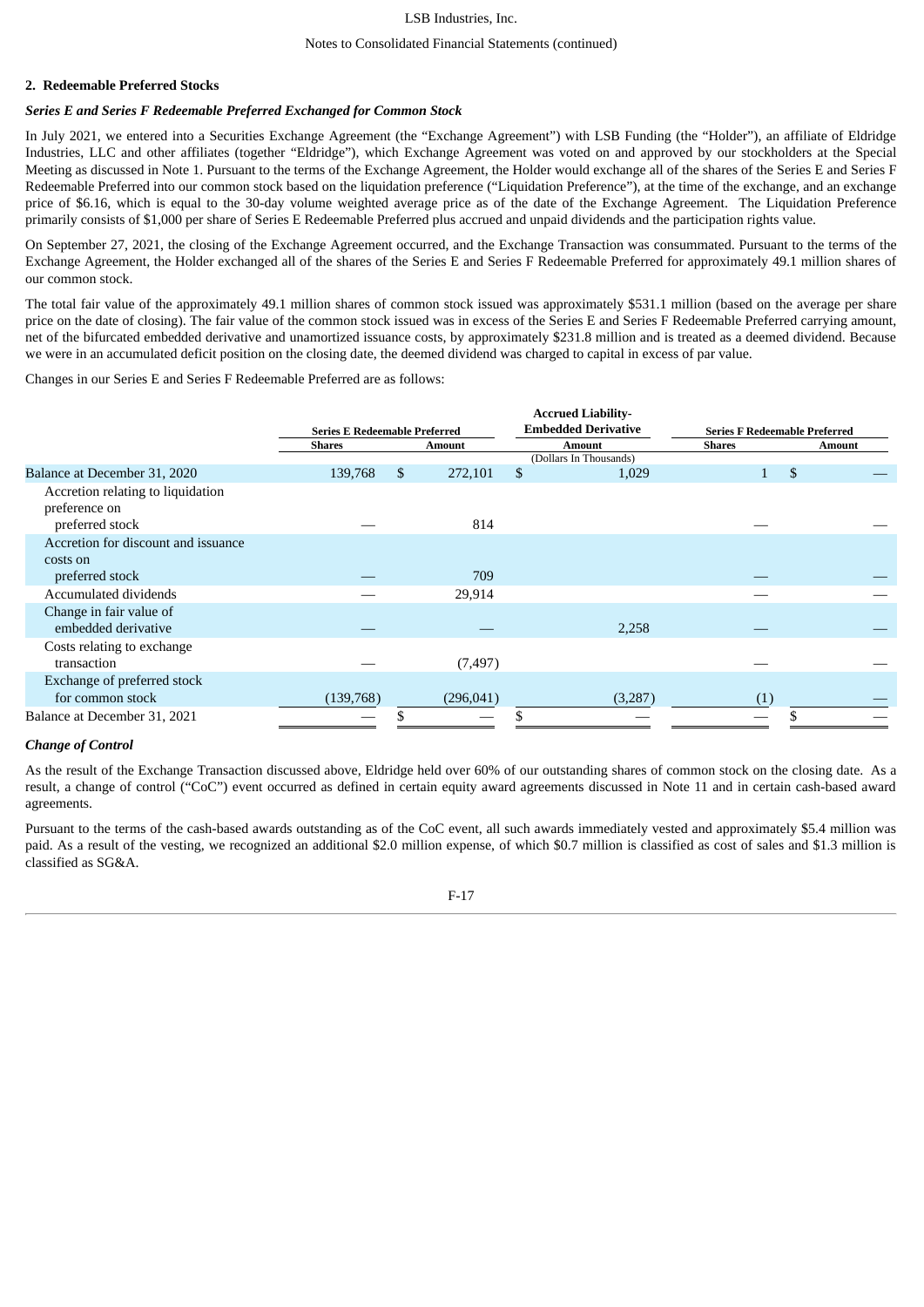## Notes to Consolidated Financial Statements (continued)

## **3. Loss per Common Share**

The following table sets forth the computation of basic and diluted net loss per common share:

|                                                              | 2021                                    |  | 2020      |    | 2019      |
|--------------------------------------------------------------|-----------------------------------------|--|-----------|----|-----------|
|                                                              | In Thousands, Except Per Share Amounts) |  |           |    |           |
| Numerator:                                                   |                                         |  |           |    |           |
| Net income (loss)                                            | \$<br>43,545                            |  | (61, 911) | -S | (63, 417) |
| Adjustments for basic and diluted net loss per common share: |                                         |  |           |    |           |
| Dividend requirements on Series E Redeemable Preferred       | (29, 914)                               |  | (35, 182) |    | (30,729)  |
| Deemed dividend on Series E and Series F                     |                                         |  |           |    |           |
| Redeemable Preferred                                         | (231, 812)                              |  |           |    |           |
| Dividend and dividend requirements on Series B Preferred     | (239)                                   |  | (240)     |    | (240)     |
| Dividend and dividend requirements on Series D Preferred     | (59)                                    |  | (60)      |    | (60)      |
| Accretion of Series E Redeemable Preferred                   | (1,523)                                 |  | (2,026)   |    | (1,995)   |
|                                                              |                                         |  |           |    |           |
| Numerator for basic and diluted net loss per common share    | (220,002)                               |  | (99, 419) |    | (96, 441) |
|                                                              |                                         |  |           |    |           |
| Denominator:                                                 |                                         |  |           |    |           |
| Denominator for basic and diluted net loss per common        |                                         |  |           |    |           |
| share - adjusted weighted-average shares (1)                 | 49,963                                  |  | 36,664    |    | 36,455    |
|                                                              |                                         |  |           |    |           |
| Basic and diluted net loss per common share                  | (4.40)                                  |  | (2.71)    |    | (2.65)    |
|                                                              |                                         |  |           |    |           |

(1) All periods exclude the weighted-average shares of unvested restricted stock that are contingently issuable.

The following weighted-average shares of securities were not included in the computation of diluted net loss per common share as their effect would have been antidilutive:

|                                                           | 2021  | 2020           | 2019  |  |  |
|-----------------------------------------------------------|-------|----------------|-------|--|--|
|                                                           |       | (In Thousands) |       |  |  |
| Restricted stock and stock units                          | 1,531 | 1,588          | 938   |  |  |
| Stock options                                             | 13    | 138            | 138   |  |  |
| Series E redeemable preferred stock - embedded derivative |       | 304            | 304   |  |  |
| Convertible preferred stocks                              |       | 1.192          | 1,192 |  |  |
|                                                           | 1,544 | 3,222          | 2,572 |  |  |

## **4. Property, Plant and Equipment**

|                                                | Average          |                 | December 31, |           |
|------------------------------------------------|------------------|-----------------|--------------|-----------|
|                                                | useful lives (1) | 2021            |              | 2020      |
|                                                |                  | (In Thousands)  |              |           |
| Machinery, equipment and automotive            | 25               | \$<br>1,244,617 | S.           | 1,213,359 |
| Buildings and improvements                     | 26               | 44,814          |              | 44,123    |
| Land improvements                              | 35               | 8,271           |              | 8,223     |
| Furniture, fixtures and store equipment        | 5                | 1,156           |              | 1,080     |
| Construction in progress                       | N/A              | 15,298          |              | 18,389    |
| Capital spare parts                            | N/A              | 26,744          |              | 26,894    |
| Land                                           | N/A              | 4,567           |              | 4,567     |
|                                                |                  | 1,345,467       |              | 1,316,635 |
| Less accumulated depreciation and amortization |                  | 486,987         |              | 425,437   |
|                                                |                  | 858,480         |              | 891,198   |

(1) Weighted average useful lives as of December 31, 2021.

Machinery, equipment and automotive primarily includes the categories of property and equipment and estimated useful lives as follows: processing plants and plant infrastructure (15-30 years); certain processing plant components (3-10 years); and trucks, automobiles, trailers, and other rolling stock (4-7 years).

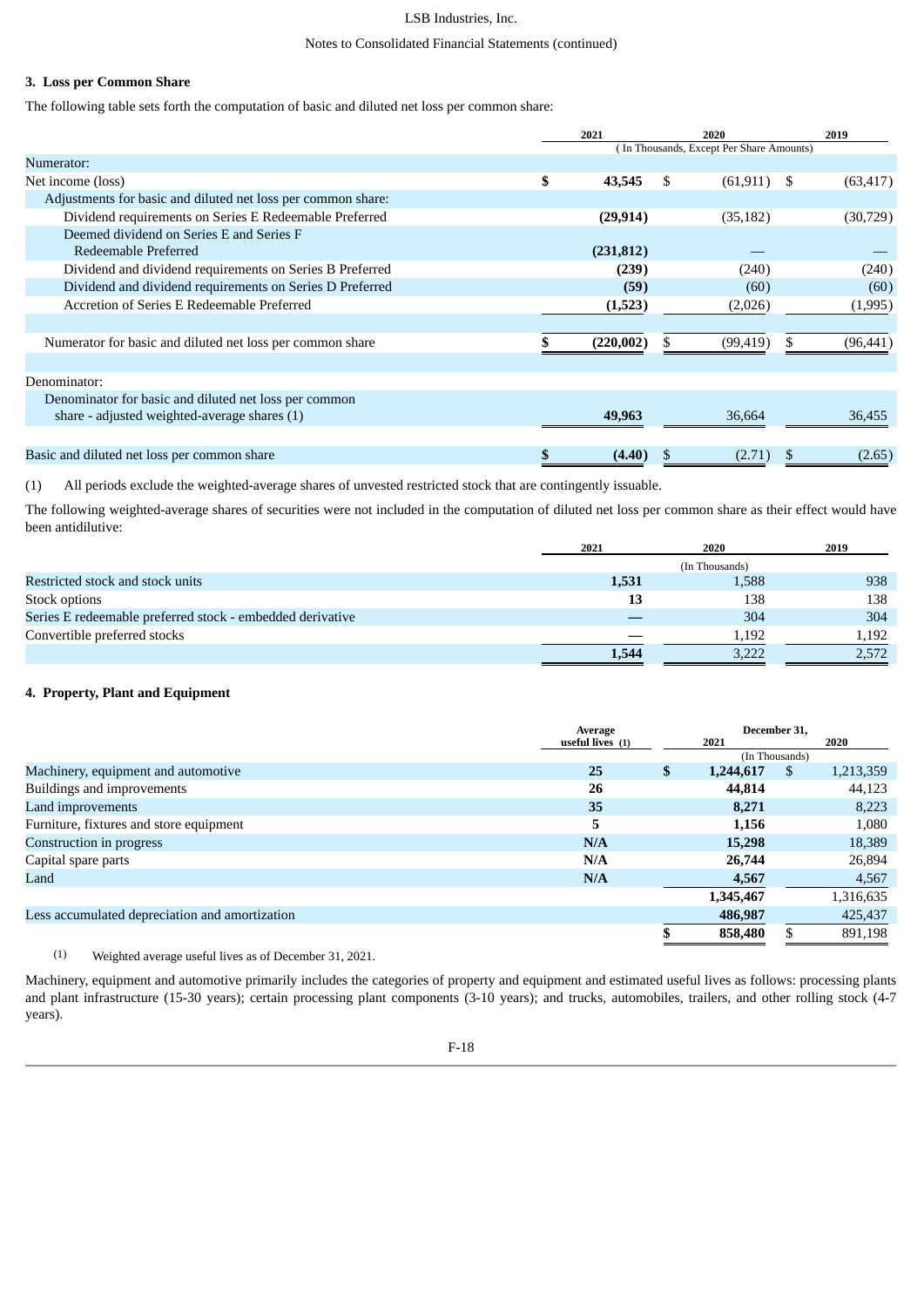## Notes to Consolidated Financial Statements (continued)

#### **5. Current and Noncurrent Accrued and Other Liabilities**

|                                                         |      | December 31.   |     |        |  |
|---------------------------------------------------------|------|----------------|-----|--------|--|
|                                                         | 2021 |                |     | 2020   |  |
|                                                         |      | (In Thousands) |     |        |  |
| Accrued payroll and benefits                            | \$   | 9,794          |     | 5,837  |  |
| Accrued interest                                        |      | 8,397          | S   | 8,669  |  |
| Current portion of operating lease liabilities          |      | 7,755          |     | 6,706  |  |
| Accrued death and other executive benefits              |      | 2,514          |     | 2,539  |  |
| Accrued health and worker compensation insurance claims |      | 1,272          |     | 1,179  |  |
| Other                                                   |      | 6,599          |     | 11,527 |  |
|                                                         |      | 36,331         |     | 36,457 |  |
| Less noncurrent portion                                 |      | 3,030          |     | 6,090  |  |
| Current portion of accrued and other liabilities        | \$   | 33,301         | \$. | 30,367 |  |

## **6. Asset Retirement Obligations**

We own the land on which our owned plants operate, limiting asset retirement obligations at our owned chemical facilities. However, we have various legal requirements related to operations at our chemical facilities mainly for the disposal of wastewater generated at certain of these facilities. At December 31, 2021 and 2020, our accrued liability for AROs was \$100,000. However, the facilities and some of the water related assets have an indeterminate life and as a result there is insufficient information to estimate the fair value for certain of our AROs. We will continue to review these obligations and record a liability when a reasonable estimate of the fair value can be made.

## **7. Long-Term Debt**

|                                                        | December 31, |                |    |         |  |
|--------------------------------------------------------|--------------|----------------|----|---------|--|
|                                                        |              | 2021           |    | 2020    |  |
|                                                        |              | (In Thousands) |    |         |  |
| Working Capital Revolver Loan, with a current interest |              |                |    |         |  |
| rate of $3.75\%$ (A)                                   | \$           |                | S  |         |  |
| Senior Secured Notes due 2028 (B)                      |              | 500,000        |    |         |  |
| Senior Secured Notes due 2023 (B)                      |              |                |    | 435,000 |  |
| Secured Financing due 2023, with an interest           |              |                |    |         |  |
| rate of $8.32\%$ (C)                                   |              | 7,712          |    | 10,715  |  |
| Secured Loan Agreement due 2025, with an interest      |              |                |    |         |  |
| rate of $8.75\%$ (D)                                   |              | 5,328          |    | 6,834   |  |
| Secured Financing Agreement due 2025, with an interest |              |                |    |         |  |
| rate of 8.75% (E)                                      |              | 23,987         |    | 28,636  |  |
| Unsecured Loan Agreement due 2022, with an interest    |              |                |    |         |  |
| rate of $1.00\%$ (F)                                   |              |                |    | 10,000  |  |
| Secured Promissory Note due 2021                       |              |                |    | 1,221   |  |
| Other                                                  |              | 339            |    | 432     |  |
| Unamortized debt issuance costs                        |              | (9, 722)       |    | (8,648) |  |
|                                                        |              | 527,644        |    | 484,190 |  |
| Less current portion of long-term debt $(G)$           |              | 9,454          |    | 16,801  |  |
| Long-term debt due after one year, net $(G)$           | \$           | 518,190        | \$ | 467,389 |  |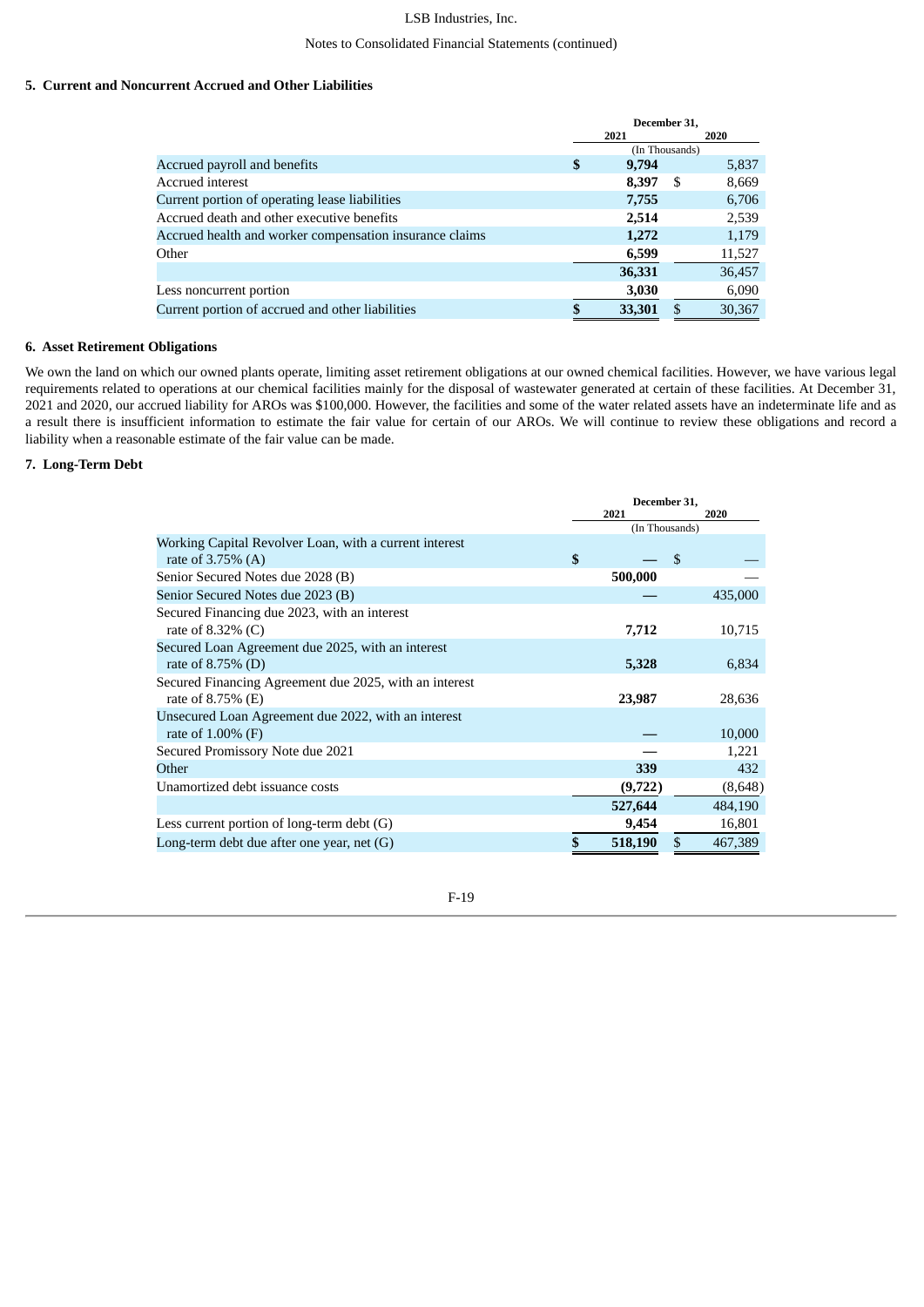#### Notes to Consolidated Financial Statements (continued)

#### **7. Long-Term Debt (continued)**

**(A)** Our revolving credit facility, as amended (the "Working Capital Revolver Loan"), provides for advances up to \$65 million (the "Maximum Revolver Amount"), based on specific percentages of eligible accounts receivable and inventories and up to \$10 million of letters of credit, the outstanding amount of which reduces the available for borrowing under the Working Capital Revolver Loan. At December 31, 2021, our available borrowings under our Working Capital Revolver Loan were approximately \$61.3 million, based on our eligible collateral, less outstanding letters of credit and loan balance. The maturity date of the Working Capital Revolver Loan is on the earlier of (i) the date that is 90 days prior to the earliest stated maturity date of the Senior Secured Notes (unless refinanced or repaid) and (ii) February 26, 2024. Subject to certain conditions and subject to lender approval, the Maximum Revolver Amount may increase up to an additional \$10 million. The Working Capital Revolver Loan also provides for a springing financial covenant (the "Financial Covenant"), which requires that, if the borrowing availability is less than 10.0% of the total revolver commitments, then the **borrowers must maintain a minimum fixed charge coverage ratio of** not less than 1.00 to 1.00. **The Financial Covenant, if triggered, is tested monthly.**

Interest accrues on outstanding borrowings under the Working Capital Revolver Loan at a rate equal to, at our election, either (a) LIBOR for an interest period selected by us plus an applicable margin equal to 1.50% per annum or 1.75% per annum, depending on borrowing availability under the Working Capital Revolver Loan, or (b) Wells Fargo Capital Finance's prime rate plus an applicable margin equal to 0.50% per annum or 0.75% per annum, depending on borrowing availability under the Working Capital Revolver Loan. Interest is paid quarterly, if applicable.

The Working Capital Revolver Loan contains customary covenants including limitations on asset sales, liens, debt incurrence, restricted payments, investments, dividends and transactions with affiliates.

The Working Capital Revolver Loan includes customary events of default. Upon the occurrence of any event of default, the obligations under the Working Capital Revolver Loan may be accelerated and the revolver commitments may be terminated.

Obligations under the Working Capital Revolver Loan are secured by a first priority security interest in substantially all of our current assets, including accounts receivable and inventory, subject to certain customary exceptions.

Also, the lender provided LSB a consent to close the Exchange Transaction discussed in Note 2 and to allow for the payment of dividends to the holders of the Series B and Series D Preferred discussed in Note 12.

**(B)** On October 14, 2021, LSB completed the issuance and sale of \$500 million in aggregate principal amount of its 6.25% Senior Secured Notes due 2028 (the "New Notes"). The New Notes were issued pursuant to an indenture, dated as of October 14, 2021 (the "Indenture"), by and among the LSB, the subsidiary guarantors named therein, and Wilmington Trust, National Association, a national banking association, as trustee and collateral agent. The New Notes were issued at a price equal to 100% of their face value. Most of the proceeds from the New Notes were used to redeem all of our existing Senior Secured Notes due 2023 (the "Old Notes"), to pay related transaction fees, and the remaining portion to be used for general corporate purposes. The redemption was completed by the trustee on October 29, 2021.

The Old Notes were redeemed in accordance with the contractual terms and was accounted for as an extinguishment of debt. As a result, we recognized a loss on extinguishment of debt of approximately \$20.3 million in 2021, primarily consisting of the contractual redemption premium paid and the expensing of unamortized debt issuance costs associated with the Old Notes.

The New Notes mature on October 15, 2028, ranking senior in right of payment to all of our debt that is expressly subordinated in right of payment to the notes, and will rank pari passu in right of payment with all of our liabilities that are not so subordinated, including the Working Capital Revolver Loan. LSB's obligations under the New Notes are jointly and severally guaranteed by the subsidiary guarantors named in the Indenture on a senior secured basis.

Interest on the New Notes accrues at a rate of 6.25% per annum and is payable semi-annually in arrears on May 15 and October 15 of each year, beginning on May 15, 2022.

Pursuant to the Indenture, LSB may redeem the New Notes at its option, in whole or in part, at certain redemption prices, including a "make-whole" premium, as set forth in the Indenture but also includes redemption requirements associated with a change of control (as defined in the Indenture). The New Notes do not have any conversion features. In addition, the Indenture contains customary covenants that limit, among other things, LSB and certain of its subsidiaries' ability to engage in certain transactions and also provides for customary events of default (subject in certain cases to customary grace and cure periods). Generally, if an event of default occurs and is continuing, the trustee or holders of at least 25% in principal amount of the then outstanding New Notes may declare the principal of and accrued but unpaid interest on all the New Notes to be due and payable.

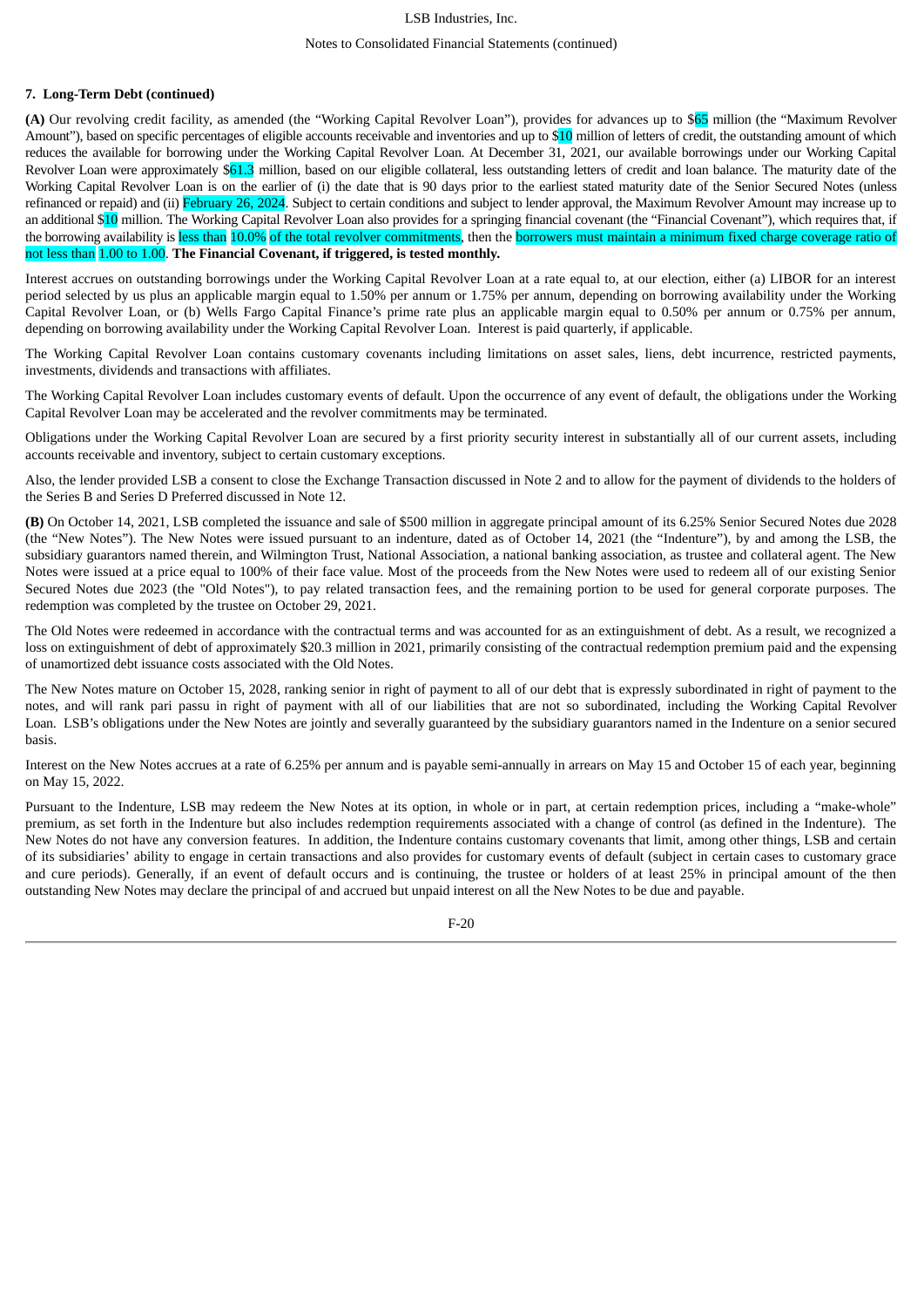### Notes to Consolidated Financial Statements (continued)

#### **7. Long-Term Debt (continued)**

LSB may redeem the New Notes at its option, in whole or in part, subject to the payment of a premium of 3.125% of the principal amount so redeemed, in the case of any optional redemption on or after October 15, 2024. If LSB experiences a change of control, it must offer to purchase the New Notes at 101% of their principal amount, plus accrued and unpaid interest, if any, to but excluding the date of purchase.

The Indenture contains covenants that limit, among other things, LSB and certain of its subsidiaries' ability to (1) incur additional indebtedness; (2) declare or pay dividends, redeem stock or make other distributions to stockholders; (3) make other restricted payments, including investments; (4) create dividend and other payment restrictions affecting its subsidiaries; (5) create liens or use assets as security in other transactions; (6) merge or consolidate, or sell, transfer, lease or dispose of all or substantially all of our assets; and (7) enter into transactions with affiliates. Further, during any such time when the New Notes are rated investment grade by each of Moody's Investors Service, Inc. and Standard & Poor's Investors Ratings Services and no Default (as defined in the Indenture) has occurred and is continuing, certain of the covenants will be suspended with respect to the New Notes.

Obligations in respect of the New Notes are secured by a first priority security interest in substantially all of our fixed assets, subject to certain customary exceptions.

**(C)** El Dorado Chemical Company ("EDC"), one of our subsidiaries, is party to a secured financing arrangement with an affiliate of LSB Funding. Principal and interest are payable in 48 equal monthly installments with a final balloon payment of approximately \$3 million due in June 2023.

**(D)** EDC is party to a secured loan agreement with an affiliate of LSB Funding. Principal and interest will be payable in 60 equal monthly installments through March 2025.

**(E)** In August 2020, El Dorado Ammonia L.L.C. ("EDA"), one of our subsidiaries, entered into a \$30 million secured financing arrangement with an affiliate of LSB Funding. Beginning in September 2020, principal and interest are payable in 60 equal monthly installments with a final balloon payment of approximately \$5 million due in August 2025. This financing arrangement is secured by an ammonia storage tank and is guaranteed by LSB.

**(F)** In April 2020, LSB entered into a federally guaranteed loan agreement ("PPP loan") for \$10 million with a lender pursuant to a new loan program through the U.S. Small Business Administration ("SBA") as the result of the Paycheck Protection Program ("PPP") established by the Coronavirus Aid, Relief, and Economic Security ("CARES") Act and amended by the Paycheck Protection Program Flexibility Act of 2020. We applied ASC 470, *Debt,* to account for the PPP loan. We have used all of the proceeds from the PPP loan for payroll, rent, utilities, and other specified costs that qualify for loan forgiveness. In April 2021, we submitted the PPP loan forgiveness application to the lender. In June 2021, the PPP loan was fully forgiven by the SBA and lender. As a result, we recognized a gain on extinguishment of debt of \$10 million in 2021.

**(G)** Maturities of long-term debt for each of the five years after December 31, 2021 are as follows (in thousands):

| 2022                      | \$<br>9,454 |
|---------------------------|-------------|
| 2023                      | 10,900      |
| 2024                      | 7,427       |
| 2025                      | 9,585       |
| 2026                      |             |
| Thereafter                | 500,000     |
| Less: Debt issuance costs | 9,722       |
|                           | 527,644     |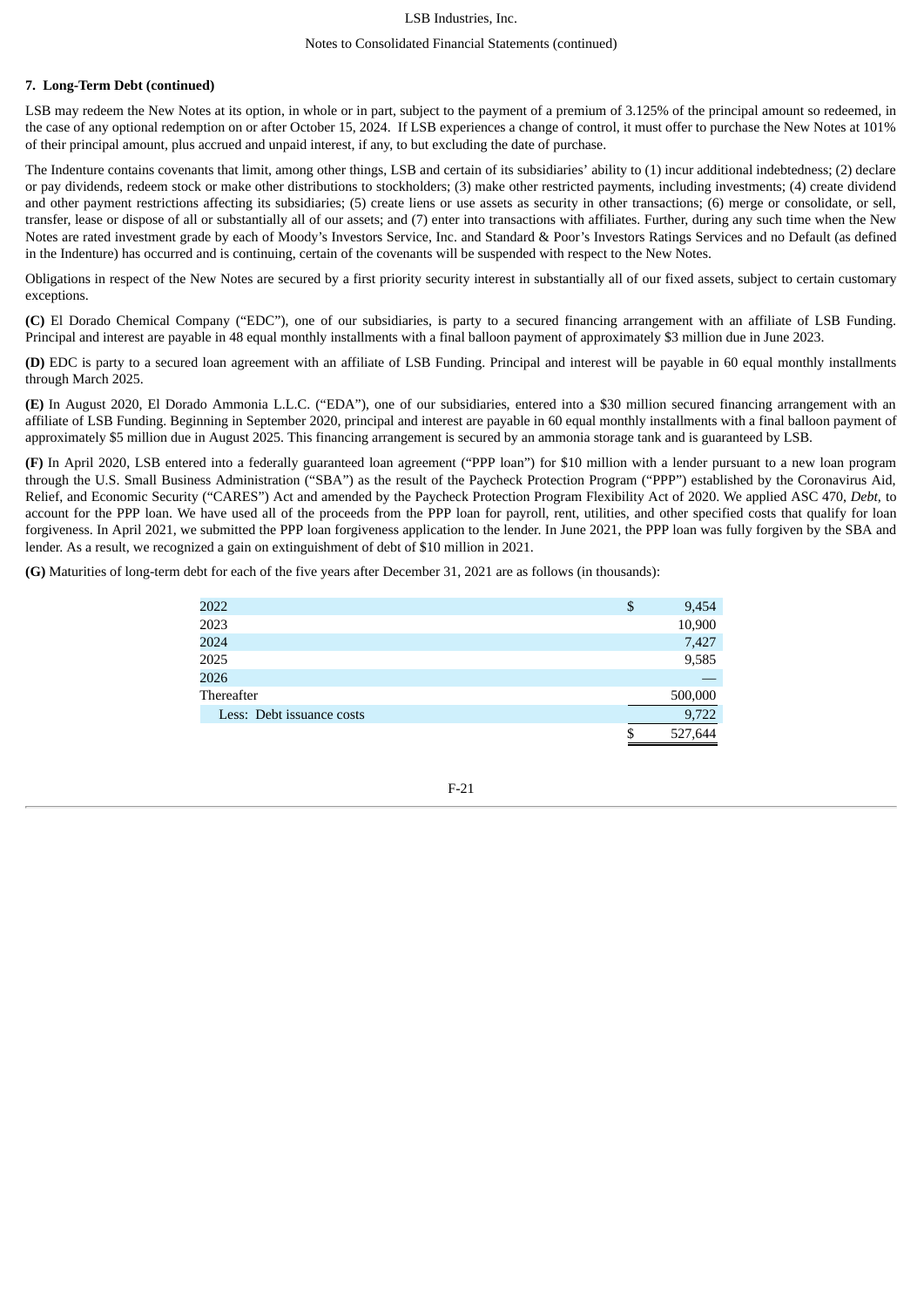### Notes to Consolidated Financial Statements (continued)

#### **8. Income Taxes**

Benefit for income taxes are as follows:

|                          | 2021               |    | 2020           |     | 2019      |
|--------------------------|--------------------|----|----------------|-----|-----------|
|                          |                    |    | (In Thousands) |     |           |
| <b>Current:</b>          |                    |    |                |     |           |
| Federal                  | \$                 | S  | (4)            | -\$ |           |
| <b>State</b>             | (250)              |    | 33             |     | (29)      |
| <b>Total Current</b>     | (250)              | ۰υ | 29             |     | (29)      |
|                          |                    |    |                |     |           |
| Deferred:                |                    |    |                |     |           |
| Federal                  | \$<br>$(6,217)$ \$ |    | $(4,631)$ \$   |     | (14, 739) |
| <b>State</b>             | 1,911              |    | (147)          |     | (6, 156)  |
| <b>Total Deferred</b>    | (4,306)            | S  | (4,778)        | \$  | (20, 895) |
| Benefit for income taxes | (4,556)            |    | (4,749)        | S   | (20, 924) |
|                          |                    |    |                |     |           |

The current benefit for federal income taxes shown above includes federal income tax after the consideration of permanent and temporary differences between income for GAAP and tax purposes. The current benefit for state income taxes includes state income tax and provisions for uncertain income tax positions, and other similar adjustments.

The deferred tax provision (benefit) results from the recognition of changes in our prior year deferred tax assets and liabilities, and the utilization of state NOL carryforwards and other temporary differences. We reduce income tax expense for tax credits in the year they arise and are earned. At December 31, 2021, our gross amount of tax credits available to offset state income taxes was \$4.2 million (\$3.4 million net of federal benefit). Most of these tax credits carryforward for 9 years and begin expiring in 2022. The gross amount of federal tax credits was \$8.1 million. These credits carryforward for 20 years and begin expiring in 2034.

In 2021, we utilized approximately \$64 million and \$56 million of federal and state NOL carryforwards, respectively, to reduce tax liabilities (minimal in 2020 and 2019). At December 31, 2021, we have remaining federal and state tax NOL carryforwards of \$592 million and \$798 million, respectively. The federal NOL carryforwards begin expiring in 2033 and the state NOL carryforwards began expiring in 2021.

We considered both positive and negative evidence in our determination of the need for valuation allowances for the deferred tax assets associated with federal and state NOLs and federal credits and in conjunction with the IRC Section 382 limitation. Information evaluated includes our financial position and results of operations for the current and preceding years, the availability of deferred tax liabilities and tax carrybacks, as well as an evaluation of currently available information about future years. Valuation allowances are reflective of our quarterly analysis of the four sources of taxable income, including the calculation of the reversal of existing tax assets and liabilities, the impact of annual utilization limitations of interest expense and net operating losses and our results of operations. Based on our analysis, we believe that it is more-likely-than-not that a portion of our federal and state deferred tax assets will not be able to be utilized. Information relating to our valuation allowance are included in the tables below. In 2021, the provision for income taxes includes the reversal of approximately \$13 million of federal valuation allowance and \$4 million of state valuation allowance primarily due to current year income.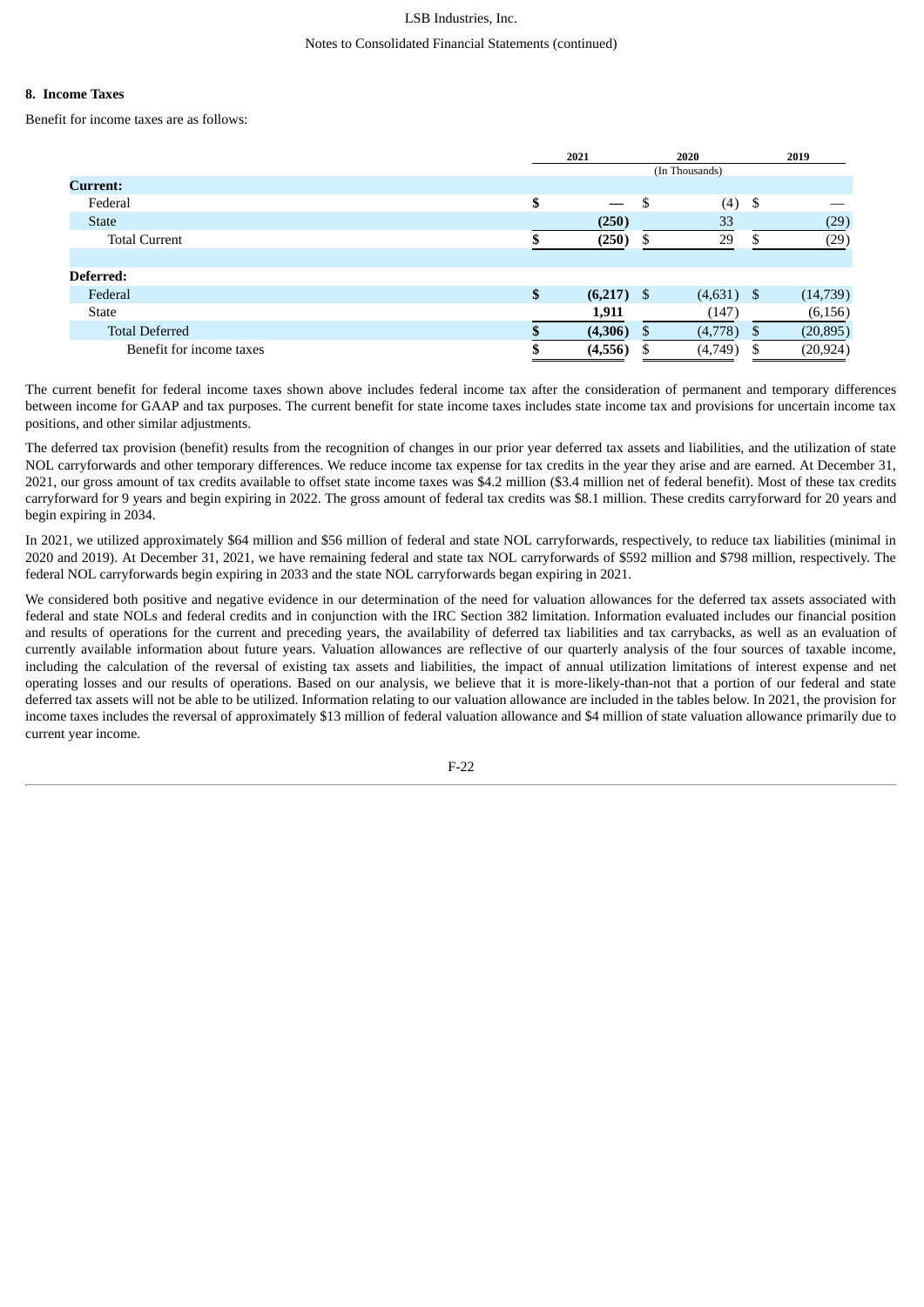### Notes to Consolidated Financial Statements (continued)

### **8. Income Taxes (continued)**

Deferred tax assets and liabilities include temporary differences and carryforwards as follows:

|                                                 | December 31, |                |     |            |  |  |
|-------------------------------------------------|--------------|----------------|-----|------------|--|--|
|                                                 | 2021<br>2020 |                |     |            |  |  |
|                                                 |              | (In Thousands) |     |            |  |  |
| Deferred compensation                           | \$           | 2,390          | -\$ | 2,106      |  |  |
| Other accrued liabilities                       |              | 1,721          |     | 2,142      |  |  |
| Lease liability                                 |              | 6,710          |     | 6,471      |  |  |
| Interest expense carryforward                   |              | 27,928         |     | 36,165     |  |  |
| Net operating loss                              |              | 159,213        |     | 170,362    |  |  |
| Other                                           |              | 12,030         |     | 10,255     |  |  |
| Less valuation allowance on deferred tax assets |              | (46, 968)      |     | (64, 655)  |  |  |
| <b>Total deferred tax assets</b>                | \$           | 163,024        | \$  | 162,846    |  |  |
|                                                 |              |                |     |            |  |  |
| Property, plant and equipment                   |              | (178, 535)     |     | (183, 335) |  |  |
| Right-of-use-assets                             |              | (6,709)        |     | (6,508)    |  |  |
| Prepaid and other insurance reserves            |              | (4, 413)       |     | (3, 942)   |  |  |
| <b>Total deferred tax liabilities</b>           | \$           | (189, 657)     | \$  | (193, 785) |  |  |
|                                                 |              |                |     |            |  |  |
| Net deferred tax liabilities                    | \$           | (26,633)       | \$  | (30,939)   |  |  |

All of our income (loss) before taxes relates to domestic operations. Detailed below are the differences between the amount of the provision (benefit) for income taxes and the amount which would result from the application of the federal statutory rate to "Income (loss) before benefit for income taxes."

|                                                 | 2021        |   | 2020           | 2019      |
|-------------------------------------------------|-------------|---|----------------|-----------|
|                                                 |             |   | (In Thousands) |           |
| Provision (benefit) for income taxes at federal |             |   |                |           |
| statutory rate                                  | \$<br>8,187 | S | $(13,999)$ \$  | (17, 712) |
| State current and deferred income tax provision |             |   |                |           |
| (benefit)                                       | 1.833       |   | (5,094)        | (5,282)   |
| Valuation allowance - Federal                   | (13,400)    |   | 8,758          | 2,739     |
| Valuation allowance - State                     | (4,286)     |   | 4,308          | 2,961     |
| State tax law changes                           | 7,360       |   | (660)          | (4,388)   |
| Tax credits                                     | (2,835)     |   |                |           |
| PPP loan forgiveness                            | (2,456)     |   |                |           |
| Other                                           | 1,041       |   | 1,938          | 758       |
| Benefit for income taxes                        | (4,556)     |   | (4,749)        | (20, 924) |
|                                                 |             |   |                |           |

A reconciliation of the beginning and ending amount of uncertain tax positions is as follows:

|                                                              | 2021  |                | 2020 | 2019 |
|--------------------------------------------------------------|-------|----------------|------|------|
|                                                              |       | (In Thousands) |      |      |
| Balance at beginning of year                                 | 464   |                | 519  | 577  |
| Additions based on tax positions related to the current year |       |                |      |      |
| Reductions for tax positions of prior years                  | (464) |                | (55) | (58) |
| Balance at end of year                                       |       |                | 464  | 519  |

We expect that the amount of unrecognized tax benefits may change as the result of ongoing operations, the outcomes of audits, and the expiration of statute of limitations. This change is not expected to have a significant effect on our results of operations or financial condition. For 2021, 2020, and 2019, if recognized, the effect on the effective tax rate from unrecognized tax benefits would be insignificant.

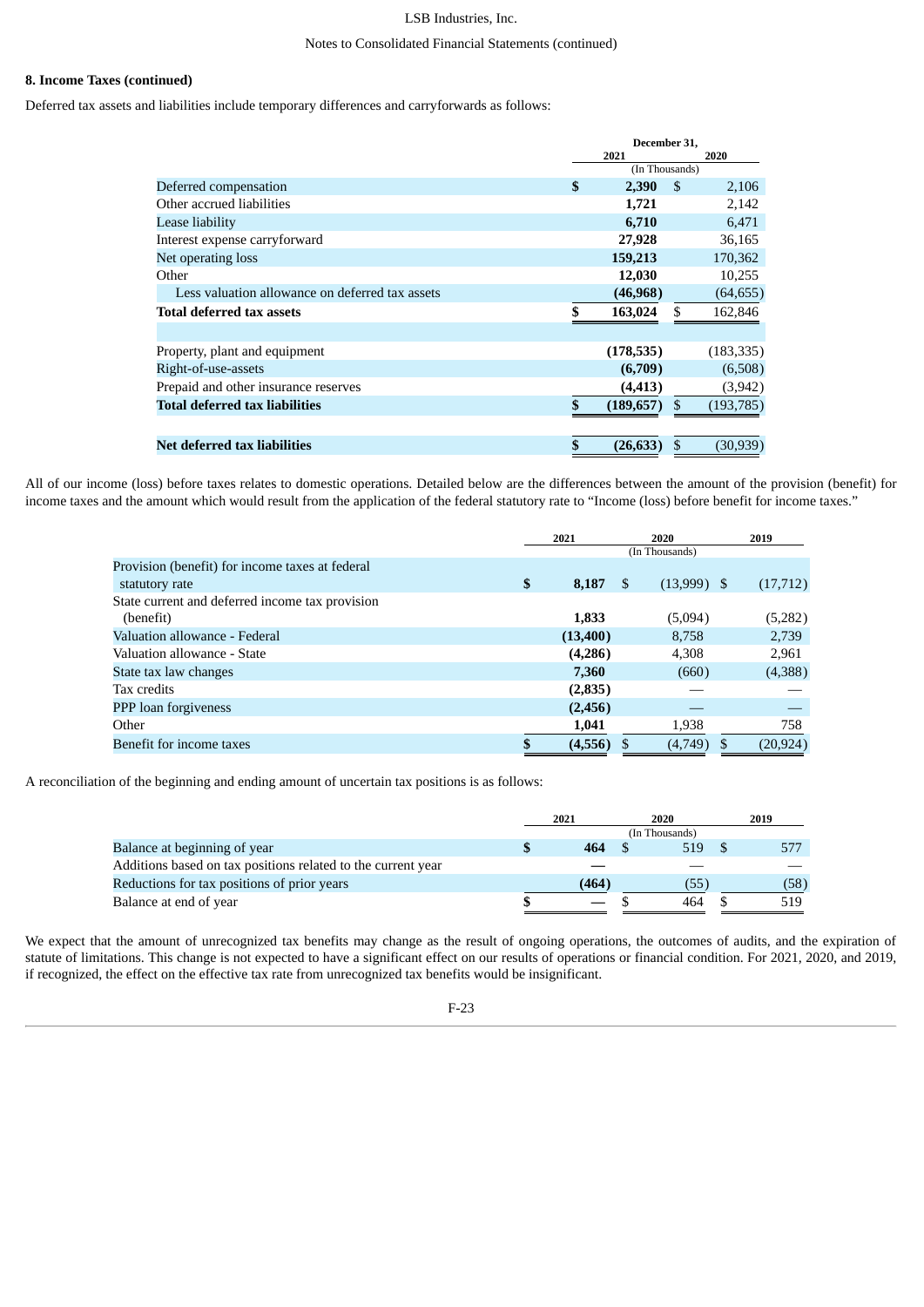### Notes to Consolidated Financial Statements (continued)

#### **8. Income Taxes (continued)**

We record interest related to unrecognized tax positions in interest expense and penalties in operating other expense. For 2021, 2020 and 2019, the amounts for interest and penalties associated with unrecognized tax positions were minimal. At December 31, 2021, there was no accrued interest or penalties (minimal at December 31, 2020).

LSB and certain of its subsidiaries file income tax returns in the U.S. federal jurisdiction and various state jurisdictions. With few exceptions, the 2018- 2021 years remain open for all purposes of examination by the U.S. Internal Revenue Service ("IRS") and other major tax jurisdictions. Additionally, the 2013-2017 years remain subject to examination for determining the amount of net operating loss and other carryforwards.

### **9. Commitments and Contingencies**

**Purchase and Sales Commitments** – We have the following significant purchase and sales commitments.

UAN supply agreement – The Pryor Chemical Company ("PCC") is party to an agreement with CVR. CVR has the exclusive right (but not the obligation) to purchase all the tons of UAN that are produced by PCC with certain limitations. If CVR fails to take delivery of certain tons, PCC pursuant to the terms of the agreement may immediately sell such unpurchased product to a third-party without restriction. The current term of the agreement expires in June 2022, but includes automatic renewals for one or more additional one-year terms unless terminated by either party. However, CVR may unilaterally terminate the agreement upon 180 days' advance written notice of termination to PCC; provided, however, that each party's rights and obligations pertaining to UAN that CVR committed to purchase before such advance notice will survive termination. Additionally, PCC can terminate the agreement upon 90 days' advance written notice of termination to CVR; provided, however, that each party's rights and obligations pertaining to UAN that PCC committed to sell prior to such advance notice will survive termination.

Ammonia supply agreement – EDC is party to an agreement, as amended, with Koch Fertilizer under which Koch Fertilizer agrees to purchase, with minimum purchase requirements, the ammonia that (a) will be produced at the El Dorado Facility and (b) a portion that is in excess of EDC's needs as defined. As amended, the term of the agreement expires in June 2023 but automatically continues for one or more additional one-year terms unless terminated by either party by delivering a notice of termination at least nine months prior to the end of term in effect.

Nitric acid supply agreement – EDC is party to an agreement with a customer to supply nitric acid. Under the agreement, EDC agreed to supply between 70,000 to 100,000 tons of nitric acid annually. The initial contract term began in 2021 and extends through 2027 but includes automatic one-year renewal terms unless terminated by either party in writing 180 days before the current contract expiration date.

**Settlements, Outstanding Natural Gas Purchase Commitments, and Other –** During several days in February 2021, the Pryor Facility was taken out of service after extreme cold weather caused a surge in natural gas prices in the region, along with the curtailment of gas distribution by the operator of the pipeline that supplies natural gas to the facility. Also, as a result of unprecedented cold weather conditions, the primary natural gas supplier to our El Dorado Facility asserted a claim of force majeure and materially restricted the supply of gas to the facility. In order to mitigate a portion of the commodity price risk associated with natural gas, we periodically enter into natural gas forward contracts and volume purchase commitments that locked in the cost of certain volumes of natural gas. Prior to this weather event, we had both types of arrangements. During 2021, as a result of the extreme conditions previously described, we settled all of our natural gas forward contracts and certain volume purchase commitments at that time and recognized a realized gain of approximately \$6.8 million, which includes the realized gain discussed under "Natural Gas Contracts" in Note 10 and is classified as a reduction to cost of sales.

During 2020, EDC and certain vendors mediated settlements for EDC to recover certain costs associated with a nitric acid plant at our El Dorado Facility. The construction of this plant was completed, and the plant began production in 2016. As a result of the settlements, the vendors paid EDC \$4.3 million, provided parts totaling \$0.3 million and have agreed to provide services and parts totaling \$2.5 million, which amount, or portion thereof, may be paid in cash at the option of the vendors. At December 31, 2021 and 2020, approximately \$2.0 million and \$2.5 million, respectively, is included in noncurrent accounts receivable (classified as a noncurrent other asset) associated with these settlements. As part of the settlements, EDC paid the vendors \$2.7 million to settle \$3.2 million of invoices that were held in our accounts payable. As a result, the recovery from these settlements recognized during 2020 includes approximately \$5.7 million classified as a reduction to cost of sales and approximately \$1.9 million classified as a reduction to PP&E.

At December 31, 2021 certain of our natural gas contracts qualify as normal purchases under GAAP and thus are not mark-to-market, which contracts included volume purchase commitments with fixed costs of approximately 5.4 million MMBtus of natural gas. These contracts extend through March 2022 at a weighted-average cost of \$4.53 per MMBtu (\$24.6 million) and a weighted-average market value of \$3.87 per MMBtu (\$21.0 million).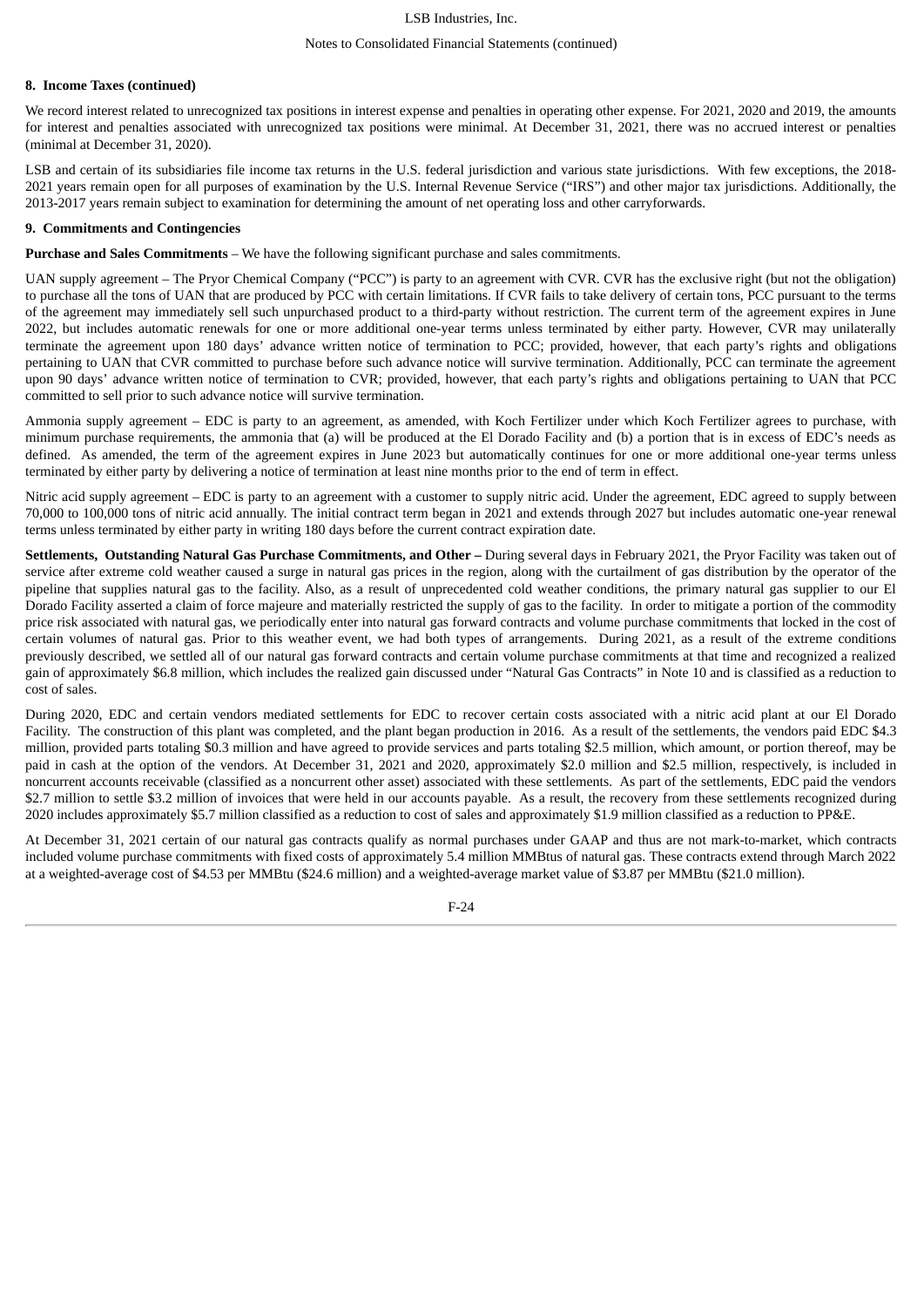### Notes to Consolidated Financial Statements (continued)

#### **9. Commitments and Contingencies (continued)**

In addition, we had standby letters of credit outstanding of approximately \$2.6 million at December 31, 2021.

**Wastewater Pipeline Operating Agreement –** EDC is party to an operating agreement for the right to use a pipeline to dispose its wastewater. EDC is contractually obligated to pay a portion of the operating costs of the pipeline, as incurred, which portion is estimated to be \$100,000 to \$150,000 annually. The initial term of the operating agreement is through December 2053.

**Performance and Payment Bonds –** We are contingently liable to sureties in respect of certain insurance bonds issued by the sureties in connection with certain contracts entered into by certain subsidiaries in the normal course of business. These insurance bonds primarily represent guarantees of future performance of our subsidiaries. As of December 31, 2021, we have agreed to indemnify the sureties for payments, up to \$9.7 million, made by them in respect of such bonds. All of these insurance bonds are expected to expire or be renewed in 2022.

**Employment and Severance Agreements -** We have employment and severance agreements with several of our officers. The agreements, as amended, provide for annual base salaries, bonuses and other benefits commonly found in such agreements. In the event of termination of employment due to a change in control (as defined in the agreements), the agreements provide for payments aggregating \$9.9 million at December 31, 2021. Also see Note 14- Related Party Transactions.

**Legal Matters -** Following is a summary of certain legal matters involving the Company:

#### **A. Environmental Matters**

Our facilities and operations are subject to numerous federal, state and local environmental laws and to other laws regarding health and safety matters (collectively, the "Environmental and Health Laws"), many of which provide for certain performance obligations, substantial fines and criminal sanctions for violations. Certain Environmental and Health Laws impose strict liability as well as joint and several liability for costs required to remediate and restore sites where hazardous substances, hydrocarbons or solid wastes have been stored or released. We may be required to remediate contaminated properties currently or formerly owned or operated by us or facilities of third parties that received waste generated by our operations regardless of whether such contamination resulted from the conduct of others or from consequences of our own actions that were in compliance with all applicable laws at the time those actions were taken.

In addition, claims for damages to persons or property, including natural resources, may result from the environmental, health and safety effects of our operations.

There can be no assurance that we will not incur material costs or liabilities in complying with such laws or in paying fines or penalties for violation of such laws. Our insurance may not cover all environmental risks and costs or may not provide sufficient coverage if an environmental claim is made against us. The Environmental and Health Laws and related enforcement policies have in the past resulted, and could in the future result, in significant compliance expenses, cleanup costs (for our sites or third-party sites where our wastes were disposed of), penalties or other liabilities relating to the handling, manufacture, use, emission, discharge or disposal of hazardous or toxic materials at or from our facilities or the use or disposal of certain of its chemical products. Further, a number of our facilities are dependent on environmental permits to operate, the loss or modification of which could have a material adverse effect on their operations and our financial condition.

Historically, significant capital expenditures have been incurred by our subsidiaries in order to comply with the Environmental and Health Laws, and significant capital expenditures are expected to be incurred in the future. We will also be obligated to manage certain discharge water outlets and monitor groundwater contaminants at our facilities should we discontinue the operations of a facility.

As of December 31, 2021, our accrued liabilities for environmental matters totaled approximately \$0.5 million relating primarily to the matters discussed below. Estimates of the most likely costs for our environmental matters are generally based on preliminary or completed assessment studies, preliminary results of studies, or our experience with other similar matters. It is reasonably possible that a change in the estimate of our liability could occur in the near term. Also, see discussion in Note 6 **–** Asset Retirement Obligations.

### **1. Discharge Water Matters**

Each of our manufacturing facilities generates process wastewater, which may include cooling tower and boiler water quality control streams, contact storm water and miscellaneous spills and leaks from process equipment. The process water discharge, storm-water runoff and miscellaneous spills and leaks are governed by various permits generally issued by the respective state environmental agencies as authorized and overseen by the U.S. Environmental Protection Agency. These permits limit the type and amount of effluents that can be discharged and control the method of such discharge.

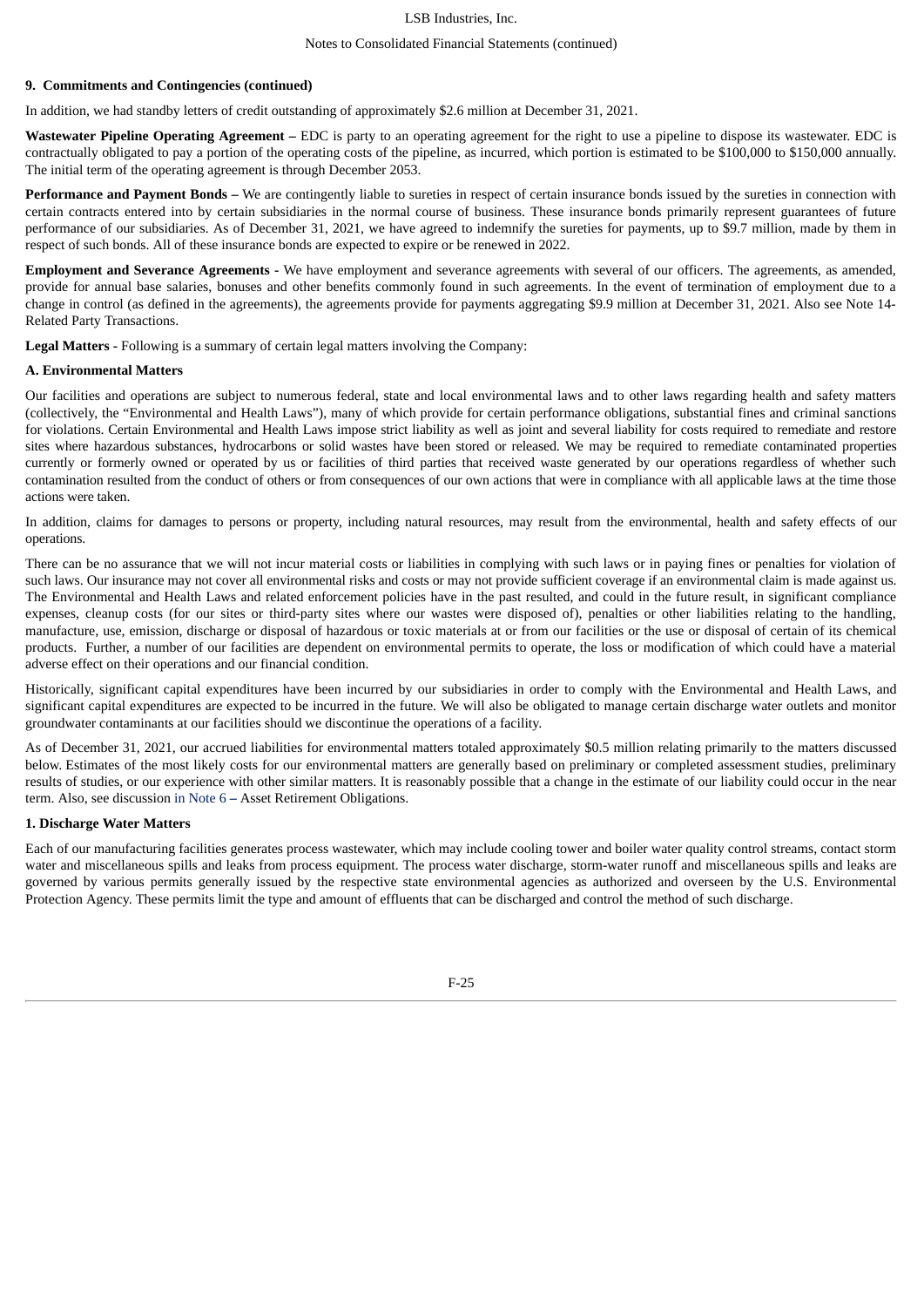#### Notes to Consolidated Financial Statements (continued)

#### **9. Commitments and Contingencies (continued)**

In 2017, the Pryor Chemical Company ("PCC") filed a Permit Renewal Application for its Non-Hazardous Injection Well Permit at the Pryor Facility. Although the Injection Well Permit expired in 2018, PCC continues to operate the injection well pending the Oklahoma Department of Environmental Quality ("ODEQ") action on the Permit Renewal Application. PCC and ODEQ are engaged in ongoing discussions related to the renewal of the injection well to address the wastewater stream.

Our El Dorado Facility is subject to a National Pollutant Discharge Elimination System ("NPDES") permit issued by the Arkansas Department of Environmental Quality ("ADEQ") in 2004. In 2010, the ADEQ issued a draft NPDES permit renewal for the El Dorado Facility, which contained more restrictive discharge limits than the previous 2004 permit. During 2017, ADEQ issued a final NPDES permit with new dissolved mineral limits; however, EDC filed an appeal, and a Permit Appeal Resolution ("PAR") was signed in 2018. EDC is in compliance with the revised permit limits agreed upon in the PAR.

In 2006, the El Dorado Facility entered into a Consent Administrative Order ("CAO") that recognizes the presence of nitrate contamination in the shallow groundwater. The CAO required EDC to perform semi-annual groundwater monitoring, continue operation of a groundwater recovery system, submit a human health and ecological risk assessment, and submit a remedial action plan.

The risk assessment was submitted in 2007. In 2015, the ADEQ stated that El Dorado Chemical was meeting the requirements of the CAO and should continue semi-annual monitoring. Subsequent to the PAR mentioned previously, a new CAO was signed in 2018, which required an Evaluation Report of the data and effectiveness of the groundwater remedy for nitrate contamination. During 2019, the Evaluation Report was submitted to the ADEQ and the ADEQ approved the report. No liability has been established at December 31, 2021, in connection with this ADEQ matter.

#### **2. Other Environmental Matters**

In 2002, certain of our subsidiaries sold substantially all of their operating assets relating to a Kansas chemical facility (the "Hallowell Facility") but retained ownership of the real property where the facility is located. Our subsidiary retained the obligation to be responsible for, and perform the activities under, a previously executed consent order to investigate the surface and subsurface contamination at the real property, develop a corrective action strategy based on the investigation, and implement such strategy. In addition, certain of our subsidiaries agreed to indemnify the buyer of such assets for these environmental matters.

As the successor to a prior owner of the Hallowell Facility, Chevron Environmental Management Company ("Chevron") has agreed in writing, within certain limitations, to pay and has been paying one-half of the costs of the investigation and interim measures relating to this matter as approved by the Kansas Department of Health and Environment (the "KDHE"), subject to reallocation.

During this process, our subsidiary and Chevron retained an environmental consultant that prepared and performed a corrective action study work plan as to the appropriate method to remediate the Hallowell Facility. During 2020, the KDHE selected a remedy of annual monitoring and the implementation of an Environmental Use Control ("EUC"). This remedy primarily relates to long-term surface and groundwater monitoring to track the natural decline in contamination and is subject to a 5-year re-evaluation with the KDHE.

The final remedy, including the EUC, the finalization of the cost estimates and any required financial assurances remains under discussion with the KDHE, but continues to be delayed due to the impact from the COVID-19 pandemic. Pending the results from our discussions regarding the final remedy, we continue to accrue our allocable portion of costs primarily for the additional testing, monitoring and risk assessments that could be reasonably estimated, which amount is included in our accrued liabilities for environmental matters discussed above. The estimated amount is not discounted to its present value. As more information becomes available, our estimated accrual will be refined, as necessary.

#### **B. Other Pending, Threatened or Settled Litigation**

In 2013, an explosion and fire occurred at the West Fertilizer Co. ("West Fertilizer") located in West, Texas, causing death, bodily injury and substantial property damage. West Fertilizer is not owned or controlled by us, but West Fertilizer was a customer of EDC, and purchased AN from EDC from time to time. LSB and EDC received letters from counsel purporting to represent subrogated insurance carriers, personal injury claimants and persons who suffered property damages informing LSB and EDC that their clients are conducting investigations into the cause of the explosion and fire to determine, among other things, whether AN manufactured by EDC and supplied to West Fertilizer was stored at West Fertilizer at the time of the explosion and, if so, whether such AN may have been one of the contributing factors of the explosion. Initial lawsuits filed named West Fertilizer and another supplier of AN as defendants.

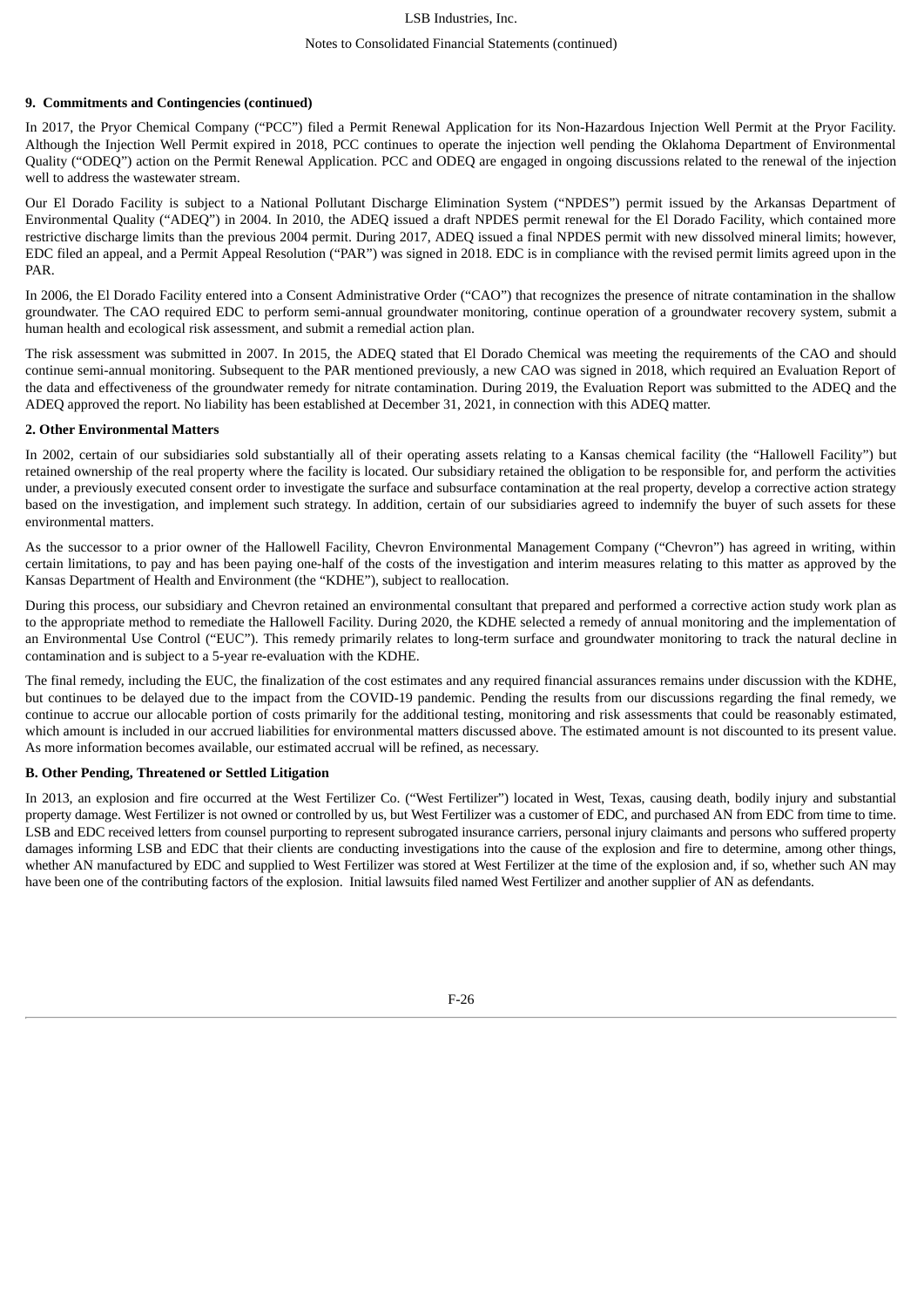### Notes to Consolidated Financial Statements (continued)

#### **9. Commitments and Contingencies (continued)**

In 2014, EDC and LSB were named as defendants, together with other AN manufacturers and brokers that arranged the transport and delivery of AN to West Fertilizer, in the case styled City of West, Texas vs. CF Industries, Inc., et al., in the District Court of McLennan County, Texas. The plaintiffs allege, among other things, that LSB and EDC were negligent in the production and marketing of fertilizer products sold to West Fertilizer, resulting in death, personal injury and property damage. EDC retained a firm specializing in cause and origin investigations with particular experience with fertilizer facilities, to assist EDC in its own investigation. LSB and EDC placed its liability insurance carrier on notice, and the carrier is handling the defense for LSB and EDC concerning this matter.

Our product liability insurance policies have aggregate limits of general liability totaling \$100 million, with a self-insured retention of \$250,000, which retention limit has been met relating to the West Fertilizer matter. In August 2015, the trial court dismissed plaintiff's negligence claims against us, and EDC based on a duty to inspect but allowed the plaintiffs to proceed on claims for design defect and failure to warn.

Subsequently, we and EDC have entered into confidential settlement agreements (with approval of our insurance carriers) with several plaintiffs that had claimed wrongful death and bodily injury and insurance companies asserting subrogation claims for damages from the explosion. While these settlements resolve the claims of a number of the claimants in this matter, we continue to be party to litigation related to the explosion. We continue to defend these lawsuits vigorously and we are unable to estimate a possible range of loss at this time if there is an adverse outcome in this matter. As of December 31, 2021, no liability reserve has been established in connection with this matter, except for the unpaid portion of the settlement agreements discussed above.

In 2015, we and EDA received formal written notice from Global Industrial, Inc. ("Global") of Global's intention to assert mechanic liens for labor, service, or materials furnished under certain subcontract agreements for the improvement of the new ammonia plant ("Ammonia Plant") at our El Dorado Facility. Global was a subcontractor of Leidos Constructors, LLC ("Leidos"), the general contractor for EDA for the construction for the Ammonia Plant. Leidos terminated the services of Global with respect to their work performed at our El Dorado Facility.

LSB and EDA are pursuing the recovery of any damage or loss caused by Global's work performed through their contract with Leidos at our El Dorado Facility. In March 2016, EDC and LSB were served a summons in a case styled *Global Industrial, Inc. d/b/a Global Turnaround vs. Leidos Constructors, LLC et al.,* in the Circuit court of Union County, Arkansas, wherein Global sought damages under breach of contract and other claims. At the time of the summons, our accounts payable included invoices totaling approximately \$3.5 million related to the claims asserted by Global but such invoices were not approved by Leidos for payment. We have requested indemnification from Leidos under the terms of our contracts, which they have denied. As a result, we are seeking reimbursement of legal expenses from Leidos under our contracts. We also seek damages from Leidos for their wrongdoing during the expansion, including breach of contract, fraud, professional negligence, and gross negligence.

During 2018, the court bifurcated the case into: (1) Global's claims against Leidos and LSB, and (2) the cross-claims between Leidos and LSB. Part (1) of the case was tried in the court. In March 2020, the court rendered an interim judgment and issued its final judgment in April 2020. In summary, the judgment awarded Global (i) approximately \$7.4 million (including the \$3.5 million discussed above) for labor, service, and materials furnished relating to the Ammonia Plant, (ii) approximately \$1.3 million for prejudgment interest, and (iii) a claim of lien on certain property and the foreclosure of the lien to satisfy these obligations. In addition, post-judgment interest will accrue at the annual rate of 4.25% until paid. During 2020, this judgment impacted our consolidated statement of operations as follows:

- additional depreciation expense of \$0.5 million classified as cost of sales; and
- prejudgment and post-judgment interest expense totaling \$1.6 million.

We have filed a notice of intent to appeal, and the court entered a stay of the judgment pending appeal.

LSB intends to vigorously prosecute its claims against Leidos and vigorously contest the cross-claims in Part (2) of the matter. Due to the impact from the COVID-19 pandemic, the trial date for Part (2) of the matter has been delayed and we are awaiting a new trial date.

No liability was established at December 31, 2021 or 2020, in connection with the cross-claims in Part (2) of the matter, except for certain invoices held in accounts payable.

We are also involved in various other claims and legal actions (including matters involving gain contingencies). It is possible that the actual future development of claims could be different from our estimates but, after consultation with legal counsel, we believe that changes in our estimates will not have a material effect on our business, financial condition, results of operations or cash flows.

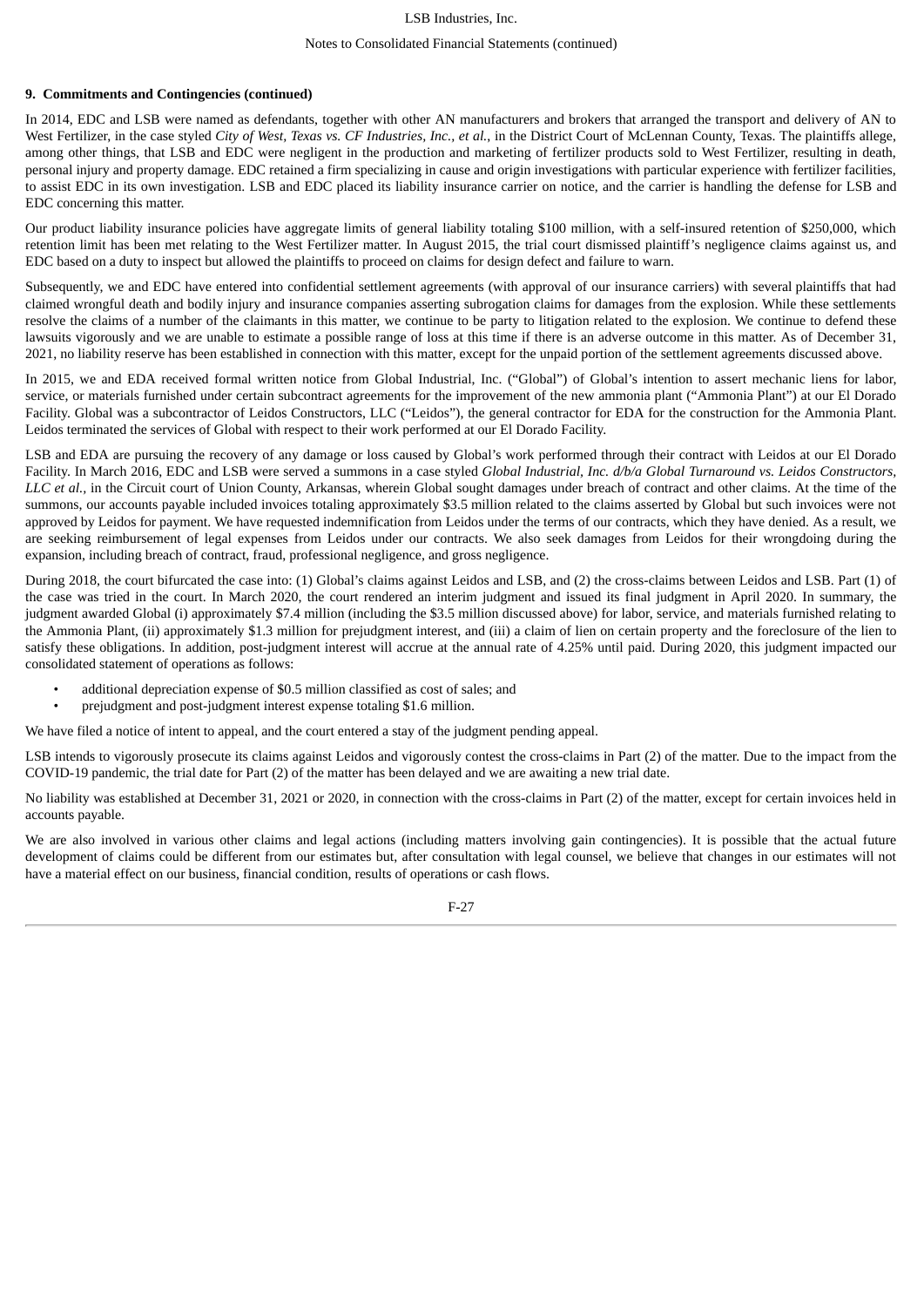### Notes to Consolidated Financial Statements (continued)

#### **10. Derivatives, Hedges and Financial Instruments**

For the periods presented, the following significant instruments are accounted for on a fair value basis:

#### **Natural Gas Contracts**

Periodically, we entered into certain forward natural gas contracts ("natural gas contracts"), which are accounted for on a mark-to-market basis. We utilize these natural gas contracts as economic hedges for risk management purposes but are not designated as hedging instruments. At December 31, 2020, our natural gas contracts included 7.3 million MMBtu of natural gas, that extended through December 2021, but these contracts were settled during the first quarter of 2021, primarily due to the weather event discussed in Note 9. At December 31, 2021, we had no outstanding natural gas contracts. At December 31, 2020, the fair value of the natural gas contracts included approximately \$0.1 million (classified as a current asset) and approximately \$1.3 million (classified as a current liability). The valuations of the natural gas contracts are classified as Level 2. The valuation inputs included the contractual weighted-average cost of \$2.65 per MMBtu and the weighted-average market value of \$2.49 per MMBtu.

For 2021, we recognized a gain of \$2.7 million (including a realized gain of \$1.5 million). For 2020, we recognized a \$1.6 million loss (none for 2019), which amount included an unrealized loss of \$1.2 million attributed to natural gas contracts still held at the reporting date. The gain is classified as a reduction of cost of sales and the loss is classified as cost of sales.

#### **Embedded Derivative**

As discussed in Note 2, the Series E Redeemable Preferred was exchanged for our common stock during 2021. As a result, certain bifurcated embedded redemption features and participation rights value ("embedded derivative") included as a part of the terms of the Series E Redeemable Preferred were extinguished. Prior to the completion of the Exchange Transaction, the embedded derivative was classified as a liability.

At December 31, 2020, the fair value of the embedded derivative was approximately \$1.0 million (classified as a noncurrent liability). We estimated that the contingent redemption features had fair value since we estimate that a portion of the shares of this preferred stock would be redeemed prior to October 25, 2023, the earliest redemption date by the holder. For certain other embedded features, we estimated no fair value based on our assessment that there was a remote probability that these features would be exercised.

The fair value of the embedded derivative was valued using discounted cash flow models and primarily based on the difference in the present value of estimated future cash flows with no redemptions prior to October 25, 2023, compared to certain estimated redemptions during the same period and applying the effective dividend rate of the Series E Redeemable Preferred. At December 31, 2020, the fair value of the embedded derivative included the valuation of the participation rights, which was based on the equivalent of 303,646 shares of our common stock at \$3.39 per share.

The valuations of the embedded derivative were classified as Level 3. This derivative was valued using market information, management's redemption assumptions, the underlying number of shares as defined in the terms of the Series E Redeemable Preferred, and the market price of our common stock.

For 2021, we recognized a loss of \$2.3 million (including a realized loss of \$3.3 million) due to the change in fair value of the embedded derivative through the date of the Exchange Transaction.

For 2020 and 2019, we recognized unrealized gains of approximately \$0.1 million and \$0.5 million, respectively, due to the change in fair value of the embedded derivative. These gains and loss are included in non-operating other income and expense.

There was no Level 3 transfer activity during 2021, 2020 or 2019.

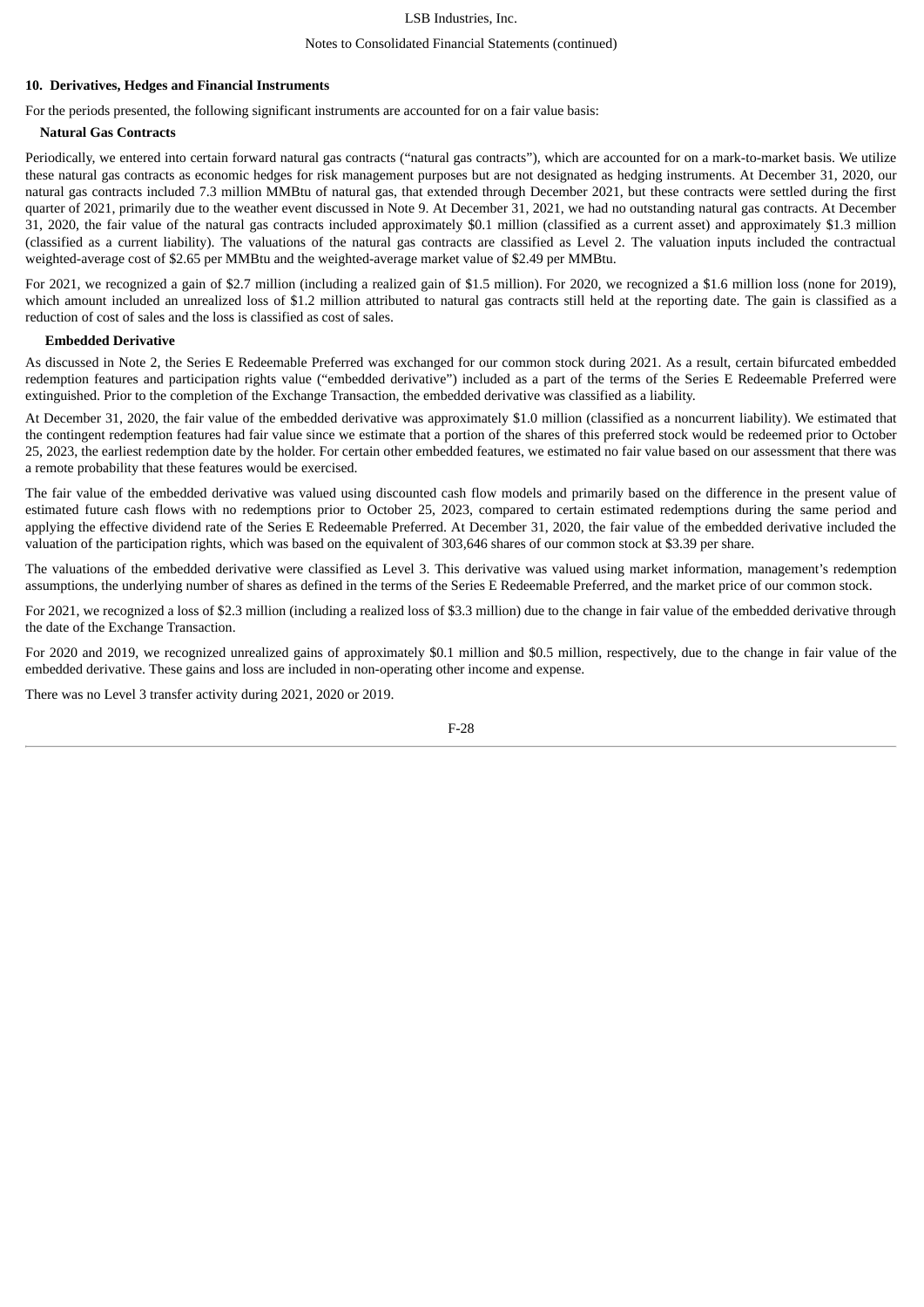### Notes to Consolidated Financial Statements (continued)

#### **11. Stockholders' Equity**

.

**2016 Long Term Incentive Plan** – During 2016, our Board adopted our 2016 Long Term Incentive Plan, which plan was approved by our shareholders at our annual meeting of shareholders held on June 2, 2016. During 2021, the 2016 Long Term Incentive Plan was amended as approved by our shareholders at our annual meeting of shareholders held on May 14, 2021 (together, the "2016 Plan"). No awards may be granted under the 2016 Plan on and after the tenth anniversary of its effective date.

After the effective date of the 2016 Plan, no further awards can be granted under our 2008 Incentive Stock Plan (the "2008 Plan"). Any awards that remain outstanding under the 2008 Plan will continue to be governed by the respective plan's terms and the terms of the specific award agreement, as applicable.

The maximum aggregate number of shares reserved and available for issuance under the 2016 Plan shall not exceed 5,750,000 shares plus any shares that become available for reissuance under the share counting provisions of the 2008 Plan following the effective date of the 2016 Plan, subject to adjustment (including additional shares relating to the Special Dividend) as permitted under the 2016 Plan. Shares subject to any award that is canceled, forfeited, expires unexercised, settled in cash in lieu of common stock or otherwise terminated without a delivery of shares to a participant will again be available for awards under the 2016 Plan to the extent allowable by law. Under the 2016 Plan, awards may be made to employees, directors and consultants (for services rendered) of LSB or our subsidiaries subject to limitations as defined by the 2016 Plan.

The 2016 Plan is administered by the compensation committee (the "Committee") of our Board. Our Board or the Committee may amend the 2016 Plan, except that if any applicable statute, rule or regulation requires shareholder approval with respect to any amendment of the 2016 Plan, then to the extent so required, shareholder approval will be obtained. Shareholder approval will also be obtained for any amendment that would increase the number of shares stated as available for issuance under the 2016 Plan.

All share information has been retroactively adjusted to reflect the Special Dividend as discussed in Note 2.

The following may be granted by the Committee under the 2016 Plan:

**Stock Awards, Restricted Stock, Restricted Stock Units, and Other Awards** – The Committee may grant awards of restricted stock, restricted stock units, and other stock and cash-based awards, which may include the payment of stock in lieu of cash (including cash payable under other incentive or bonus programs) or the payment of cash (which may or may not be based on the price of our common stock).

**Stock Appreciation Rights ("SARs")** – The Committee may grant SARs as a right in tandem with the number of shares underlying stock options granted under the 2016 Plan or on a stand-alone basis. SARs are the right to receive payment per share of the SAR exercised in stock or in cash equal to the excess of the share's fair market value, as defined in the 2016 Plan, on the date of exercise over its fair market value on the date the SAR was granted. Exercise of a SAR issued in tandem with stock options will result in the reduction of the number of shares underlying the related stock option to the extent of the SAR exercise.

**Stock Options** – The Committee may grant either incentive stock options or non-qualified stock options. The Committee sets option exercise prices and terms, except that the exercise price of a stock option may be no less than 100% of the fair market value, as defined in the 2016 Plan, of the shares on the date of grant. At the time of grant, the Committee will have sole discretion in determining when stock options are exercisable and when they expire, except that the term of a stock option cannot exceed 10 years subject to certain conditions.

**Stock Incentive Plans** - The following information relates to our long-term incentive plans:

|                                                       | <b>December 31, 2021</b> |                  |
|-------------------------------------------------------|--------------------------|------------------|
|                                                       | <b>2016 Plan</b>         | <b>2008 Plan</b> |
| Maximum number of securities for issuance             | 5,750,000                |                  |
| Number of awards available to be granted (1)          | 2,800,002                |                  |
| Number of unvested restricted stock/performance-based |                          |                  |
| restricted stock/restricted stock units outstanding   | 1,900,986                |                  |
| Number of options outstanding                         |                          | 13,000           |
| Number of options exercisable                         |                          | 13,000           |
|                                                       |                          |                  |

(1) Includes 2008 and 2016 Plan shares canceled, forfeited, expired unexercised, which became available for reissuance under the 2016 Plan.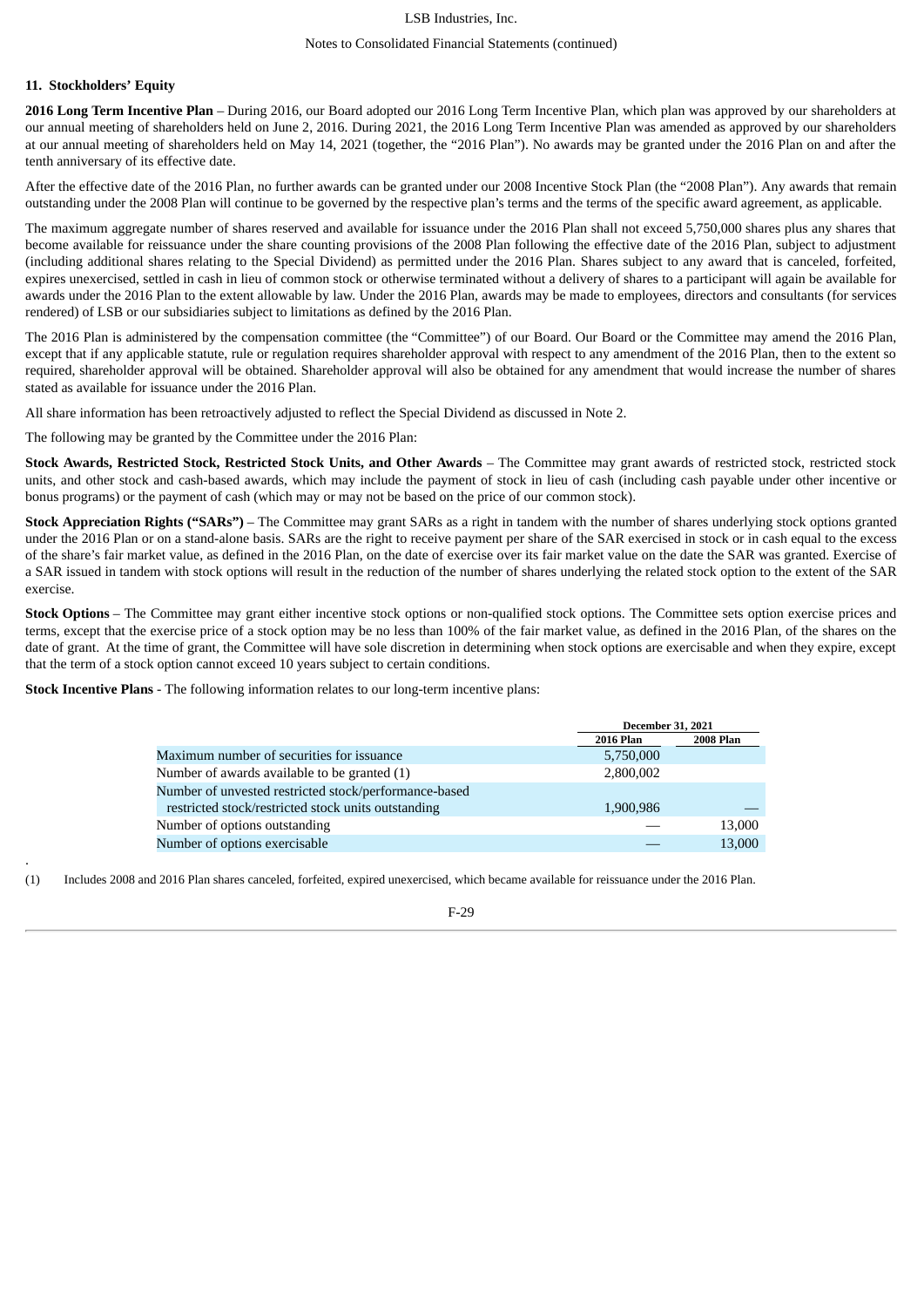#### Notes to Consolidated Financial Statements (continued)

#### **11. Stockholders' Equity (continued)**

**Restricted Stock and Restricted Stock Units** – During the three years presented below, the Committee approved various grants under the 2016 Plan of shares of restricted stock to certain executives and employees. These shares have vesting provisions including vesting at the end of each one-year period at the rate of one-third per year for three years, vesting 100% at the end of three years, and vesting 100% at the end of one year. The unvested restricted shares carry dividend and voting rights. Sales of these shares are restricted prior to the date of vesting. Pursuant to the terms of the underlying restricted stock agreements, unvested restricted shares will immediately vest upon the occurrence of a change in control (as defined by the agreement), termination without cause or death.

During 2021, the Committee approved the grant of shares of restricted stock and performance-based restricted stock ("PBRS") to certain executives and the grant of shares of restricted stock units to certain employees. Pursuant to the terms of the performance-based awards outstanding as of the CoC event associated with the Exchange Transaction discussed in Note 2, additional shares of restricted stock were issued including the satisfaction of certain performance conditions above the target performance level. Upon the CoC event, such restricted stock is subject only to the time-based vesting conditions set forth in the applicable award agreement and the 2016 Plan. The shares discussed above are reflected in the 2021 information below.

During 2020, the Committee approved the grant of shares of restricted stock and PBRS to a certain executive. These shares are reflected in the 2020 information below.

On December 31, 2019, the Committee approved the grant of approximately 358,000 shares of performance-based restricted stock to certain executives. Key information to finalize the performance targets and range of vesting shares was approved by the Board during February 2020, which is the grant date for financial reporting purposes. The terms of this PBRS grant are discussed below and these PBRS shares are reflected in the 2020 information below.

During the three years presented below, the Committee approved the grant of shares of RSU to our non-employee directors for payment of a portion of their director fees under the 2016 Plan. Each RSU represents a right to receive one share of our common stock following the grant date and are non-forfeitable. Vesting occurs upon the earliest to occur: (i) the director's separation from service, (ii) the first anniversary of the grant date (for the 2021 and 2020 grants), (iii) the third anniversary of the grant date (for 2019 grant), or (iv) the occurrence of a change of control, as defined by the agreement. Based on terms of the RSU agreements, the grant date fair value was recognized as stock-based compensation expense (SG&A) on the grant date in each respective year. Pursuant to the terms of these RSU awards outstanding as of the CoC event associated with the Exchange Transaction discussed in Note 2, all such awards immediately vested.

A summary of restricted stock activity during 2021 is presented below:

|                                        | <b>Restricted Stock</b>       |    | <b>Performance-Based</b><br><b>Restricted Stock</b>     |                 |                                                                |      | <b>Restricted Stock Units</b> |      |                                                                |
|----------------------------------------|-------------------------------|----|---------------------------------------------------------|-----------------|----------------------------------------------------------------|------|-------------------------------|------|----------------------------------------------------------------|
|                                        | <b>Shares</b>                 |    | Weighted-<br>Average<br>Grant Date<br><b>Fair Value</b> | <b>Shares</b>   | Weighted-<br>Average<br><b>Grant Date</b><br><b>Fair Value</b> |      | <b>Shares</b>                 |      | Weighted-<br>Average<br><b>Grant Date</b><br><b>Fair Value</b> |
| Unvested outstanding beginning of year | 445,472                       | S  | 3.48                                                    | 686,005         |                                                                | 3.77 | 388,908                       |      | 1.62                                                           |
| Granted                                | 799.500                       | S  | 3.55                                                    | 675,532         | - \$                                                           | 3.09 | 327,188                       |      | 5.05                                                           |
| Vested                                 | (295, 993)                    | -S | 3.20                                                    | $(598, 536)$ \$ |                                                                | 4.66 | (490, 866)                    |      | 2.34                                                           |
| Cancelled or forfeited                 | $\overbrace{\phantom{12332}}$ |    |                                                         | (20, 737)       | - \$                                                           | 4.89 | (15, 487)                     | - \$ | 5.04                                                           |
| Unvested outstanding end of year       | 948,979                       | S  | 2.78                                                    | 742.264         |                                                                | 2.67 | 209,743                       |      | 5.04                                                           |

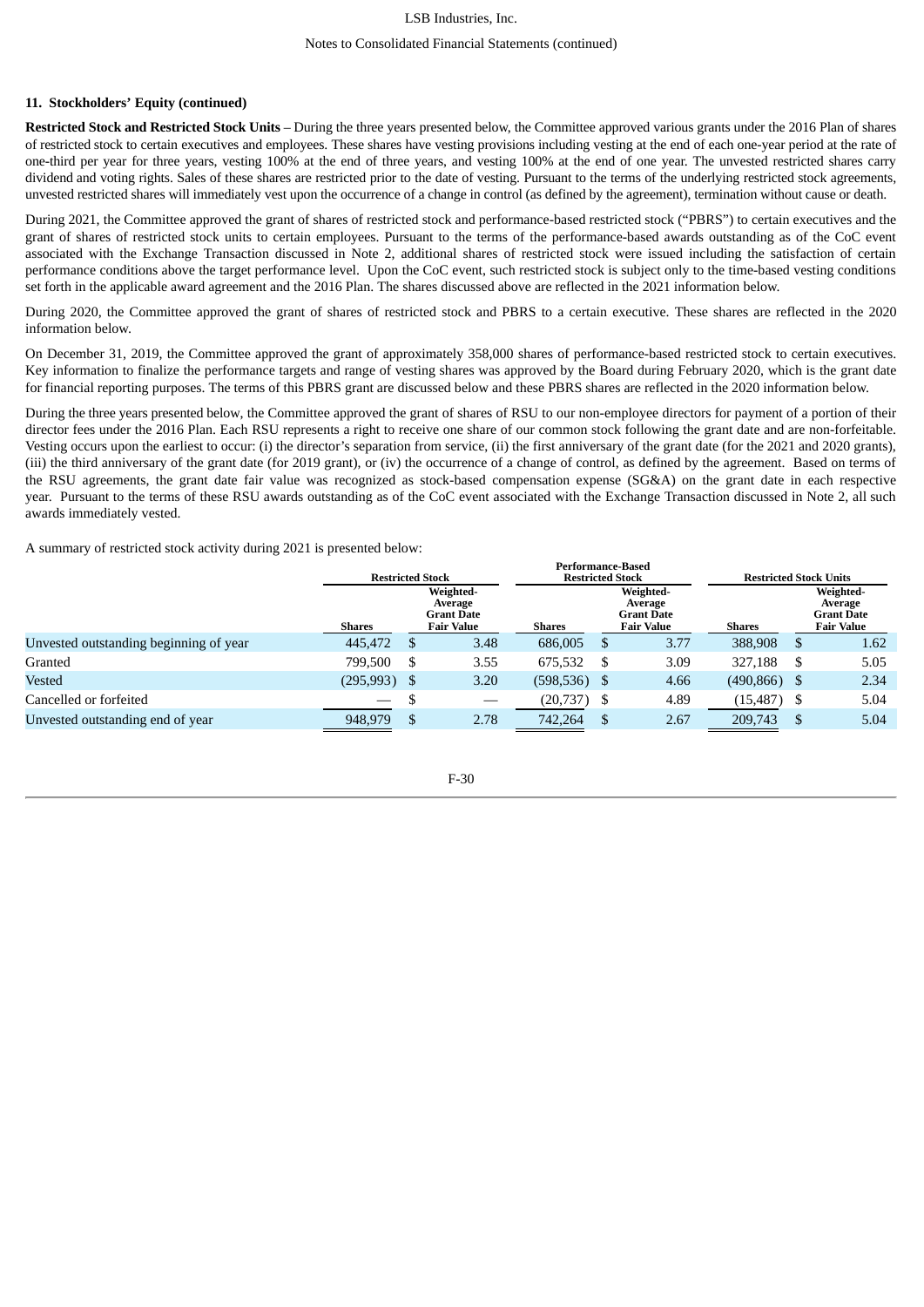### Notes to Consolidated Financial Statements (continued)

#### **11. Stockholders' Equity (continued)**

|                                                                      | <b>Restricted Stock</b> |           |   |           |     |           |
|----------------------------------------------------------------------|-------------------------|-----------|---|-----------|-----|-----------|
|                                                                      |                         | 2021      |   | 2020      |     | 2019      |
| Shares of restricted stock granted                                   |                         | 799,500   |   | 40,479    |     | 371,743   |
| Total fair value of restricted stock granted                         | S                       | 2,183,000 | S | 87,000    | \$  | 1,223,000 |
| Weighted-average fair value per restricted stock granted during year | \$                      | 3.55      | S | 2.15      | -S  | 3.29      |
| Stock-based compensation expense - Cost of sales                     | \$                      | 107,000   | S | 62,000    | \$  | 255,000   |
| Stock-based compensation expense - SG&A                              | \$                      | 1,645,000 | S | 1,078,000 | S   | 1,263,000 |
| Income tax benefit                                                   | \$                      | (430,000) | S | (279,000) |     | (374,000) |
| Total weighted-average remaining vesting period in years             |                         | 1.84      |   | 1.61      |     | 2.18      |
| Total fair value of restricted stock vested during the year          |                         | 2,729,000 |   | 578,000   | \$. | 1,917,000 |

|                                                          |    | <b>Performance-Based Restricted Stock</b> |   |          |         |           |  |  |
|----------------------------------------------------------|----|-------------------------------------------|---|----------|---------|-----------|--|--|
|                                                          |    | 2020(1)<br>2021(1)                        |   |          | 2019(1) |           |  |  |
| Shares of PBRS granted                                   |    | 675,532                                   |   | 398,134  |         | 287,871   |  |  |
| Total fair value of PBRS granted                         | S  | 2,480,000                                 | C | 980,000  |         | 1,608,000 |  |  |
| Weighted-average fair value per PBRS granted during year | S  | 3.09                                      | S | 2.46     | S       | 5.59      |  |  |
| Stock-based compensation expense - Cost of sales         | S  | 103,000                                   |   |          |         | 53,000    |  |  |
| Stock-based compensation expense - SG&A                  | S  | 2,938,000                                 |   | 218,000  | \$      | 290,000   |  |  |
| Income tax benefit                                       | \$ | (747,000)                                 |   | (53,000) |         | (84,000)  |  |  |
| Total weighted-average remaining vesting period in years |    | 1.56                                      |   | 1.57     |         | 1.85      |  |  |
| Total fair value of PBRS vested during the year          |    | 6.671.000                                 |   |          |         |           |  |  |

|                                                          | <b>Restricted Stock Units</b><br>2021<br>2020 |                |      |                          |     | 2019     |
|----------------------------------------------------------|-----------------------------------------------|----------------|------|--------------------------|-----|----------|
| Shares of RSU granted                                    |                                               | 327,188        |      | 301,361                  |     | 41,383   |
| Total fair value of RSU granted                          | \$                                            | 1,653,000      |      | 255,000                  | S   | 187,000  |
| Weighted-average fair value per RSU granted during year  | \$                                            | 5.05           | - \$ | 0.85                     | -S  | 4.53     |
| Stock-based compensation expense - Cost of sales         | \$                                            | 161,000        | - \$ | $\overline{\phantom{0}}$ |     | 53,000   |
| Stock-based compensation expense - SG&A                  | \$                                            | 562,000        | -S   | 255,000                  | \$. | 187,000  |
| Income tax benefit                                       | \$                                            | $(178,000)$ \$ |      | $(63,000)$ \$            |     | (46,000) |
| Total weighted-average remaining vesting period in years |                                               | 2.42           |      | 0.48                     |     | 1.57     |
| Total fair value of RSU vested during the year           | S                                             | 2,209,000      |      | 16.000                   |     | 41,000   |

(1) Upon the CoC event associated with the Exchange Transaction during 2021, such PBRS is subject only to the time-based vesting conditions set forth in the applicable award agreement and the 2016 Plan.

**Stock Options** – No stock options have been granted under the 2016 Plan during the three years presented below. As it relates to stock options granted under the 2008 plan, the exercise price of the outstanding options granted were equal to the market value of our common stock at the date of grant and vested at the end of each one-year period at the rate of 16.5% per year for the first five years and the remaining unvested options vested at the end of the sixth year. The fair value for of the stock options granted under the 2008 Plan were estimated, using an option pricing model, as of the date of the grant, which date was also the service inception date.

A summary of stock option activity in 2021 is presented below:

|                                  | 2021          |    |                                           |  |  |  |
|----------------------------------|---------------|----|-------------------------------------------|--|--|--|
|                                  | <b>Shares</b> |    | Weighted-Average<br><b>Exercise Price</b> |  |  |  |
| Outstanding at beginning of year | 158,600       | \$ | 26.04                                     |  |  |  |
| Granted                          |               | S  |                                           |  |  |  |
| Exercised                        |               | S  |                                           |  |  |  |
| Forfeited or expired             | (145,600)     |    | 26.07                                     |  |  |  |
| Outstanding at end of year       | 13,000        | S  | 25.66                                     |  |  |  |
| Exercisable at end of year       | 13,000        |    | 25.66                                     |  |  |  |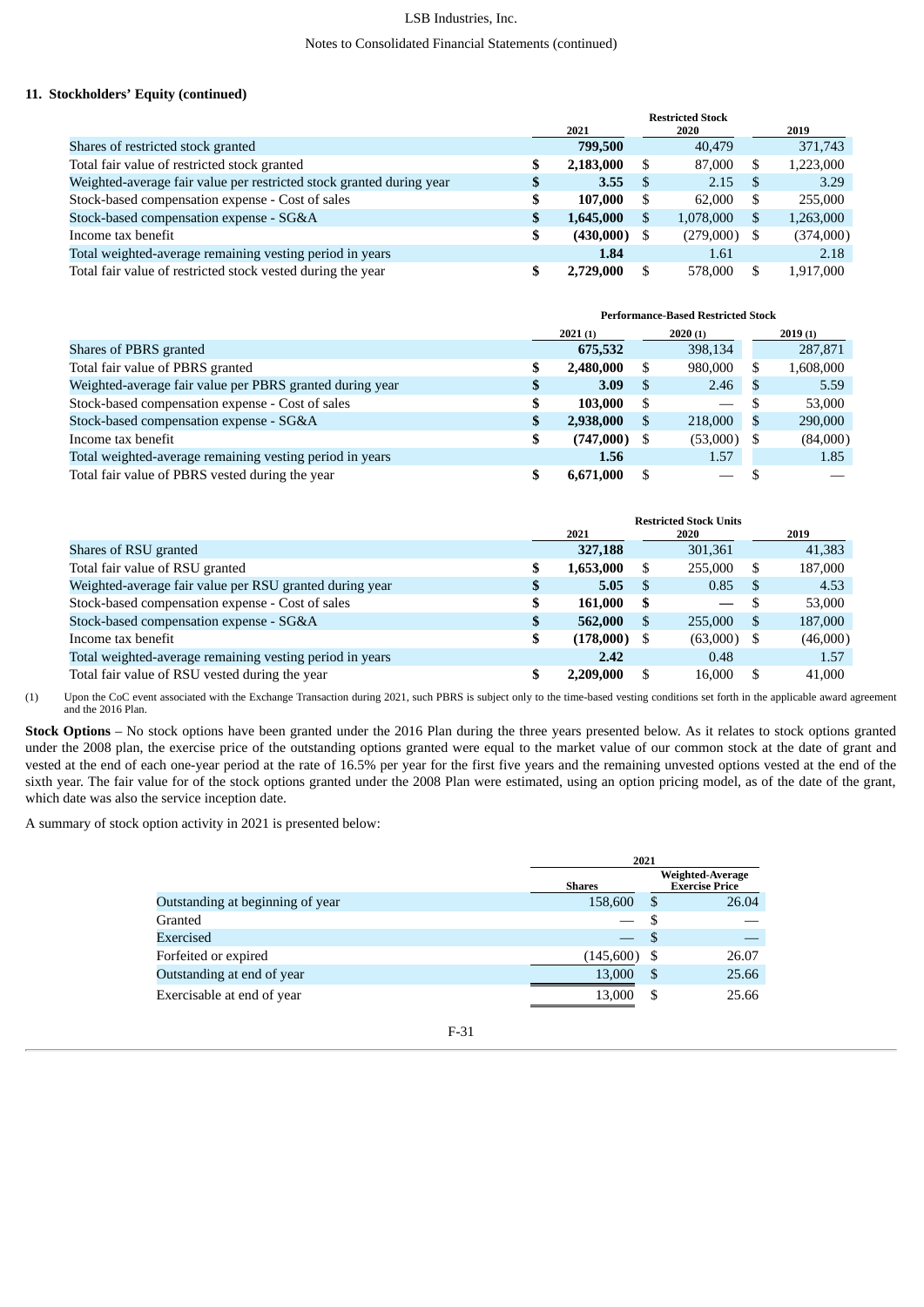### Notes to Consolidated Financial Statements (continued)

#### **11. Stockholders' Equity (continued)**

|                                                                                         |   | 2021 | 2020                     |     | 2019     |
|-----------------------------------------------------------------------------------------|---|------|--------------------------|-----|----------|
| Stock-based compensation expense - Cost of sales                                        | ъ |      | 106,000                  |     | 122,000  |
| Stock-based compensation expense - SG&A                                                 |   |      | 42,000                   | Ж   | 50,000   |
| Income tax benefit                                                                      | S |      | (36,000)                 | \$. | (42,000) |
| Total intrinsic value of options exercised during the year                              |   |      |                          |     |          |
| Total fair value of options vested during the year                                      | S |      |                          |     |          |
| Total intrinsic value of options outstanding at end of year                             |   |      | $\overline{\phantom{0}}$ |     |          |
| Total intrinsic value of options exercisable at end of year                             |   | —    | $\overline{\phantom{0}}$ |     |          |
| Total weighted-average remaining vesting period in years                                |   |      |                          |     | 0.49     |
| Total weighted-average remaining contractual life period in years (options outstanding) |   | 2.92 | 2.64                     |     | 3.61     |
| Total weighted-average remaining contractual life period in years (options exercisable) |   | 2.92 | 2.64                     |     | 3.47     |

**Stock-based Compensation Expense Not Yet Recognized –** At December 31, 2021, the total stock-based compensation expense not yet recognized is \$4,079,000, relating to all forms of non-vested equity awards, which we will be amortizing (subject to adjustments for actual forfeitures) through the respective remaining vesting periods through June 2024.

**Reserved Shares of Common Stock –** As of December 31, 2021, we have reserved 0.2 million shares of common stock issuable upon vesting of equity awards pursuant to their respective terms.

**NOL Rights Agreement -** On July 6, 2020, we entered into the Section 382 Rights Agreement (the "NOL Rights Agreement"), dated as of July 6, 2020, between LSB and Computershare Trust Company, N.A., as rights agent. During 2021, the NOL Rights Agreement was ratified by our shareholders at our annual meeting of shareholders held on May 14, 2021.

The purpose of the NOL Rights Agreement is to facilitate our ability to preserve our NOLs and other tax attributes in order to be able to offset potential future income taxes for federal income tax purposes. Our ability to use these NOLs and other tax attributes would be substantially limited if we experience an "ownership change," as defined in Section 382 of the Internal Revenue Code of 1986, as amended (the "Code"). A company generally experiences an ownership change if the percentage of the value of its stock owned by certain 5% shareholders, as defined in Section 382 of the Code, increases by more than 50% points over a rolling three-year period. The NOL Rights Agreement is intended to reduce the likelihood of an ownership change under Section 382 of the Code by deterring any person (as defined in the NOL Rights Agreement) or group of affiliated or associated persons ("Group") from acquiring beneficial ownership of 4.9% or more of our outstanding common shares.

The rights issued under the NOL Rights Agreement will expire on the earliest to occur of (i) the close of business on the day following the certification of the voting results of our 2021 annual meeting of stockholders, or other duly held stockholders' meeting, (ii) the date on which our Board determines in its sole discretion that (x) the NOL Rights Agreement is no longer necessary for the preservation of material valuable NOLs or tax attributes or (y) the NOLs and tax attributes have been fully utilized and may no longer be carried forward and (iii) the close of business on July 6, 2023.

Our Board may, in its discretion, determine that a person, entity or a certain transaction is exempt from the operation of the NOL Rights Agreement or amend the terms of the rights.

This summary description of the NOL Rights Agreement does not purport to be complete and is qualified in its entirety by reference to the Rights Agreement filed as an exhibit to our Current Report on Form 8-K filed on July 6, 2020.

#### **12. Non-Redeemable Preferred Stock**

In 2021, certain of the Golsen Holders who held all of the outstanding shares of Series B 12% Cumulative, Convertible Preferred Stock, par value \$100 ("Series B Preferred") and Series D 6% Cumulative, Convertible Class C Preferred Stock, no par value ("Series D Preferred") provided notice to convert all of their shares of Series B Preferred and Series D Preferred into approximately 1.2 million shares of our common stock, pursuant to the terms of these securities. Pursuant to the terms of these securities, our Board declared and we paid the accumulated dividends totaling approximately \$1.9 million on the Series B and Series D Preferred. As a result, no shares of the Series B Preferred and Series D Preferred remain outstanding. See further discussion concerning the Series B and Series D Preferred in Note 14.

**Other** – At December 31, 2021, we are authorized to issue an additional 250,000 shares of \$100 par value preferred stock and an additional 5,000,000 shares of no-par value preferred stock. Upon issuance, our Board will determine the specific terms and conditions of such preferred stock.

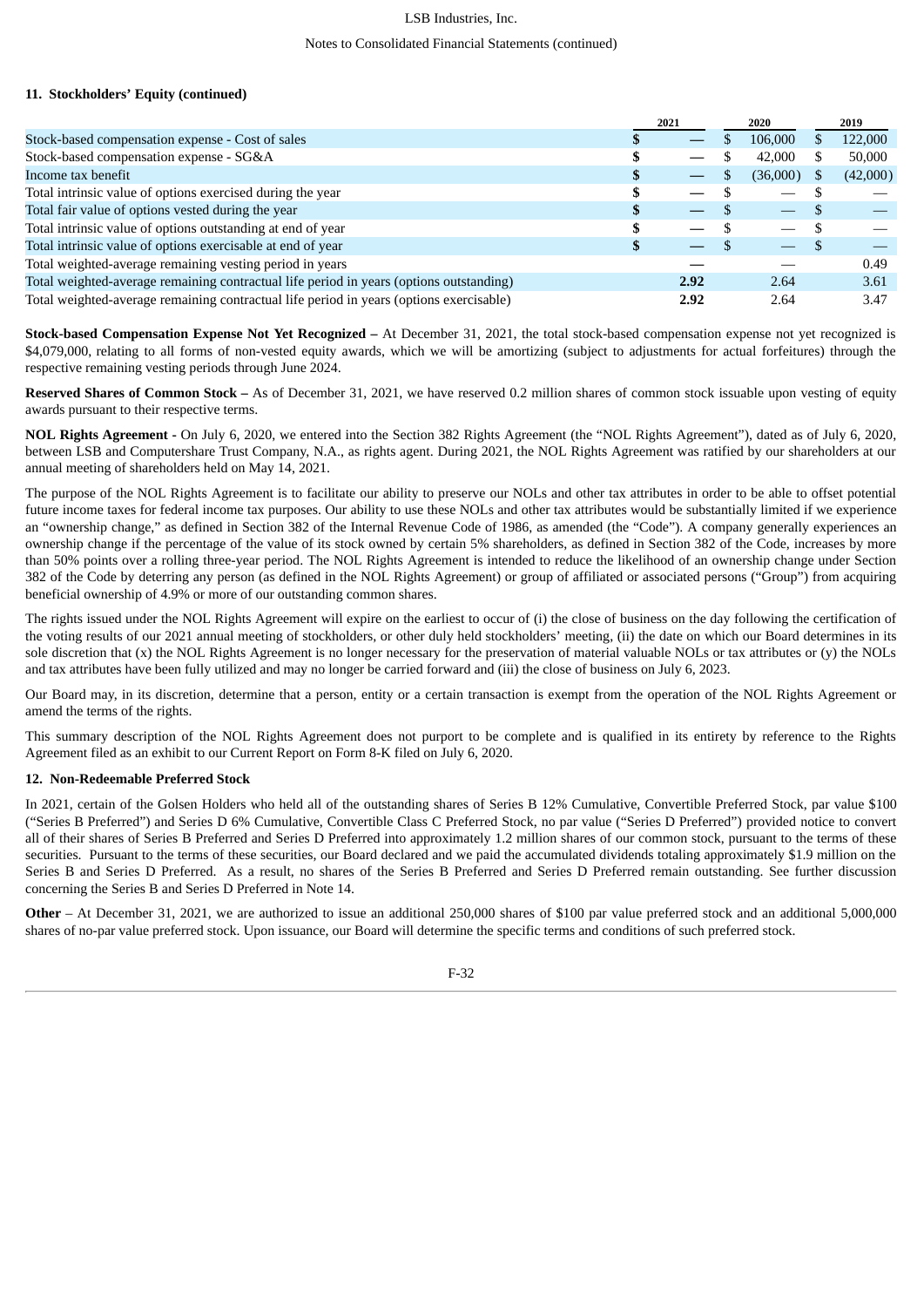### Notes to Consolidated Financial Statements (continued)

#### **13. Executive Benefit Agreement, Employee Savings Plans and Collective Bargaining Agreements**

We are party to a death benefit agreement ("2005 Agreement") with Jack E. Golsen ("J. Golsen"), who retired as discussed in Note 14-Related Party Transactions.

The 2005 Agreement provides that, upon J. Golsen's death, we will pay to the designated beneficiary, a lump-sum payment of \$2,500,000 to be funded from the net proceeds received by us under certain life insurance policies on his life that are owned by us. We are obligated to keep in existence life insurance policies with a total face amount of no less than \$2,500,000 of the stated death benefit.

The following table includes information about this agreement:

|                                  | December 31,   |  |       |  |  |  |
|----------------------------------|----------------|--|-------|--|--|--|
|                                  | 2021           |  | 2020  |  |  |  |
|                                  | (In Thousands) |  |       |  |  |  |
| Total undiscounted death benefit | 2.500          |  | 2,500 |  |  |  |
| Total accrued death benefit      | 2.514          |  | 2,539 |  |  |  |

The accrued executive benefit under the 2005 Agreement is included in noncurrent accrued and other liabilities. We accrue for such liabilities when they become probable and discount the liabilities to their present value.

To assist us in funding the 2005 Agreement and for other business reasons, we purchased life insurance policies on various individuals in which we are the beneficiary. Some of these life insurance policies have cash surrender values that we have borrowed against. The net cash surrender values of these policies are included in other assets.

The following table summarizes certain information about these life insurance policies.

|                                                        | December 31.   |            |                |      |         |      |  |
|--------------------------------------------------------|----------------|------------|----------------|------|---------|------|--|
|                                                        |                | 2020       |                |      |         |      |  |
|                                                        | (In Thousands) |            |                |      |         |      |  |
| Total face value of life insurance policies            |                |            | 4,500          | S    | 4,500   |      |  |
|                                                        |                |            |                |      |         |      |  |
| Total cash surrender values of life insurance policies |                | \$.        | 1.863          | -S   | 1,796   |      |  |
| Loans on cash surrender values                         |                |            | (1,642)        |      | (1,703) |      |  |
| Net cash surrender values                              |                |            | 221            |      | 93      |      |  |
|                                                        |                |            |                |      |         |      |  |
|                                                        |                | 2021       | 2020           |      | 2019    |      |  |
|                                                        |                |            | (In Thousands) |      |         |      |  |
| Cost of life insurance premiums                        | \$             | <b>215</b> | \$.            | 215  | -S      | 215  |  |
| Increase in cash surrender values                      |                | (69)       |                | (69) |         | (70) |  |
| Net cost of life insurance premiums included in SG&A   |                | 146        |                | 146  |         | 145  |  |

Employee Savings Plans - We sponsor a savings plan under Section 401(k) of the Internal Revenue Code under which participation is available to substantially all full-time employees. Beginning in January 2019, we began matching 50% of an employee's contribution, up to 6%, for substantially all full-time employees. Prior to 2019, we did not contribute to this plan except for certain employees. For 2021, 2020 and 2019, the amounts contributed to this plan were \$986,000, \$1,022,000, and \$997,000, respectively.

Collective Bargaining Agreements - As of December 31, 2021, we employed 545 persons, 180 of whom are represented by unions under agreements, including agreements being negotiated, that expire in July 2022 through July 2024.

#### **14. Related Party Transactions**

As discussed in Note 2, as the result of the stockholders' approval, the closing of the Exchange Agreement occurred, and the Exchange Transaction was consummated on September 27, 2021. Pursuant to the terms of the Exchange Agreement, LSB Funding exchanged all of the shares of the Series E and Series F Redeemable Preferred for approximately 49.1 million shares of our common stock.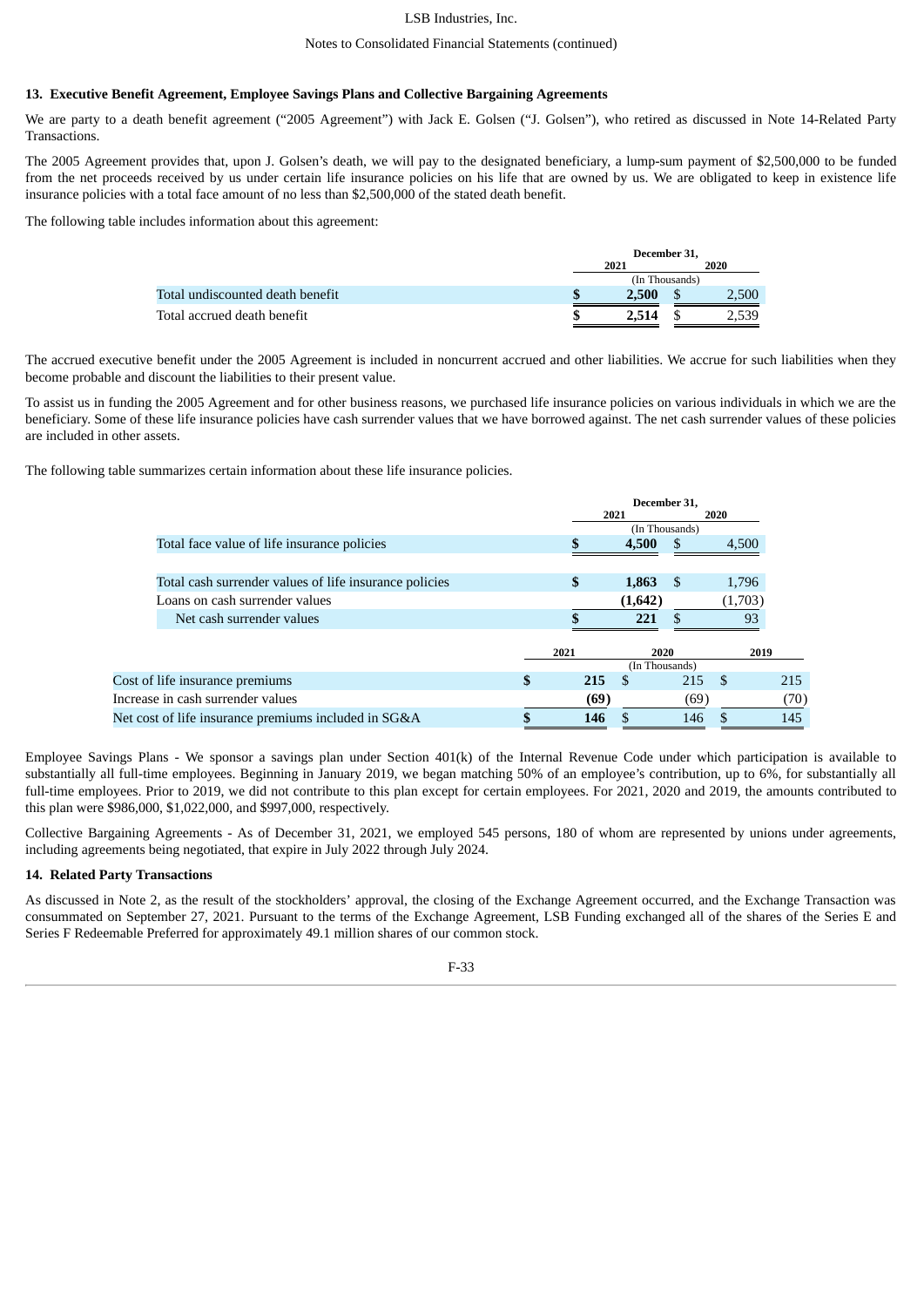### Notes to Consolidated Financial Statements (continued)

#### **14. Related Party Transactions (continued)**

After considering the Special Dividend, LSB Funding holds approximately 54.4 million shares of our outstanding common stock, or 60% of our outstanding common stock.

As discussed in Note 1, our Board declared the Special Dividend that was paid through the issuance of approximately 9.1 million shares of common stock in October 2021, which amount included approximately 1.2 million shares to LSB Funding and approximately 0.7 million shares to certain of the Golsen Holders. In addition, pursuant to the anti-dilution terms of the Series B and Series D Preferred, which shares were held by certain of the Golsen Holders, the conversion ratio of the Series B Preferred increased to 43.3333 to 1 from 33.3333 to 1 and the Series D Preferred increased to 0.325 to 1 from 0.25 to 1. See Note 12 for the discussion regarding the conversion of the Series B and Series D Preferred into our common stock and the payment of the accumulated dividends on these securities.

As of December 31, 2021, we have three separate outstanding financing arrangements by an affiliate of LSB Funding as discussed in footnotes (C), (D) and (E) of Note 7. In addition, an affiliate of LSB Funding held \$50 million of our Old Notes, which Old Notes were redeemed with the proceeds from the New Notes as discussed in footnote (B) of Note 7. An affiliate of LSB Funding holds \$30 million of the New Notes.

Pursuant to the terms of the Board Representation and Standstill Agreement, as amended, our Board includes two directors that are employees of affiliates of LSB Funding. During 2021, 2020 and 2019, we incurred director fees associated with these directors totaling approximately \$0.3 million for each respective year.

During 2021, 2020 and 2019, we incurred director fees associated with Barry H. Golsen totaling approximately \$0.1 million for each respective year.

As the result of J. Golsen informing the Board of his election to retire as Executive Chairman effective December 31, 2017, we determined not to extend the employment agreement with J. Golsen beyond its then current term that expired on December 31, 2017 (the "Retirement Date") and, in accordance with the terms his employment agreement, delivered a notice of non-renewal to J. Golsen. Following the Retirement Date, J. Golsen serves as Chairman Emeritus of our Board.

During 2017, we entered into a transition agreement (the "Transition Agreement") with J. Golsen that commenced on January 1, 2018 and ends upon the earlier of his death or a change in control as defined in the agreement. During the term, J. Golsen will receive an annual cash retainer of \$480,000 and an additional monthly amount of \$4,400 to cover certain expenses. In accordance with the terms of the Transition Agreement, we will also reimburse J. Golsen for his cost of certain medical insurance coverage until his death. Effective as of the Retirement Date, the severance agreement that was in force with J. Golsen was terminated. In consideration for his services, including as Chairman Emeritus, we will pay J. Golsen a one-time payment equal to \$2,320,000 upon the consummation of a change in control, as defined in the agreement, should one occur prior to his death.

#### **15. Supplemental Cash Flow Information**

The following provides additional information relating to cash flow activities:

|                                                                                                                    | 2021             |     | 2020           |    | 2019   |
|--------------------------------------------------------------------------------------------------------------------|------------------|-----|----------------|----|--------|
| Cash payments (refunds) for:                                                                                       |                  |     | (In Thousands) |    |        |
| Interest on long-term debt and other, net of capitalized<br>interest                                               | \$<br>43,583     | -S  | 45,730 \$      |    | 42,184 |
| Income taxes, net                                                                                                  | \$<br>$(182)$ \$ |     | $(312)$ \$     |    | (65)   |
|                                                                                                                    |                  |     |                |    |        |
| Noncash investing and financing activities:                                                                        |                  |     |                |    |        |
| Accounts receivable, supplies, other assets, accounts<br>payable and accrued liabilities associated with additions |                  |     |                |    |        |
| of property, plant and equipment                                                                                   | \$<br>17,649     | S   | 16,286         | -S | 18.350 |
| Extinguishment of PPP loan                                                                                         | \$<br>10,000     | \$. |                | \$ |        |
| Series E and Series F Redeemable Preferred and related<br>dividends, accretion, and embedded derivative exchanged  |                  |     |                |    |        |
| for common stock, net of related costs in accounts payable                                                         | \$<br>306,690    | \$. | 37.208         | -S | 32,724 |
| Series B and Series D preferred converted into common                                                              |                  |     |                |    |        |
| stock                                                                                                              | \$<br>3.000      |     |                |    |        |
|                                                                                                                    |                  |     |                |    |        |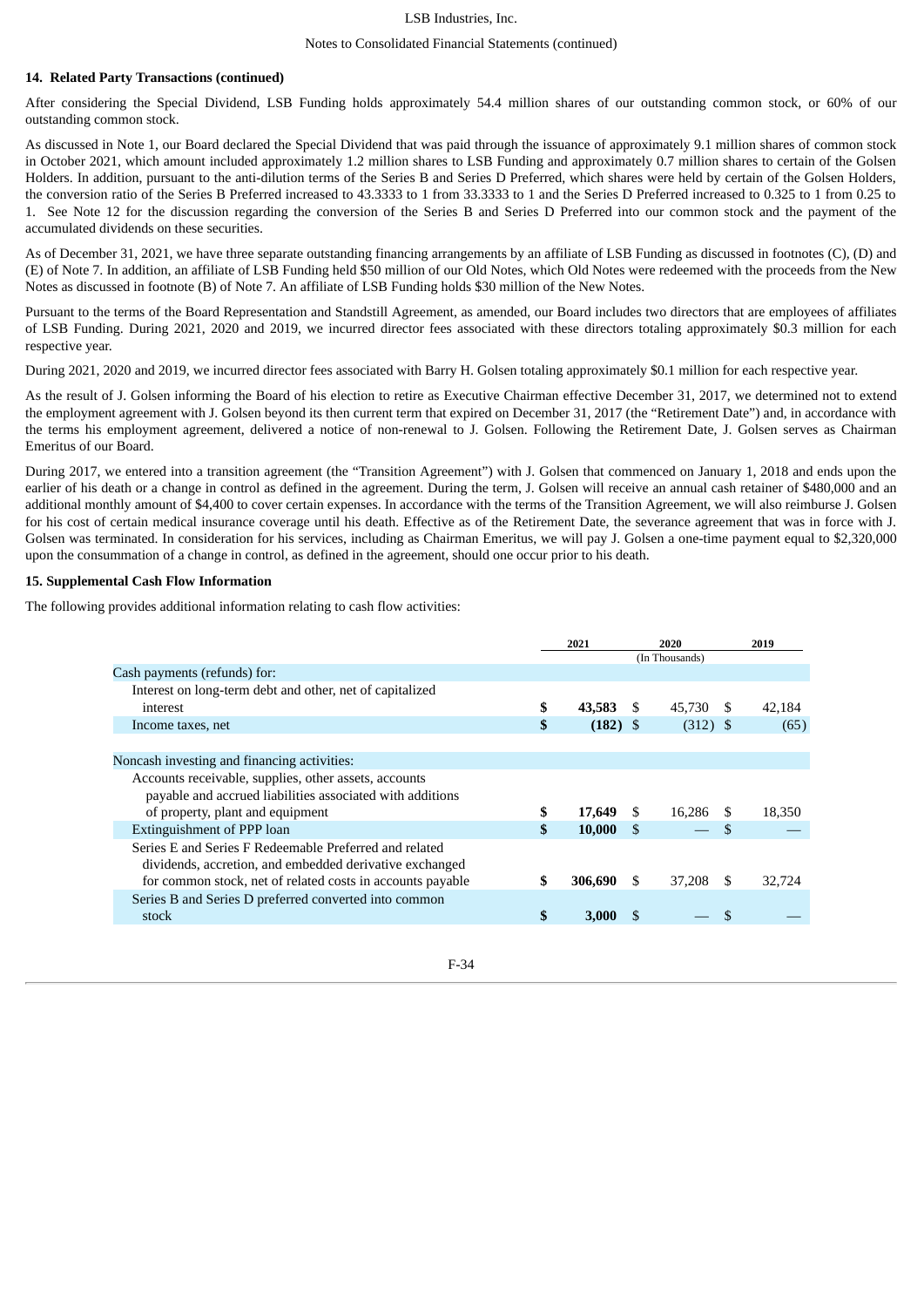#### Notes to Consolidated Financial Statements (continued)

#### **16. Net Sales**

#### *Disaggregated Net Sales*

As discussed in Note 1, we primarily derive our revenues from the sales of various chemical products. The following table presents our net sales disaggregated by our principal markets, which disaggregation is consistent with other financial information utilized or provided outside of our consolidated financial statements:

|                       | 2021          | 2020    |    | 2019    |  |
|-----------------------|---------------|---------|----|---------|--|
|                       |               |         |    |         |  |
| Net sales:            |               |         |    |         |  |
| Agricultural products | \$<br>264,502 | 180,036 | -S | 187,641 |  |
| Industrial products   | 234,496       | 133,024 |    | 139,643 |  |
| Mining products       | 57,241        | 38,256  |    | 37,786  |  |
| Total net sales       | 556,239       | 351,316 | \$ | 365,070 |  |
|                       |               |         |    |         |  |

#### *Other Information*

Although most of our contracts have an original expected duration of one year or less, for our contracts with a duration greater than one year at contract inception, the average remaining expected duration was approximately 18 months at December 31, 2021.

Liabilities associated with contracts with customers (contract liabilities) primarily relate to deferred revenue and customer deposits associated with cash payments received in advance from customers for volume shortfall charges and product shipments. We had approximately \$1.6 million and \$2.5 million of contract liabilities as of December 31, 2021 and 2020, respectively. During 2021, revenues of \$2.5 million were recognized and included in the balance at the beginning of the period.

At December 31, 2021, we have remaining performance obligations with certain customer contracts, excluding contracts with original durations of less than one year and contracts with variable consideration for which we have elected the practical expedient for consideration recognized in revenue as invoiced. The remaining performance obligations totals approximately \$77 million, of which approximately 39% of this amount relates to 2022 through 2024, approximately 29% relates to 2025 through 2026, with the remainder thereafter.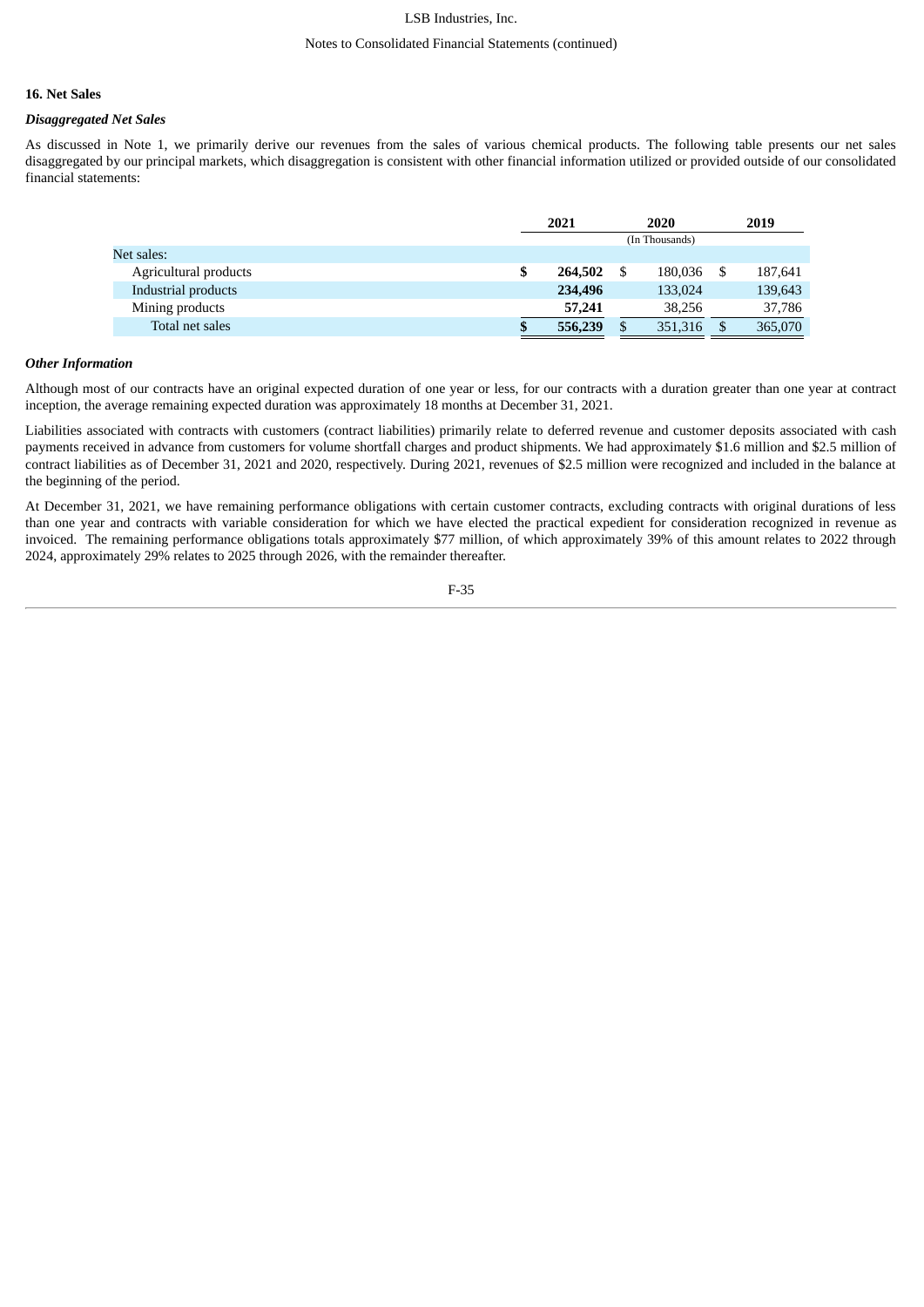### Notes to Consolidated Financial Statements (continued)

### **17. Leases**

Information related to our leases are presented below:

|                                                                              | 2021 |                        |               | 2020   | 2019        |
|------------------------------------------------------------------------------|------|------------------------|---------------|--------|-------------|
|                                                                              |      | (Dollars In Thousands) |               |        |             |
| <b>Components of lease expense:</b>                                          |      |                        |               |        |             |
| Operating lease cost                                                         | \$   | 9,998                  | \$            | 7,611  | \$<br>7,270 |
| Short-term lease cost                                                        |      | 2,243                  |               | 4,372  | 2,665       |
| Other cost (1)                                                               |      | 157                    |               | 75     | 64          |
| <b>Total lease cost</b>                                                      |      | 12,398                 | $\mathcal{S}$ | 12,058 | \$<br>9,999 |
| Supplemental cash flow information related to leases:                        |      |                        |               |        |             |
| Operating cash flows from operating leases                                   | \$   | 10,290                 | $\mathbb{S}$  | 7,782  | \$<br>7,677 |
| Operating cash flows from finance leases                                     |      | 33                     |               | 15     | 16          |
| Financing cash flows from finance leases                                     |      | 92                     |               | 45     | 61          |
| Cash paid for amounts included in the measurement of lease liabilities       |      | 10,415                 | \$.           | 7,842  | 7,754       |
|                                                                              |      |                        |               |        |             |
| Right-of-use assets obtained in exchange for new operating lease liabilities | S.   | 9,549                  | \$            | 17,064 | \$<br>5,967 |
| Other lease-related information:                                             |      |                        |               |        |             |
| Weighted-average remaining lease term - operating leases (in years)          |      | 4.0                    |               | 4.3    | 4.6         |
| Weighted-average remaining lease term - finance leases (in years)            |      | 3.2                    |               | 4.1    | 3.8         |
| Weighted-average discount rate - operating leases                            |      | 8.44%                  |               | 8.26%  | 8.70%       |
| Weighted-average discount rate - finance leases                              |      | 8.69%                  |               | 8.65%  | 8.94%       |

(1) Includes variable and finance lease costs.

At December 31, 2021, future minimum operating lease payments due under ASC 842 are summarized by fiscal year in the table below:

|                                    | <b>Operating Leases</b> |                |  |
|------------------------------------|-------------------------|----------------|--|
|                                    |                         | (In thousands) |  |
| 2022                               | \$                      | 9,692          |  |
| 2023                               |                         | 7,989          |  |
| 2024                               |                         | 6,298          |  |
| 2025                               |                         | 3,736          |  |
| 2026                               |                         | 2,543          |  |
| Thereafter                         |                         | 2,000          |  |
| Total lease payments               |                         | 32,258         |  |
| Less imputed interest              |                         | (4,935)        |  |
| Present value of lease liabilities |                         | 27,323         |  |

As of December 31, 2021, we did not have any executed operating leases with lease terms greater than one year that have not yet commenced.

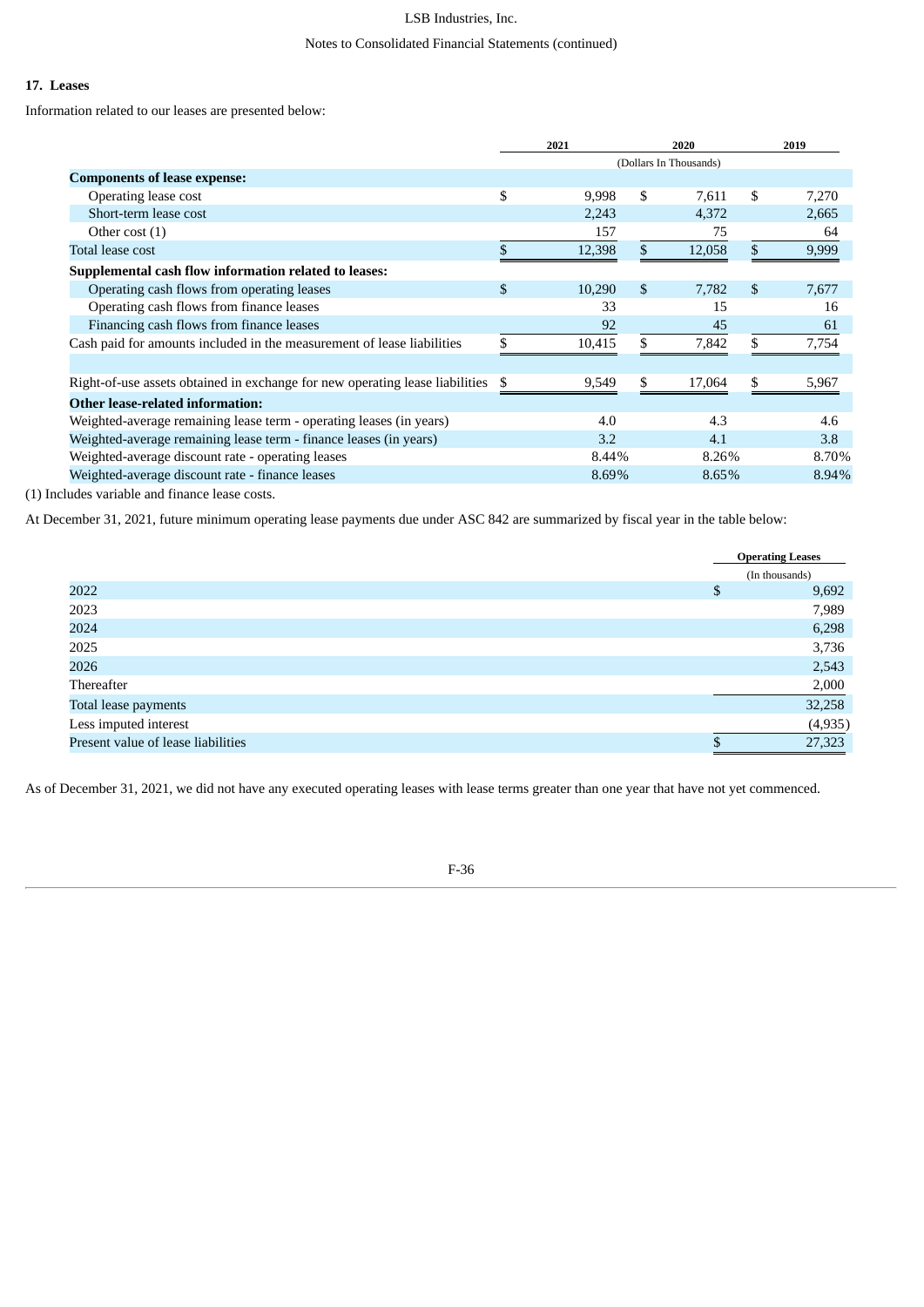## LSB Industries, Inc. Supplementary Information Quarterly Financial Data (Unaudited)

Summarized unaudited quarterly financial data for 2021 and 2020 are as follows.

|                                                           | Three months ended |           |    |                                          |    |              |     |             |
|-----------------------------------------------------------|--------------------|-----------|----|------------------------------------------|----|--------------|-----|-------------|
|                                                           |                    | March 31  |    | June 30                                  |    | September 30 |     | December 31 |
| 2021                                                      |                    |           |    | (In Thousands, Except Per Share Amounts) |    |              |     |             |
| Net sales                                                 | \$                 | 98,116    | \$ | 140,696                                  | \$ | 127,199      | \$  | 190,228     |
| Gross profit $(1)$                                        |                    | 8,060     | \$ | 35,008                                   | \$ | 17,447       |     | 78,464      |
| Net income $(loss)$ $(1)$ $(2)$                           |                    | (13, 279) |    | 23,670                                   |    | (8,928)      |     | 42,082      |
| Net income (loss) attributable to common stockholders (A) |                    | (23, 376) |    | 12,646                                   |    | (251, 504)   |     | 42,009      |
| Basic income (loss) per common share                      | \$                 | (0.63)    | \$ | 0.34                                     | \$ | $(6.39)$ \$  |     | 0.49        |
| Diluted income (loss) per common share                    | \$                 | (0.63)    | \$ | 0.32                                     | \$ | (6.39)       | S.  | 0.47        |
|                                                           |                    |           |    |                                          |    |              |     |             |
| 2020                                                      |                    |           |    |                                          |    |              |     |             |
| Net sales                                                 |                    | 83,411    | \$ | 105,033                                  | \$ | 73,969       |     | 88,903      |
| Gross profit (loss) (1)                                   |                    | 2,551     |    | 19,021                                   |    | (1,059)      | \$  | (3, 465)    |
| Net loss $(1)$ $(2)$                                      |                    | (19, 452) |    | (365)                                    |    | (20, 402)    |     | (21, 692)   |
| Net loss attributable to common stockholders              |                    | (28, 338) | \$ | (9,634)                                  | \$ | (29, 874)    | \$. | (31,573)    |
| Basic and diluted loss per common share                   | \$                 | (0.77)    | \$ | (0.26)                                   | \$ | (0.81)       | \$  | (0.86)      |

(A) See Notes 2 and 3 concerning a deemed dividend associated with the Exchange Transaction, which was consummated during the third quarter of 2021.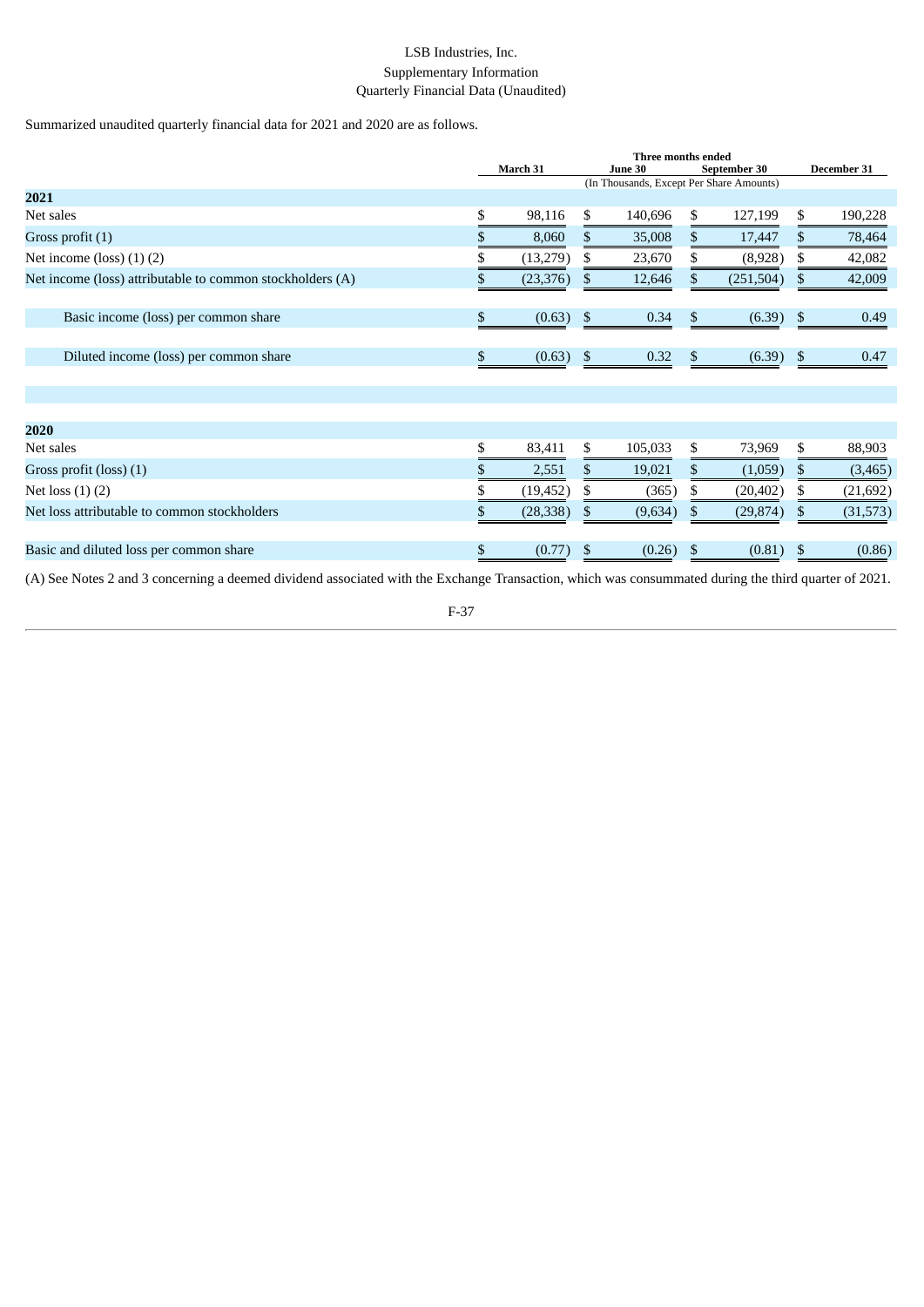### LSB Industries, Inc. Supplementary Financial Data Quarterly Financial Data (Unaudited)

(1) The following income (expense) items impacted gross profit (loss) and net income (loss):

|                                                                         |               | Three months ended |    |                           |                           |              |      |             |
|-------------------------------------------------------------------------|---------------|--------------------|----|---------------------------|---------------------------|--------------|------|-------------|
|                                                                         |               | March 31           |    | June 30<br>(In Thousands) |                           | September 30 |      | December 31 |
| Turnaround expense: (A)                                                 |               |                    |    |                           |                           |              |      |             |
| 2021                                                                    | \$            | (140)              | \$ | (707)                     | \$                        | (7, 976)     | \$   | (1, 130)    |
| 2020                                                                    | \$            |                    | \$ | (11)                      | \$                        | (34)         | \$   | (31)        |
| Gain (loss) on natural gas forward contracts                            |               |                    |    |                           |                           |              |      |             |
| 2021                                                                    | \$            | 2,706              | \$ |                           | \$                        |              | \$   |             |
| 2020                                                                    | \$            | (714)              | \$ | 31                        | \$                        | 513          | \$   | (1, 443)    |
| Compensation expense due to CoC event                                   |               |                    |    |                           |                           |              |      |             |
| 2021                                                                    | \$            |                    | \$ |                           | \$                        | (1,221)      | \$   |             |
| Recovery from settlements with certain vendors                          |               |                    |    |                           |                           |              |      |             |
| 2020                                                                    | \$            |                    | \$ | 5,664                     | \$                        |              | \$   |             |
| The following income (expense) items impacted net income (loss):<br>(2) |               |                    |    |                           |                           |              |      |             |
| Legal fees associated with Leidos matter                                |               |                    |    |                           |                           |              |      |             |
| 2021                                                                    | \$            | (886)              | \$ | (441)                     | \$                        | (271)        | \$   | (296)       |
| 2020                                                                    | \$            | (3,287)            | \$ | (955)                     | \$                        | (901)        | \$   | (572)       |
| Compensation expense due to CoC event                                   |               |                    |    |                           |                           |              |      |             |
| 2021                                                                    | \$            |                    | \$ |                           | \$                        | (3,786)      | \$   |             |
| Gain (loss) on extinguishments of debt                                  |               |                    |    |                           |                           |              |      |             |
| 2021                                                                    | \$            |                    | \$ | 10,000                    | \$                        |              | \$   | (20, 259)   |
| Interest expense associated with Global judgment                        |               |                    |    |                           |                           |              |      |             |
| 2021                                                                    | \$            | (78)               | \$ | (79)                      | \$                        | (80)         | \$   | (80)        |
| 2020                                                                    | \$            | (1, 327)           | \$ | (79)                      | \$                        | (80)         | \$   | (80)        |
| Gain (loss) associated with embedded derivative                         |               |                    |    |                           |                           |              |      |             |
| 2021                                                                    | \$            | (436)              | \$ | (716)                     | $\boldsymbol{\mathsf{s}}$ | (1,106)      | \$   |             |
| 2020                                                                    | \$            | 637                | \$ | 120                       | \$                        | (141)        | $\$$ | (561)       |
| Benefit (provision) for income taxes                                    |               |                    |    |                           |                           |              |      |             |
| 2021                                                                    | \$            | (42)               | \$ | 248                       | \$                        | (19)         | \$   | 4,369       |
| 2020                                                                    | $\frac{1}{2}$ | $\frac{339}{2}$    | \$ | 1,299                     | $\frac{1}{2}$             | 1,370        | \$   | 1,741       |
|                                                                         |               |                    |    |                           |                           |              |      |             |

(A) Turnaround expenses do not include the impact on operating results relating to lost absorption or reduced margins due to the associated plants being shut down.

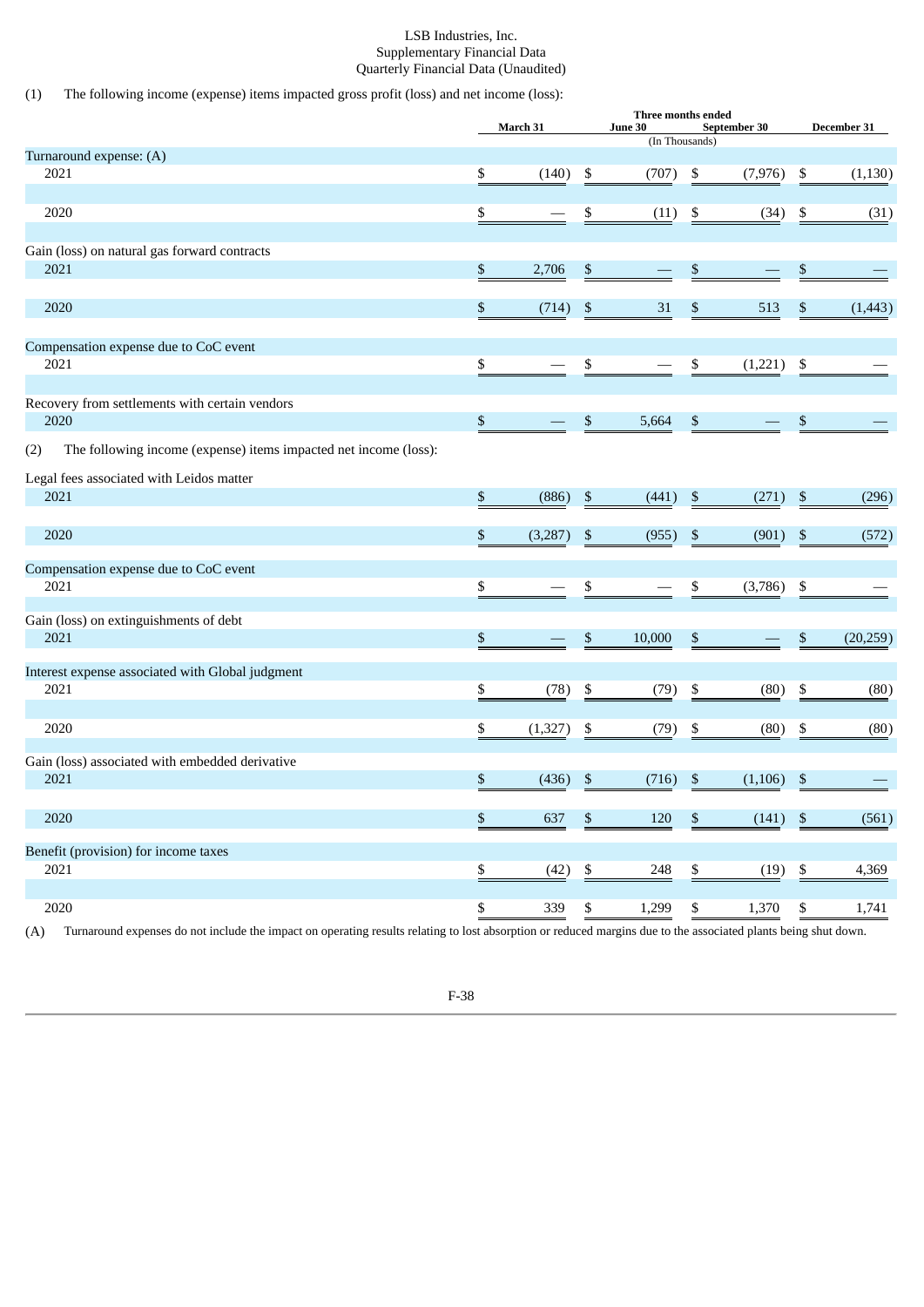### Schedule II - Valuation and Qualifying Accounts

## Years ended December 31, 2021, 2020, and 2019

## (In Thousands)

| Description (1)<br>Accounts receivable - allowance for doubtful accounts: |     | <b>Balance</b> at<br><b>Beginning of</b><br>Year |                |          |                |       |     | <b>Additions-</b><br><b>Charges to</b><br>(Recovery of)<br>Costs and<br><b>Expenses</b> |  | <b>Deductions-</b><br>Write-<br>offs/Costs<br><b>Incurred</b> |  | <b>Balance</b> at<br><b>End of Year</b> |
|---------------------------------------------------------------------------|-----|--------------------------------------------------|----------------|----------|----------------|-------|-----|-----------------------------------------------------------------------------------------|--|---------------------------------------------------------------|--|-----------------------------------------|
| 2021                                                                      | \$. | 378                                              | \$             | 96       | \$             |       | \$  | 474                                                                                     |  |                                                               |  |                                         |
| 2020                                                                      | \$  | 261                                              | \$             | 141      | \$             | 24    | \$  | 378                                                                                     |  |                                                               |  |                                         |
| 2019                                                                      | \$  | 351                                              | \$             | 175      | \$             | 265   | S.  | 261                                                                                     |  |                                                               |  |                                         |
| Deferred tax assets - valuation allowance:                                |     |                                                  |                |          |                |       |     |                                                                                         |  |                                                               |  |                                         |
| 2021                                                                      | \$  | 64,655                                           | $\mathfrak{S}$ | (17,687) | $\mathfrak{S}$ |       | \$. | 46,968                                                                                  |  |                                                               |  |                                         |
| 2020                                                                      | \$  | 51,589                                           | \$             | 13,471   | \$             | 405   | \$  | 64,655                                                                                  |  |                                                               |  |                                         |
| 2019                                                                      | \$  | 45,626                                           | \$             | 8,279    | \$             | 2,316 | \$. | 51,589                                                                                  |  |                                                               |  |                                         |

(1) Reduction in the consolidated balance sheet from the related assets to which the reserve applies.

Other valuation and qualifying accounts are detailed in our notes to consolidated financial statements.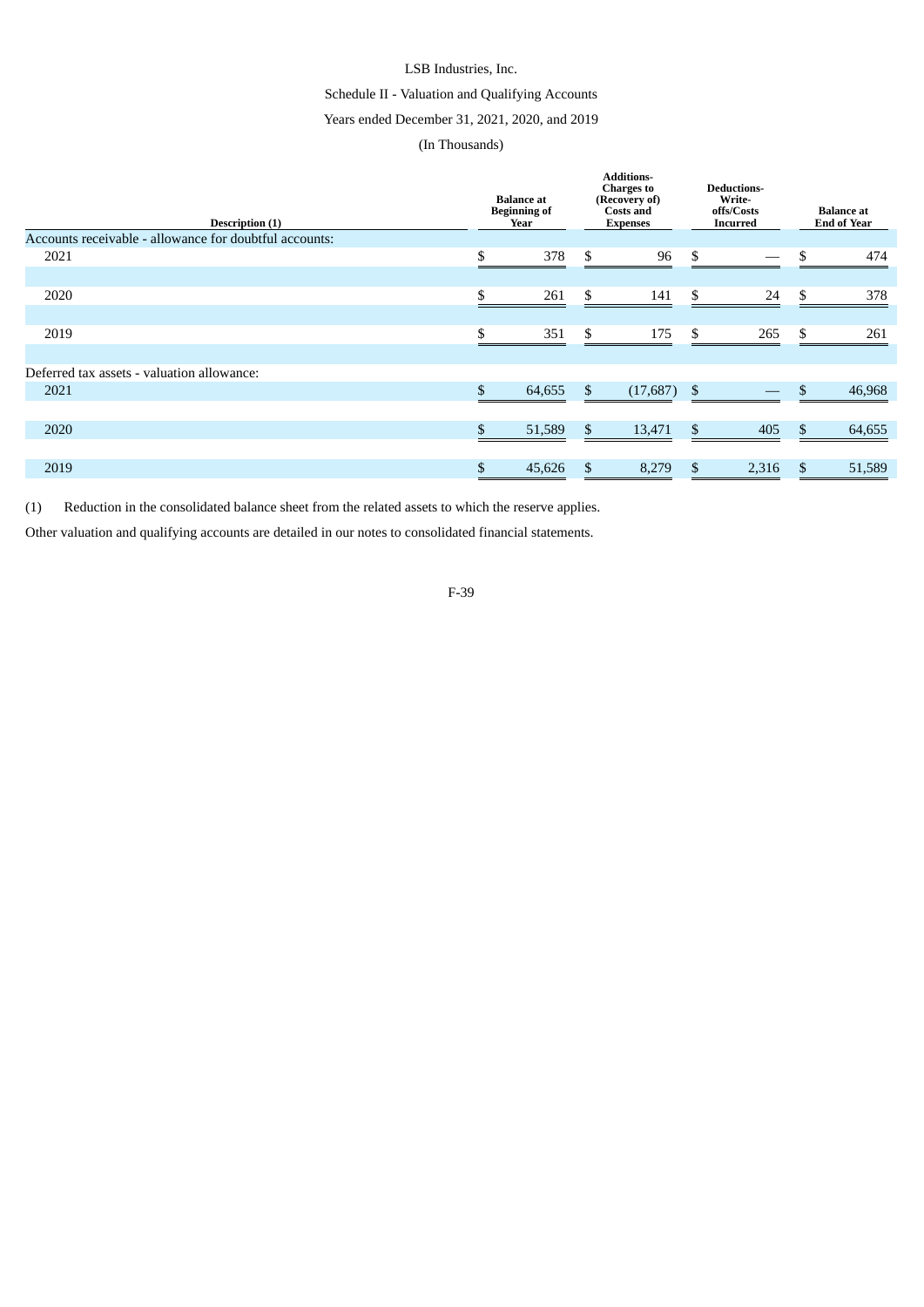### **CERTIFICATE OF AMENDMENT TO CERTIFICATE OF DESIGNATIONS OF SERIES E-1 CUMULATIVE REDEEMABLE CLASS C PREFERRED STOCK OF LSB INDUSTRIES, INC.**

**LSB Industries, Inc.**, a corporation organized and existing under the Delaware General Corporation Law (the "**Corporation**"), DOES HEREBY CERTIFY**:**

**FIRST**: That the name of the corporation is LSB Industries, Inc., and that the Corporation was originally incorporated pursuant to the General Corporation Law on January 21, 1977.

**SECOND**: That a Certificate of Designations of Series E-1 Cumulative Redeemable Class C Preferred Stock was filed with the Secretary of State of the State of Delaware on October 18, 2018, as subsequently corrected by the Certificate of Correction of Series E-1 Cumulative Redeemable Class C Preferred Stock filed with the Secretary of State of the State of Delaware on November 1, 2018 (together the "**Certificate of Designations**").

**THIRD**: That a resolution setting forth this proposed amendment to the Certificate of Designations was duly approved by the Board of Directors of the Corporation (the "Board") on July 19, 2021, where in the Board declared the amendment to be advisable and recommended that the stockholders of the Corporation likewise adopt and approve the amendment.

**FOURTH**: That the holders of a majority of the outstanding capital stock of the Corporation and each class of stock of the Corporation entitled to vote on the matter have approved and authorized this proposed amendment at a meeting of the stockholders held on September 22, 2021 or by written consent in accordance with the Delaware General Corporation Law and the Corporation's certificate of incorporation and bylaws.

**FIFTH**: That this proposed amendment was duly adopted in accordance with the provisions of Section 242 of the General Corporate Law of the State of Delaware.

**SIXTH:** Paragraph (c) of Section 4 of the Certificate of Designations is hereby amended and restated to read as follows:

"**(c) Participating Dividends.** Subject to Section 4(a) and 4(b), in addition to the dividends accruing on the Series E-1 pursuant to Section 4(a), if the Corporation declares or pays a dividend or distribution on the Common Stock, whether such dividend or distribution is payable in cash, securities or other property, the Corporation shall simultaneously declare and pay a dividend on the Series E-1 on a pro rata basis with the Common Stock in an aggregate amount equal to such dividend or distribution payable with respect to the Participation Common Stock; provided, however, that no such dividend shall be declared or become payable in respect of the Dividend (as defined in Section 4.5 of the Securities Exchange Agreement dated as of July 19, 2021 by and between the Corporation and LSB Funding LLC)."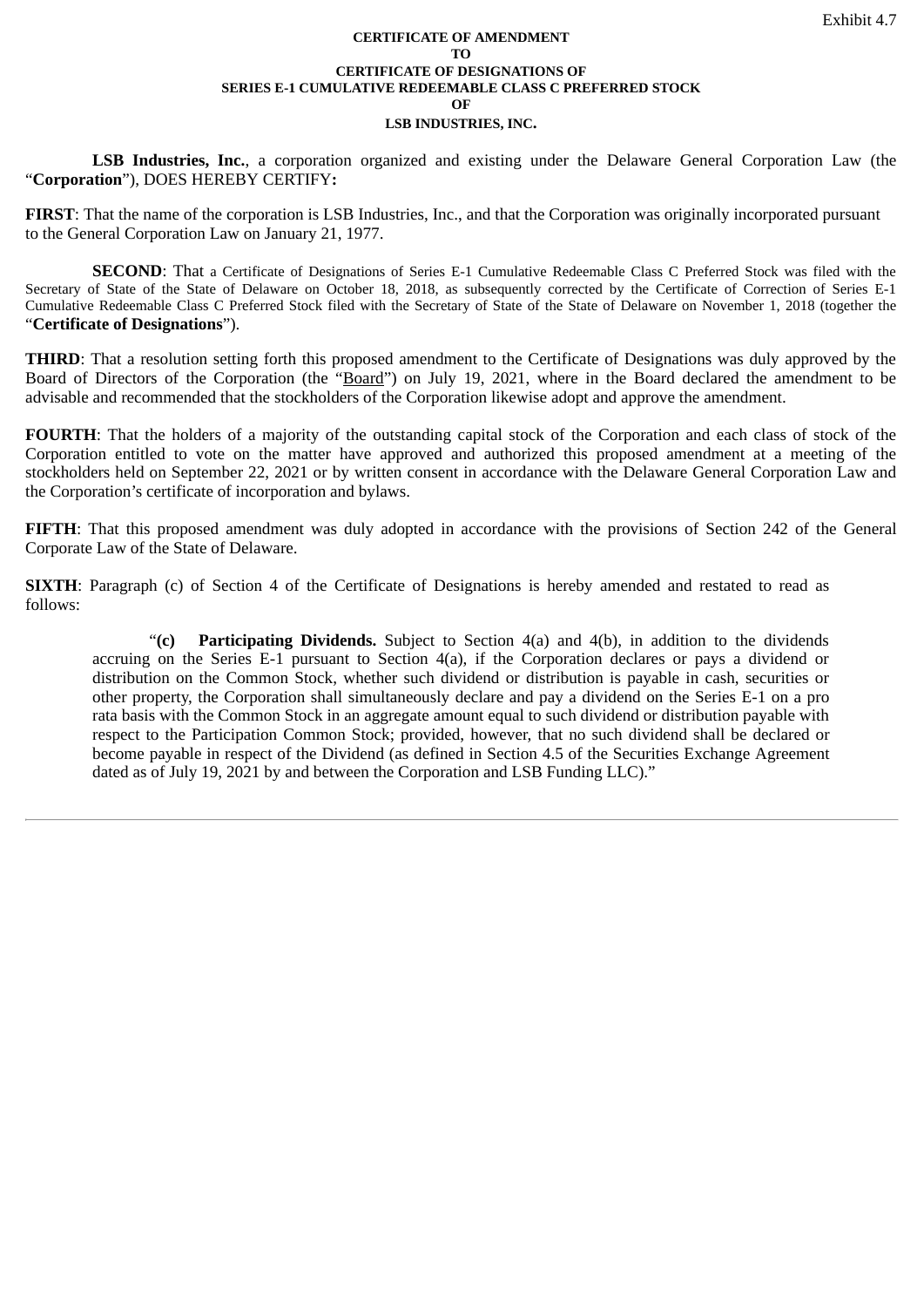Exhibit 4.7

**SEVENTH:** No other provisions of the Certificate of Designations are amended or changed by this amendment.

I, THE UNDERSIGNED, being the President of the Corporation, hereby declare and certify that this is my act and deed and the facts herein stated are true, and accordingly, I have executed this Certificate of Amendment to the Certificate of Designations on this September 23, 2021.

> \_/s/ Mark T. Behrman\_\_\_\_\_\_\_\_\_\_\_ By: Mark T. Behrman

Title: President & CEO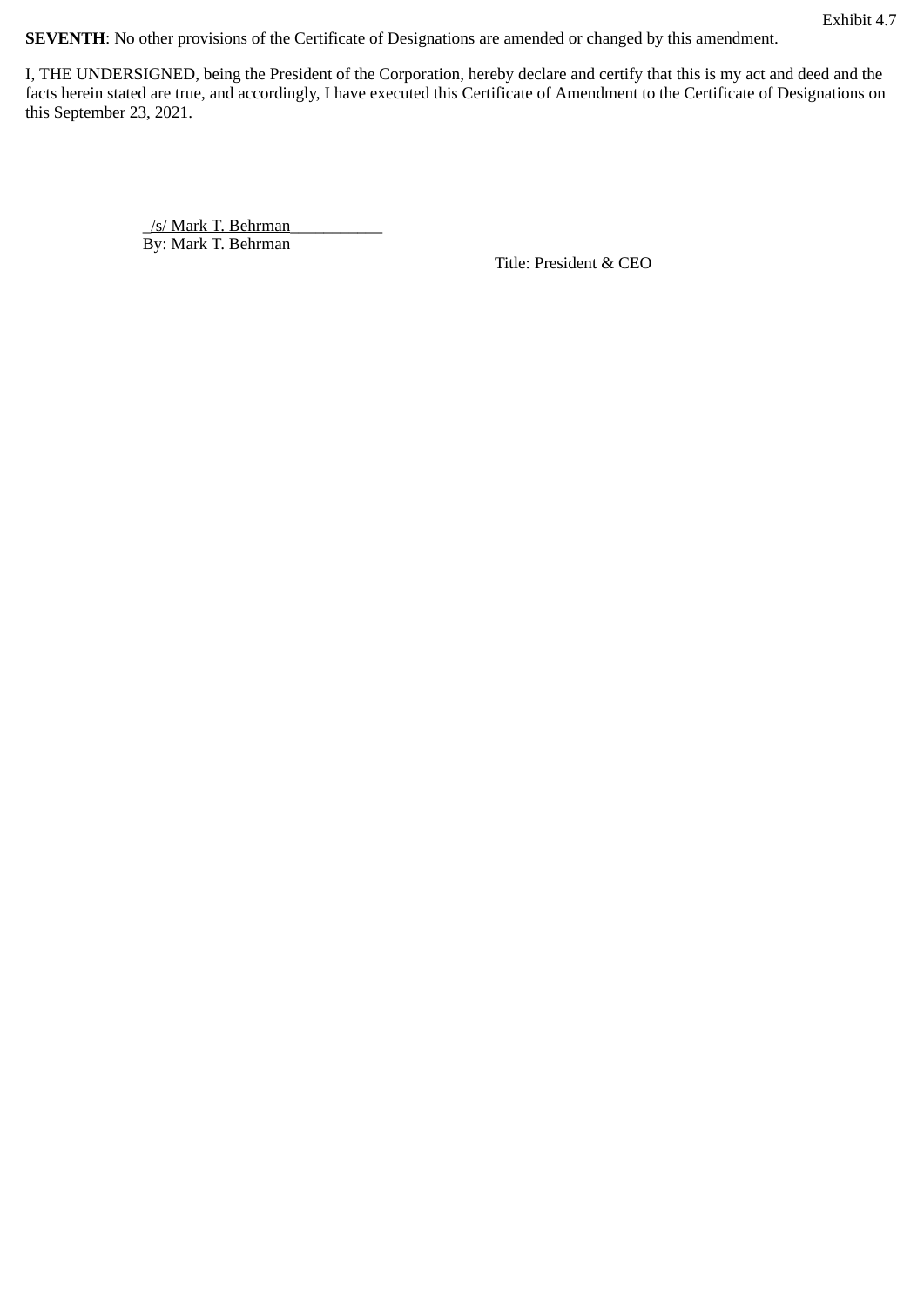## **DESCRIPTION OF REGISTRANT'S SECURITIES REGISTERED PURSUANT TO SECTION 12 OF THE SECURITIES EXCHANGE ACT OF 1934**

LSB Industries, Inc. (the "Company") has two classes of securities registered under Section 12 of the Securities Exchange Act of 1934, as amended (the "Exchange Act"): (i) common stock, par value \$0.10 per share ("Common Stock"), and (ii) preferred stock purchase rights (the "Rights").

## **DESCRIPTION OF COMMON STOCK**

The following description of the Common Stock is based upon the Company's Restated Certificate of Incorporation as currently in effect (the "Certificate of Incorporation"), the Company's Second Amended and Restated Bylaws (the "Bylaws" and, together with our Certificate of Incorporation, our "Charter Documents") and applicable provisions of law. We have summarized certain portions of the Certificate of Incorporation and Bylaws below. The summary is not complete and is subject to, and is qualified in its entirety by express reference to, the provisions of the Company's Certificate of Incorporation and Bylaws, each of which is filed as an exhibit to the Annual Report on Form 10-K of which this exhibit is a part.

## **Authorized Capital Stock**

The Company's authorized capital stock consists of 150,000,000 shares of Common Stock, \$0.10 par value per share, 250,000 shares of Preferred Stock, \$100 par value per share, and 5,000,000 shares have been designated as Class C Preferred Stock, no par value (both "Preferred Stock").

## **Common Stock**

*Common Stock Outstanding*. The outstanding shares of the Common Stock are duly authorized, validly issued, fully paid and nonassessable.

*Voting Rights*. Each holder of shares of Common Stock is entitled to one vote for each share, in person or by proxy, at any and all meetings of the Stockholders of the Company, on all propositions before such meetings.

*Dividend Rights*. Subject to preferential dividend rights of any other class or series of stock, the holders of Common Stock are entitled to receive dividends, including dividends of stock, if, as and when declared by the Company's board of directors, subject to any limitations applicable by law and to the rights of the holders, if any, of the Company's preferred stock.

*Other Rights and Restrictions*. Subject to the preferential rights of any other class or series of stock, all shares of our Common Stock have equal dividend, distribution, liquidation and other rights, and have no preference, appraisal or exchange rights, except for any appraisal rights provided by Delaware law. Furthermore, holders of our Common Stock have no conversion, sinking fund or redemption rights, or preemptive rights to subscribe for any of our securities. Our Certificate of Incorporation and Bylaws do not restrict the ability of a holder of our Common Stock to transfer the holder's shares of our Common Stock.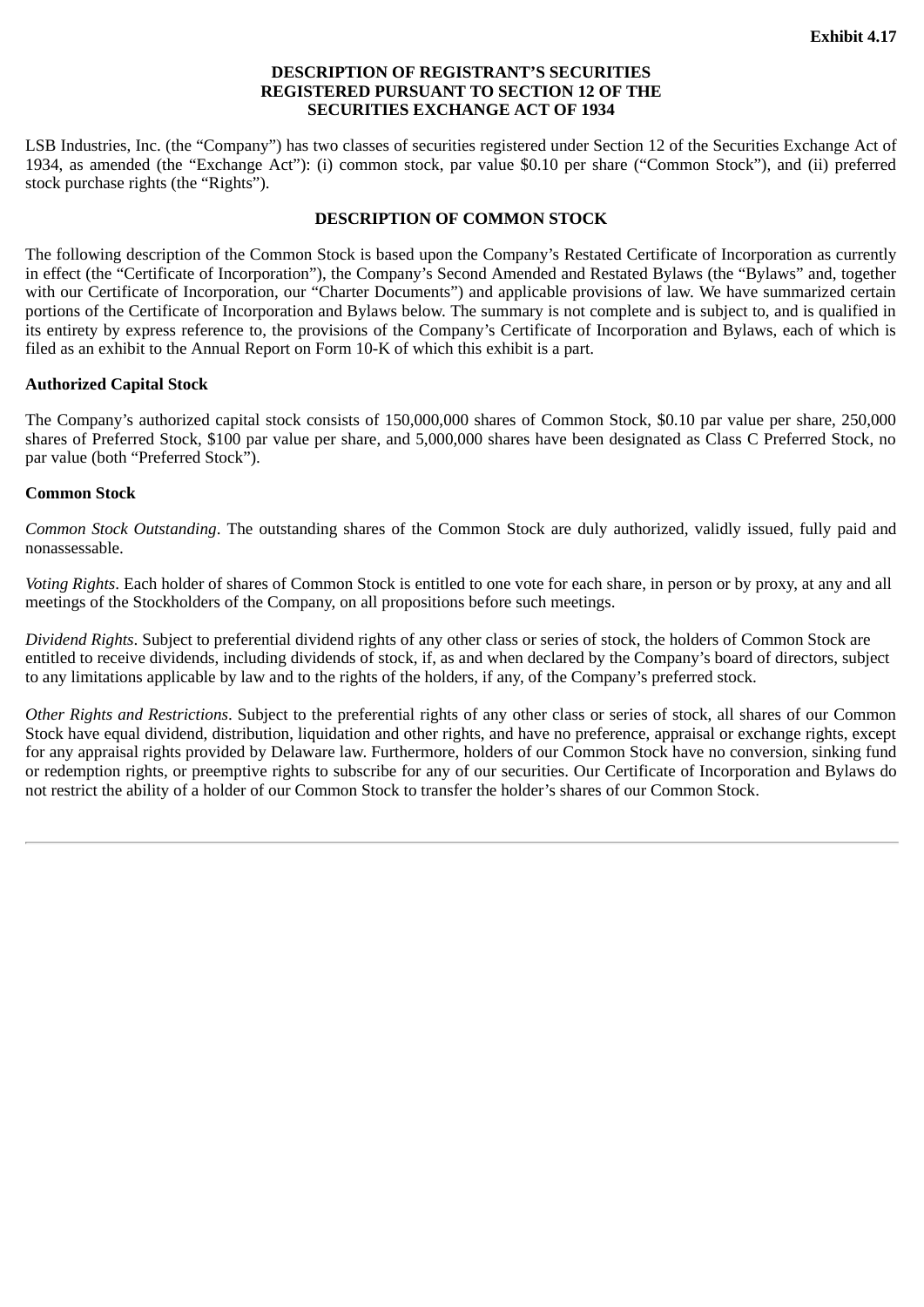The rights, powers, preferences and privileges of holders of our Common Stock are subject to, and may be adversely affected by, the rights of holders of shares of our outstanding preferred stock and of any series of preferred stock which we may designate and issue in the future.

*Listing:* Our common stock is listed on the New York Stock Exchange under the symbol "LXU."

# **Preferred Stock**

Under the Certificate of Incorporation, the Preferred Stock may be issued from time to time in one or more series, each of such series to have such designations, preference and relative, participating, optional, voting or other special rights and qualifications, limitations or restrictions thereof as are stated and expressed in a resolution or resolutions providing for the issue of such series as determined and adopted by the Board of Directors.

# A**nti-Takeover Effects of Delaware Law, Our Certificate of Incorporation and Our Bylaws**

Some provisions of Delaware law, our Certificate of Incorporation and our Bylaws contain provisions that could make the following transactions more difficult: acquisitions of us by means of a tender offer, a proxy contest or otherwise or removal of our incumbent officers and directors. These provisions may also have the effect of preventing changes in our management. It is possible that these provisions could make it more difficult to accomplish or could deter transactions that stockholders may otherwise consider to be in their best interest or in our best interests, including transactions that might result in a premium over the market price for our shares.

These provisions are expected to discourage coercive takeover practices and inadequate takeover bids. These provisions are also designed to encourage persons seeking to acquire control of us to first negotiate with us. We believe that the benefits of increased protection and our potential ability to negotiate with the proponent of an unfriendly or unsolicited proposal to acquire or restructure us outweigh the disadvantages of discouraging these proposals because, among other things, negotiation of these proposals could result in an improvement of their terms.

## *Delaware Law*

Section 203 of the DGCL prohibits a Delaware corporation from engaging in any business combination with any interested stockholder for a period of three years following the date that the stockholder became an interested stockholder, unless:

- the transaction is approved by the board of directors before the date the interested stockholder attained that status;
- upon consummation of the transaction that resulted in the stockholder becoming an interested stockholder, the interested stockholder owned at least 85% of the voting stock of the corporation outstanding at the time the transaction commenced; or
- on or after such time the business combination is approved by the board of directors and authorized at a meeting of stockholders by at least two-thirds of the outstanding voting stock that is not owned by the interested stockholder.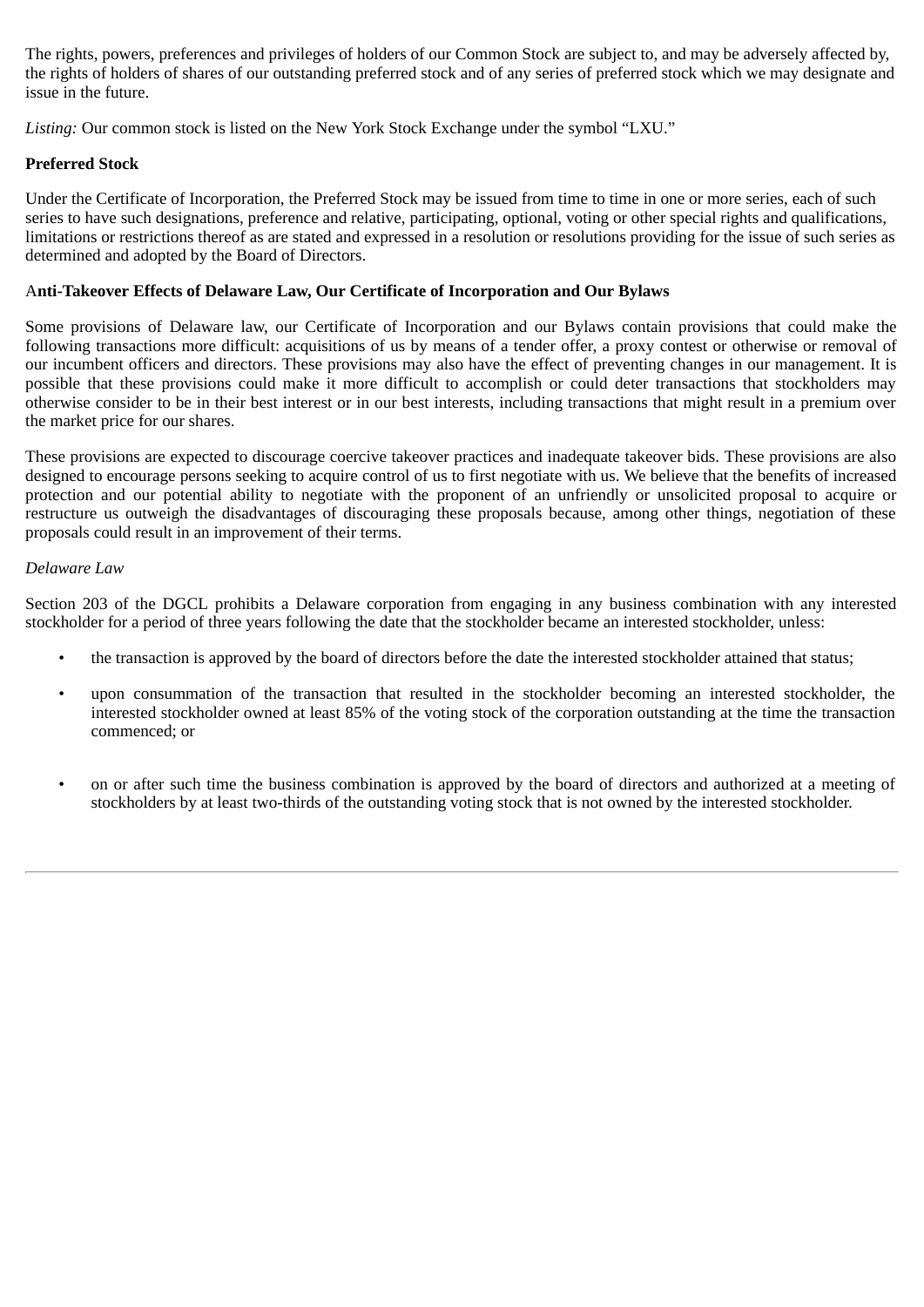An interested stockholder is defined as a person who, together with any affiliates or associates of such person, beneficially owns, directly or indirectly, 15% or more of the outstanding voting shares of a Delaware corporation. The term "business combination" is broadly defined to include a broad array of transactions, including mergers, consolidations, sales or other dispositions of assets having a total value in excess of 10% of the consolidated assets of the corporation or all of the outstanding stock of the corporation, and some other transactions that would increase the interested stockholder's proportionate share ownership in the corporation.

## *Our Certificate of Incorporation and Our Bylaws*

Provisions of our Certificate of Incorporation and our Bylaws may delay or discourage transactions involving an actual or potential change in control or change in our management, including transactions in which stockholders might otherwise receive a premium for their shares, or transactions that our stockholders might otherwise deem to be in their best interests. Therefore, these provisions could adversely affect the price of our common stock.

Among other things, our Certificate of Incorporation and Bylaws:

- provide for the division of the Board into three classes, each class consisting as nearly as possible of one-third of the whole. The term of office of one class of directors expires each year; with each class of directors elected for a term of three years and until the stockholders elect their qualified successors;
- provide that all vacancies, including newly created directorships, may, except as otherwise required by law or, if applicable, the rights of holders of a series of preferred stock, be filled by a majority of directors then in office, even if less than a quorum, or by the sole remaining director;
- provide that our Certificate of Incorporation and Bylaws may be amended by the affirmative vote of the holders of at least two-thirds of our then outstanding voting stock;
- provide that special meetings of our stockholders may only be called by our chairman or by a majority of the directors then in office;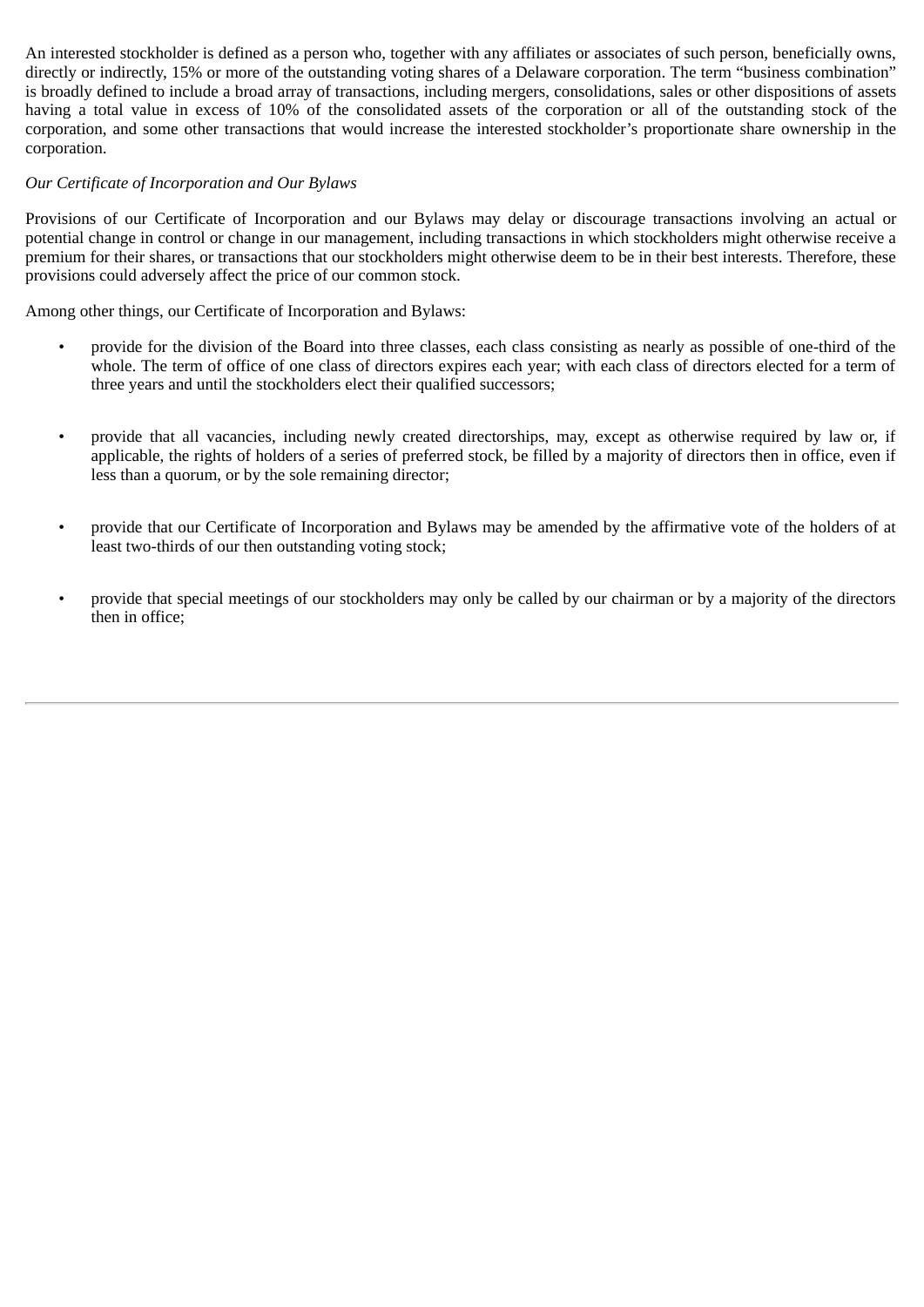- provide that the affirmative vote of the holders of not less than two-thirds of the outstanding voting stock of the Company voting as a single class shall be required for the approval or authorization of any (i) merger or consolidation of the Company with or into any other corporation, or (ii) sale, lease or exchange of all or substantially all of the assets of the Company to or with any other corporation, person or entity; provided, however, that such two-thirds voting requirement shall not be applicable if (a) the Company is merged with a corporation in which at least two-thirds of the outstanding shares of each class of stock of such corporation is owned by the Company, or (b) if a transaction described in clauses (i) or (ii) above has been approved by a vote of at least a majority of the members of the board of directors of the Company. If such two-thirds voting requirement of the outstanding voting stock of the Company shall not be applicable under the provisions of clauses (a) or (b) above, then in such event transactions specified in (i) or (ii) above shall require only such affirmative vote as is required by law, regulation or any other provision of our Certificate of Incorporation; and
- provide that our Bylaws can be amended by our board of directors.

## **DESCRIPTION OF PREFERRED STOCK PURCHASE RIGHTS**

The following description of the Rights is not complete and is subject to, and is qualified in its entirety by reference to, the full text and provisions of the Section 382 Rights Agreement, dated as of July 6, 2020, between the Company and Computershare Trust company, N.A., as rights agent, a copy of which is filed as an exhibit to the Annual Report on Form 10-K of which this exhibit is a part.

## **Distribution Date; Exercisability; Expiration**

Initially, the Rights will be attached to all certificates representing outstanding shares of Common Stock (the "Common Shares") (or other evidence of book-entry or other uncertificated ownership) and no separate certificates evidencing the Rights ("Right Certificates") will be issued. Until the Distribution Date (as defined below), the Rights will be transferred with and only with the Common Shares. As long as the Rights are attached to the Common Shares, the Company will issue one Right with each new Common Share so that all such Common Shares will have Rights attached (subject to certain limited exceptions).

The Rights will separate and begin trading separately from the Common Shares, and Right Certificates will be caused to evidence the Rights, on the earlier to occur of (i) the Close of Business (as such term is defined in the Rights Agreement) on the tenth day following a public announcement, or the public disclosure of facts indicating, that a Person or group of affiliated or associated Persons has acquired Beneficial Ownership of 4.9% or more of the outstanding Common Shares (an "Acquiring Person") (or, in the event that the Board of Directors determines to effect an exchange in accordance with Section 24 of the Rights Agreement and the Board of Directors determines that a later date is advisable, then such later date) and (ii) the Close of Business on the tenth Business Day (as such term is defined in the Rights Agreement) (or such later date as may be determined by action of the Board of Directors prior to such time as any Person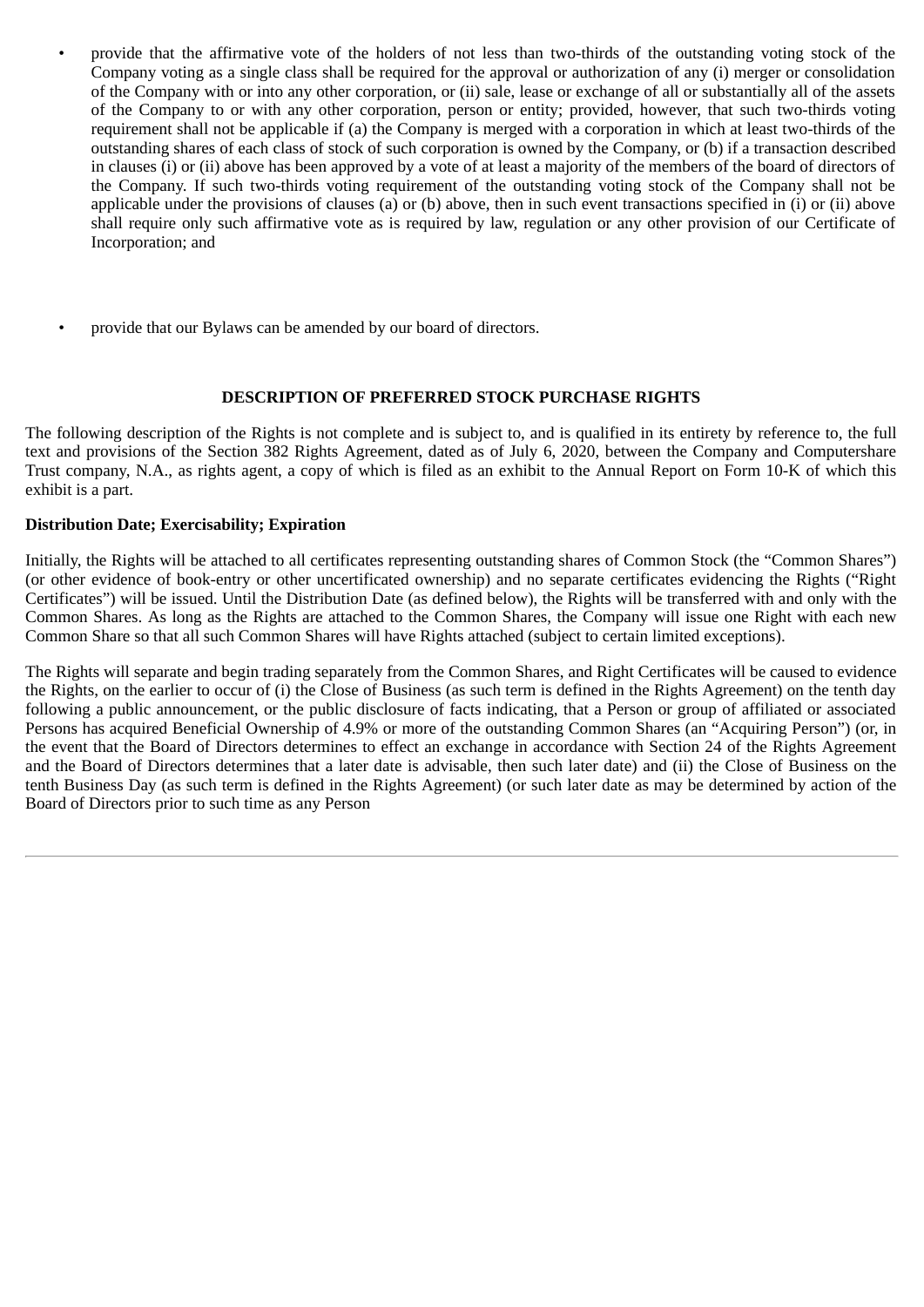becomes an Acquiring Person) following the commencement of a tender offer or exchange offer the consummation of which would result in the Beneficial Ownership by a Person or group of 4.9% or more of the outstanding Common Shares (the earlier of such dates, the "Distribution Date"). As soon as practicable after the Distribution Date, unless the Rights are recorded in bookentry or other uncertificated form, the Company will prepare and cause the Right Certificates to be sent to each record holder of Common Shares as of the Distribution Date.

An "Acquiring Person" will not include (i) the Company, (ii) any Subsidiary (as such term is defined in the Rights Agreement) of the Company, (iii) any employee benefit plan of the Company or of any Subsidiary of the Company, (iv) any entity holding Common Shares for or pursuant to the terms of any such employee benefit plan or (v) any Person who or which, together with all Affiliates and Associates (as such terms are defined in the Rights Agreement) of such Person, at the time of the first public announcement of the Rights Agreement, is a Beneficial Owner of 4.9% or more of the Common Shares then outstanding (a "Grandfathered Stockholder"). However, if a Grandfathered Stockholder becomes, after such time, the Beneficial Owner of any additional Common Shares (regardless of whether, thereafter or as a result thereof, there is an increase, decrease or no change in the percentage of Common Shares then outstanding Beneficially Owned (as such term is defined in the Rights Agreement) by such Grandfathered Stockholder) then such Grandfathered Stockholder shall be deemed to be an Acquiring Person unless, upon such acquisition of Beneficial Ownership of additional Common Shares, such person is not the Beneficial Owner of 4.9% or more of the Common Shares then outstanding. In addition, upon the first decrease of a Grandfathered Stockholder's Beneficial Ownership below 4.9%, such Grandfathered Stockholder will no longer be deemed to be a Grandfathered Stockholder. In the event that after the time of the first public announcement of the Rights Agreement, any agreement, arrangement or understanding pursuant to which any Grandfathered Stockholder is deemed to be the Beneficial Owner of Common Shares expires, is settled in whole or in part, terminates or no longer confers any benefit to or imposes any obligation on the Grandfathered Stockholder, any direct or indirect replacement, extension or substitution of such agreement, arrangement or understanding with respect to the same or different Common Shares that confers Beneficial Ownership of Common Shares shall be considered the acquisition of Beneficial Ownership of additional Common Shares by the Grandfathered Stockholder and render such Grandfathered Stockholder an Acquiring Person for purposes of the Rights Agreement unless, upon such acquisition of Beneficial Ownership of additional Common Shares, such person is not the Beneficial Owner of 4.9% or more of the Common Shares then outstanding.

"Beneficial Ownership" is defined in the Rights Agreement to include any securities (i) which a Person or any of such Person's Affiliates or Associates (a) actually owns (directly or indirectly) or would be deemed to actually or constructively own for purposes of Section 382 of the Code or the Treasury Regulations (as such terms are defined in the Rights Agreement) promulgated thereunder, including any coordinated acquisition of securities by any Persons who have a formal or informal understanding with respect to such acquisition (to the extent ownership of such securities would be attributed to such Persons under Section 382 of the Code and the Treasury Regulations promulgated thereunder), (b) beneficially owns, directly or indirectly, within the meaning of Rules 13d-3 or 13d-5 promulgated under the Exchange Act or (c) has the right or ability to vote, or the right to acquire, pursuant to any agreement, arrangement or understanding (except under limited circumstances), (ii) which are directly or indirectly Beneficially Owned by any other Person with which a Person has any agreement, arrangement or understanding for the purpose of acquiring,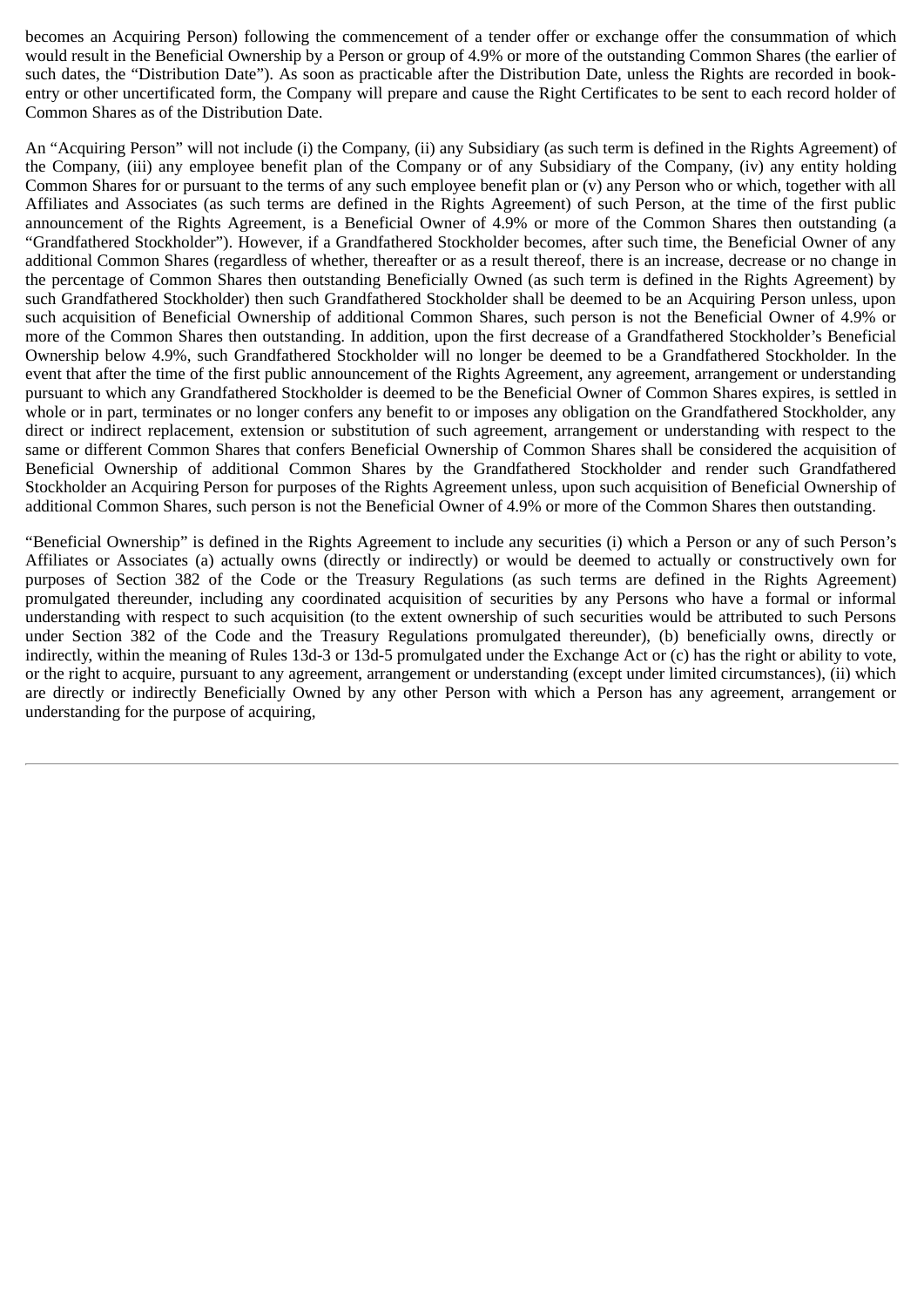holding or voting such securities, or obtaining, changing or influencing control of the Company or (iii) which are the subject of, or reference securities for, or that underlie, certain derivative positions of any Person or any of such Person's Affiliates or Associates; *provided*, that a Person shall not be deemed to be the Beneficial Owner of, or to Beneficially Own, (x) securities tendered pursuant to a tender or exchange offer made pursuant to, and in accordance with, the applicable rules and regulations promulgated under the Exchange Act until such tendered securities are accepted for purchase or exchange or (y) any shares of the Company's Preferred Stock or Class C Preferred Stock (other than the Preferred Shares).

The Rights are not exercisable until the Distribution Date. The Rights will expire on the earliest to occur of (i) the Close of Business on the day following the certification of the voting results of the Company's 2021 annual meeting of stockholders, if at such stockholder meeting or any other meeting of stockholders of the Company duly held prior to such meeting, a proposal to ratify the Rights Agreement has not been passed by the requisite vote of the Company's stockholders, (ii) the date on which the Board of Directors determines in its sole discretion that (x) the Rights Agreement is no longer necessary for the preservation of material valuable NOLs or Tax Attributes or (y) the NOLs and Tax Attributes have been fully utilized and may no longer be carried forward and (iii) the Close of Business on July 6, 2023 (the "Final Expiration Date").

## **Exempt Persons and Transactions**

The Board of Directors may, in its sole and absolute discretion, determine that a Person is exempt from the Rights Agreement (an "Exempt Person"), so long as such determination is made prior to such time as such Person becomes an Acquiring Person. Any Person will cease to be an Exempt Person if the Board of Directors makes a contrary determination with respect to such Person regardless of the reason therefor. In addition, the Board of Directors may, in its sole and absolute discretion, exempt any transaction from triggering the Rights Agreement, so long as the determination in respect of such exemption is made prior to such time as any Person becomes an Acquiring Person. Any Person, together with all Affiliates and Associates of such Person, who proposes to acquire 4.9% or more of the outstanding Common Shares may apply to the Board of Directors in advance for an exemption in accordance with and pursuant to the terms of the Rights Agreement.

## **Flip-in Event**

If a Person or group becomes an Acquiring Person at any time after the date of the Rights Agreement (with certain limited exceptions), the Rights will become exercisable for Common Shares having a value equal to two times the exercise price of the Right. From and after the announcement that any Person has become an Acquiring Person, if the Rights evidenced by a Right Certificate are or were acquired or Beneficially Owned by an Acquiring Person or any Associate or Affiliate of an Acquiring Person, such Rights shall become void, and any holder of such Rights shall thereafter have no right to exercise such Rights. If the Board of Directors so elects, the Company may deliver upon payment of the exercise price of a Right an amount of cash, securities or other property equivalent in value to the Common Shares issuable upon exercise of a Right.

## **Exchange**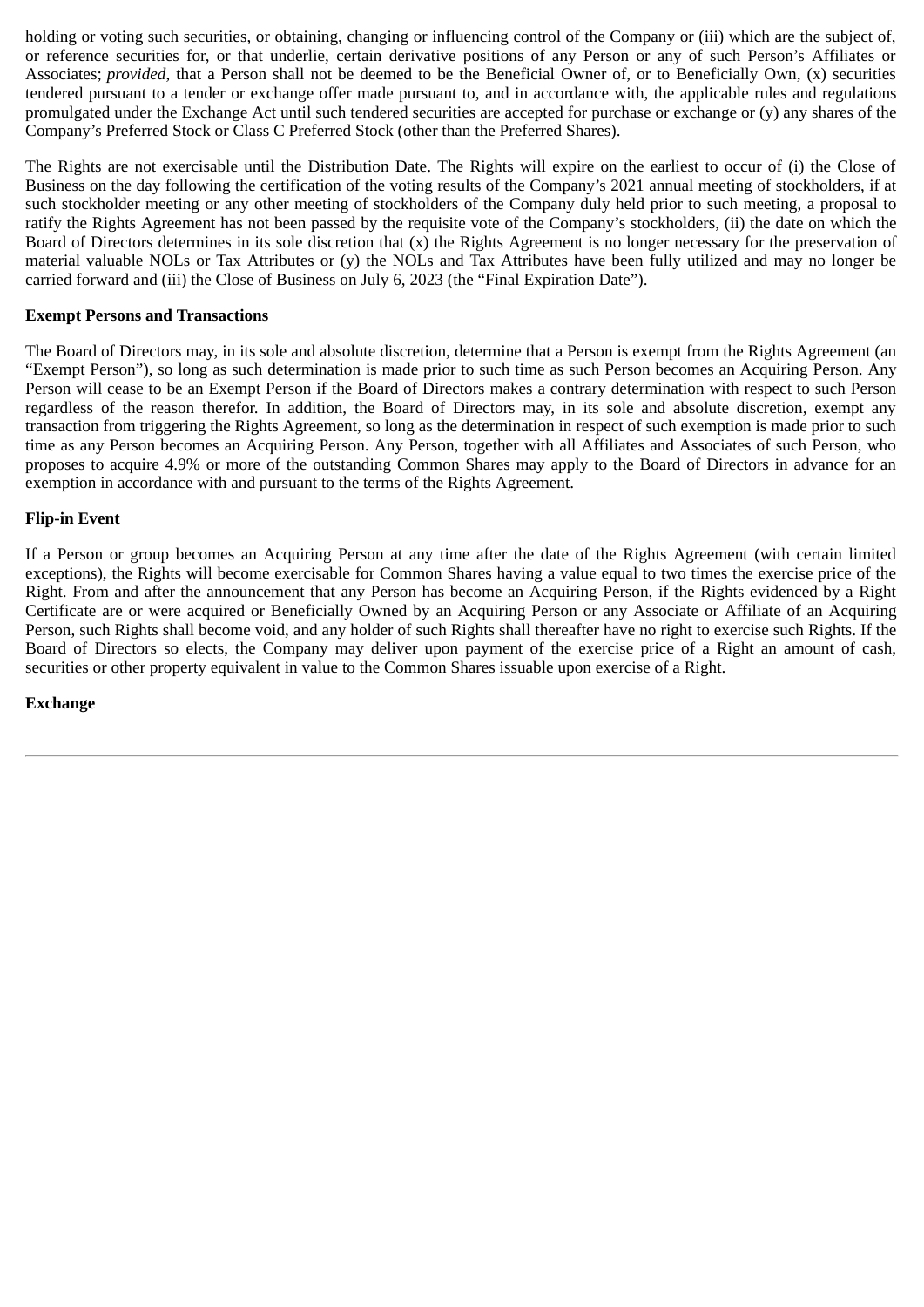At any time after any Person becomes an Acquiring Person, the Board of Directors may exchange the Rights (other than Rights owned by any Person which have become void), in whole or in part, at an exchange ratio of one Common Share per Right (subject to adjustment). The Company may issue, transfer or deposit such Common Shares (or other property as permitted under the Rights Agreement) to or into a trust or other entity created upon such terms as the Board of Directors may determine and may direct that all holders of Rights receive such Common Shares or other property only from the trust or other entity. In the event that the Board of Directors determines, before the Distribution Date, to effect an exchange, the Board of Directors may delay the occurrence of the Distribution Date to such time as it deems advisable.

## **Flip-over Event**

If, at any time after a Person becomes an Acquiring Person, (i) the Company consolidates with, or merges with, any other Person (or any Person consolidates with, or merges with, the Company) and, in connection with such consolidation or merger, all or part of the Common Shares are or will be changed into or exchanged for stock or other securities of any other Person or cash or any other property or (ii) 50% or more of the Company's consolidated assets or Earning Power (as defined in the Rights Agreement) is sold, then proper provision will be made so that each holder of a Right will thereafter have the right to receive, upon the exercise thereof at the then current exercise price of the Right, that number of shares of common stock of the acquiring company which at the time of such transaction will have a market value of two times the exercise price of the Right.

## **Redemption**

At any time prior to the earlier to occur of (i) the Close of Business on the tenth day following the Stock Acquisition Date (as defined in the Rights Agreement) (or, if the tenth day following the Stock Acquisition Date occurs before the Record Date, the Close of Business on the Record Date) and (ii) the Final Expiration Date, the Board of Directors may redeem the Rights in whole, but not in part, at a price of \$0.001 per Right (the "Redemption Price"). The redemption of the Rights may be made effective at such time, on such basis and with such conditions as the Board of Directors in its sole discretion may establish. Immediately upon any redemption of the Rights, the right to exercise the Rights will terminate and the only right of the holders of Rights will be to receive the Redemption Price.

## **Amendment**

The terms of the Rights may be amended by the Board of Directors without the consent of the holders of the Rights, except that at any time after the Close of Business on the tenth day following the Stock Acquisition Date (or, if the tenth day following the Stock Acquisition Date occurs before the Record Date, the Close of Business on the Record Date), no such amendment may adversely affect the interests of the holders of the Rights (other than the Acquiring Person and its Affiliates and Associates).

## **Preferred Stock Rights**

Each one-thousandth of a Preferred Share will entitle the holder thereof to the same dividends and liquidation rights as if the holder held one Common Share and will be treated the same as a Common Share in the event of a merger, consolidation or other share exchange.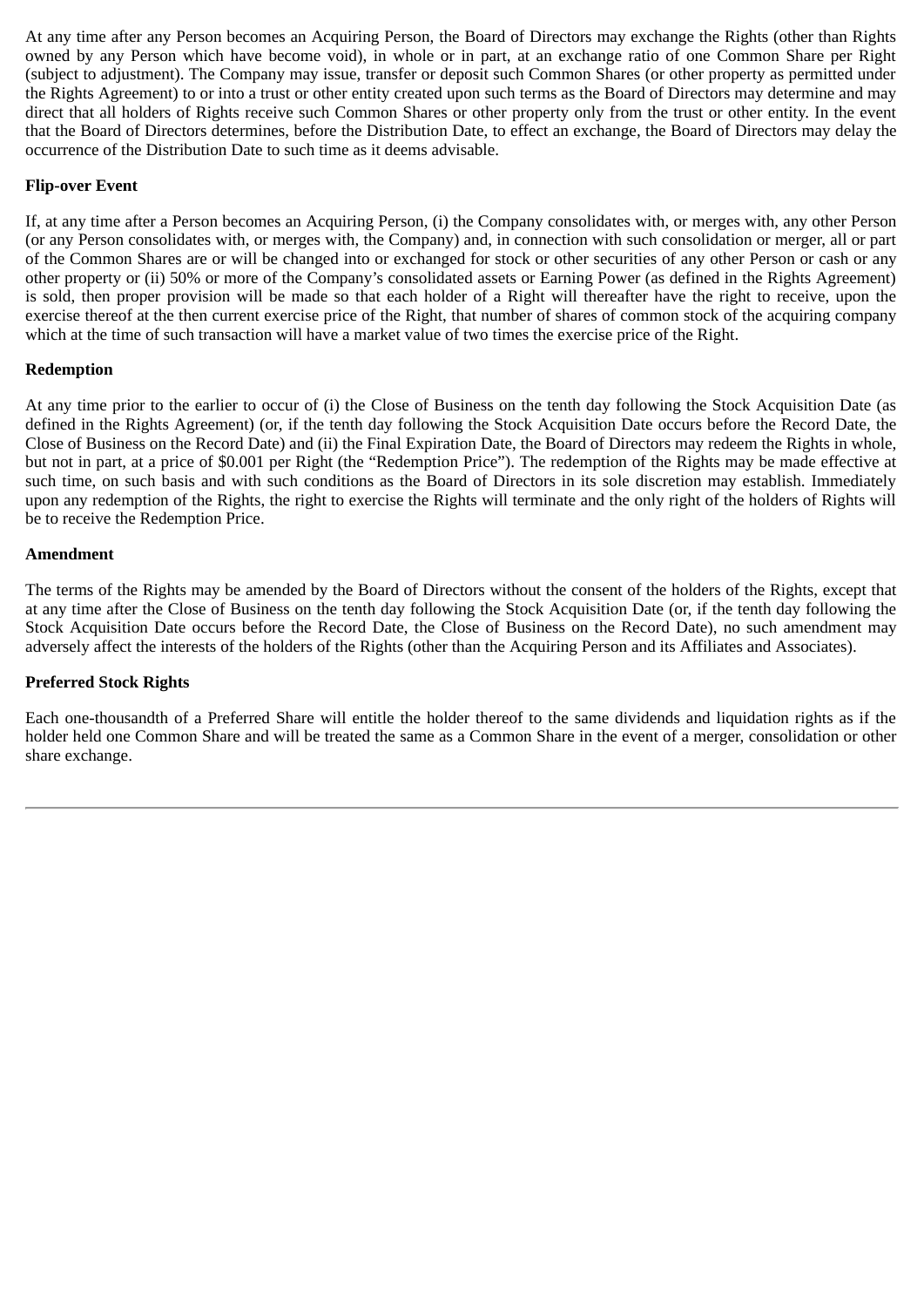# **Rights of Holders**

Until a Right is exercised, the holder thereof, as such, will have no rights as a stockholder of the Company, including, without limitation, the right to vote or to receive dividends.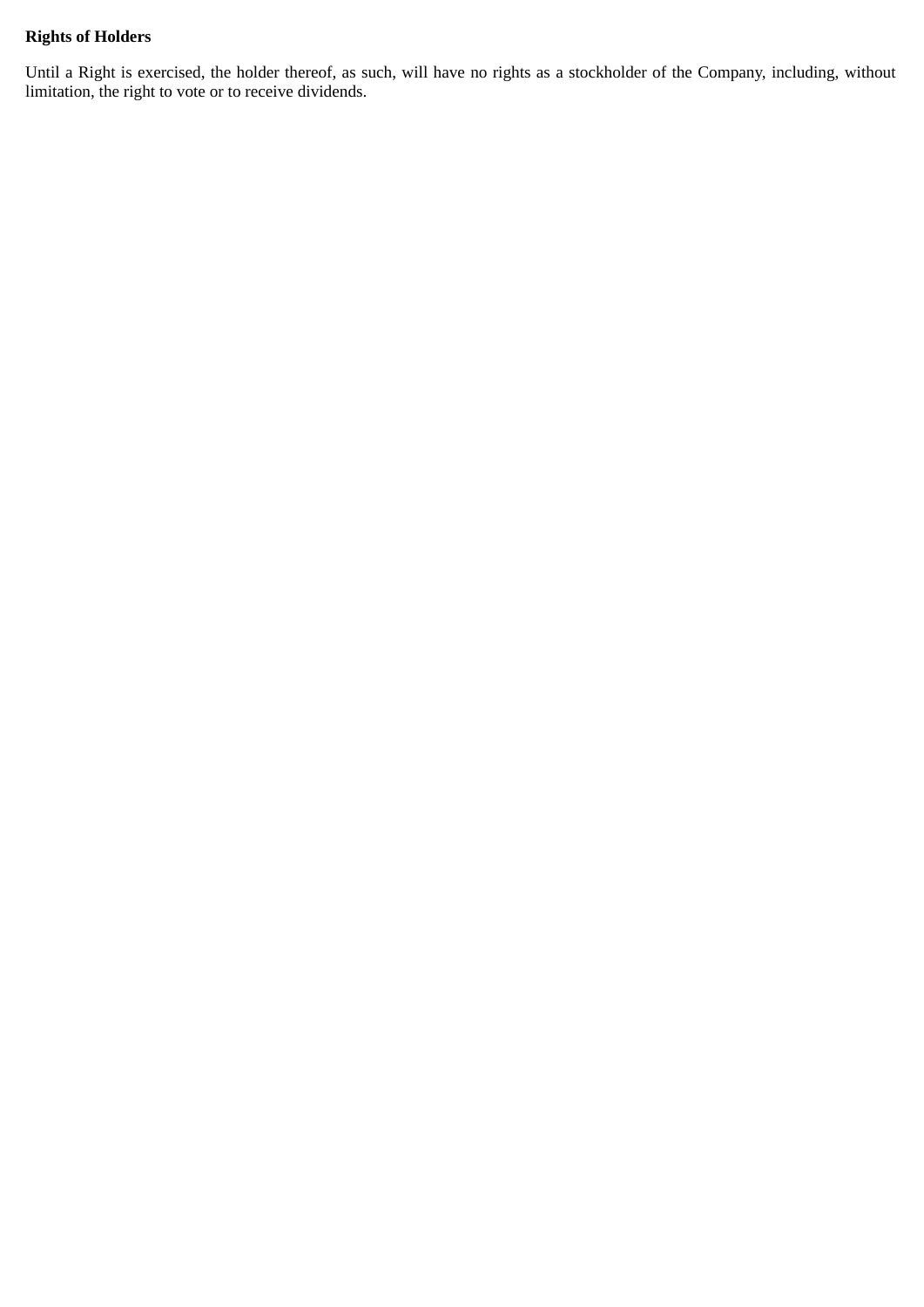## **LSB INDUSTRIES, INC. SUBSIDIARY LISTING December 31, 2021**

LSB INDUSTRIES, INC. (Direct subsidiaries in bold italics)

# *LSB Chemical L.L.C. (f/k/a/ LSB Chemical Corp.)*

Cherokee Nitrogen L.L.C. (f/k/a Cherokee Nitrogen Company)

El Dorado Chemical Company

EDC Ag Products Company L.L.C.

Chemex I Corp. (f/k/a Slurry Explosive Corporation)

El Dorado Ammonia L.L.C.

El Dorado Nitrogen L.L.C. (f/k/a El Dorado Nitric L.L.C., f/k/a El Dorado Nitric Company, f/k/a El Dorado Nitrogen Company, f/k/a LSB Nitrogen Corporation, f/k/a LSB Import Corp.)

Pryor Chemical Company (f/k/a Pryor Plant Chemical Company, f/k/a LSB Financial Corp.) TRISON Construction, Inc.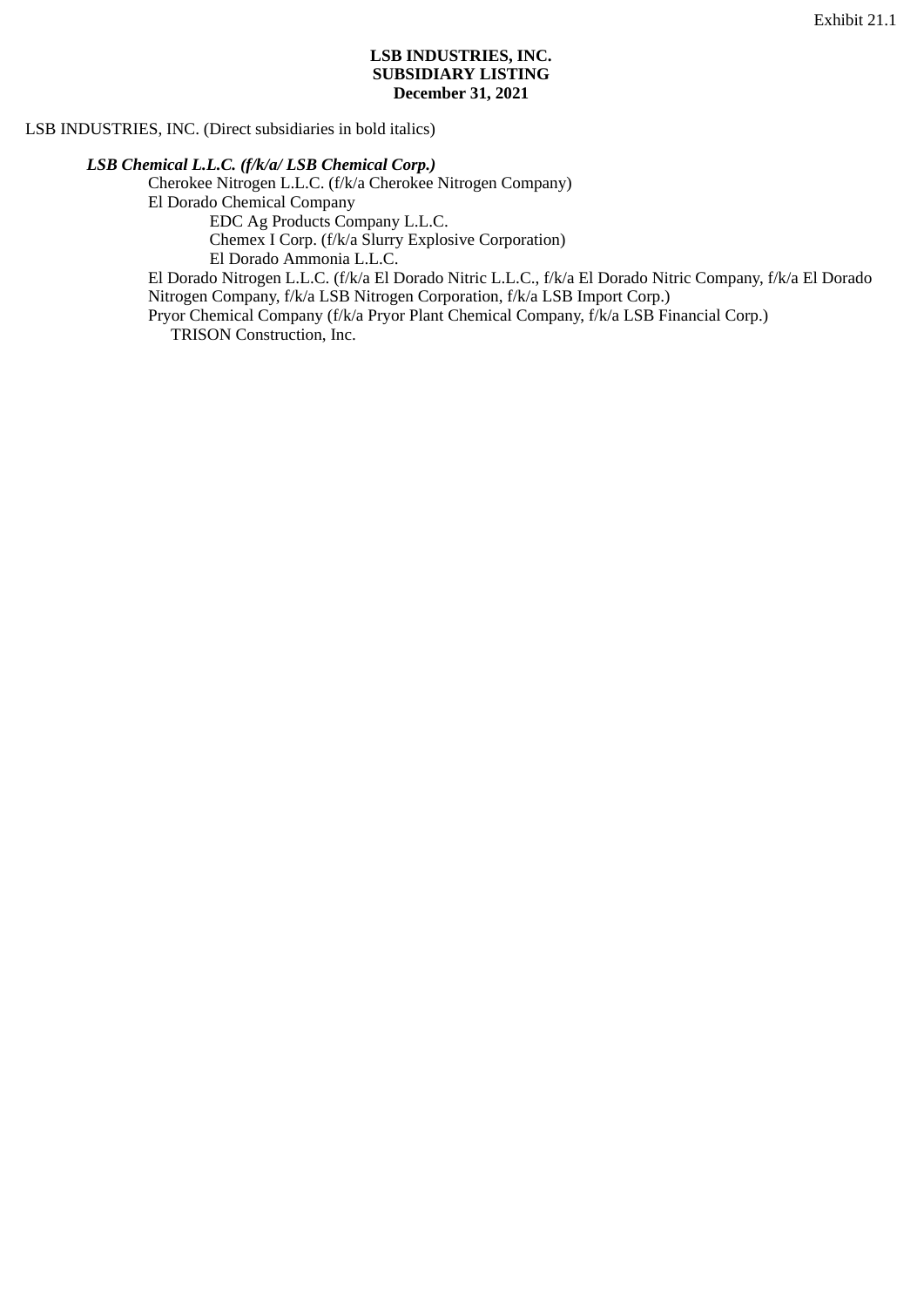#### Consent of Independent Registered Public Accounting Firm

We consent to the incorporation by reference in the following Registration Statements:

- 1. Registration Statement (Form S-8 No. 333-153103) pertaining to the LSB Industries, Inc. 2008 Incentive Stock Plan or any combination of the foregoing;
- 2. Registration Statement (Form S-8 No. 333-199864) pertaining to the LSB Industries, Inc. 2008 Incentive Stock Plan, as amended by the First Amendment;
- 3. Registration Statement (Form S-8 No. 333-209838) pertaining to the LSB Industries, Inc. 2008 Incentive Plan, as amended;
- 4. Registration Statement (Form S-8 No. 333-212281) pertaining to the LSB Industries, Inc. 2016 Long Term Incentive Plan, as amended;
- 5. Registration Statement (Form S-3 No. 333-228139) of LSB Industries, Inc.
- 6. Registration Statement (Form S-8 No. 333-256573) pertaining to the LSB Industries, Inc. 2016 Long Term Incentive Plan, as amended and restated;
- 7. Registration Statement (Form S-3 No. 333-261131) of LSB Industries, Inc.

of our reports dated February 24, 2022, with respect to the consolidated financial statements of LSB Industries, Inc. and the effectiveness of internal control over financial reporting of LSB Industries, Inc. included in this Annual Report (Form 10-K) of LSB Industries, Inc. for the year ended December 31, 2021.

/s/ Ernst & Young

Oklahoma City, Oklahoma February 24, 2022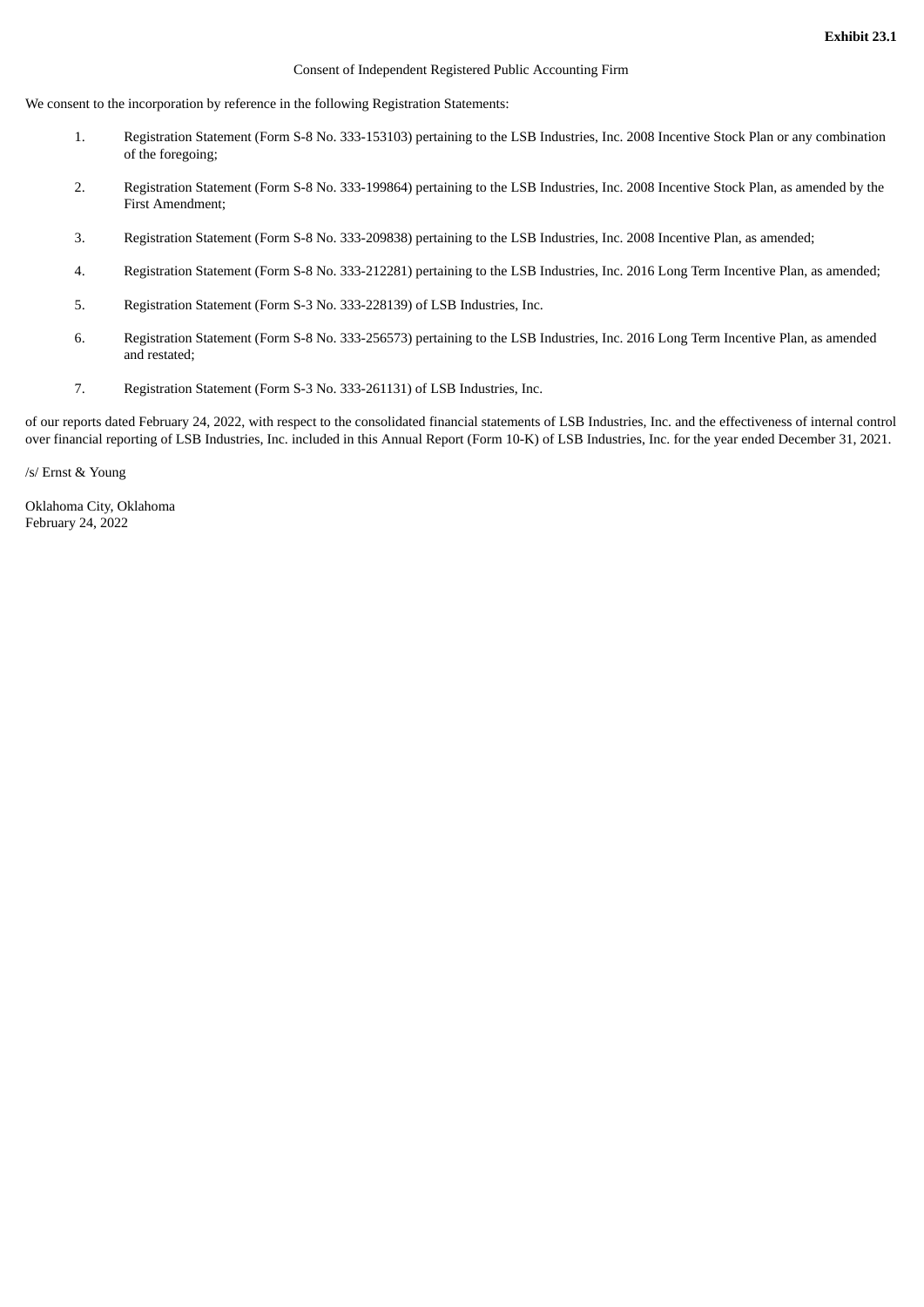### **CERTIFICATION**

I, Mark T. Behrman, certify that:

- 1. I have reviewed this annual report on Form 10-K of LSB Industries, Inc. (the "registrant");
- 2. Based on my knowledge, this report does not contain any untrue statement of a material fact or omit to state a material fact necessary to make the statements made, in light of the circumstances under which such statements were made, not misleading with respect to the period covered by this report;
- 3. Based on my knowledge, the financial statements, and other financial information included in this report, fairly present in all material respects the financial condition, results of operations and cash flows of the registrant as of, and for, the periods presented in this report;
- 4. The registrant's other certifying officer(s) and I are responsible for establishing and maintaining disclosure controls and procedures (as defined in Exchange Act Rules 13a-15(e) and 15d-15(e)) and internal control over financial reporting (as defined in Exchange Act Rules 13a-15(f) and 15d-15(f)) for the registrant and have:
	- a) Designed such disclosure controls and procedures, or caused such disclosure controls and procedures to be designed under our supervision, to ensure that material information relating to the registrant, including its consolidated subsidiaries, is made known to us by others within those entities, particularly during the period in which this report is being prepared;
	- b) Designed such internal control over financial reporting, or caused such internal control over financial reporting to be designed under our supervision, to provide reasonable assurance regarding the reliability of financial reporting and the preparation of financial statements for external purposes in accordance with generally accepted accounting principles;
	- c) Evaluated the effectiveness of the registrant's disclosure controls and procedures and presented in this report our conclusions about the effectiveness of the disclosure controls and procedures, as of the end of the period covered by this report based on such evaluation; and
	- d) Disclosed in this report any change in the registrant's internal control over financial reporting that occurred during the registrant's most recent fiscal quarter (the registrant's fourth fiscal quarter in this case of an annual report) that has materially affected, or is reasonably likely to materially affect, the registrant's internal control over financial reporting; and
- 5. The registrant's other certifying officer(s) and I have disclosed, based on our most recent evaluation of internal control over financial reporting, to the registrant's auditors and the audit committee of the registrant's board of directors (or persons performing the equivalent functions):
	- a) All significant deficiencies and material weaknesses in the design or operation of internal control over financial reporting which are reasonably likely to adversely affect the registrant's ability to record, process, summarize and report financial information; and
	- b) Any fraud, whether or not material, that involves management or other employees who have a significant role in the registrant's internal control over financial reporting.

Date: February 24, 2022

/s/ Mark T. Behrman Mark T. Behrman President, Chief Executive Officer and Director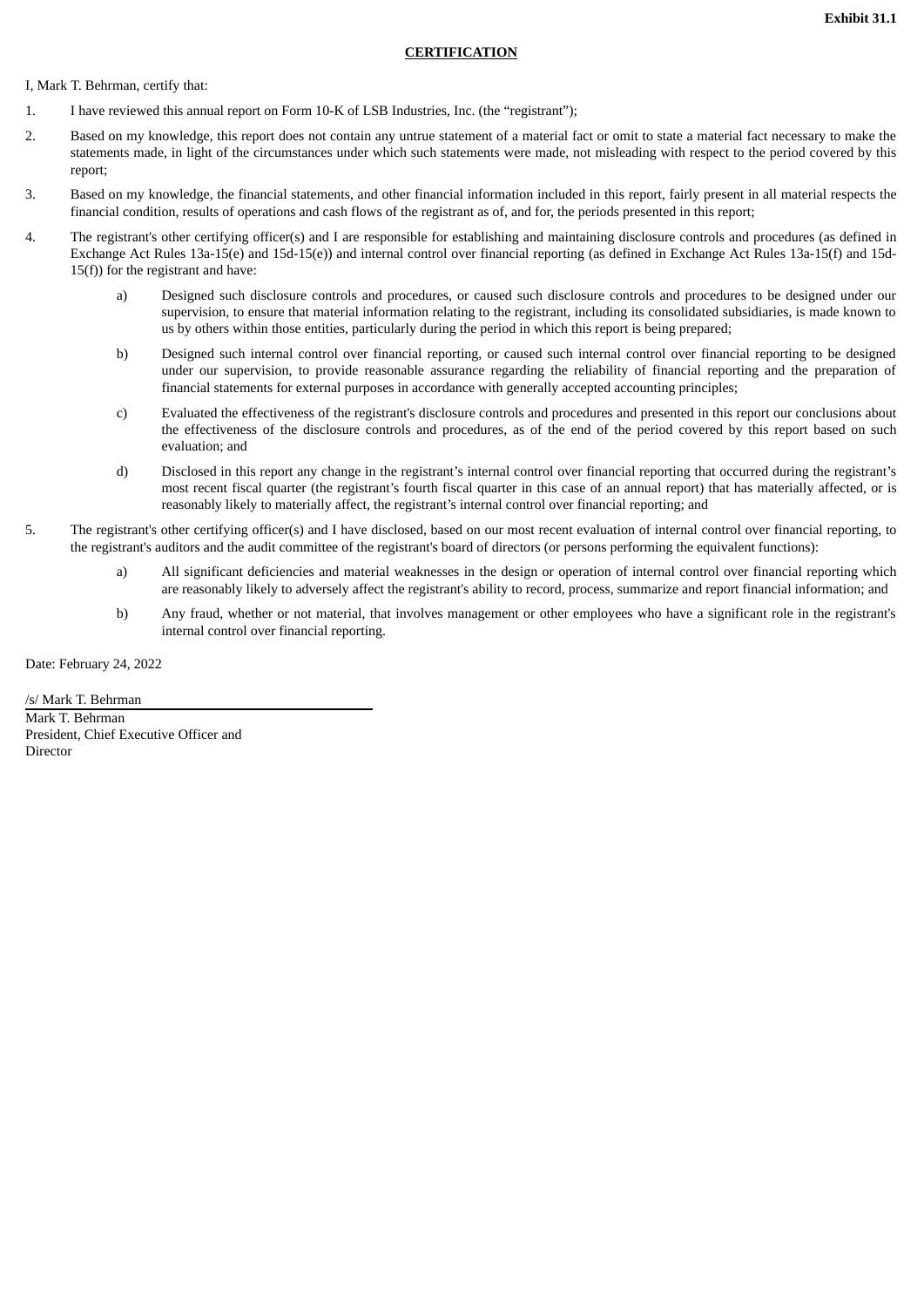### **CERTIFICATION**

I, Cheryl A. Maguire, certify that:

- 1. I have reviewed this annual report on Form 10-K of LSB Industries, Inc. (the "registrant");
- 2. Based on my knowledge, this report does not contain any untrue statement of a material fact or omit to state a material fact necessary to make the statements made, in light of the circumstances under which such statements were made, not misleading with respect to the period covered by this report;
- 3. Based on my knowledge, the financial statements, and other financial information included in this report, fairly present in all material respects the financial condition, results of operations and cash flows of the registrant as of, and for, the periods presented in this report;
- 4. The registrant's other certifying officer(s) and I are responsible for establishing and maintaining disclosure controls and procedures (as defined in Exchange Act Rules 13a-15(e) and 15d-15(e)) and internal control over financial reporting (as defined in Exchange Act Rules 13a-15(f) and 15d-15(f)) for the registrant and have:
	- a) Designed such disclosure controls and procedures, or caused such disclosure controls and procedures to be designed under our supervision, to ensure that material information relating to the registrant, including its consolidated subsidiaries, is made known to us by others within those entities, particularly during the period in which this report is being prepared;
	- b) Designed such internal control over financial reporting, or caused such internal control over financial reporting to be designed under our supervision, to provide reasonable assurance regarding the reliability of financial reporting and the preparation of financial statements for external purposes in accordance with generally accepted accounting principles;
	- c) Evaluated the effectiveness of the registrant's disclosure controls and procedures and presented in this report our conclusions about the effectiveness of the disclosure controls and procedures, as of the end of the period covered by this report based on such evaluation; and
	- d) Disclosed in this report any change in the registrant's internal control over financial reporting that occurred during the registrant's most recent fiscal quarter (the registrant's fourth fiscal quarter in this case of an annual report) that has materially affected, or is reasonably likely to materially affect, the registrant's internal control over financial reporting; and
- 5. The registrant's other certifying officer(s) and I have disclosed, based on our most recent evaluation of internal control over financial reporting, to the registrant's auditors and the audit committee of the registrant's board of directors (or persons performing the equivalent functions):
	- a) All significant deficiencies and material weaknesses in the design or operation of internal control over financial reporting which are reasonably likely to adversely affect the registrant's ability to record, process, summarize and report financial information; and
	- b) Any fraud, whether or not material, that involves management or other employees who have a significant role in the registrant's internal control over financial reporting.

Date: February 24, 2022

/s/ Cheryl A. Maguire Cheryl A. Maguire Executive Vice President and Chief Financial Officer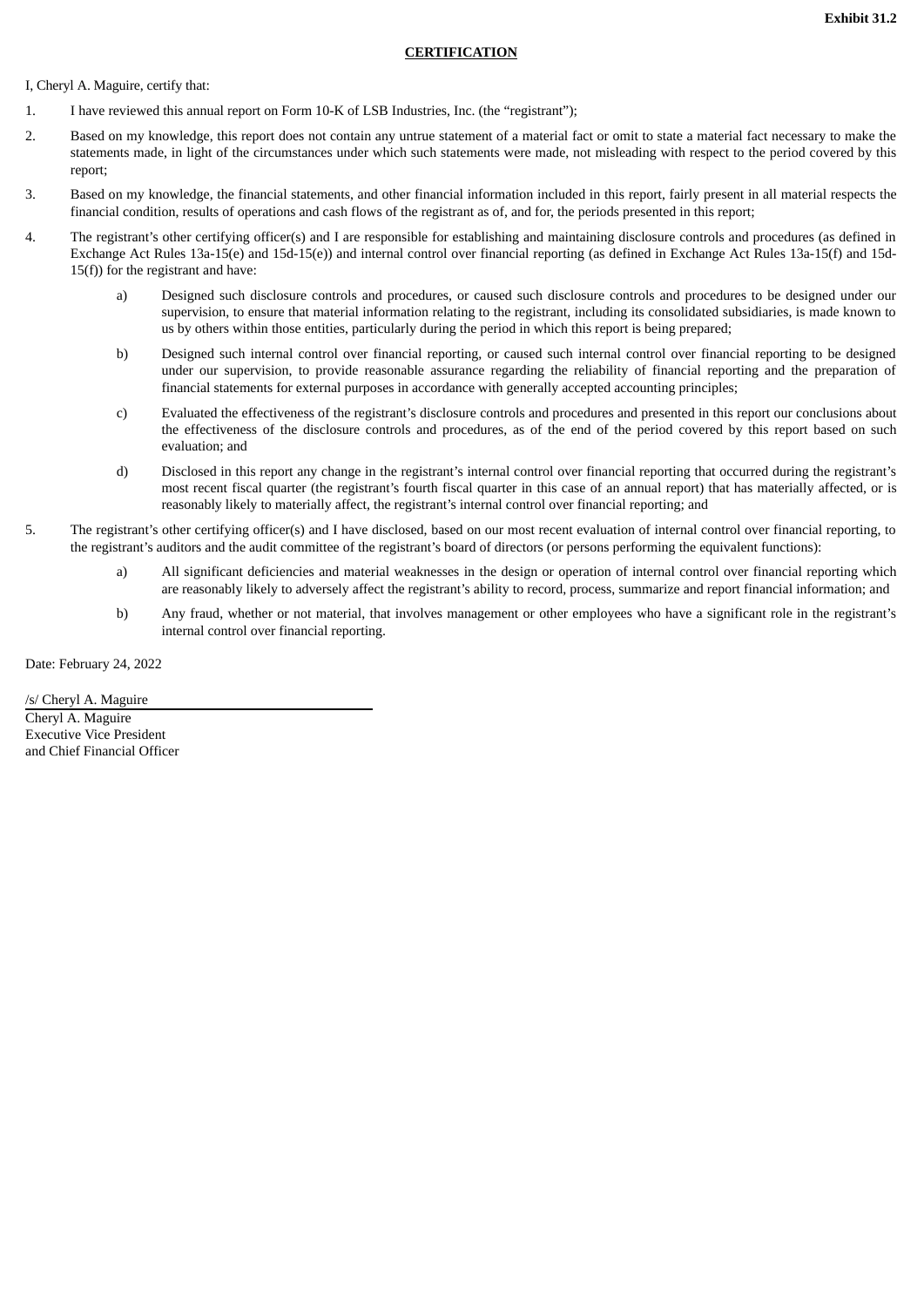### CERTIFICATION PURSUANT TO 18 U.S.C. SECTION 1350 AS ADOPTED PURSUANT TO SECTION 906 OF THE SARBANES-OXLEY ACT OF 2002

In connection with the annual report of LSB Industries, Inc. ("LSB") on Form 10-K for the year ended December 31, 2021 as filed with the Securities and Exchange Commission on the date hereof (the "Report"). I, Mark T. Behrman, President and Chief Executive Officer of LSB, certify pursuant to 18 U.S.C. §1350, as adopted pursuant to §906 of the Sarbanes-Oxley Act of 2002, that:

- (1) the Report fully complies with the requirements of section 13(a) or 15(d) of the Securities Exchange Act of 1934; and
- (2) the information contained in the Report fairly presents, in all material respects, the financial condition and results of operations of LSB.

/s/ Mark T. Behrman Mark T. Behrman President, Chief Executive Officer (Principal Executive Officer) and Director

February 24, 2022

This certification is furnished to the Securities and Exchange Commission solely for purpose of 18 U.S.C. §1350 subject to the knowledge standard contained therein, and not for any other purpose.